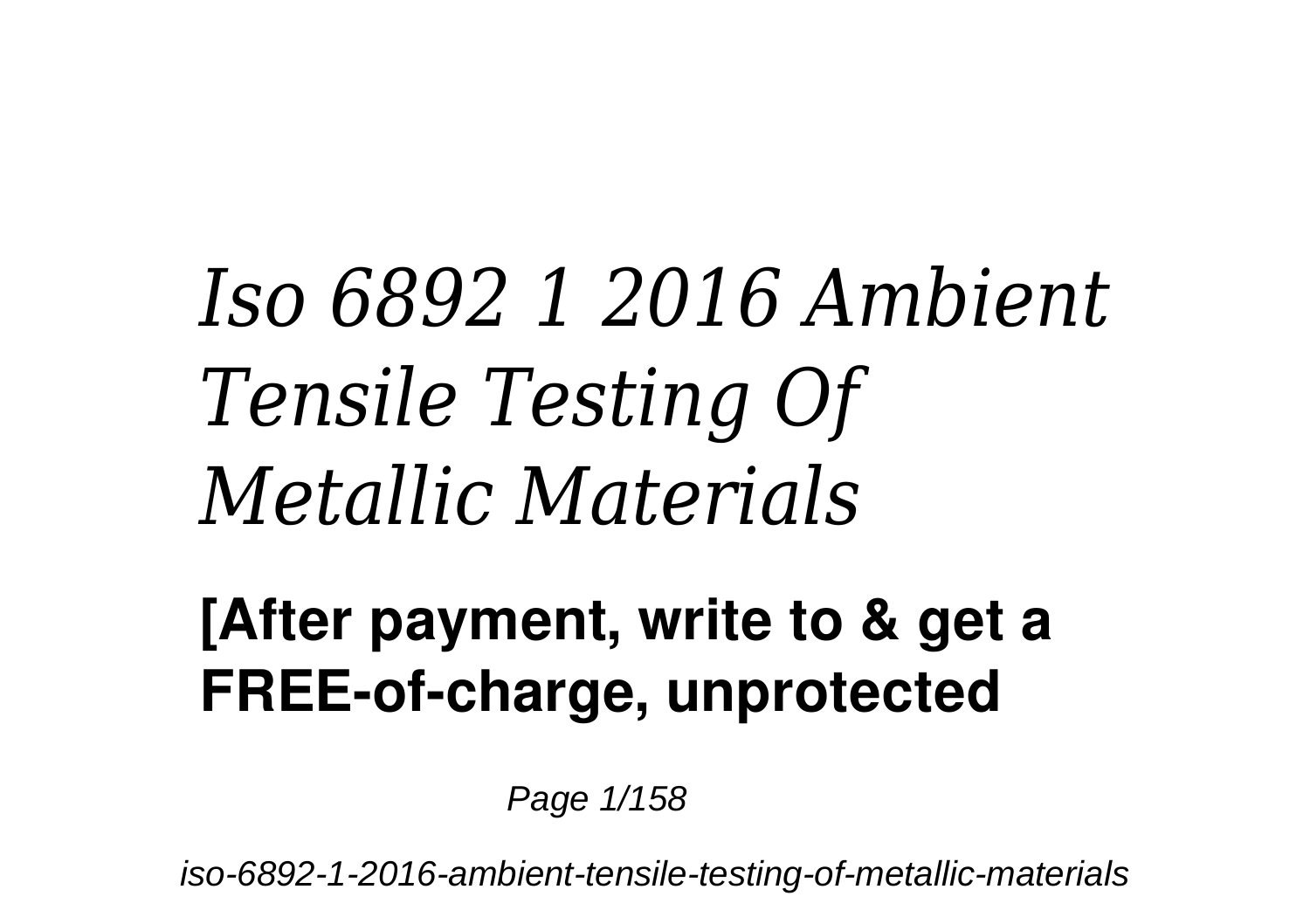**true-PDF from: Sales@ChineseStandard.net] This Standard specifies the order contents, classification and code, dimensions, shape, weight and permissible deviation, technical**

Page 2/158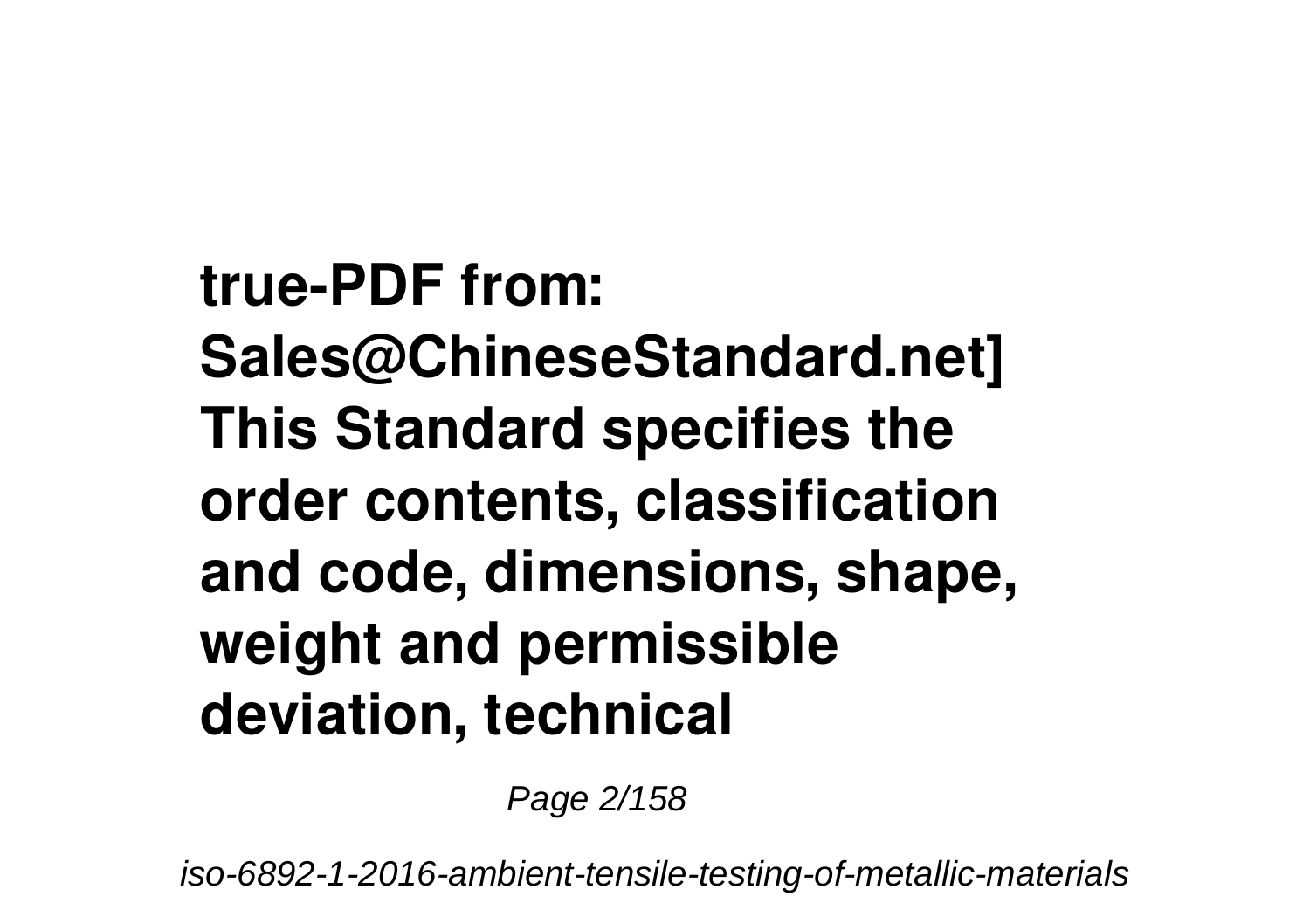**requirements, test methods, inspection rules, packing, marking and quality certificate for the cold finished stainless steel bar (general term of round steel, square steel, hexagonal steel and flat steel, hereinafter**

Page 3/158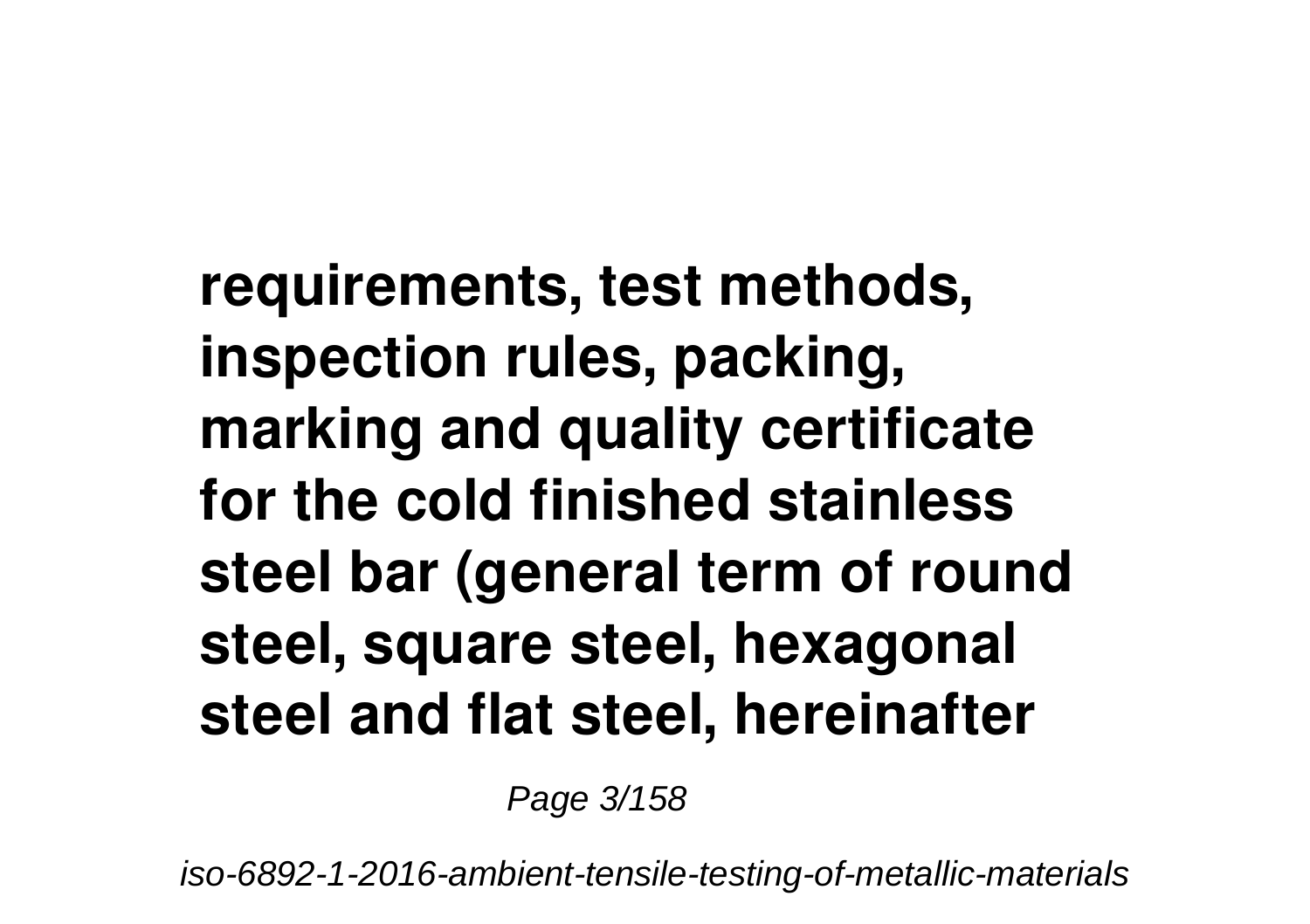**referred to as steel bar). [After payment, write to & get a FREE-of-charge, unprotected true-PDF from: Sales@ChineseStandard.net] This standard specifies the terms and definitions, basic type**

Page 4/158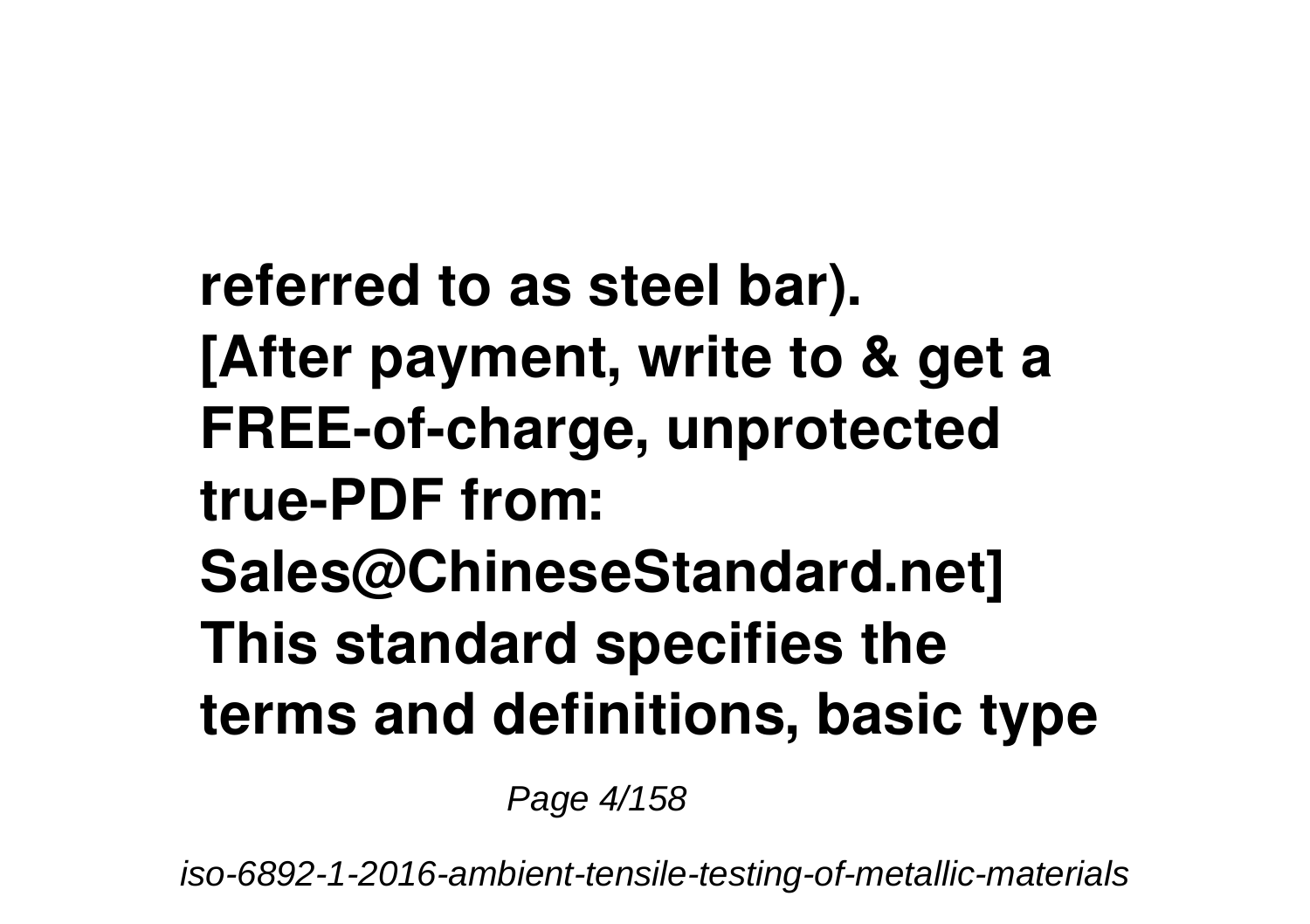**and parameters, technical requirements, inspection and test methods, inspection rules and marking, packaging, transportation and storage of the compressed natural gas cylinder valve for vehicles.**

Page 5/158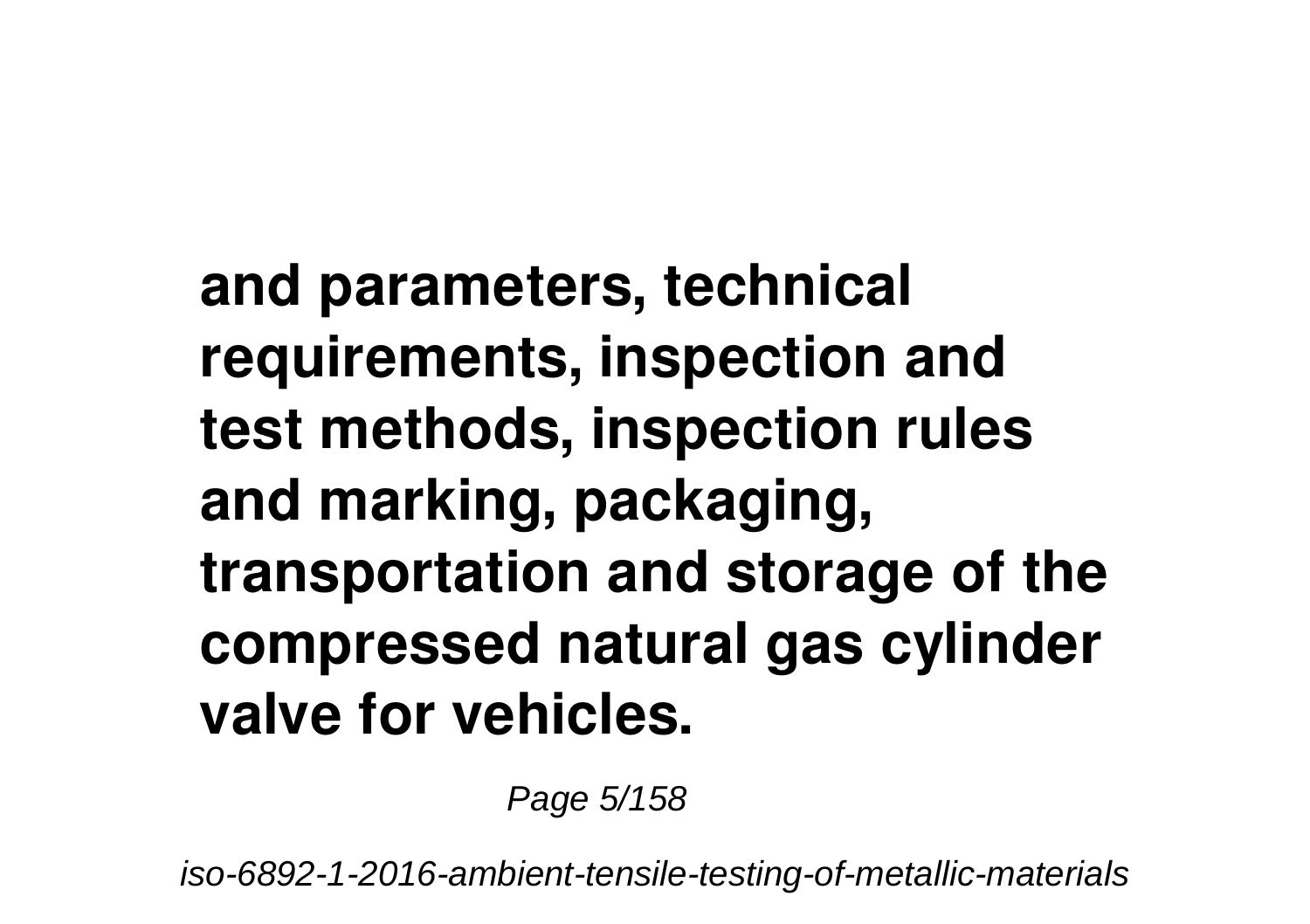**Presents high-level research on various caliber guns, cannon, mortars, drones, warheads, shells, bullets, drills and other launchers and penetrants, as well as their impact effects on natural and designed materials,**

Page 6/158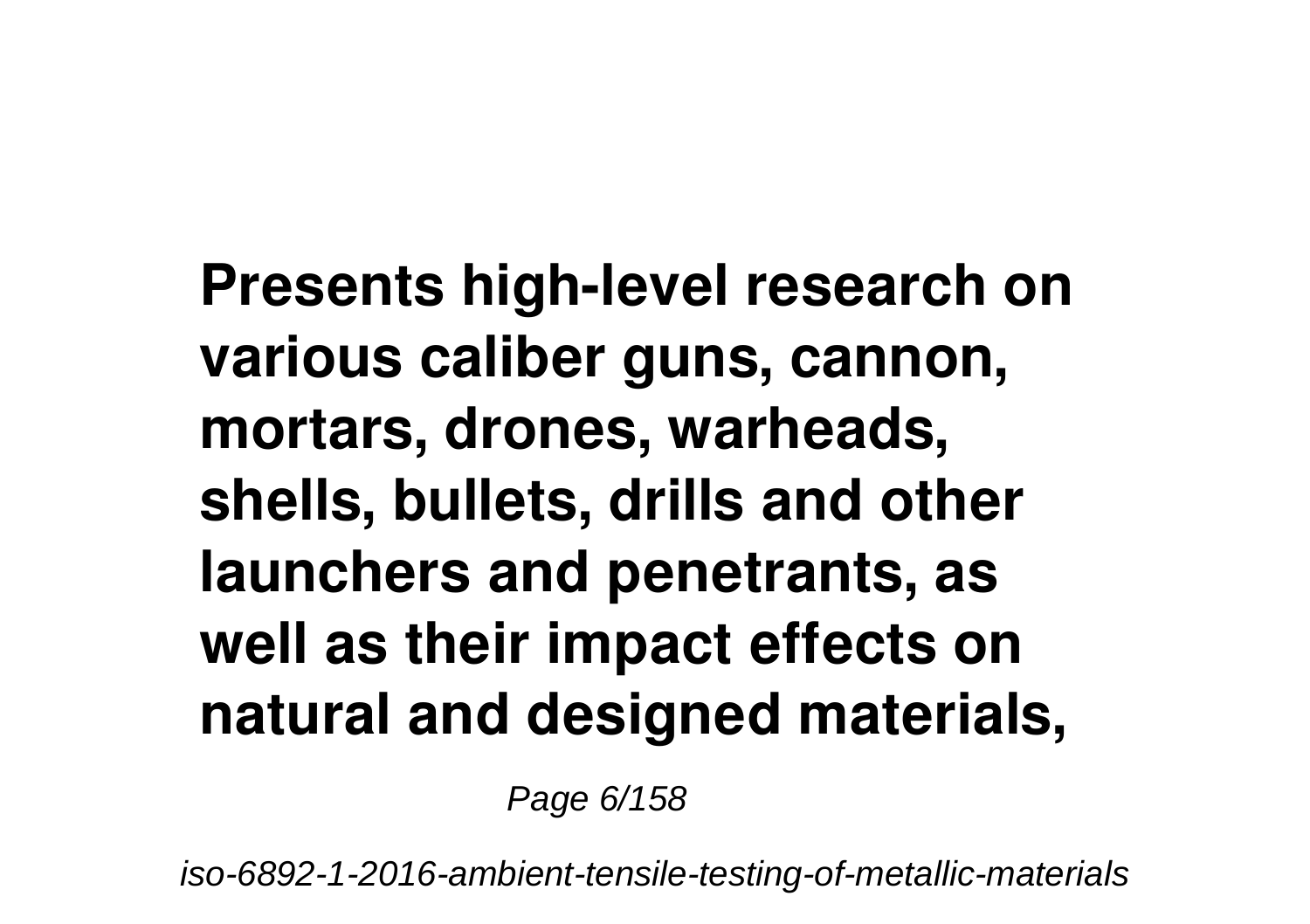**including large-scale targets and body armors Provides new modeling and test data on projectile design and guidance, propellants, charges and explosives for military, aerospace and civil engineering**

Page 7/158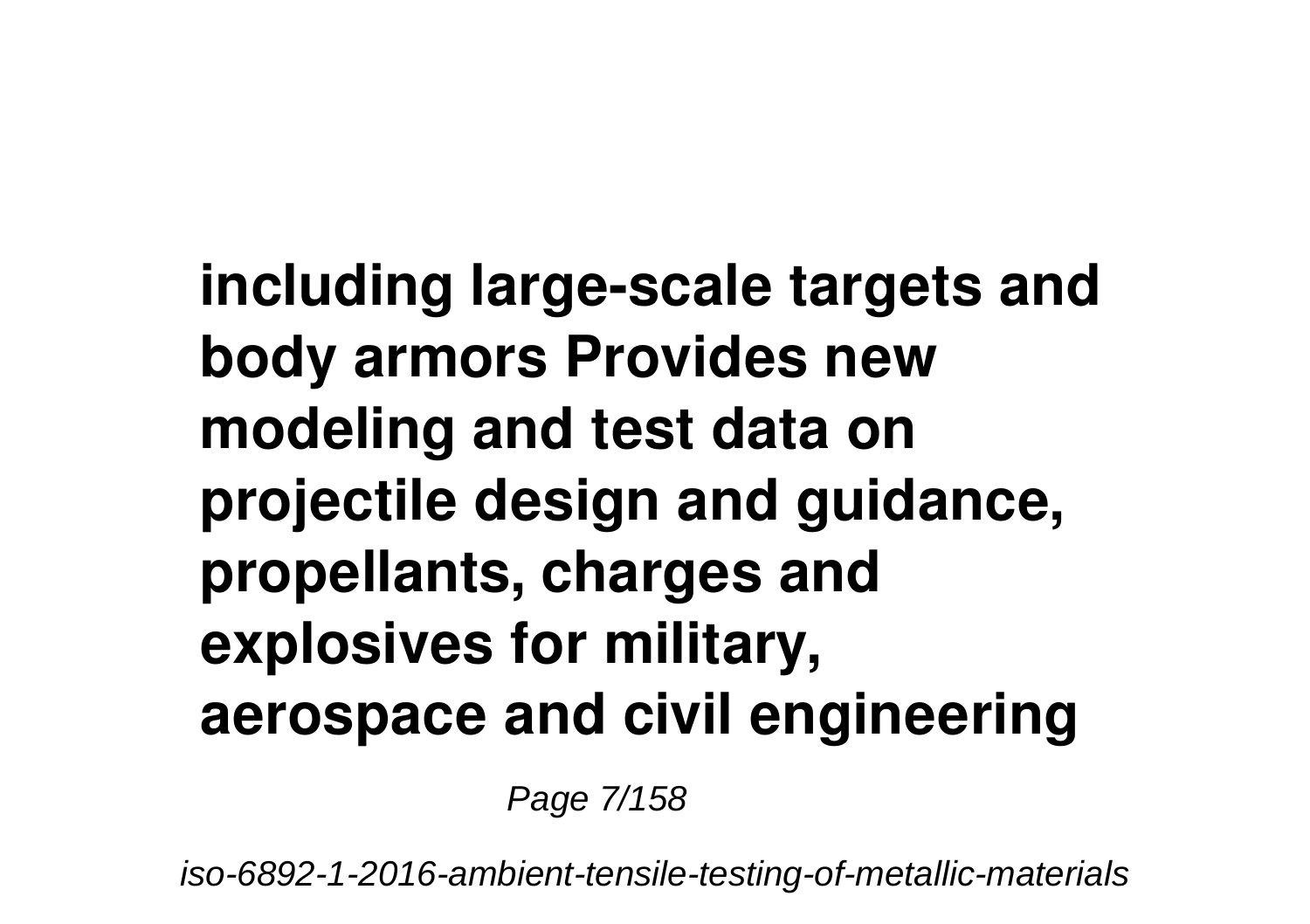**applicationsOver 250 presentations in two printed volumes, plus searchable CD This book makes available original ballistics technology from around the world on a wide variety of weapons and their**

Page 8/158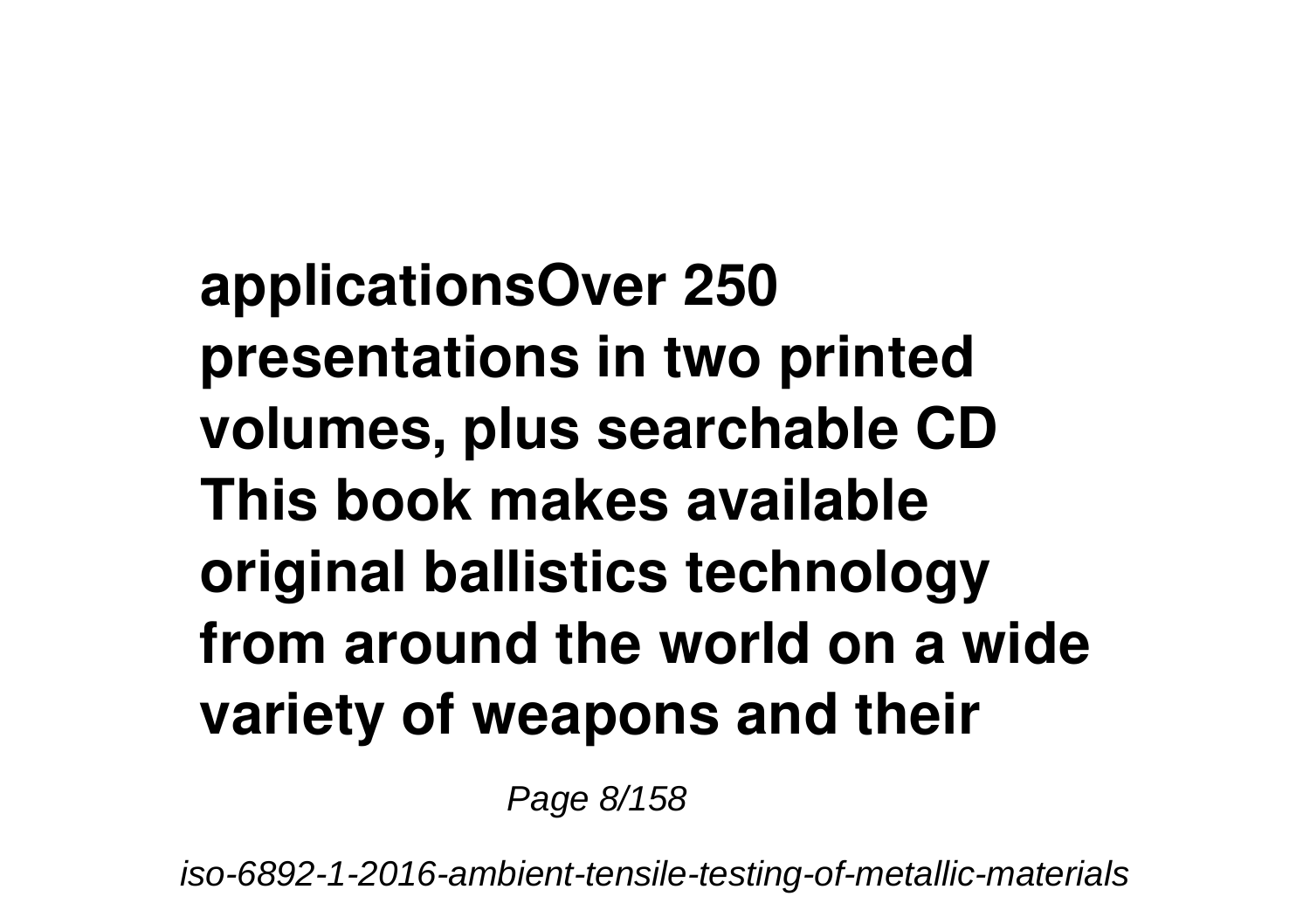**effects, including the design and trajectory/stability control of dozens of projectiles ranging from shells to missiles. The book's authors discuss the efficacy and development of propellants, munitions, and**

Page 9/158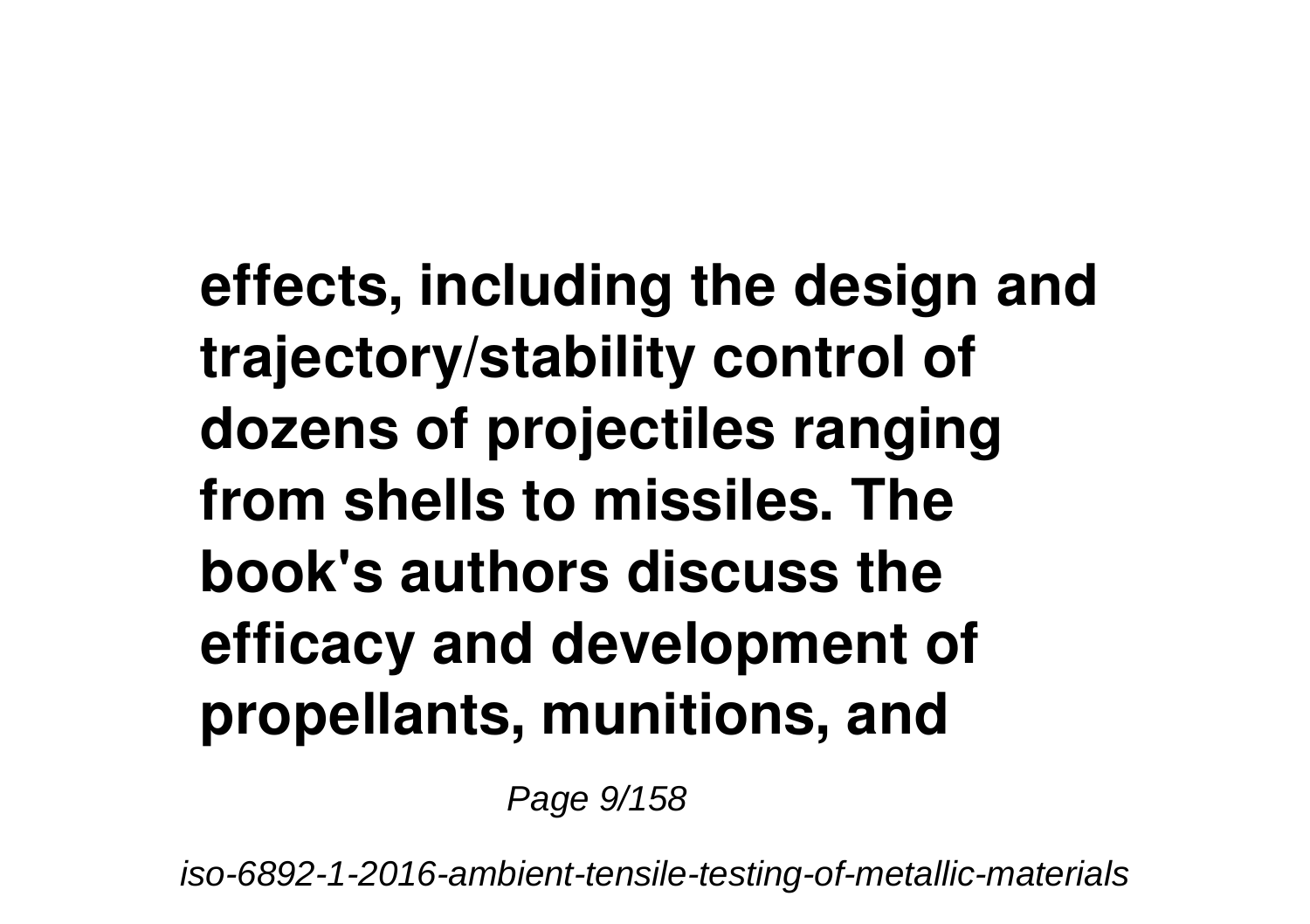**igniters and offer new approaches for modeling and testing. Also investigated in Volume 1 are shielding and protection strategies for individual persons and other targets. Volume 2 offers**

Page 10/158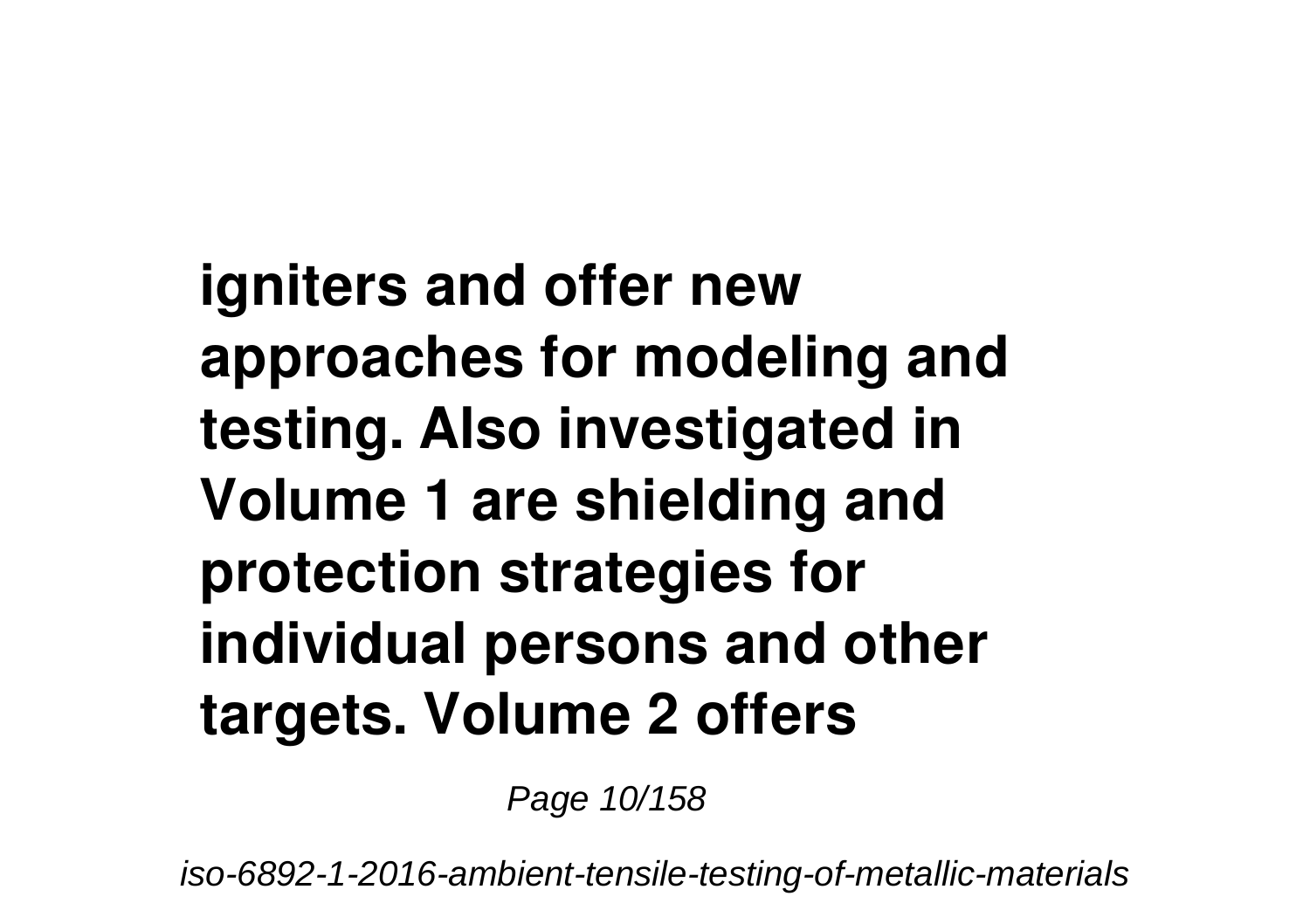**research on the mechanical behavior of multiple types of explosives, as well as impact and penetration data from projectile effects on surfaces ranging from natural phenomena such as water and soils to**

Page 11/158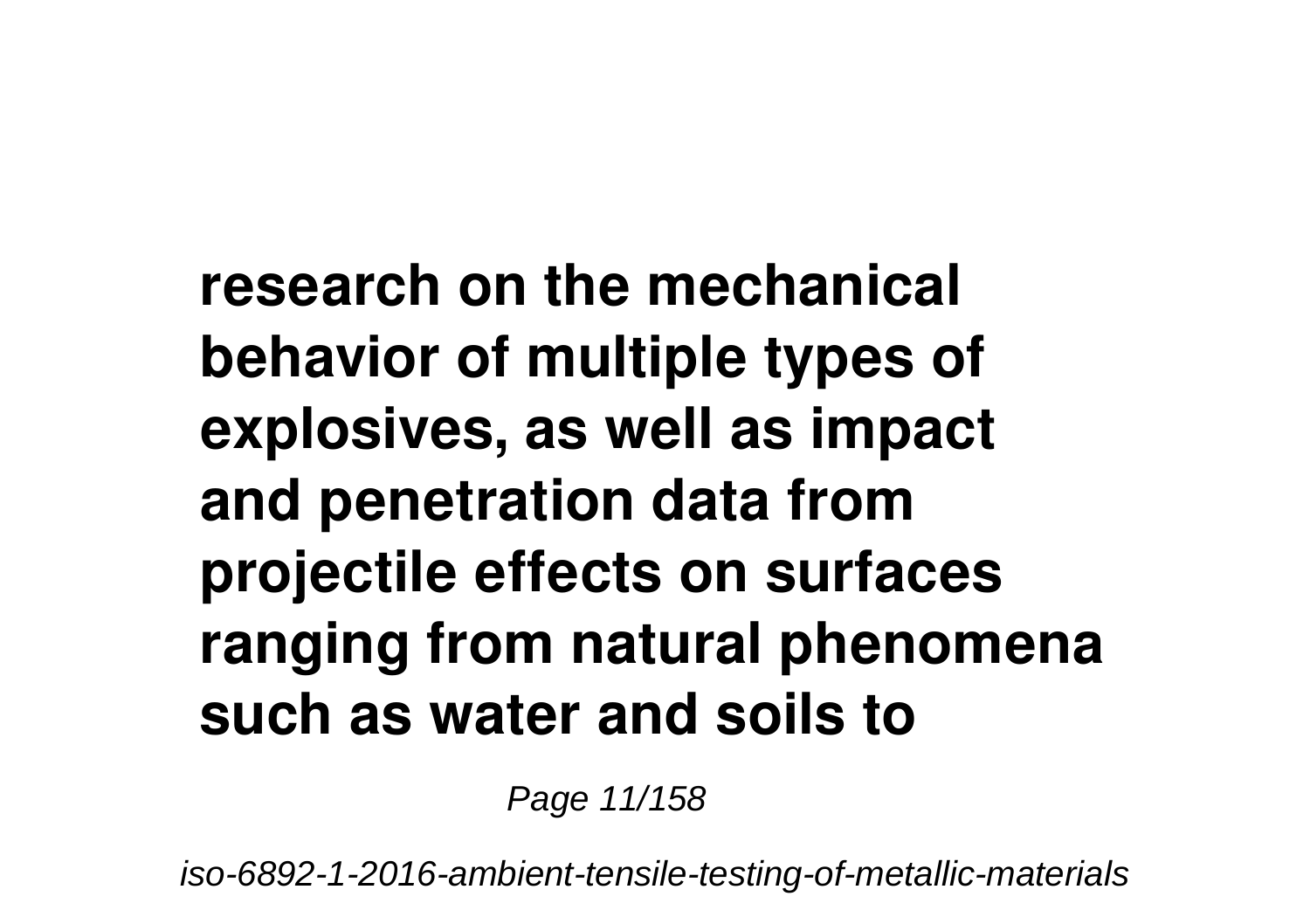**metallic plating and materialengineered armors. Papers in these volumes were presented at a conference organized by the National Defense Industrial Association (NDIA) with the International Ballistics Society.**

Page 12/158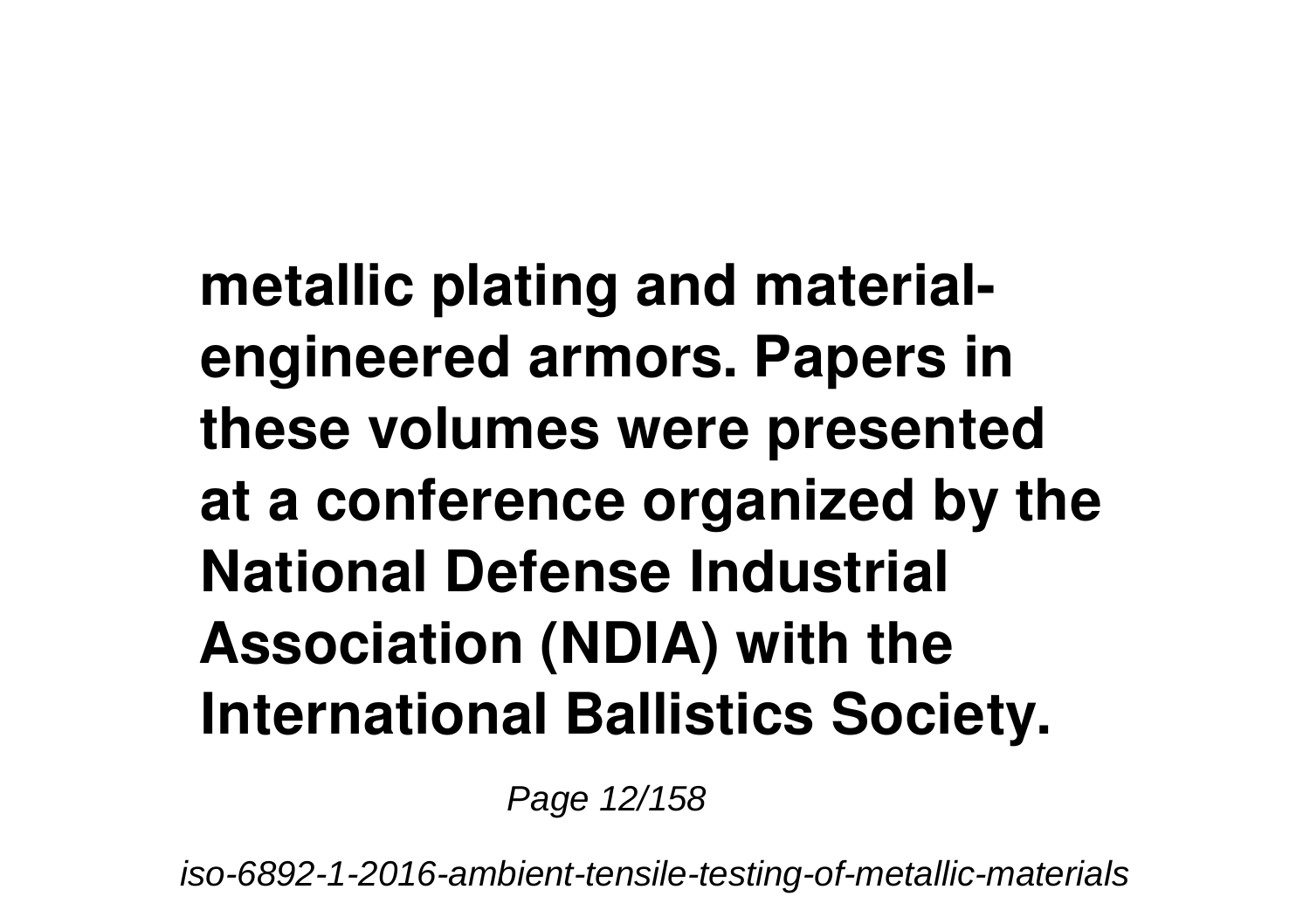**[After payment, write to & get a FREE-of-charge, unprotected true-PDF from: Sales@ChineseStandard.net] This standard specifies the classification, code number, dimension, shape, weight,**

Page 13/158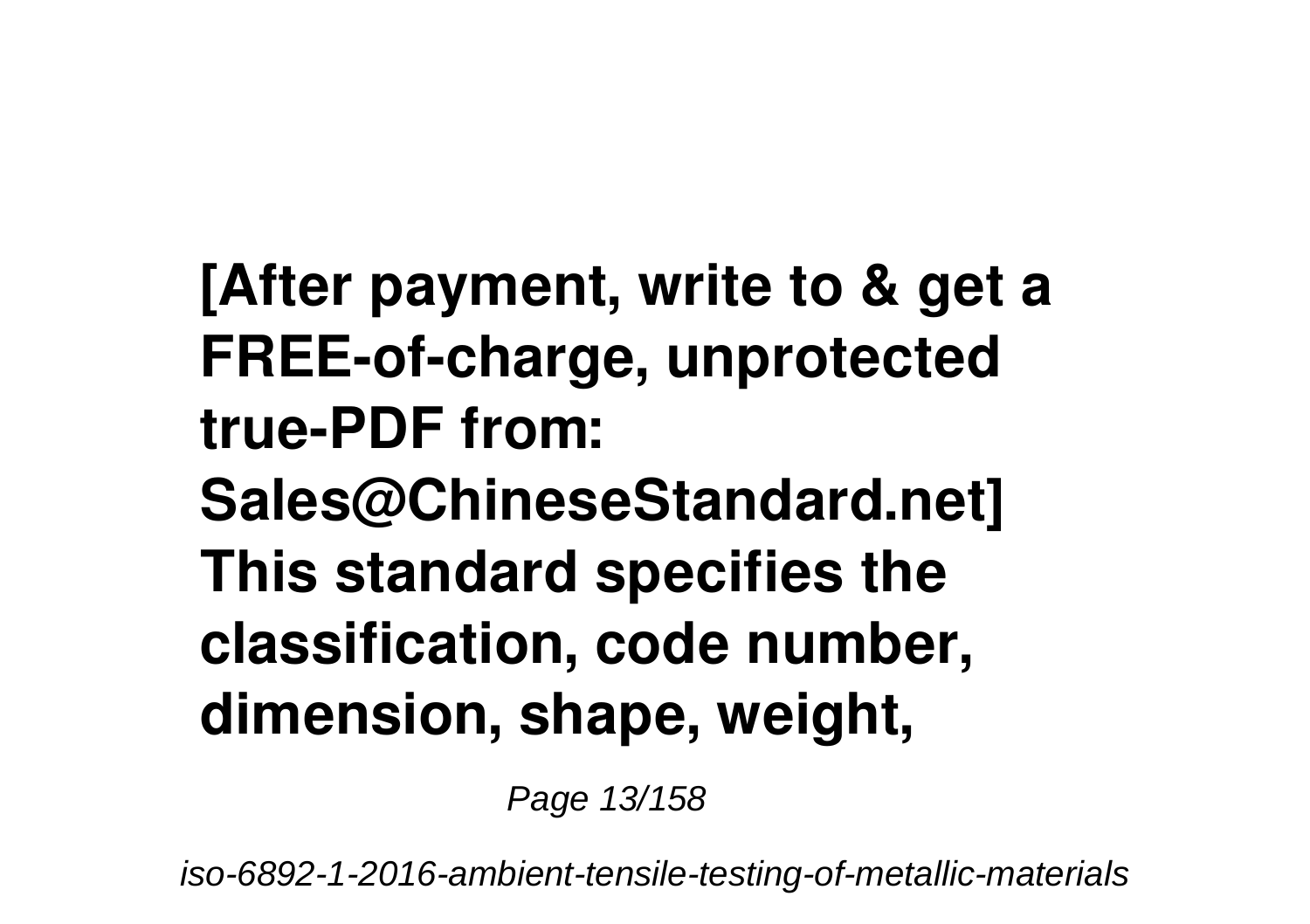**technical requirements, testing method, inspection rules, packing, marking and quality certificate of carbon and carbonmanganese steel seamless steel tubes and pipes for ship. Tensile Testing. Method of test**

Page 14/158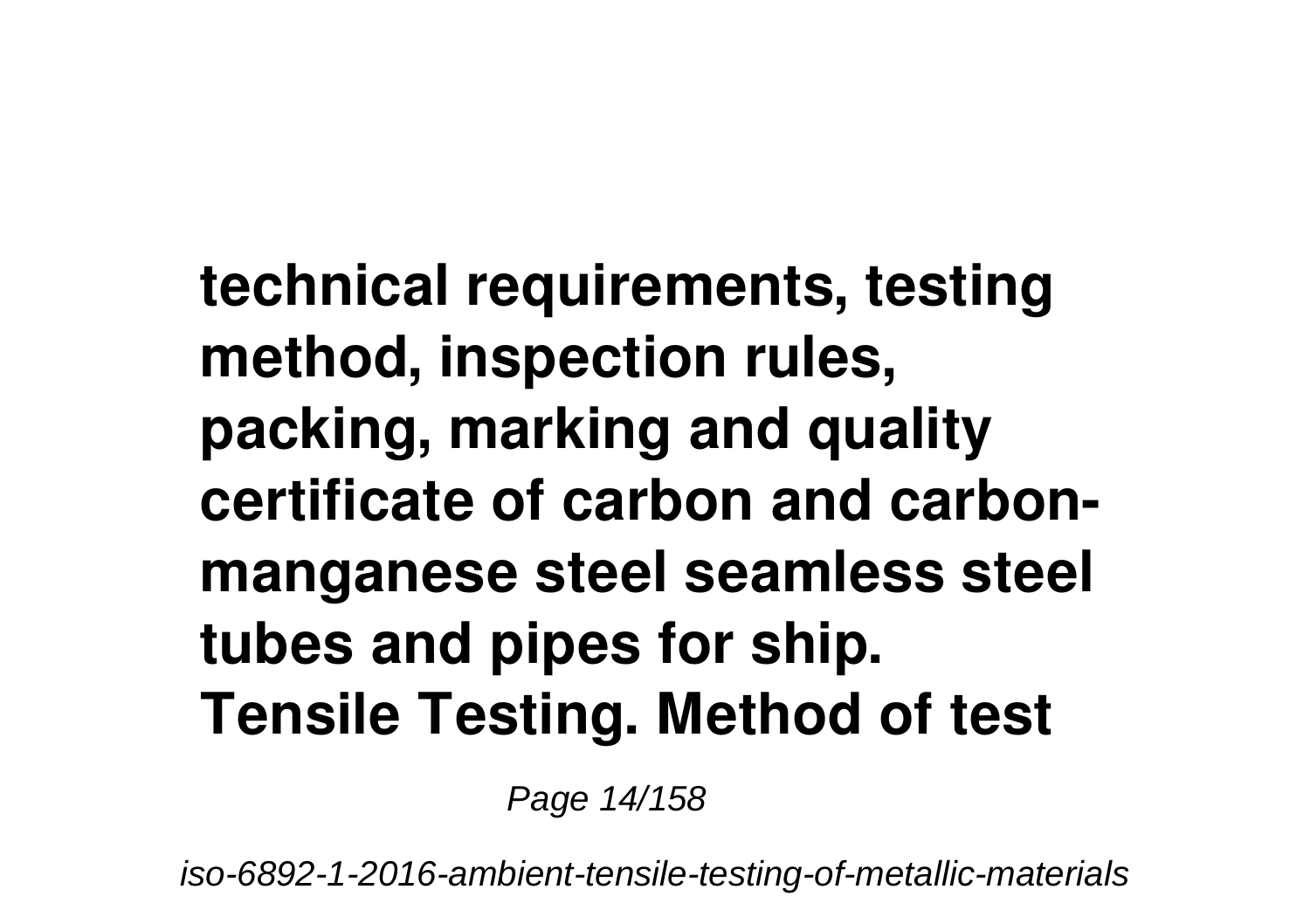**at room temperature Factors that Affect the Precision of Mechanical Tests Spring Steels [Tips: BUY here & GET online-reading at GOOGLE. Then, if you need unprotected-PDF for offline-reading, WRITE**

Page 15/158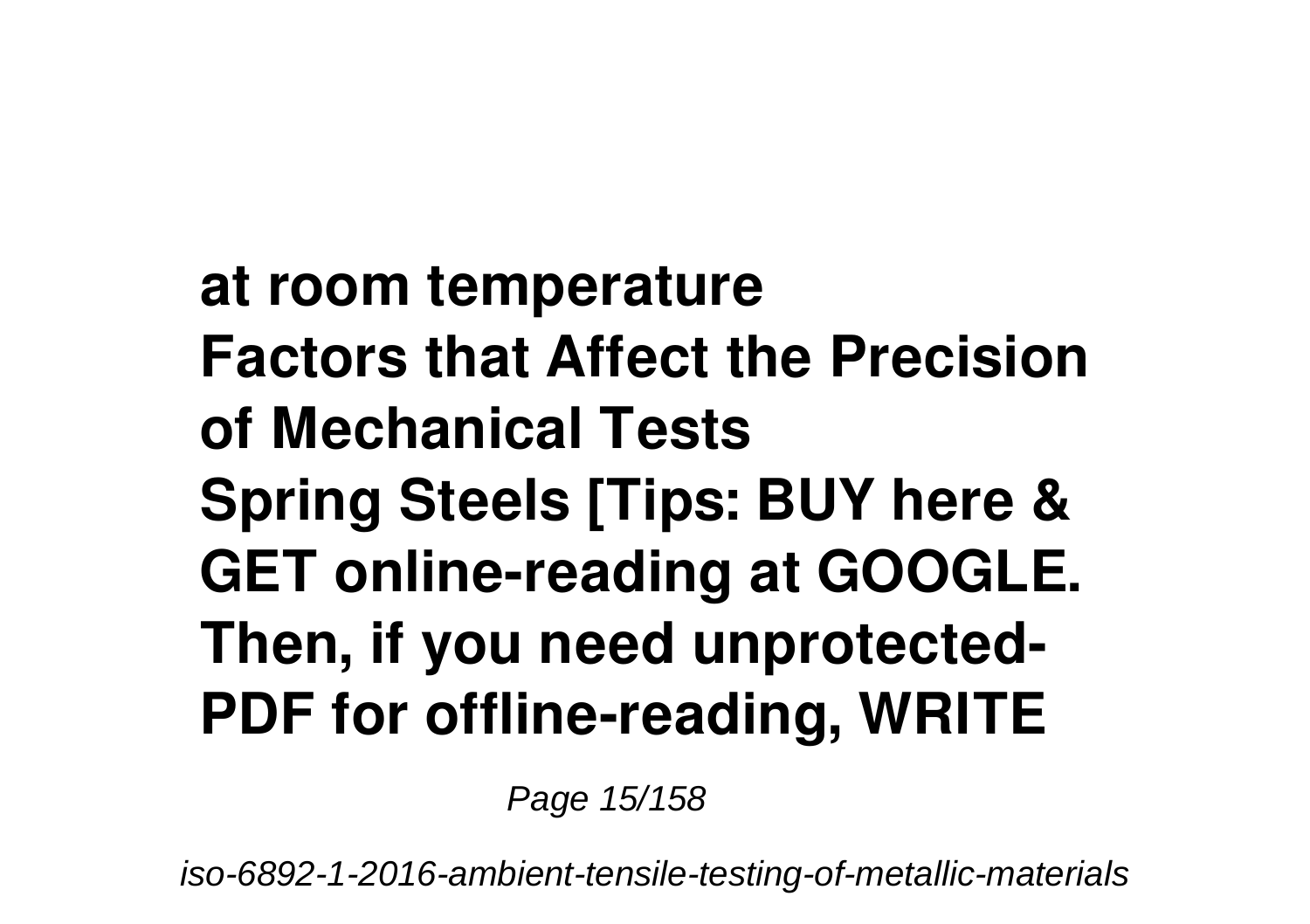**to Wayne: Sales@ChineseStandard.net] Advances in Engineering Materials, Structures and Systems: Innovations, Mechanics and Applications 5., überarbeitete Auflage**

Page 16/158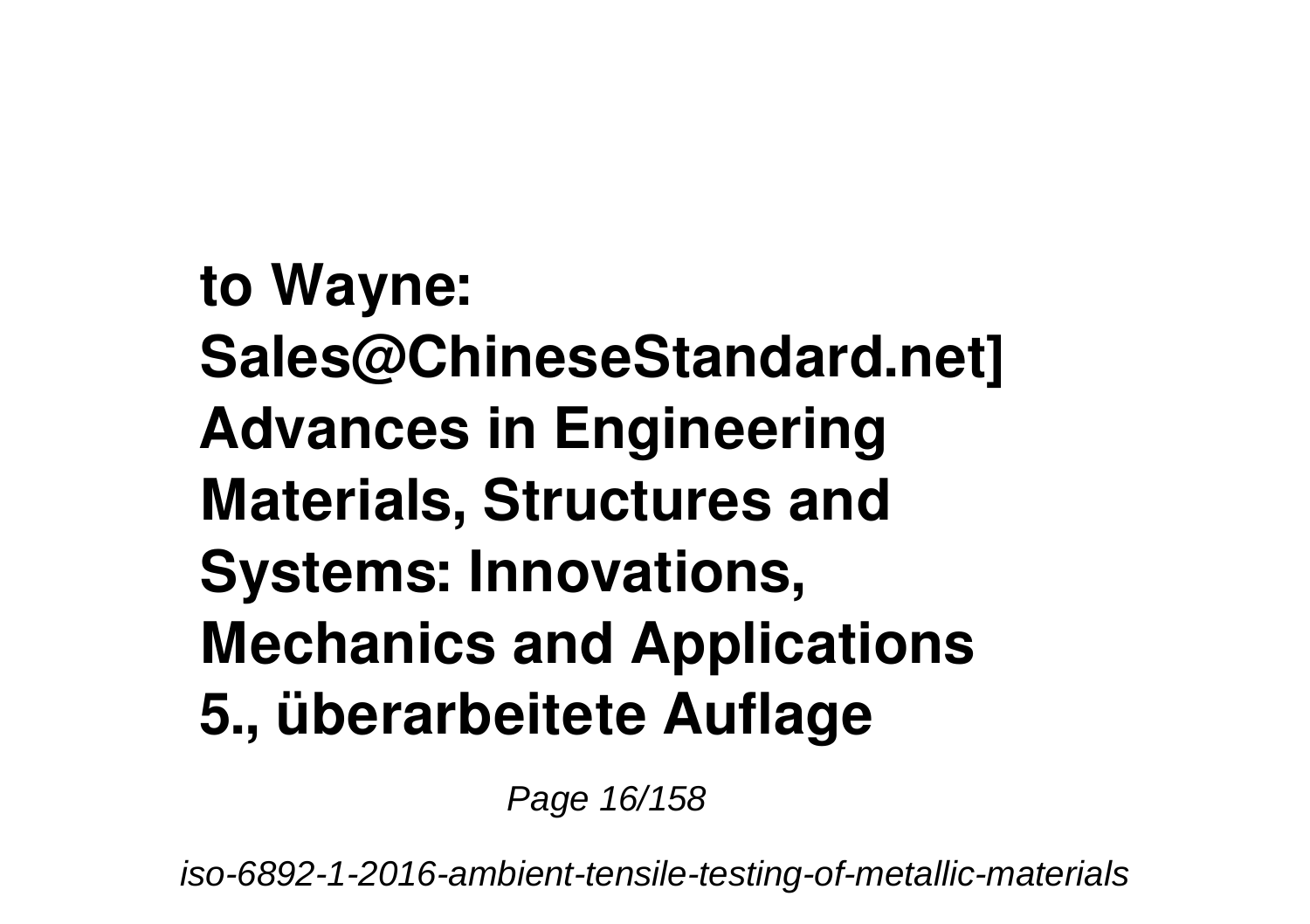**Light Metals 2020 GB/T 21839-2008: Translated English of Chinese Standard. (GBT 21839-2008, GB/T21839-2008, GBT21839-2008) [After payment, write to & get a FREE-**

Page 17/158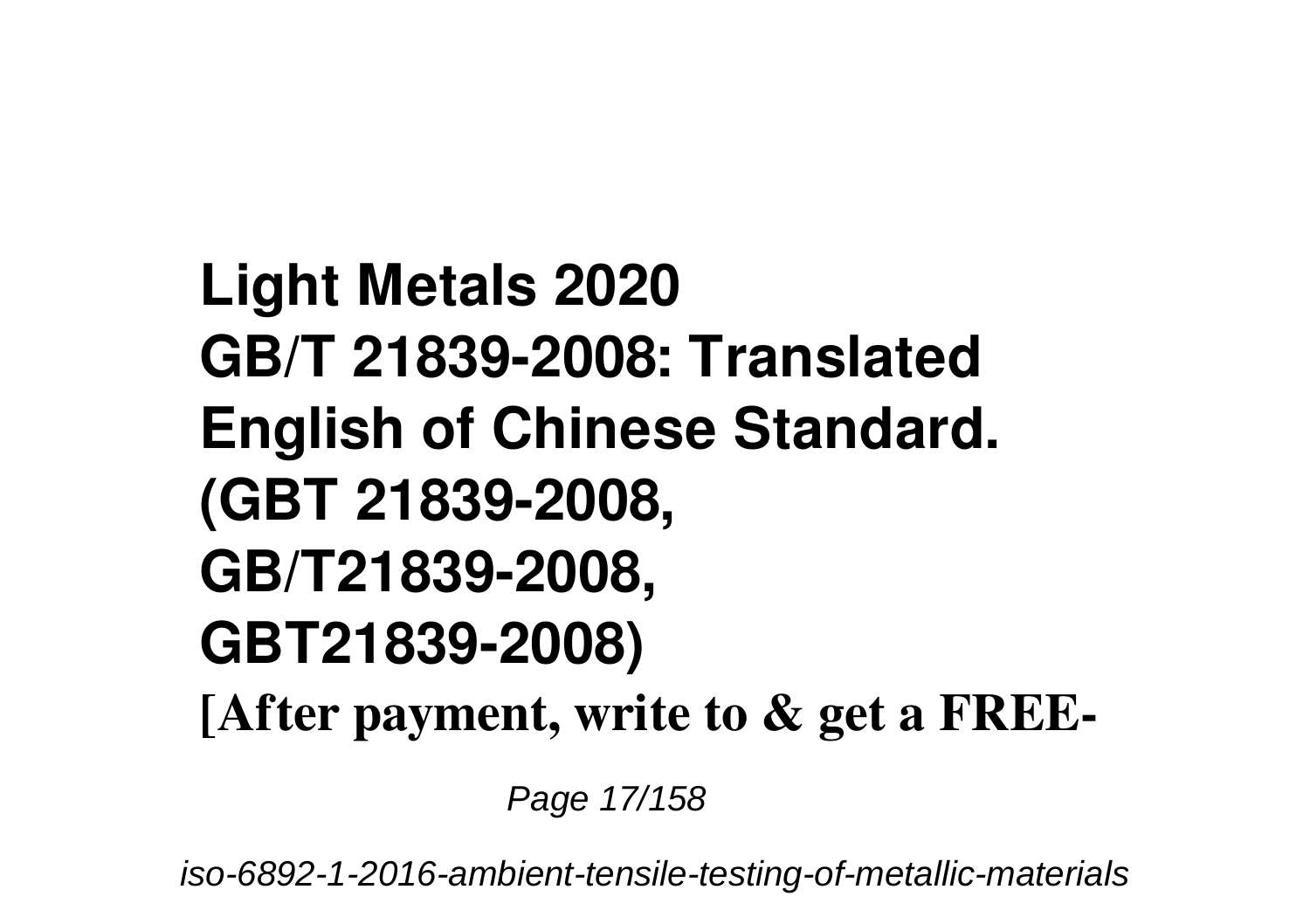**of-charge, unprotected true-PDF from: Sales@ChineseStandard.net] This Standard specifies the dimension, appearance, weight, technical requirements, test methods, inspection rules, packing, marking and quality certificate of the hot-rolled seamless steel tubes for hydraulic pillar service.** Page 18/158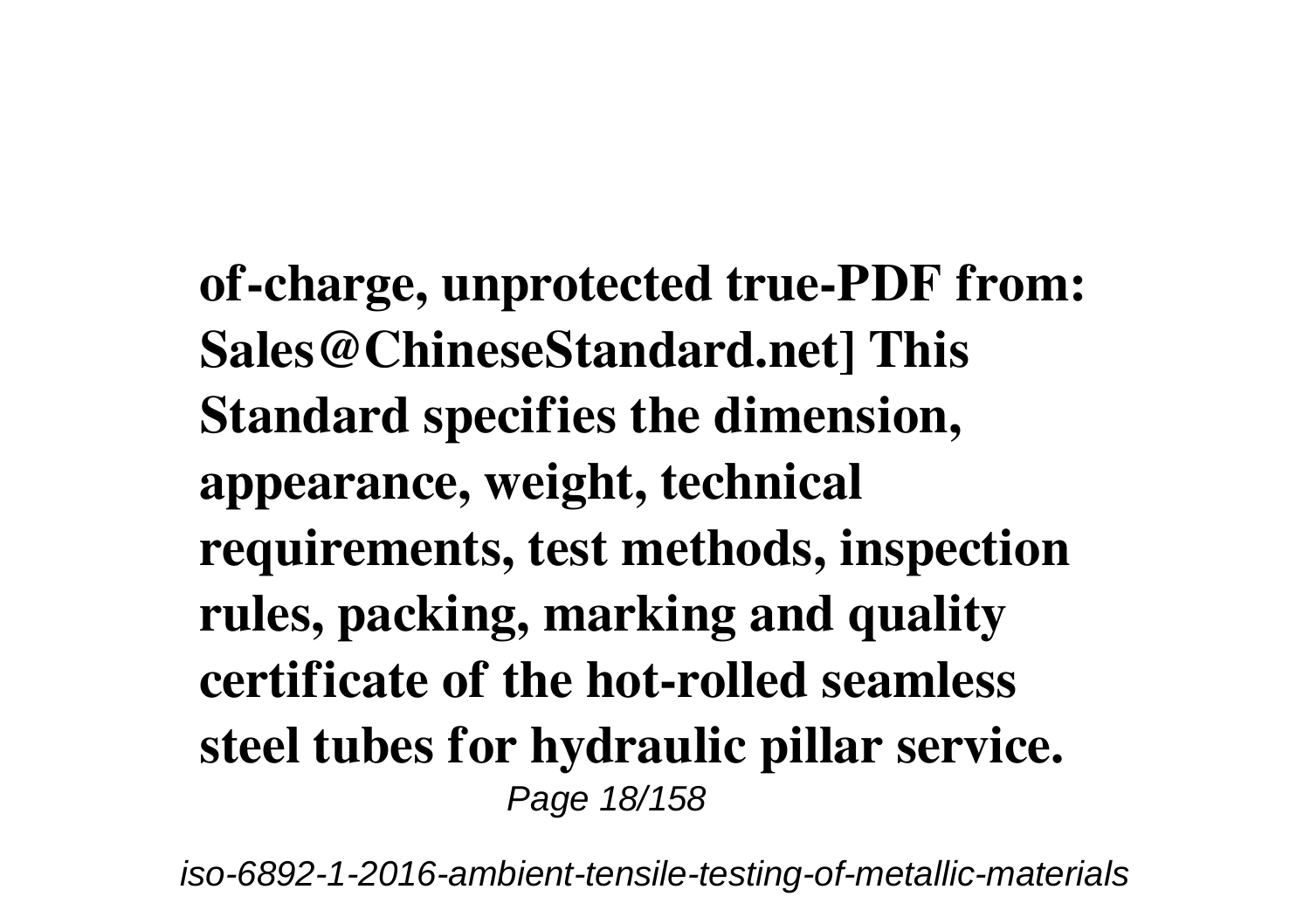**This Standard is applicable to hotrolled seamless steel tubes for cylinder and pillar service for manufacturing coal mine hydraulic support and pillar. Other hot-rolled seamless steel tubes for hydraulic cylinder and pillar service may refer to this Standard. This Standard specifies requirements** Page 19/158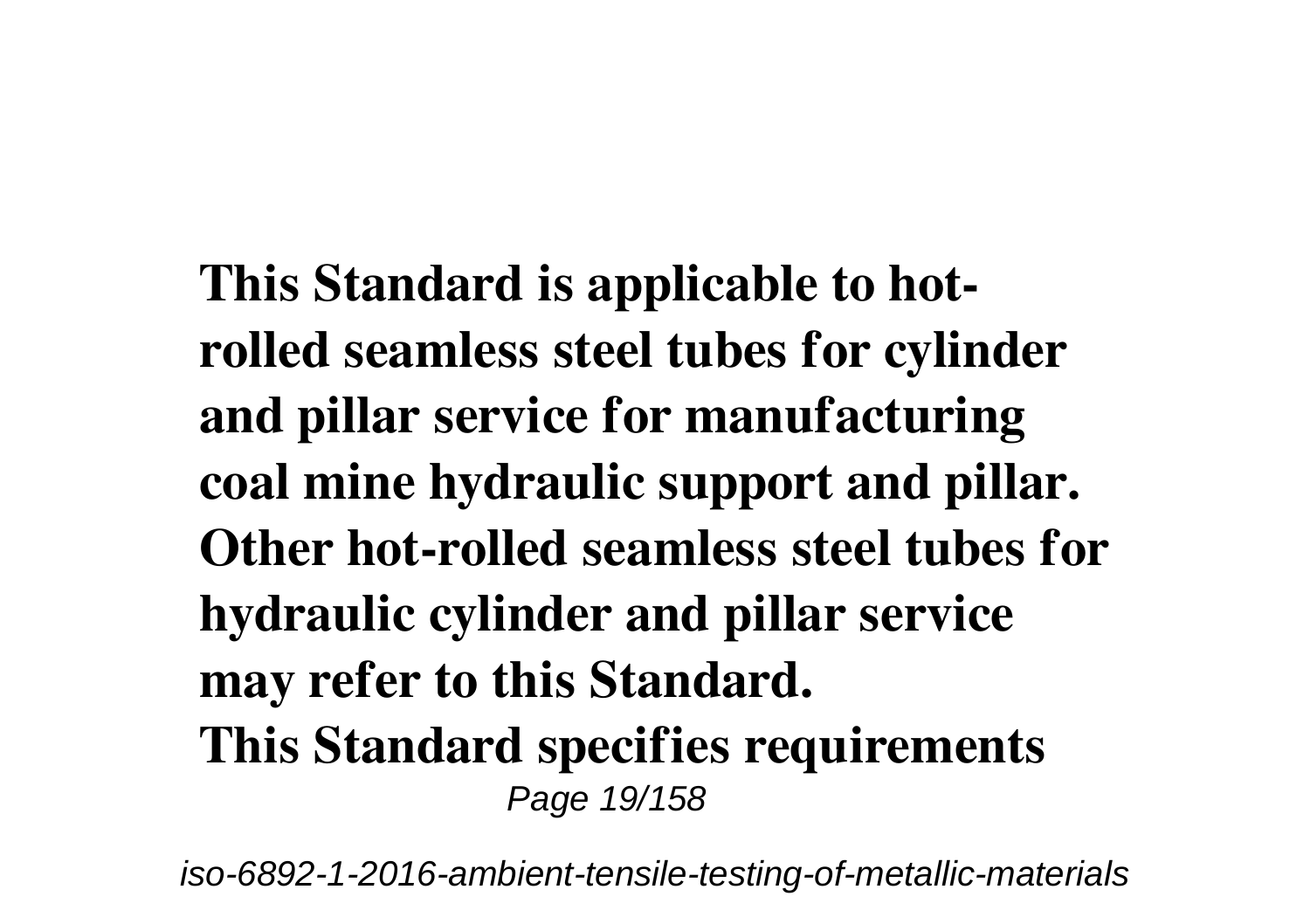**for the manufacture of two product specification levels (PSL 1 and PSL 2) of seamless and welded steel pipes for use in pipeline transportation systems in the petroleum and natural gas industries.**

**This book is a printed edition of the Special Issue "Mechanical Behavior of** Page 20/158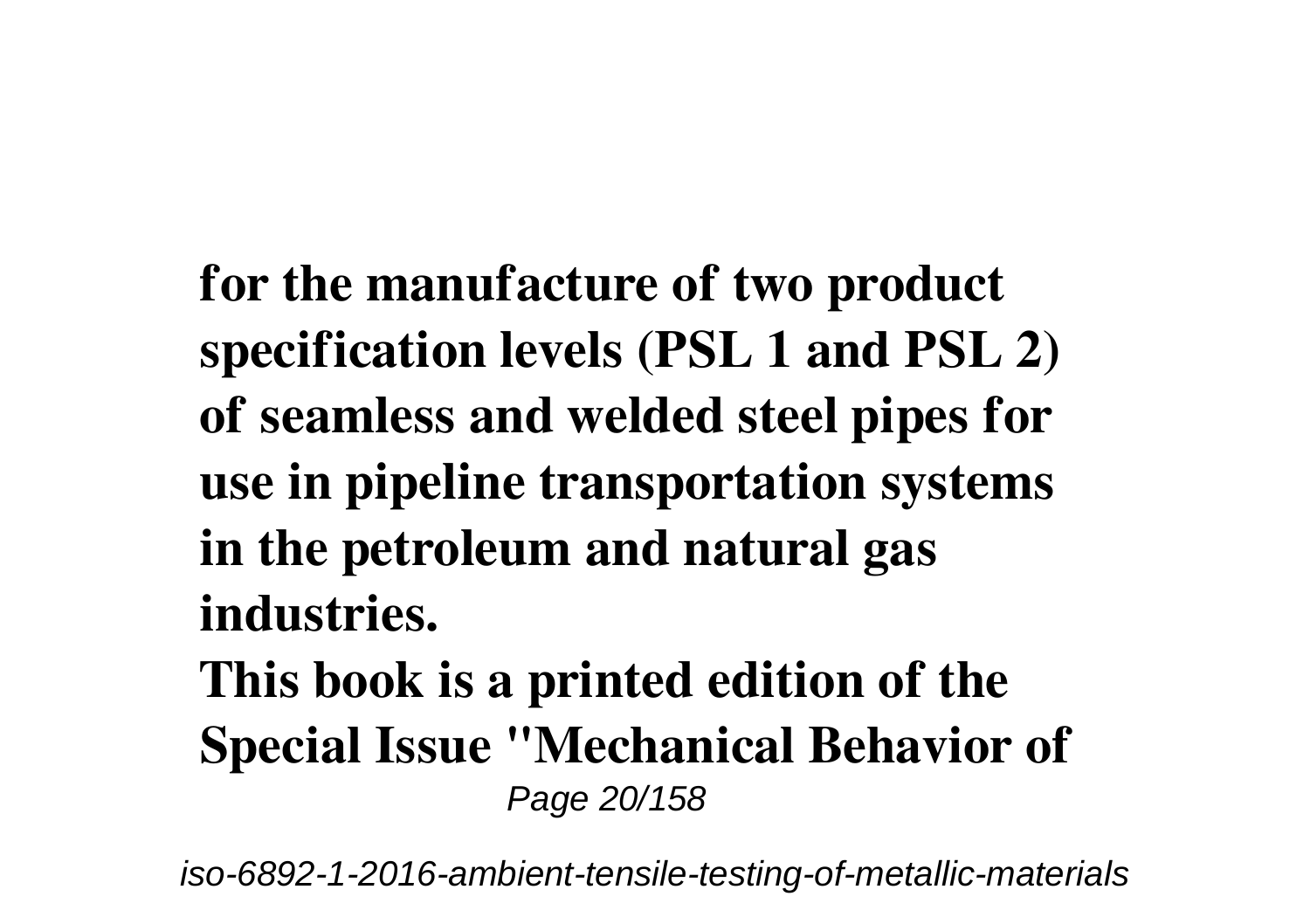**High-Strength Low-Alloy Steels" that was published in Metals The Light Metals symposia at the TMS Annual Meeting & Exhibition present the most recent developments, discoveries, and practices in primary aluminum science and technology. The annual Light Metals volume has become** Page 21/158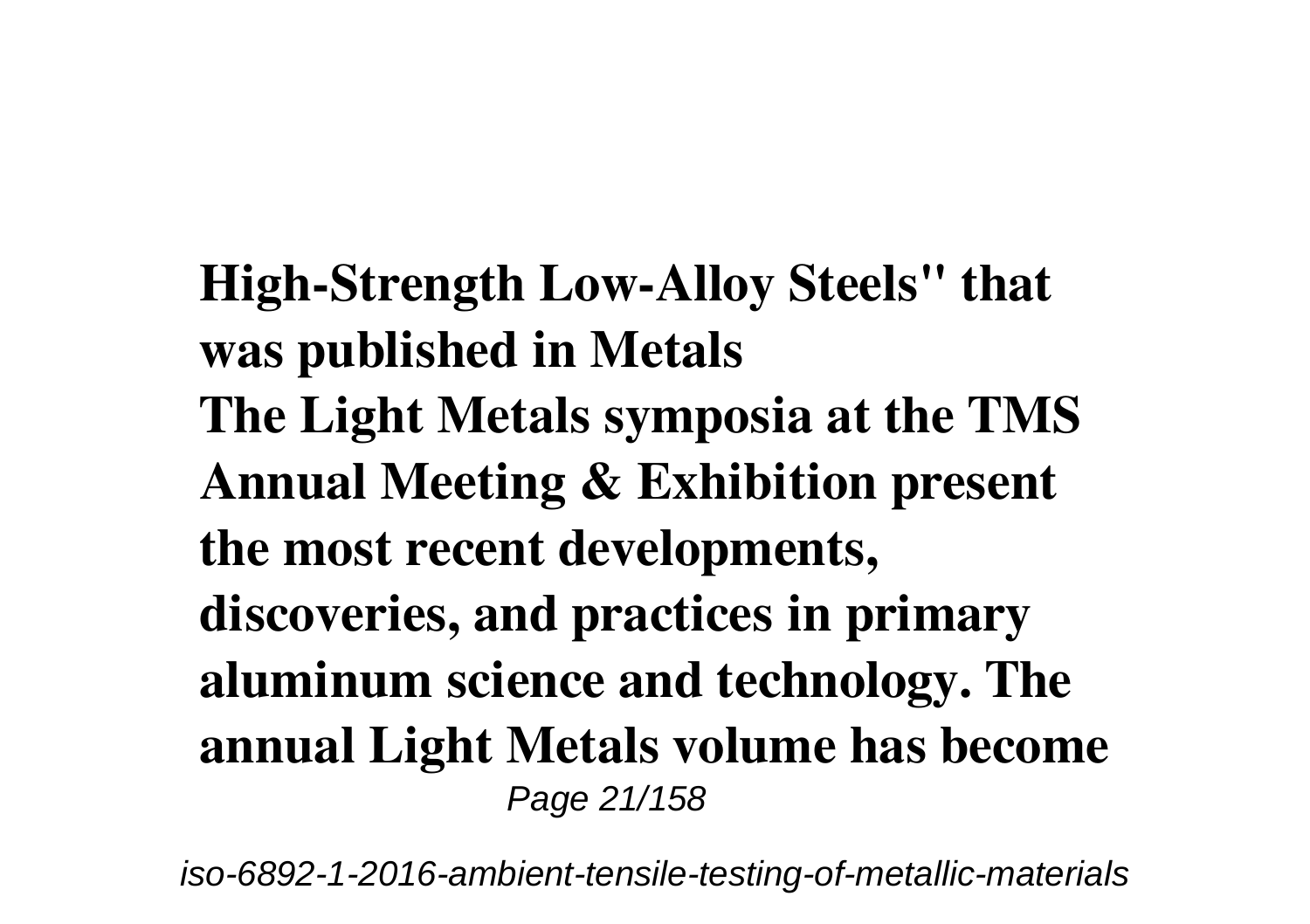**the definitive reference in the field of aluminum production and related light metal technologies. The 2022 collection includes contributions from the following symposia: • Alumina and Bauxite • Aluminum Alloys, Processing and Characterization • Aluminum Reduction Technology • Aluminum** Page 22/158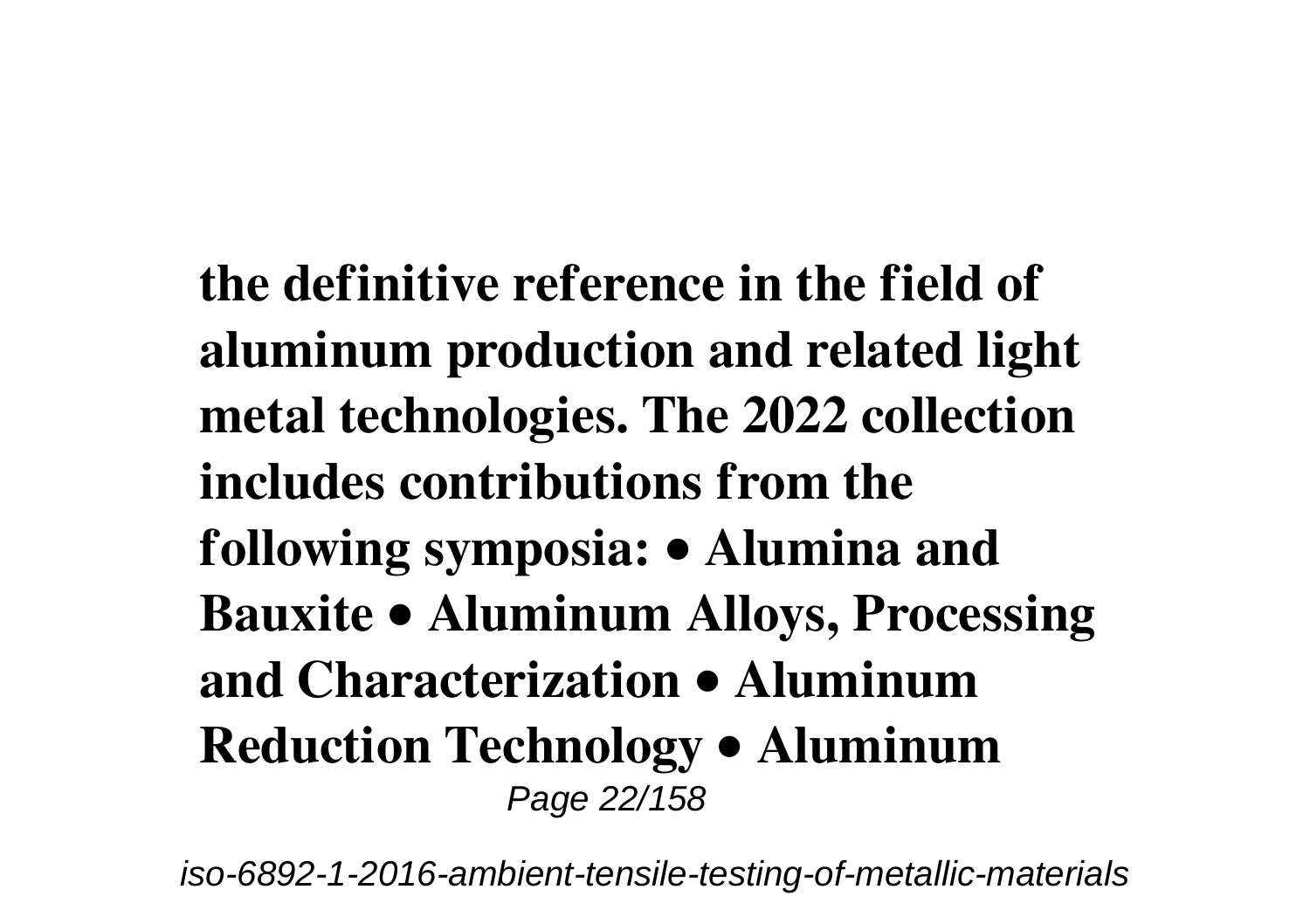**Reduction Technology Joint Session with REWAS: Decarbonizing the Metals Industry • Cast Shop Technology • Electrode Technology for Aluminum Production • Primary Aluminum Industry—Energy and Emission Reductions: An LMD Symposium in Honor of Halvor Kvande** Page 23/158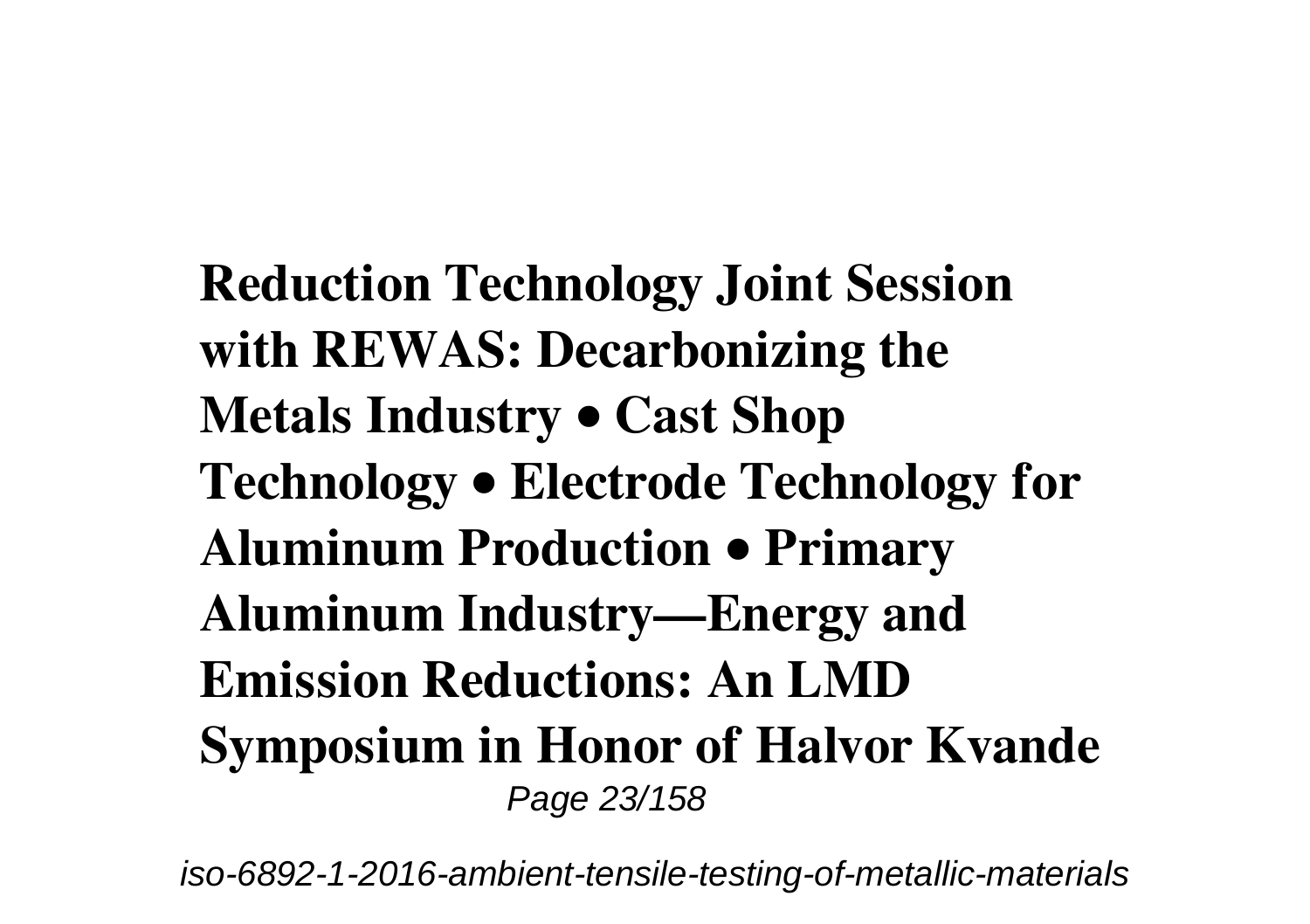- **Recycling and Sustainability in Cast Shop Technology: Joint Session with REWAS 2022**
- **Welded austenitic stainless steel tubes for boiler and heat exchanger [Tips: BUY here & GET online-reading at GOOGLE. Then, if you need unprotected-PDF for offline-reading,** Page 24/158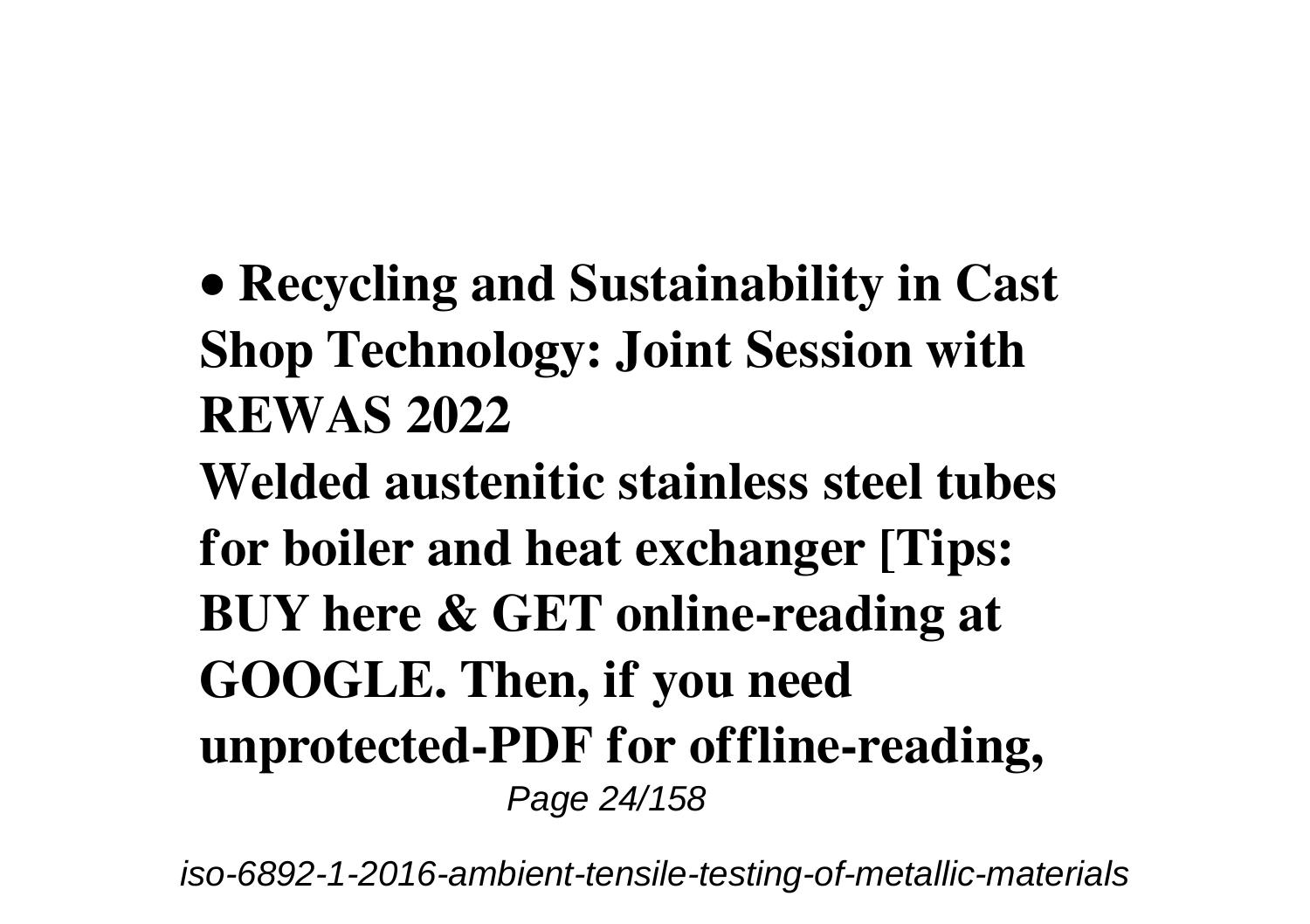**WRITE to Wayne: Sales@ChineseStandard.net] NB/T 47010-2010: Translated English of Chinese Standard. (NBT 47010-2010, NB/T47010-2010, NBT47010-2010) Proceedings of the 30th Symposium of the International Committee on Aeronautical Fatigue, June 2-7, 2019,** Page 25/158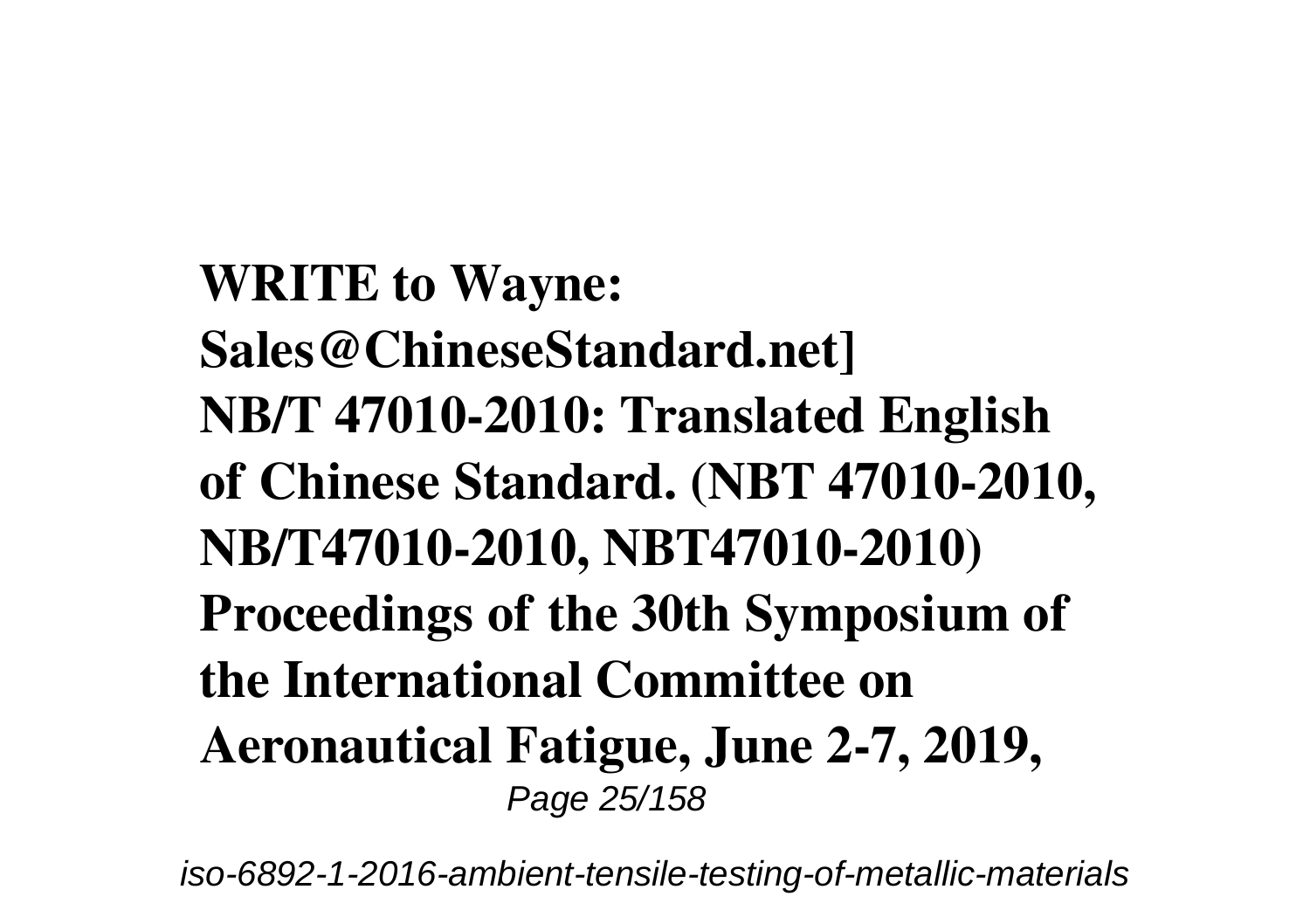**Krakow, Poland Design of Tough, Transformation-Strengthened Composites and Structures Metallic Materials - Tensile Testing - Part 1: Method of Test at Room Temperature [After payment, write to & get a FREE-of-charge, unprotected** Page 26/158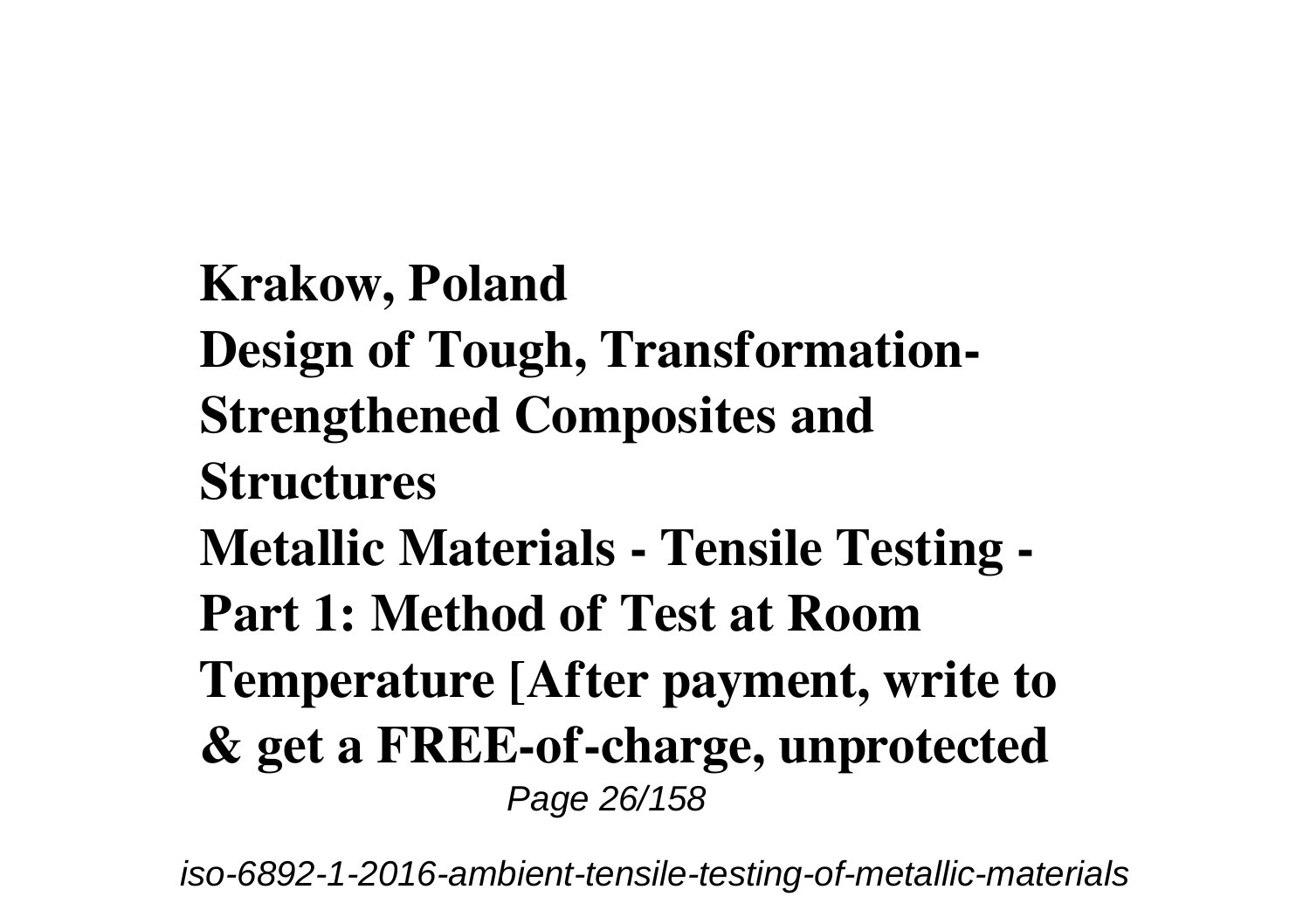**true-PDF from: Sales@ChineseStandard.net] Continuously Hot Rolled High Strength Steel Sheet and Strip for Automobile - Part 1: High Yield Strength Steel for Cold Forming [Tips: BUY here & GET online-reading at GOOGLE. Then, if you need unprotected-PDF for offline-**Page 27/158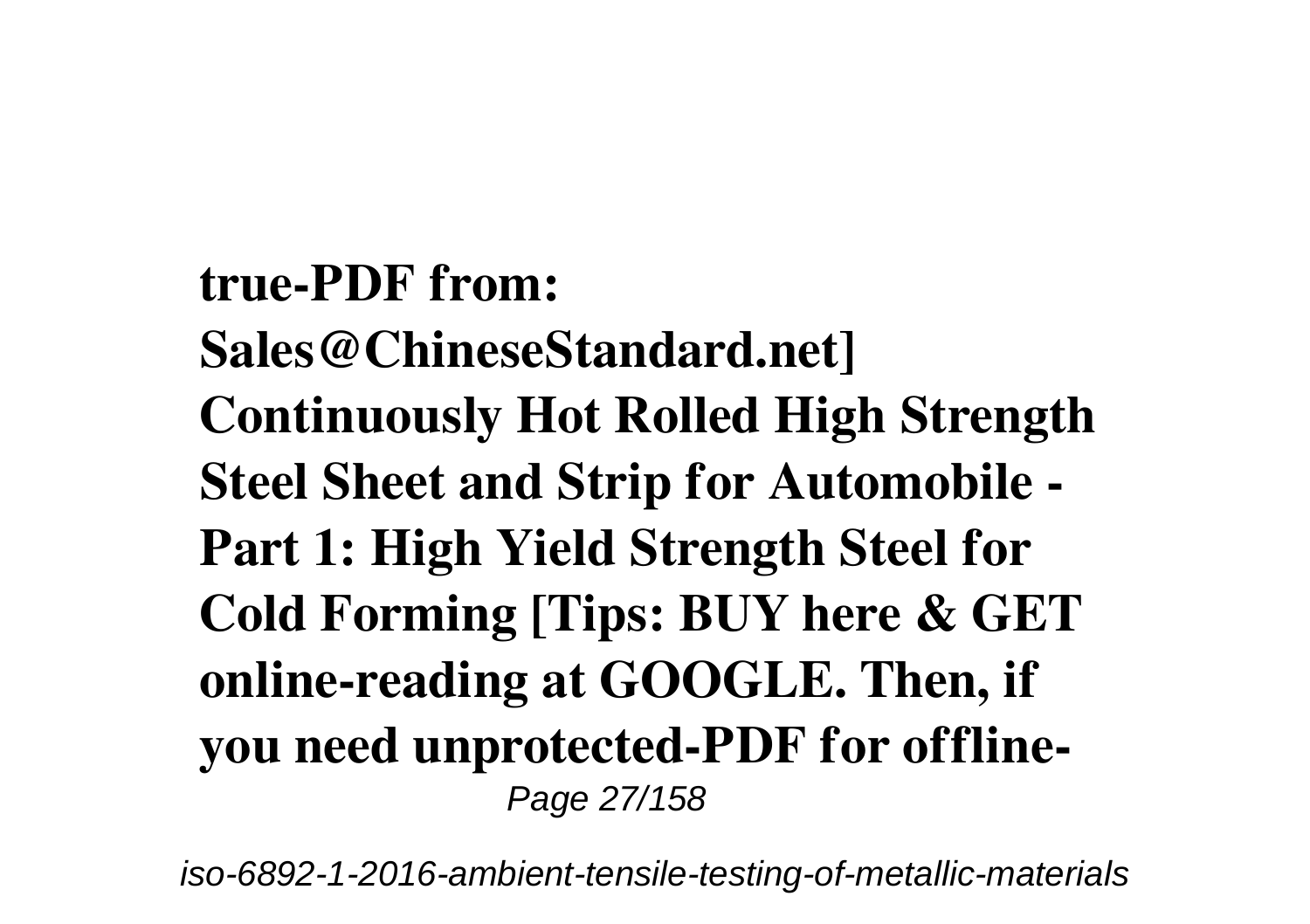## **reading, WRITE to Wayne: Sales@ChineseStandard.net] EASEC16**

This encyclopedia, written by authoritative experts under the guidance of an international panel of key researchers from academia, national laboratories, and industry, is a comprehensive reference Page 28/158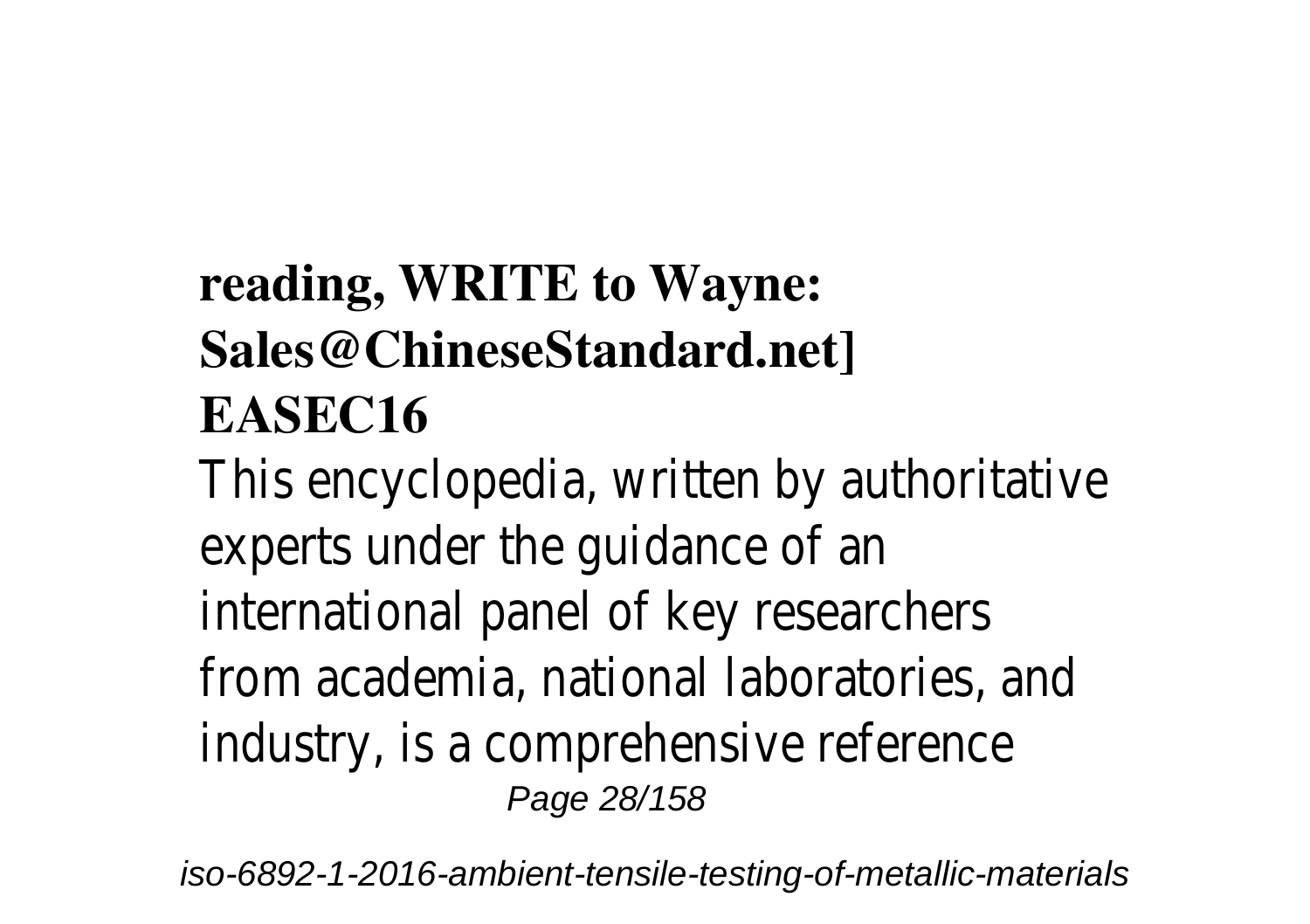covering all major aspects of metallurgical science and engineering of aluminum and its alloys. Topics covered include extractive metallurgy, powder metallurgy (including processing), physical metallurgy, production engineering, corrosion engineering, thermal processing (processes such as Page 29/158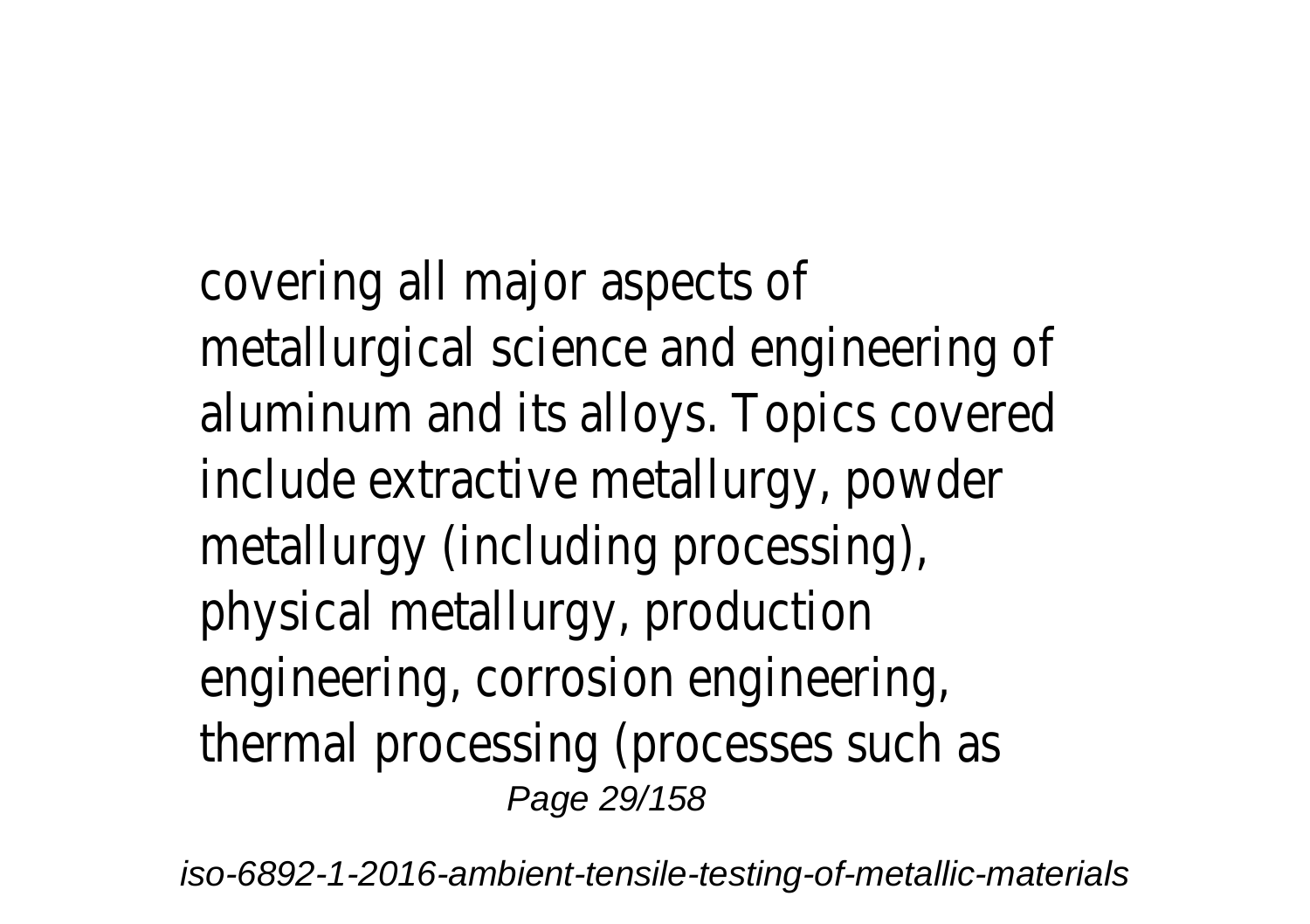metalworking and welding, heat treatment, rolling, casting, hot and cold forming), surface engineering and structure such as crystallography and metallography. Characterization is an important and fundamental step in material research before and after processing. This bookfocuses on the characterization of Page 30/158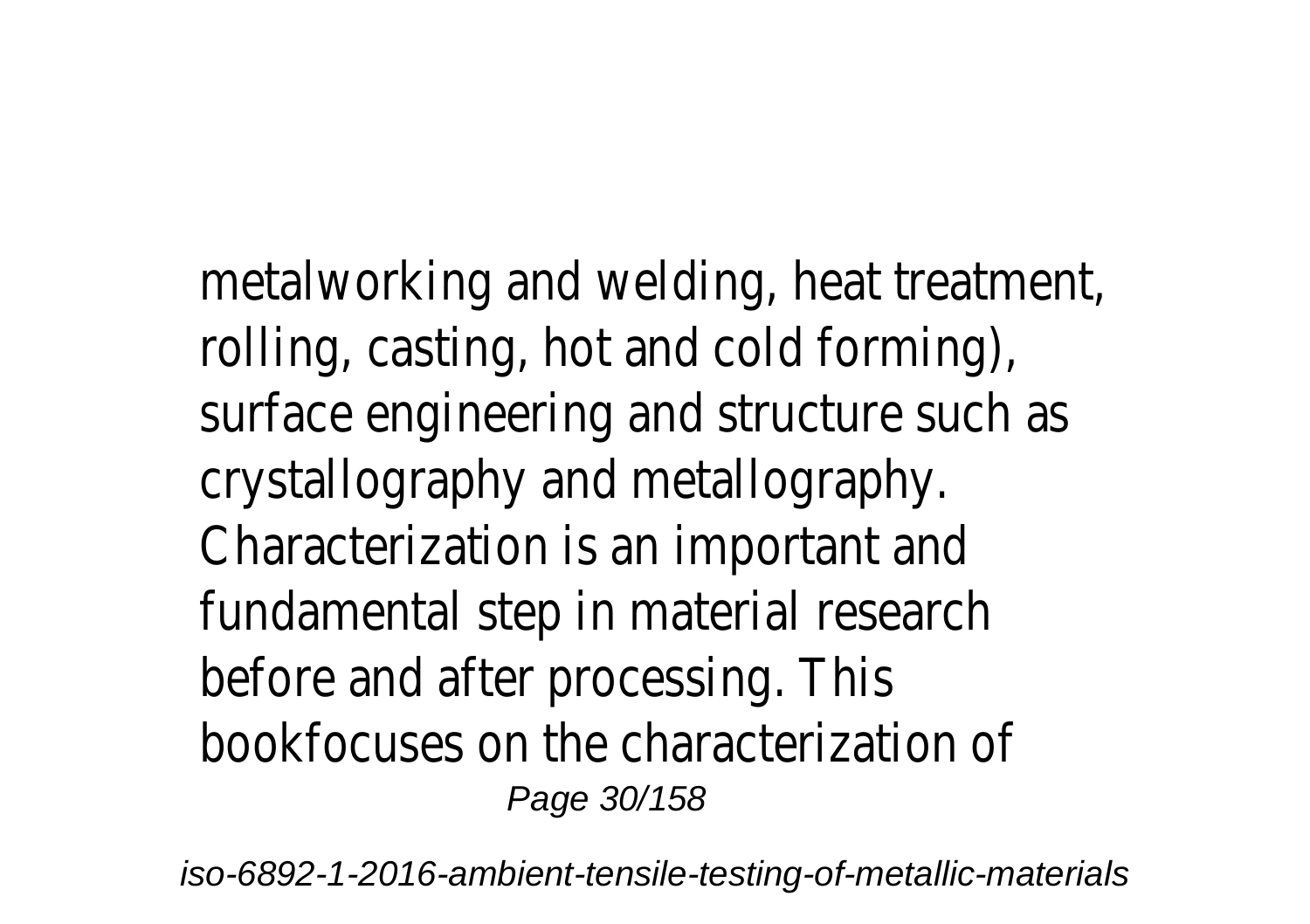minerals, metals, and materials as well as the application of characterization results on the processing of these materials. It is a highly authoritative collection of articles written by experts from around the world. The articles center on materials characterization, extraction, processing, corrosion, welding, solidification, and Page 31/158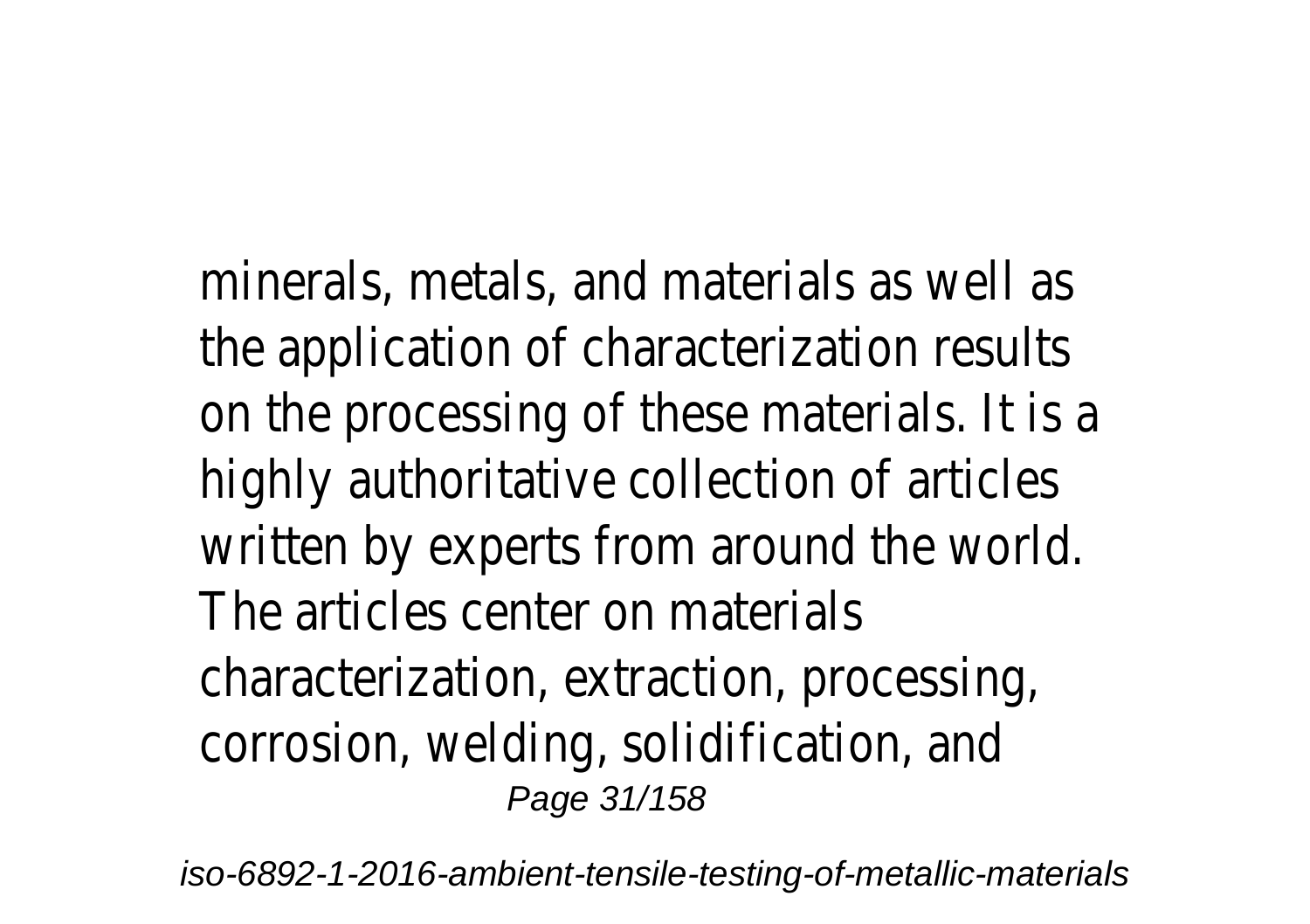method development. In addition, articles focus on clays, ceramics, composites, ferrous metals, non-ferrous metals, minerals, electronic, magnetic, environmental, advanced and soft materials. This book will serve the dual purpose of furnishing a broad introduction of the field to novices while simultaneously Page 32/158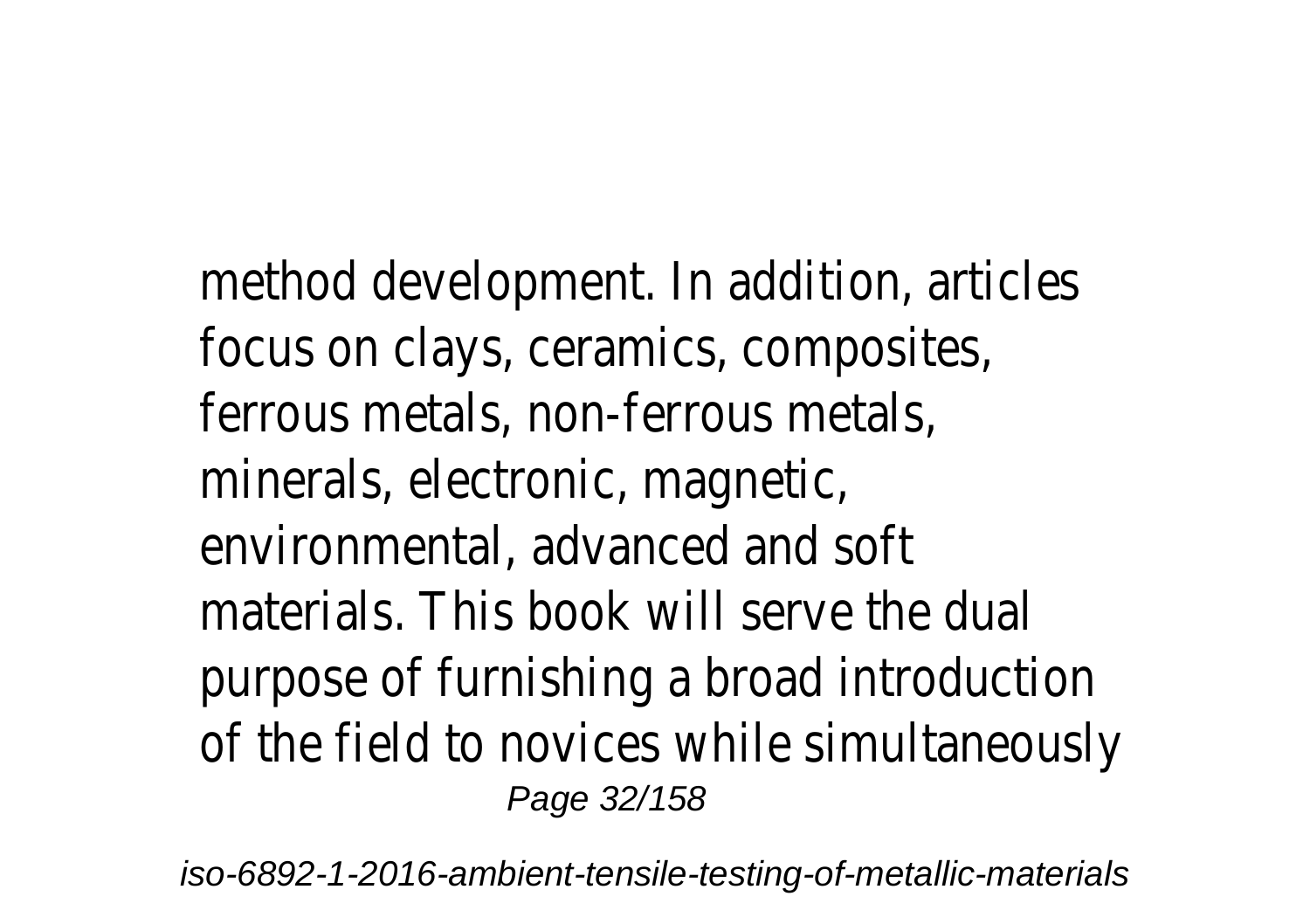## serving to keep subject matter experts upto-date.

Summarizes the essential elements of all analytical tests used to characterize petroleum products. The 350 plus entries are alphabetically arranged by chemical and physical properties, such as apparent viscosity, density, metal analysis, sulfur Page 33/158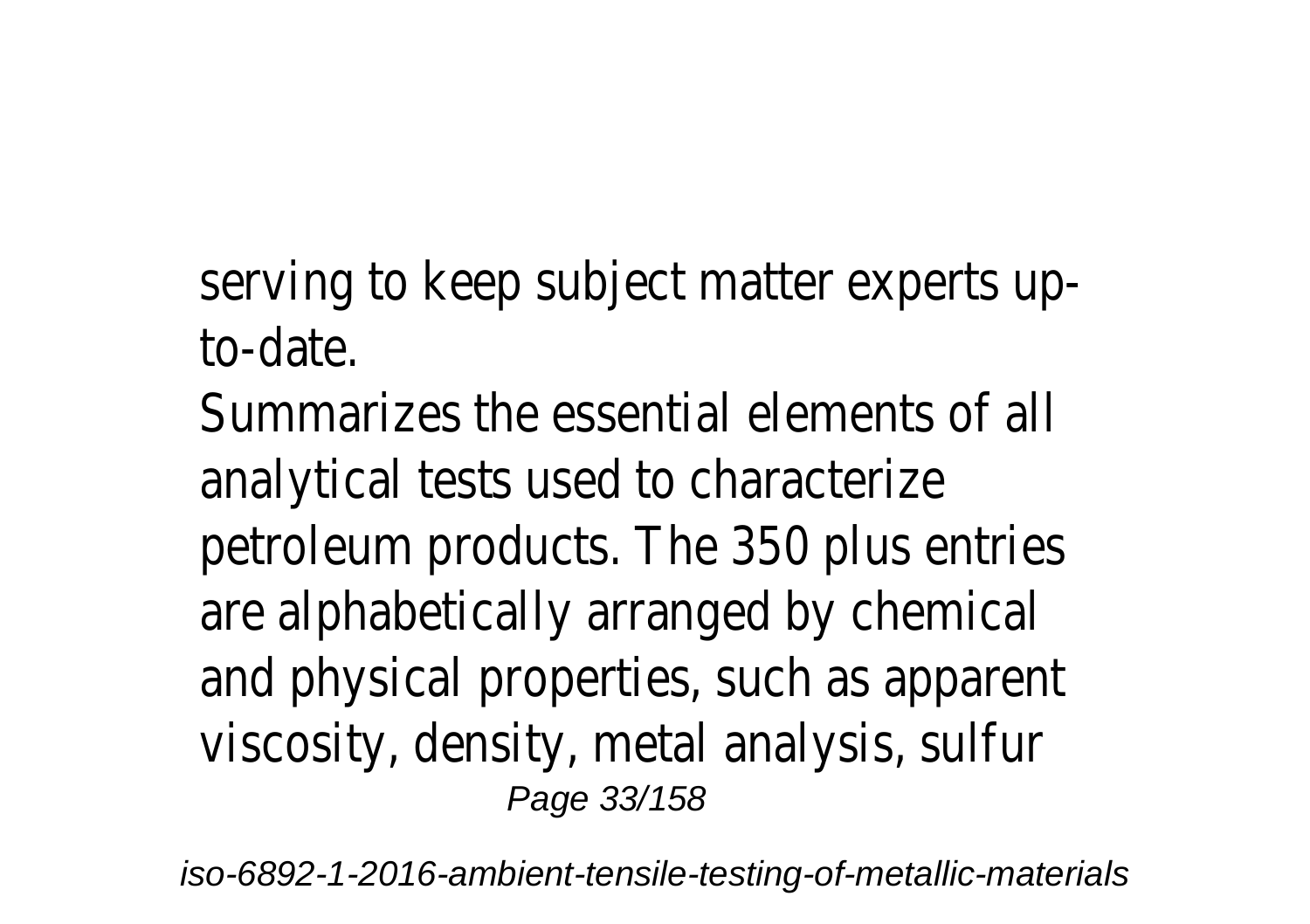determination, vapor pressure, and water. Each entry co The Magnesium Technology Symposium, the event on which this collection is based, is one of the largest yearly gatherings of magnesium specialists in the world. Papers represent all aspects of the field, ranging from primary production to Page 34/158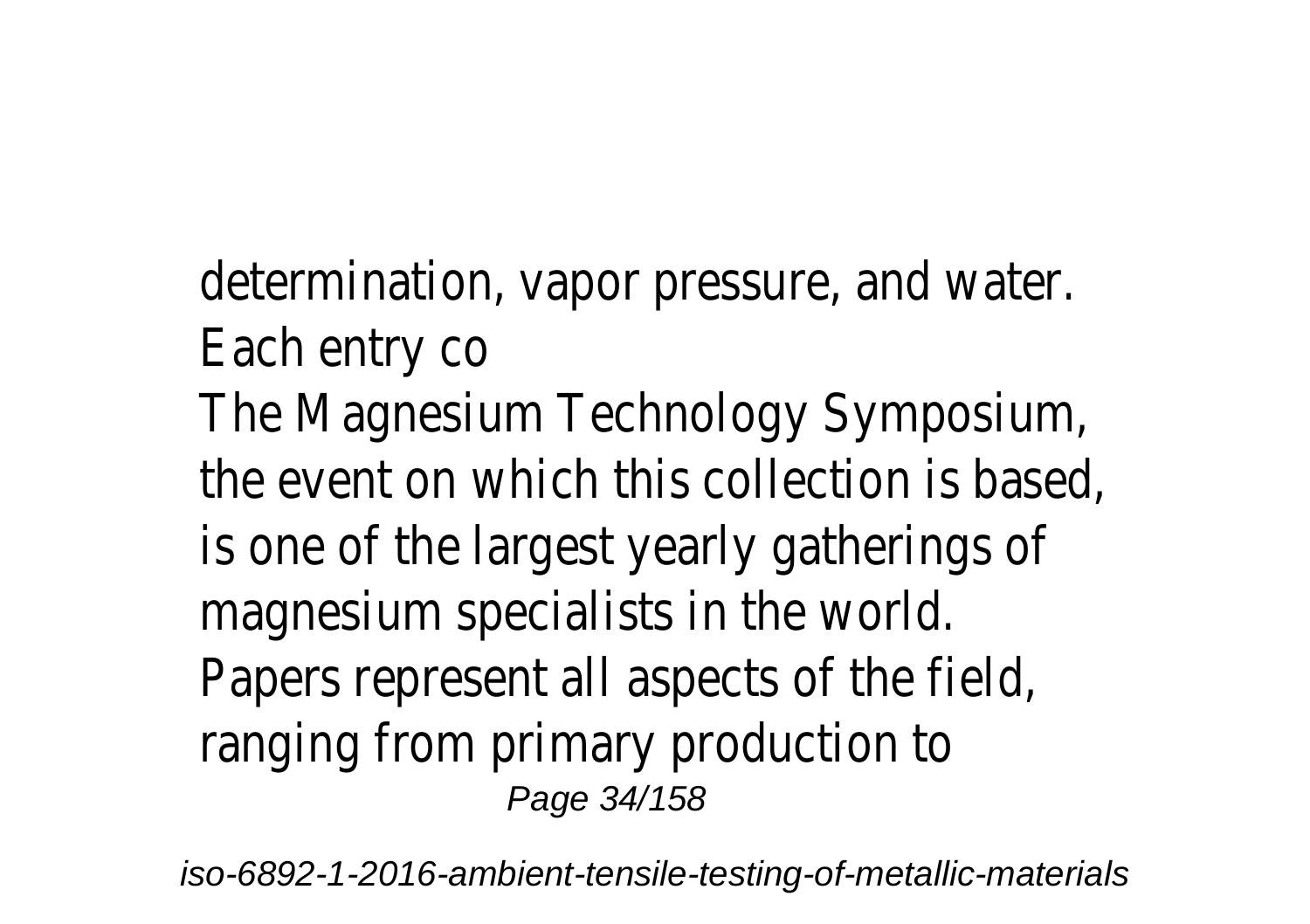applications to recycling. Moreover, papers explore everything from basic research findings to industrialization. Magnesium Technology 2020 covers a broad spectrum of current topics, including alloys and their properties; cast products and processing; wrought products and processing; forming, joining, Page 35/158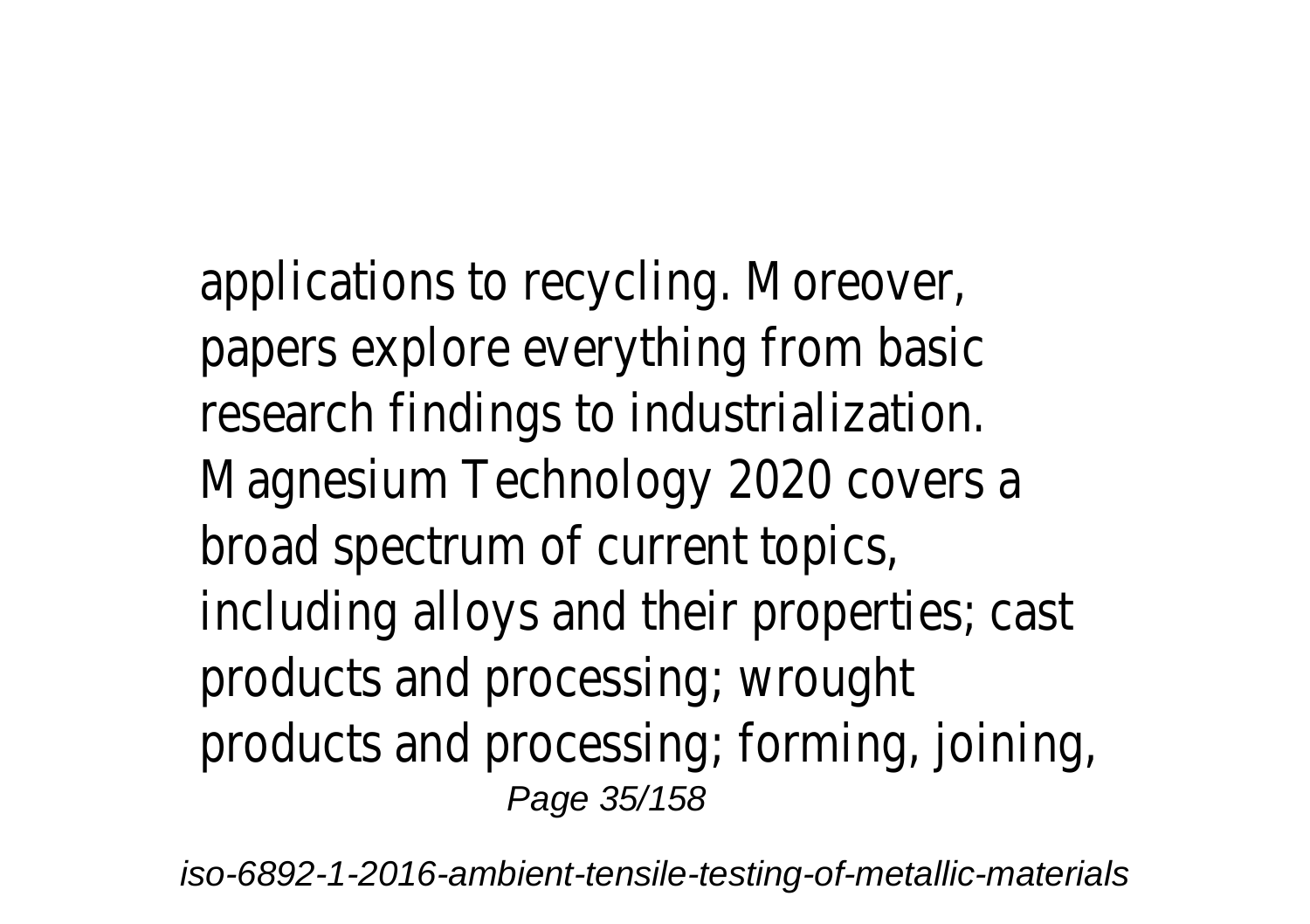and machining; corrosion and surface finishing; and structural applications. In addition, there is coverage of new and emerging applications.

Experimental and Simulation Perspectives Characterization of Minerals, Metals, and Materials 2016

Steel for prestressed concrete - Test Page 36/158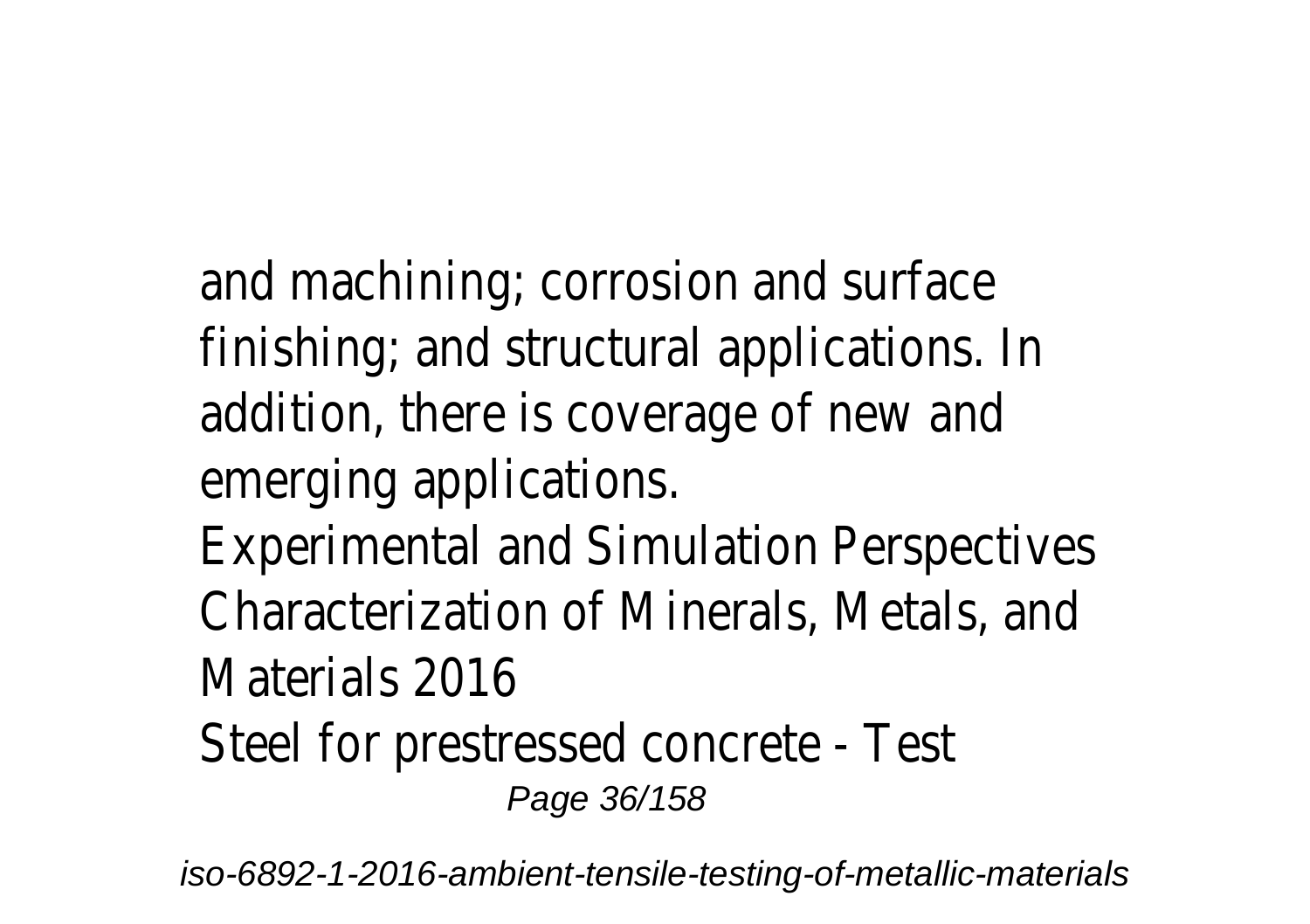methods [Tips: BUY here & GET onlinereading at GOOGLE. Then, if you need unprotected-PDF for offline-reading, WRITE to Wayne: Sales@ChineseStandard.net] Testing of the Plastic Deformation of Metals Petroleum and natural gas industries -

Page 37/158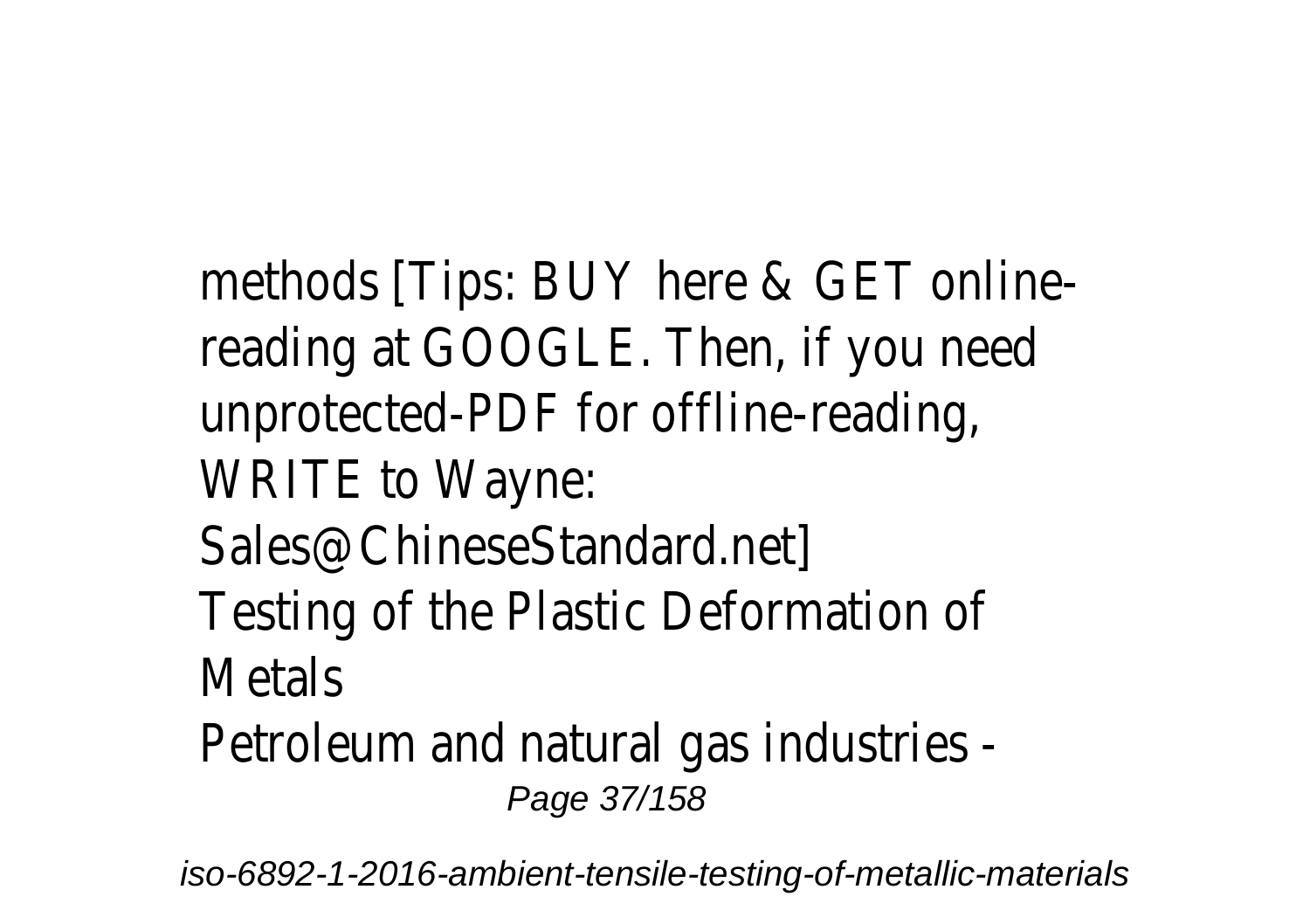Steel pipe for pipeline transportation systems [Tips: BUY here & GET onlinereading at GOOGLE. Then, if you need unprotected-PDF for offline-reading, WRITE to Wayne: Sales@ChineseStandard.net] Compressed natural gas cylinder valve for vehicle [After payment, write to & get a Page 38/158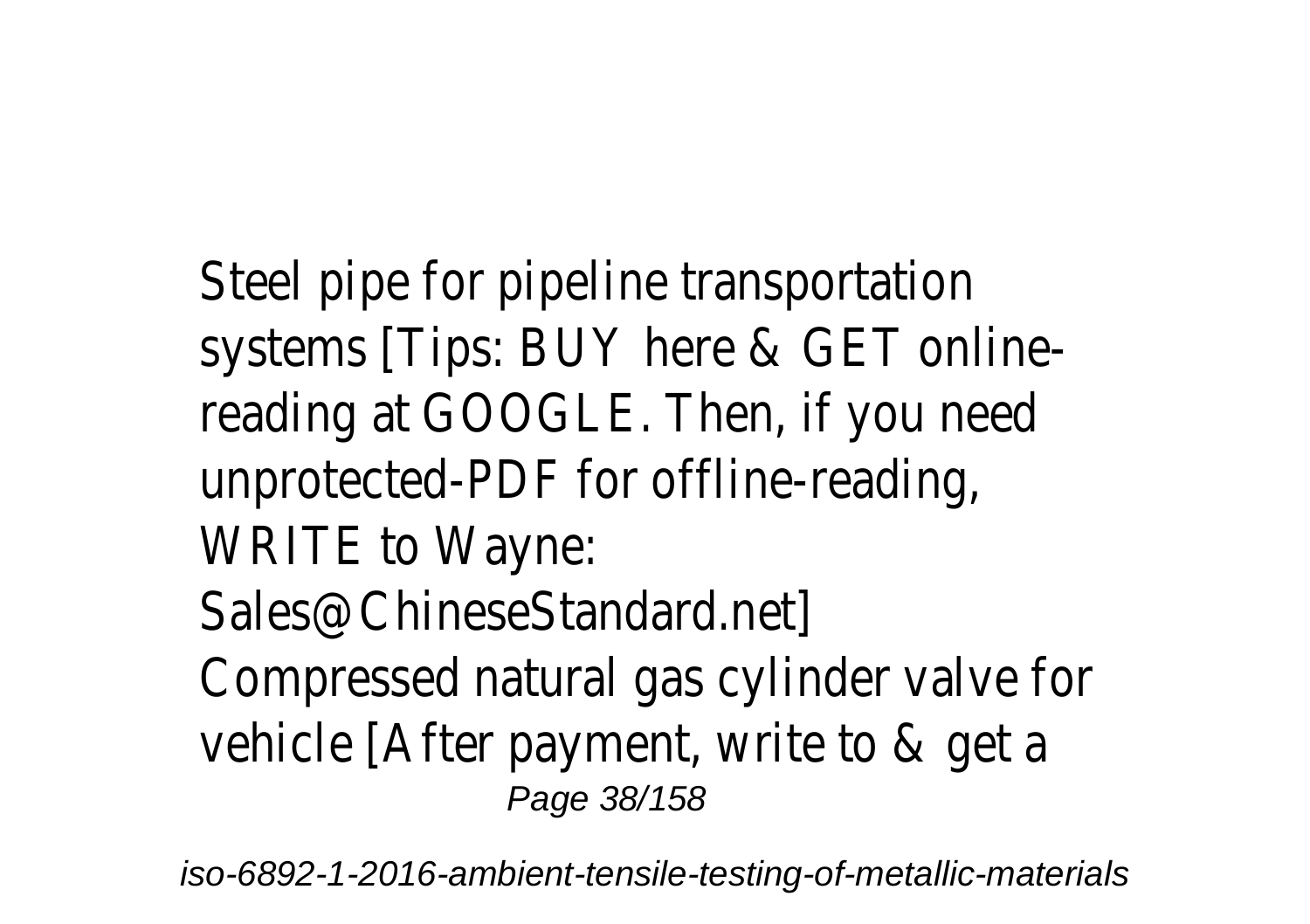FREE-of-charge, unprotected true-PDF from: Sales@ChineseStandard.net] GB/T 228.1-2010: Translated English of Chinese Standard. (GBT 228.1-2010, GB/T228.1-2010, GBT228.1-2010) **Engineering practice has revealed that innovative technologies' structural** Page 39/158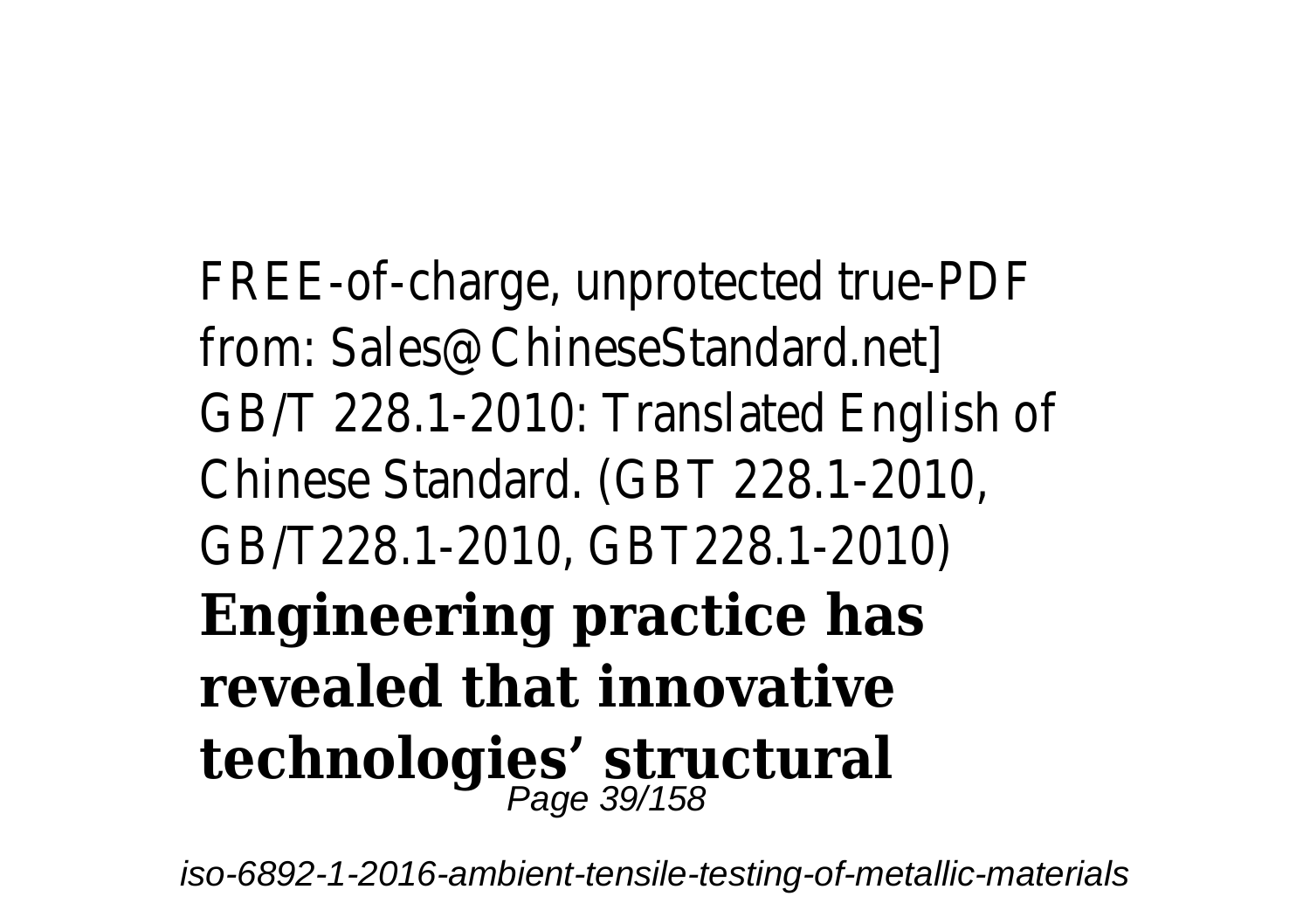**applications require new design concepts related to developing materials with mechanical properties tailored for construction purposes. This would allow the efficient use of engineering materials. The**

Page 40/158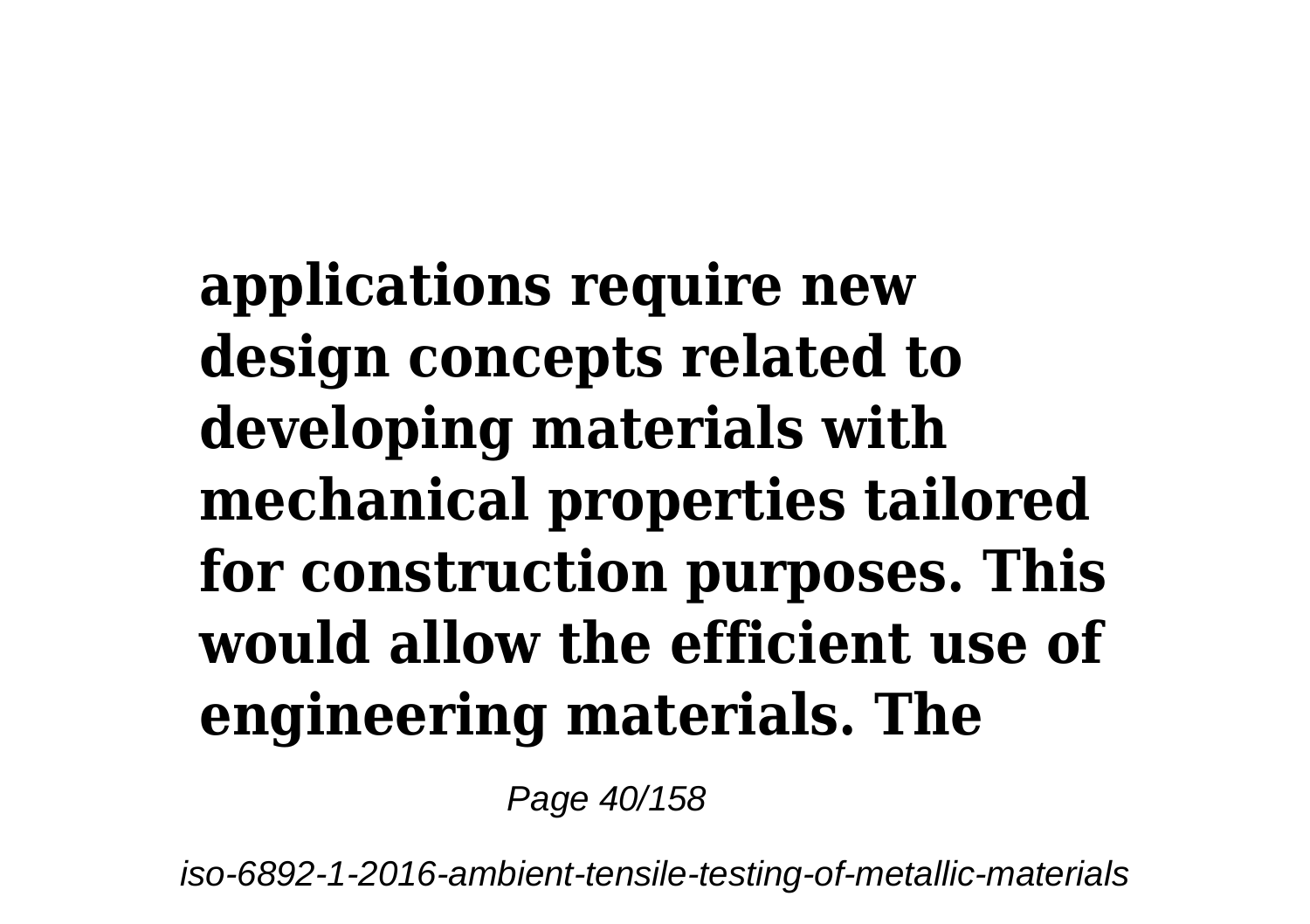**efficiency can be understood in a simplified and heuristic manner as the optimization of performance and the proper combination of structural components, leading to the consumption of the least**

Page 41/158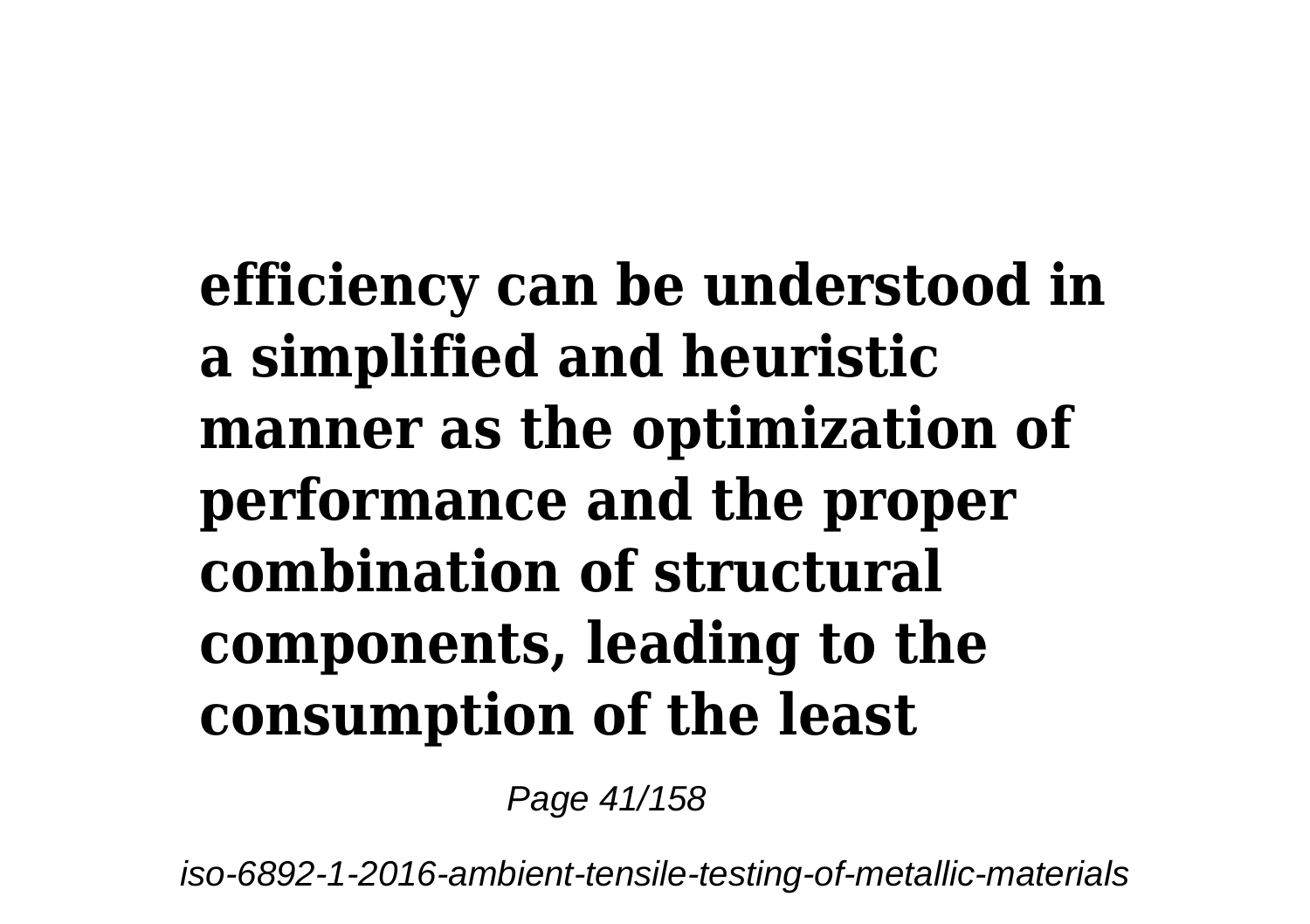**amount of natural resources. The solution to the ecooptimization problem, based on the adequate characterization of the materials, will enable implementing environmentally**

Page 42/158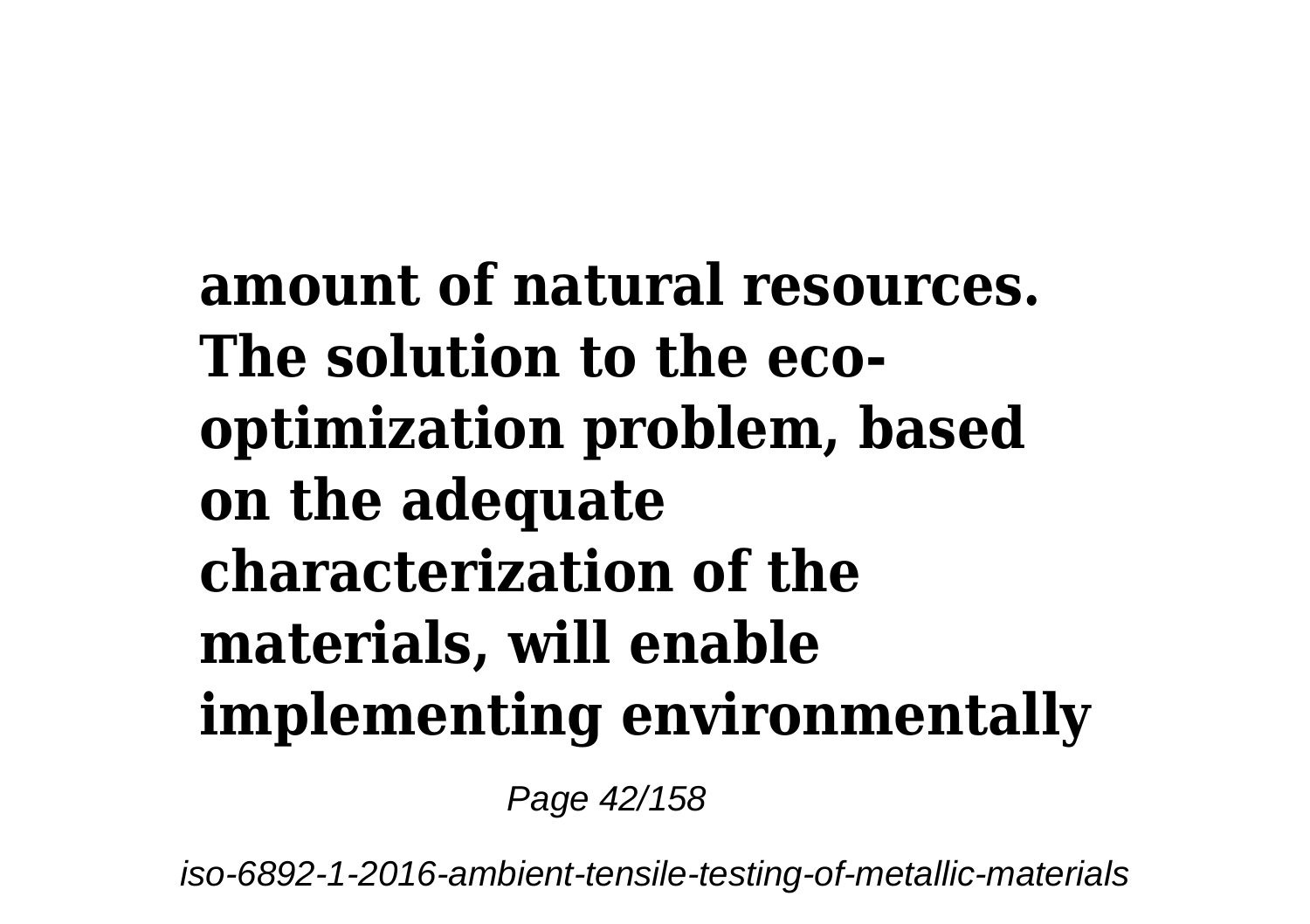**friendly engineering principles when the efficient use of advanced materials guarantees the required structural safety. Identifying fundamental relationships between the structure of advanced**

Page 43/158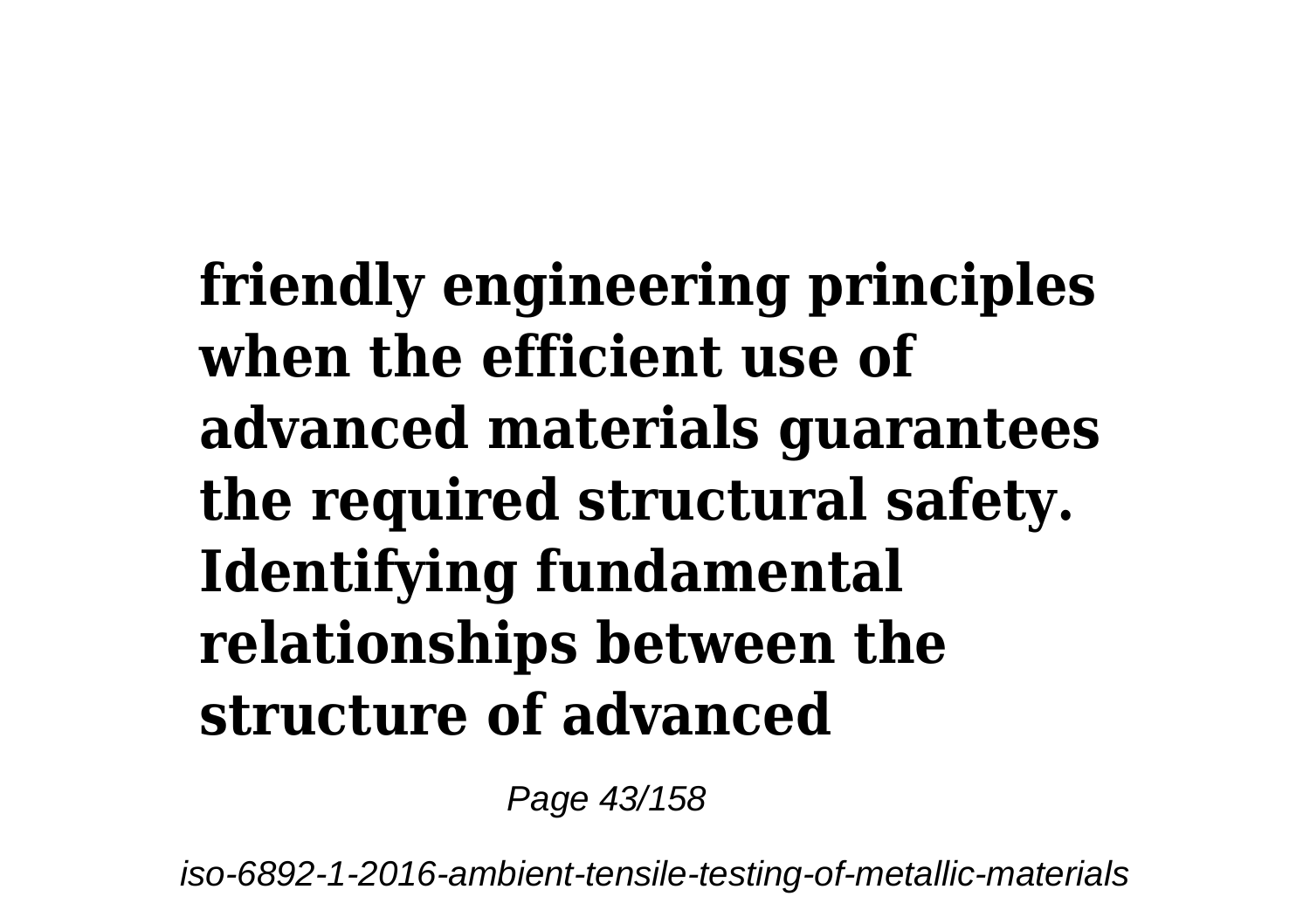**composites and their physical properties is the focus of this book. The collected articles explore the development of sustainable composites with valorized manufacturability corresponding to Industrial**

Page 44/158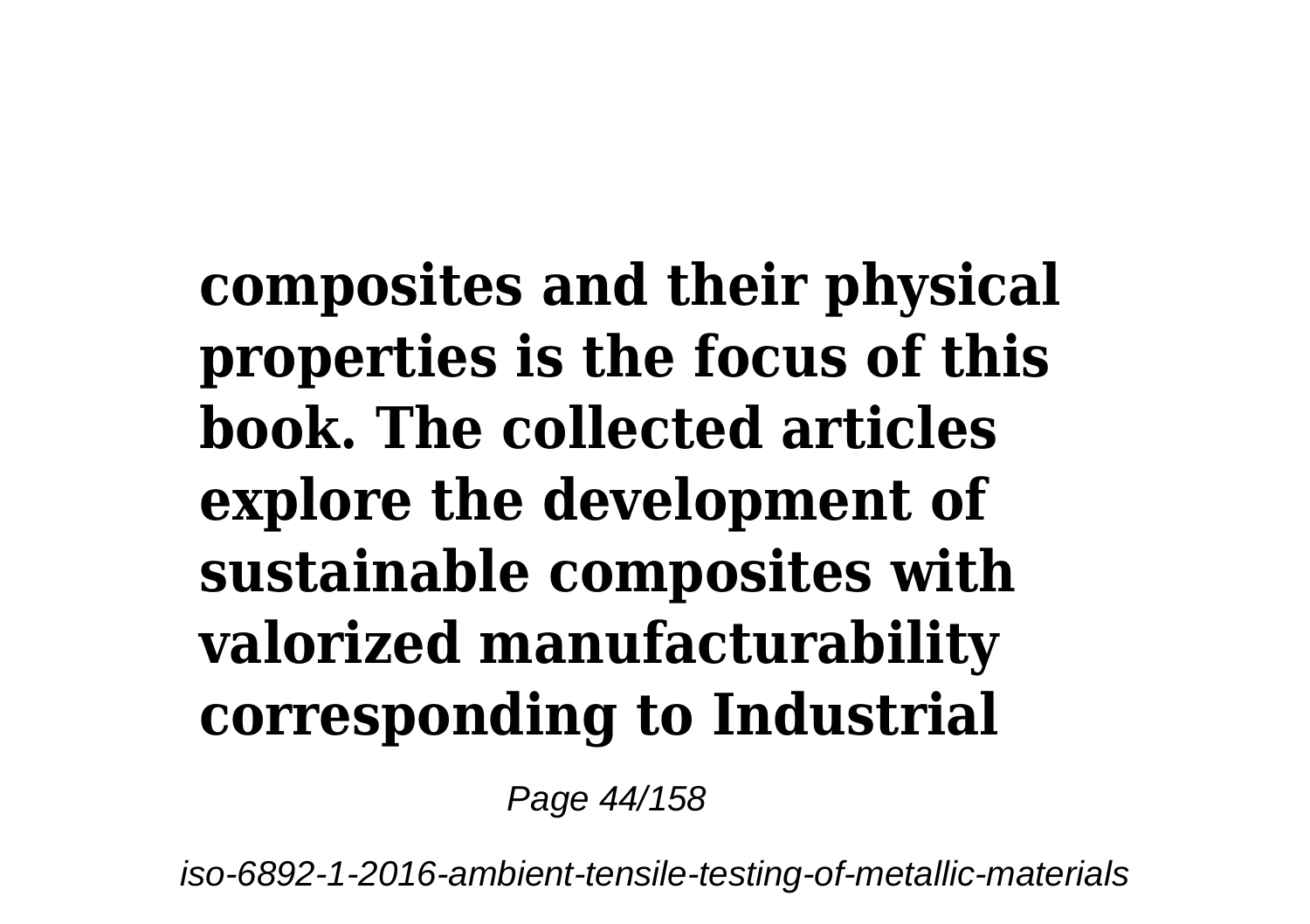**Revolution 4.0 ideology. The publications, amongst others, reveal that the application of nano-particles improves the mechanical performance of composite materials; heatresistant aluminium**

Page 45/158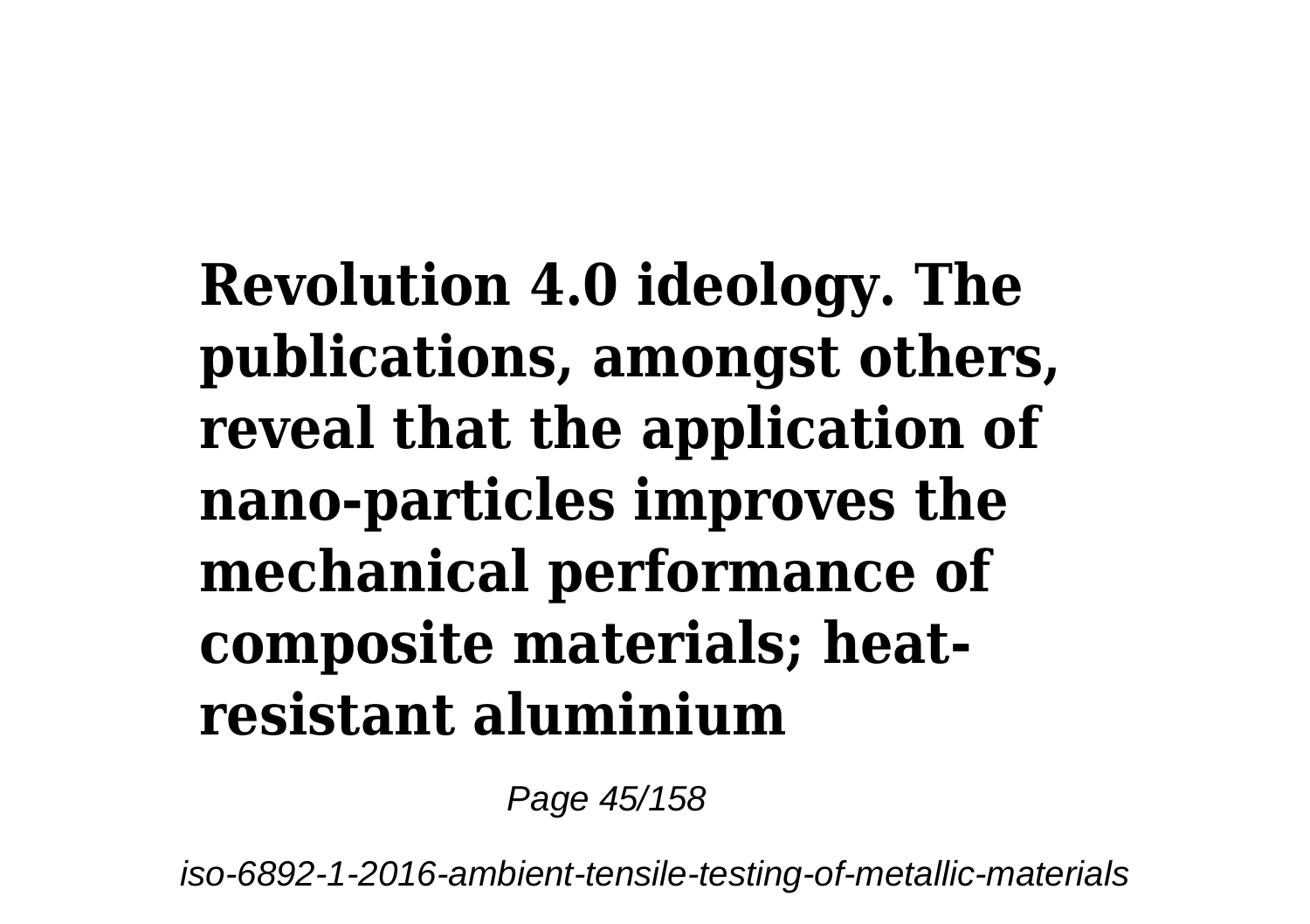**composites ensure the safety of overhead power transmission lines; chemical additives can detect the impact of temperature on concrete structures. This book demonstrates that**

Page 46/158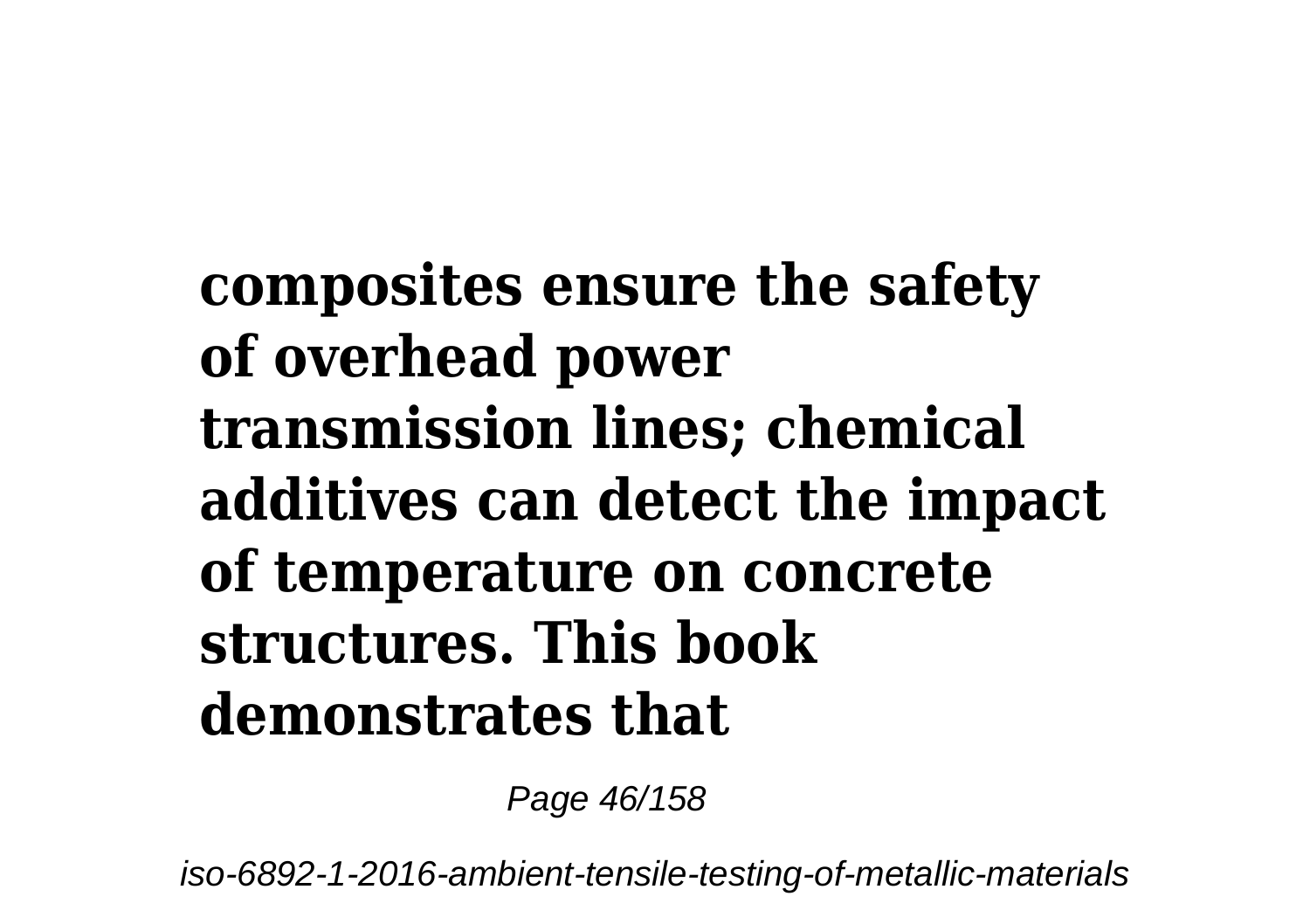**construction materials' choice has considerable room for improvement from a scientific viewpoint, following heuristic approaches. This open access book presents a collection of the**

Page 47/158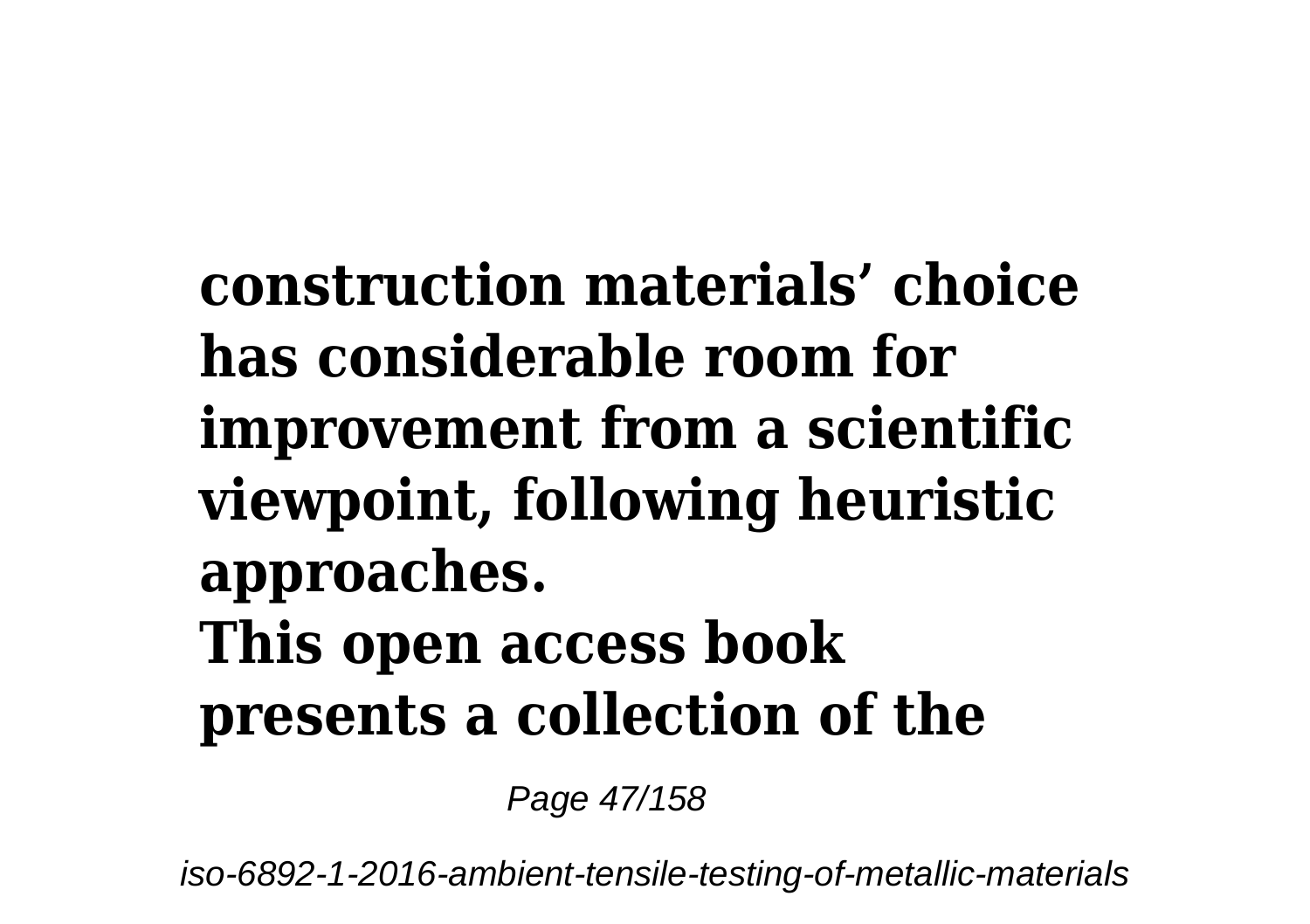**most up-to-date research results in the field of steel development with a focus on pioneering alloy concepts that result in previously unattainable materials properties. Specifically, it gives**

Page 48/158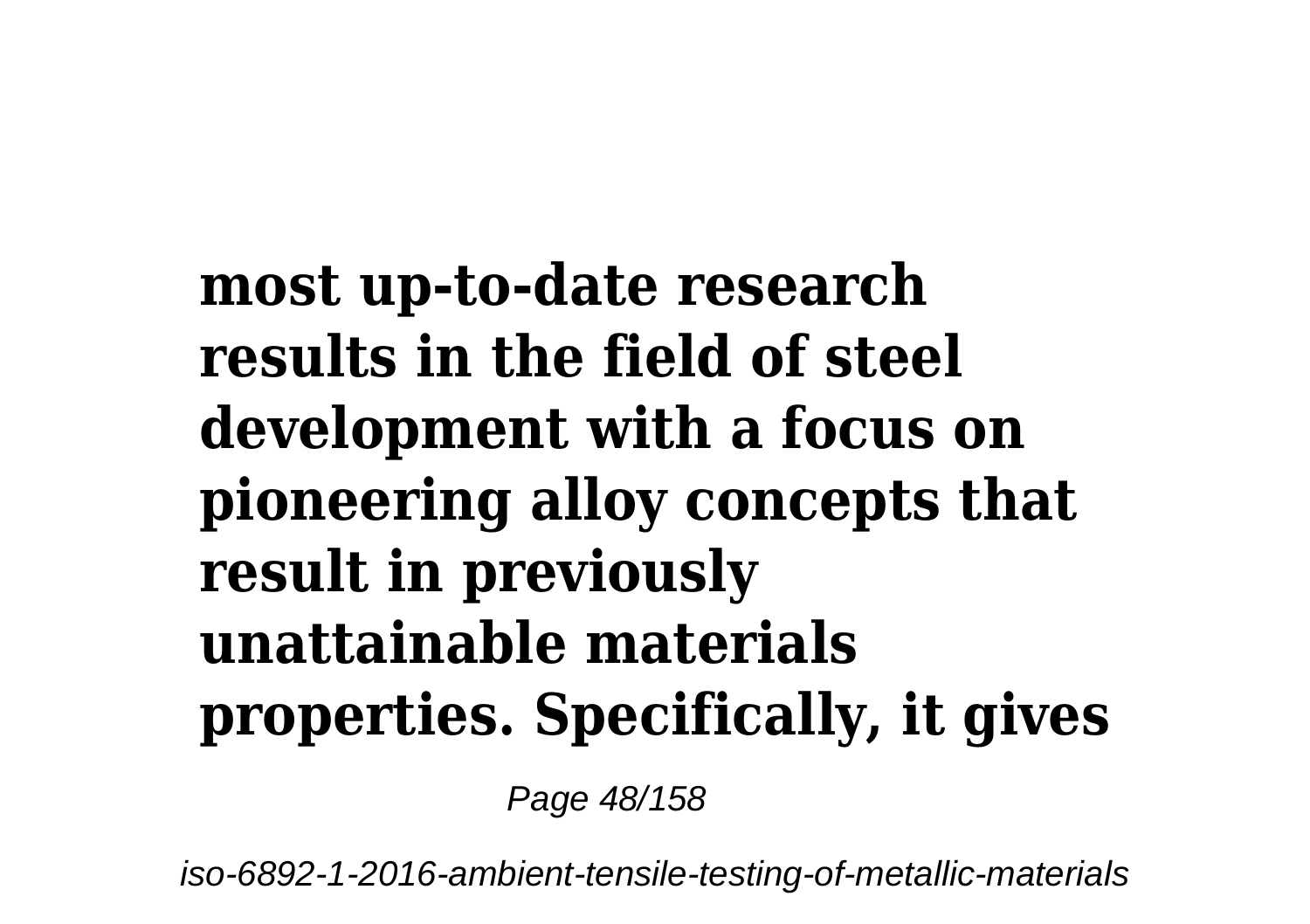**a detailed overview of the marriage of high-performance steels of the highest strength and form-ability with damagetolerant zirconia ceramics by innovative manufacturing technologies, thereby yielding**

Page 49/158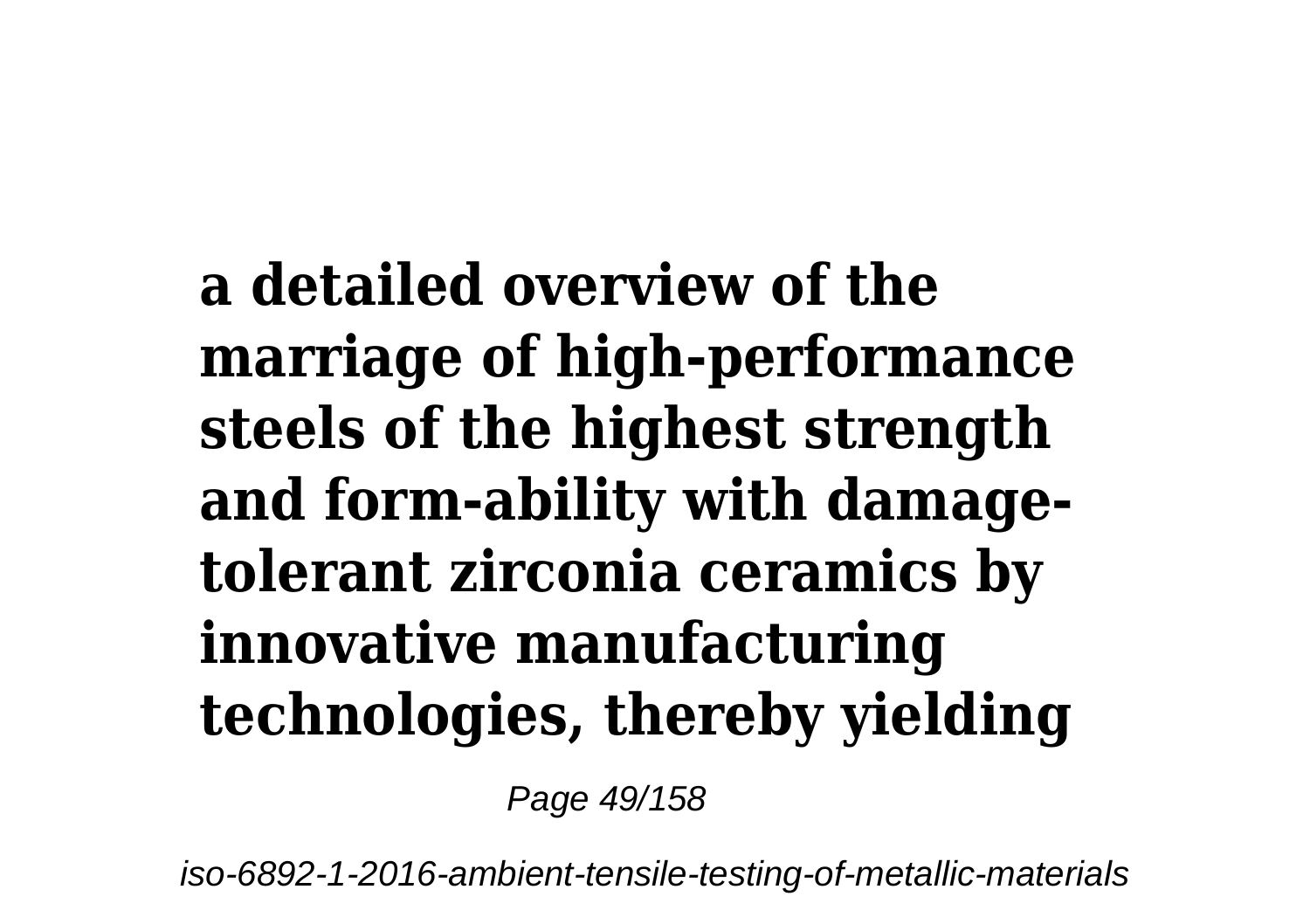**a new class of highperformance composite materials. This book describes how new high-alloy stainless TRIP/TWIP steels (TRIP: TRansformation-Induced Plasticity, TWIP: TWinning-**

Page 50/158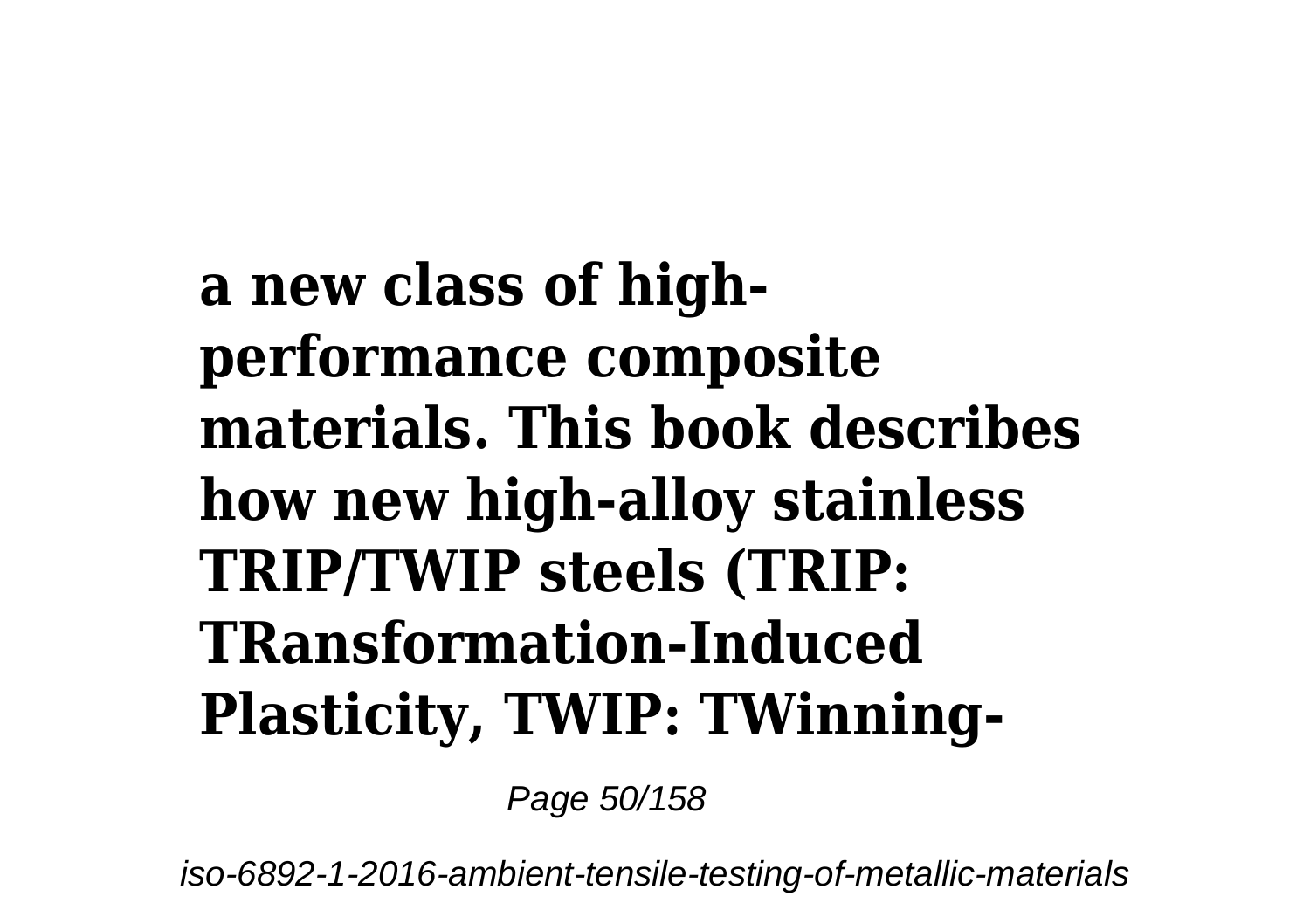**induced Plasticity) are combined with zirconium dioxide ceramics in powder metallurgical routes and via melt infiltration to form novel TRIP-matrix composites. This work also provides a timely**

Page 51/158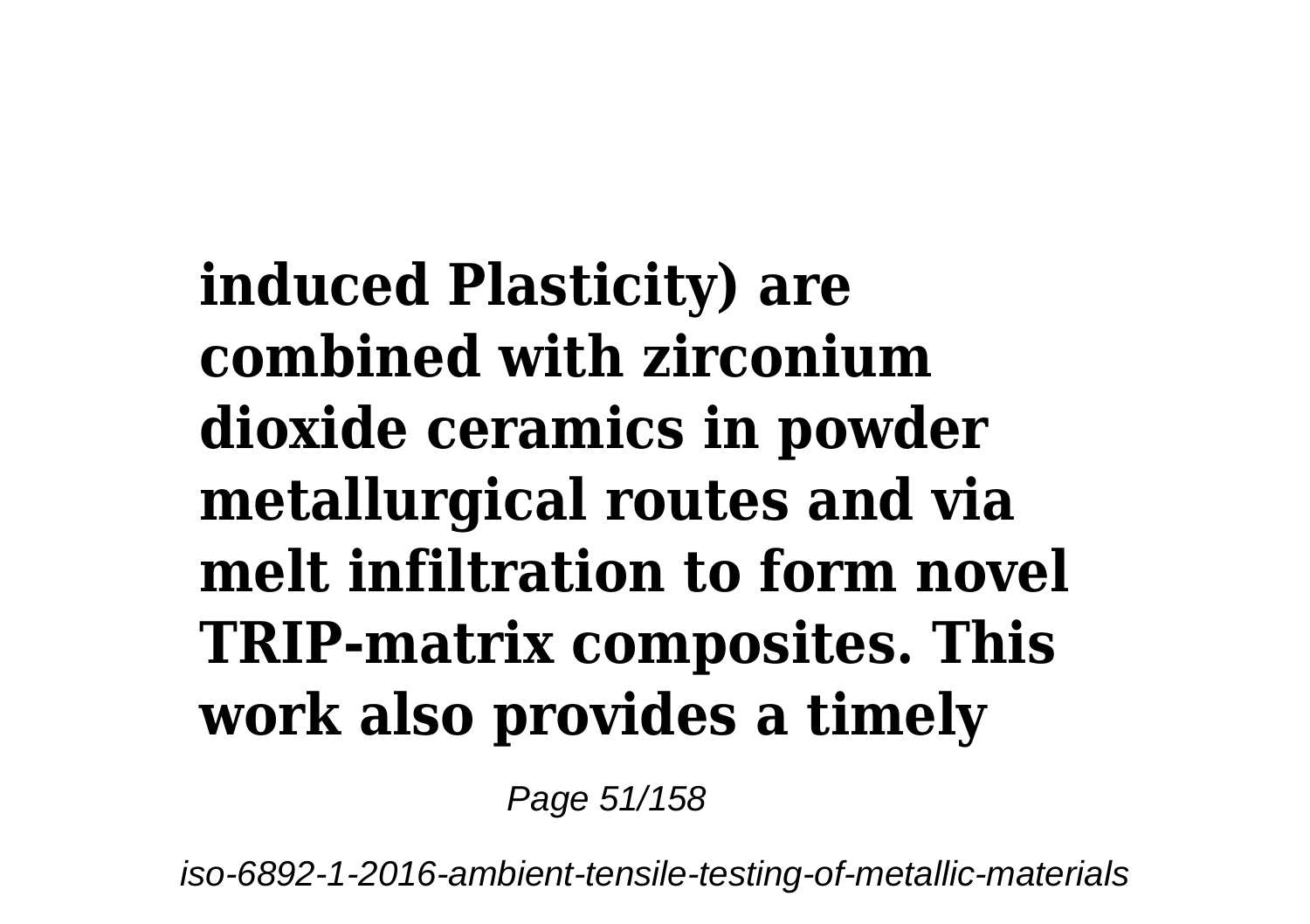**perspective on new compact and damage-tolerant composite materials, filigree light-weight structures as well as gradient materials, and a close understanding of the mechanisms of the phase**

Page 52/158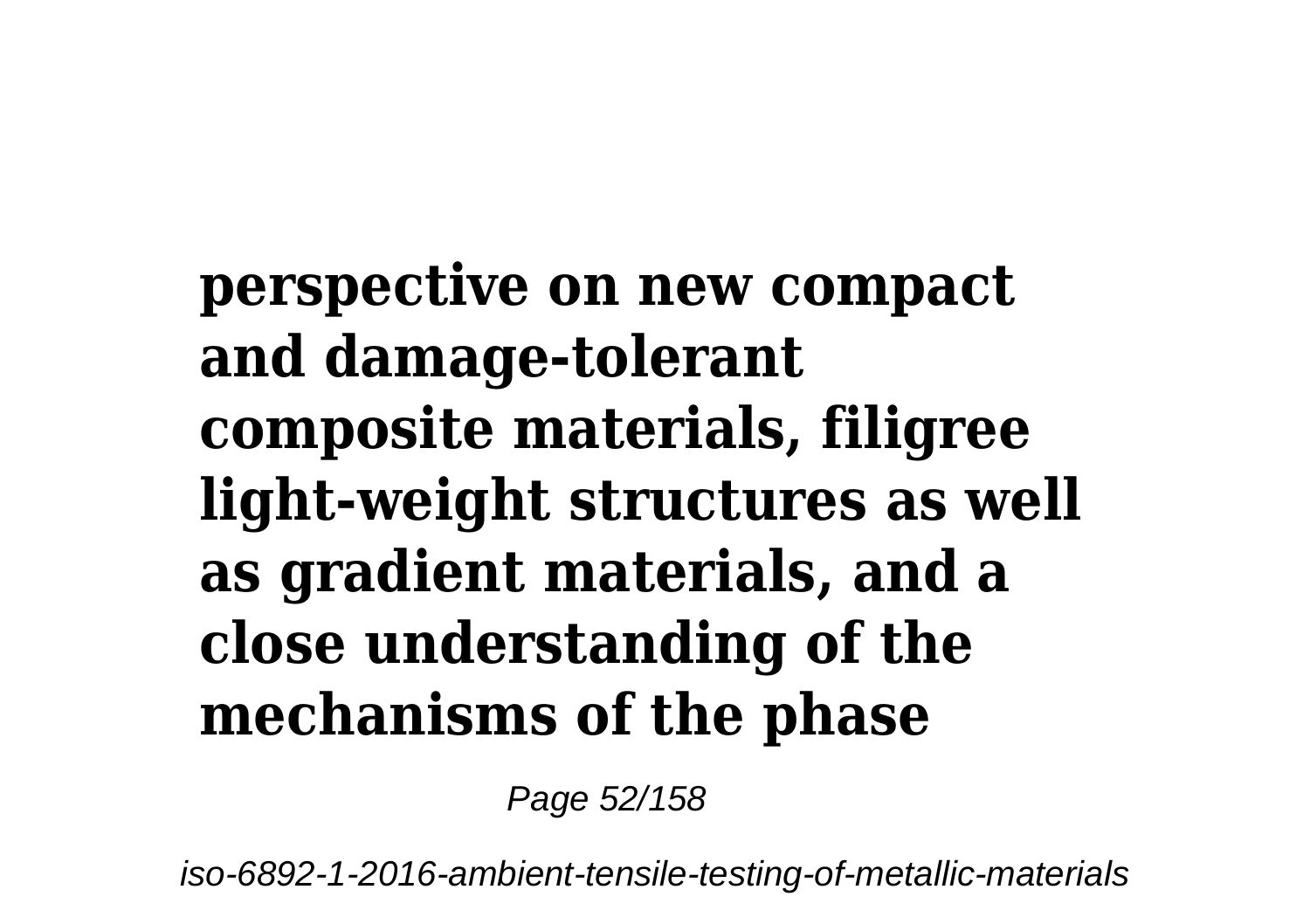**transformations. With a detailed application analysis of state-of-the-art methods in spatial and temporal highresolution structural analysis, in combination with advanced simulation and modelling, this**

Page 53/158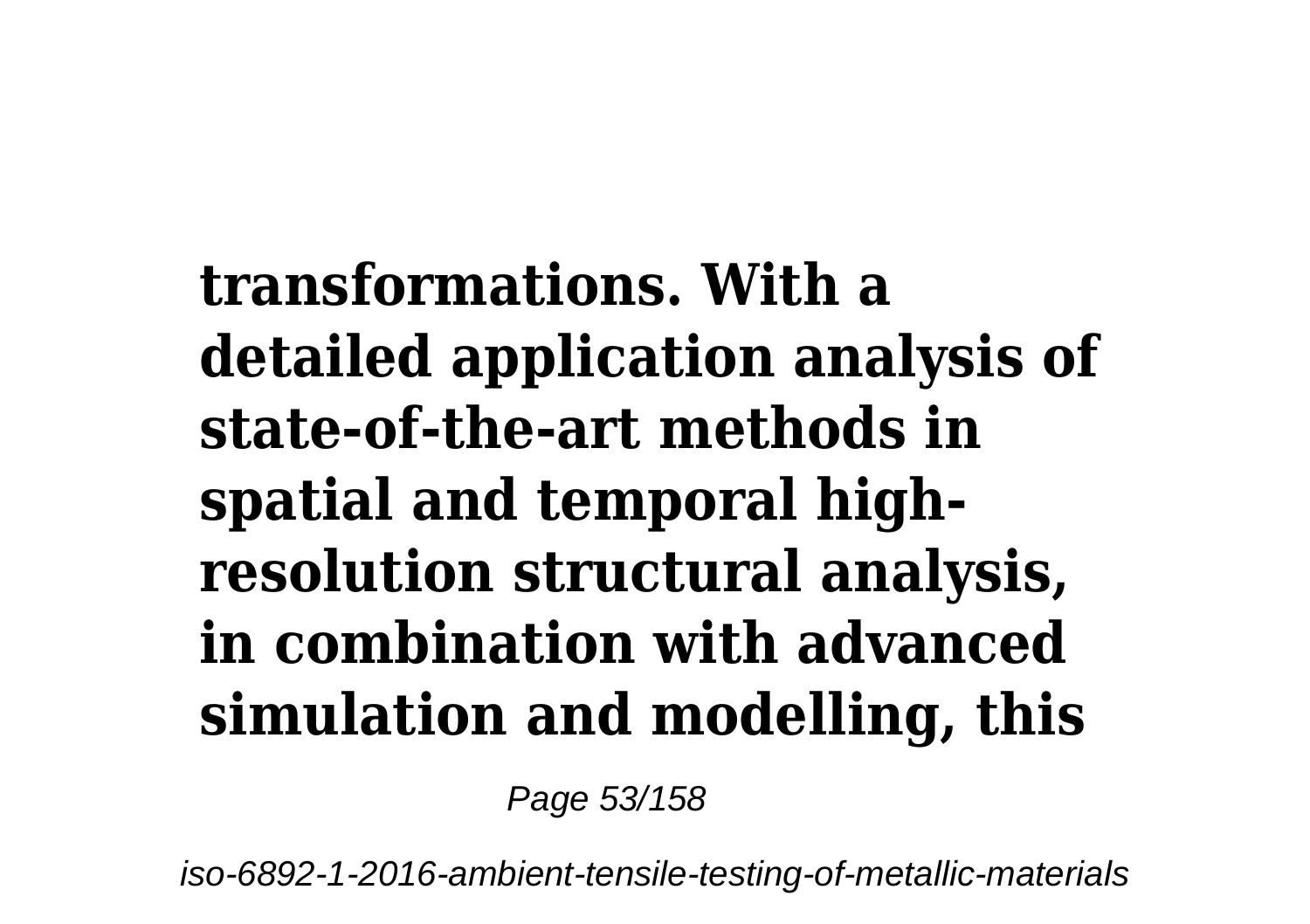**edited volume is ideal for researchers and engineers working in modern steel development, as well as for graduate students of metallurgy and materials science and engineering.**

Page 54/158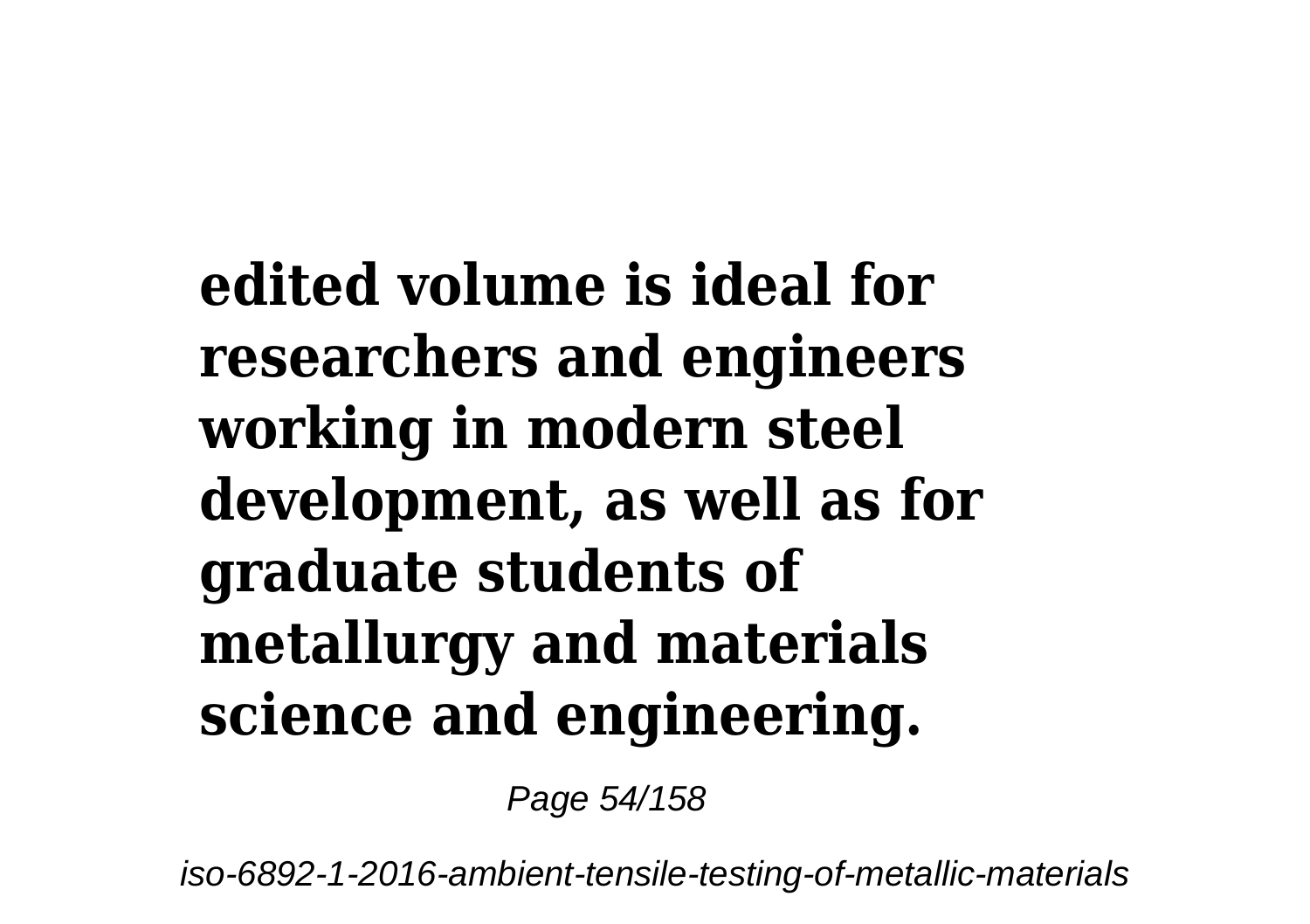**The Light Metals symposia at the TMS Annual Meeting & Exhibition present the most recent developments, discoveries, and practices in primary aluminum science and technology. The annual Light**

Page 55/158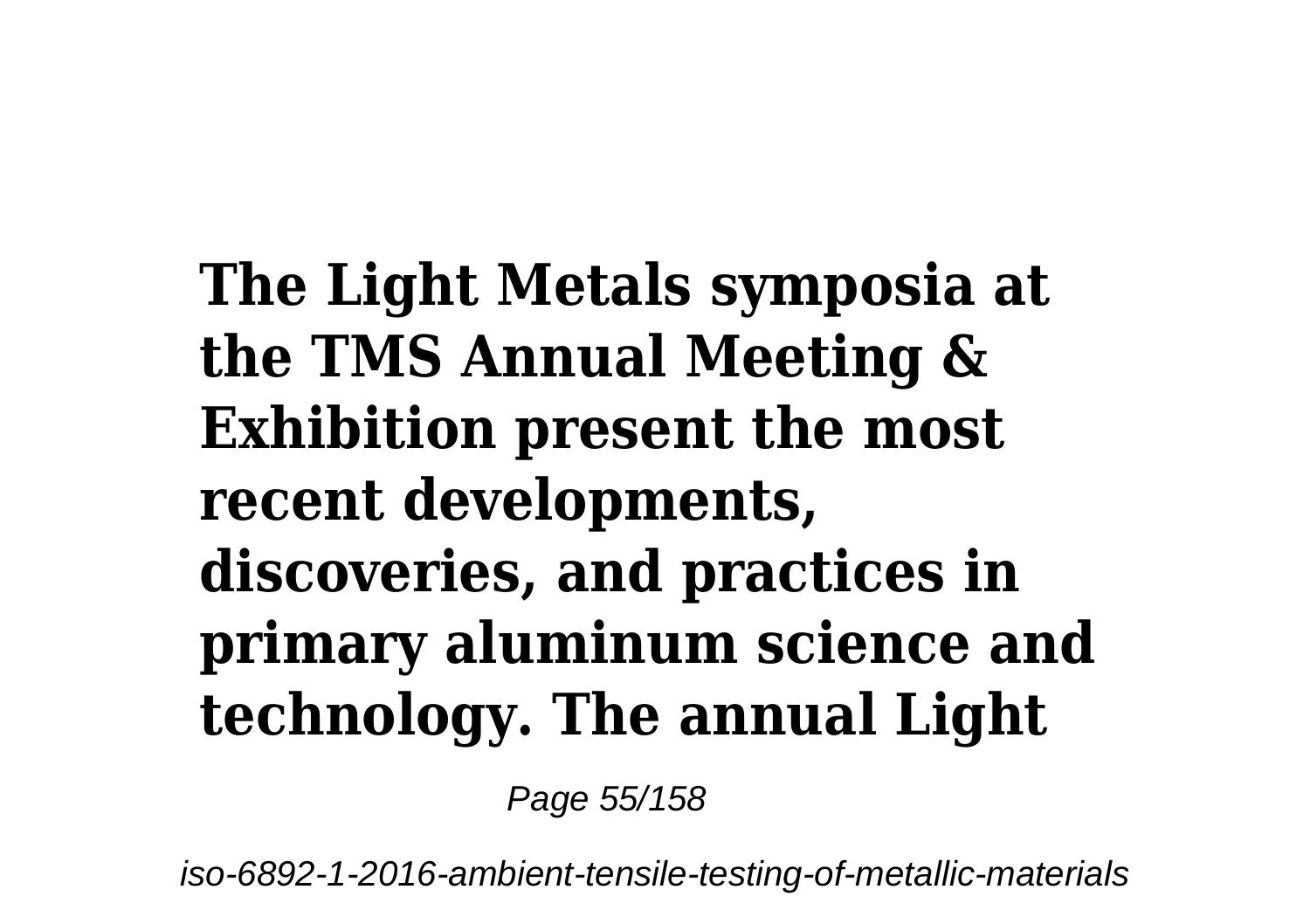**Metals volume has become the definitive reference in the field of aluminum production and related light metal technologies. The 2020 collection includes papers from the following symposia: •**

Page 56/158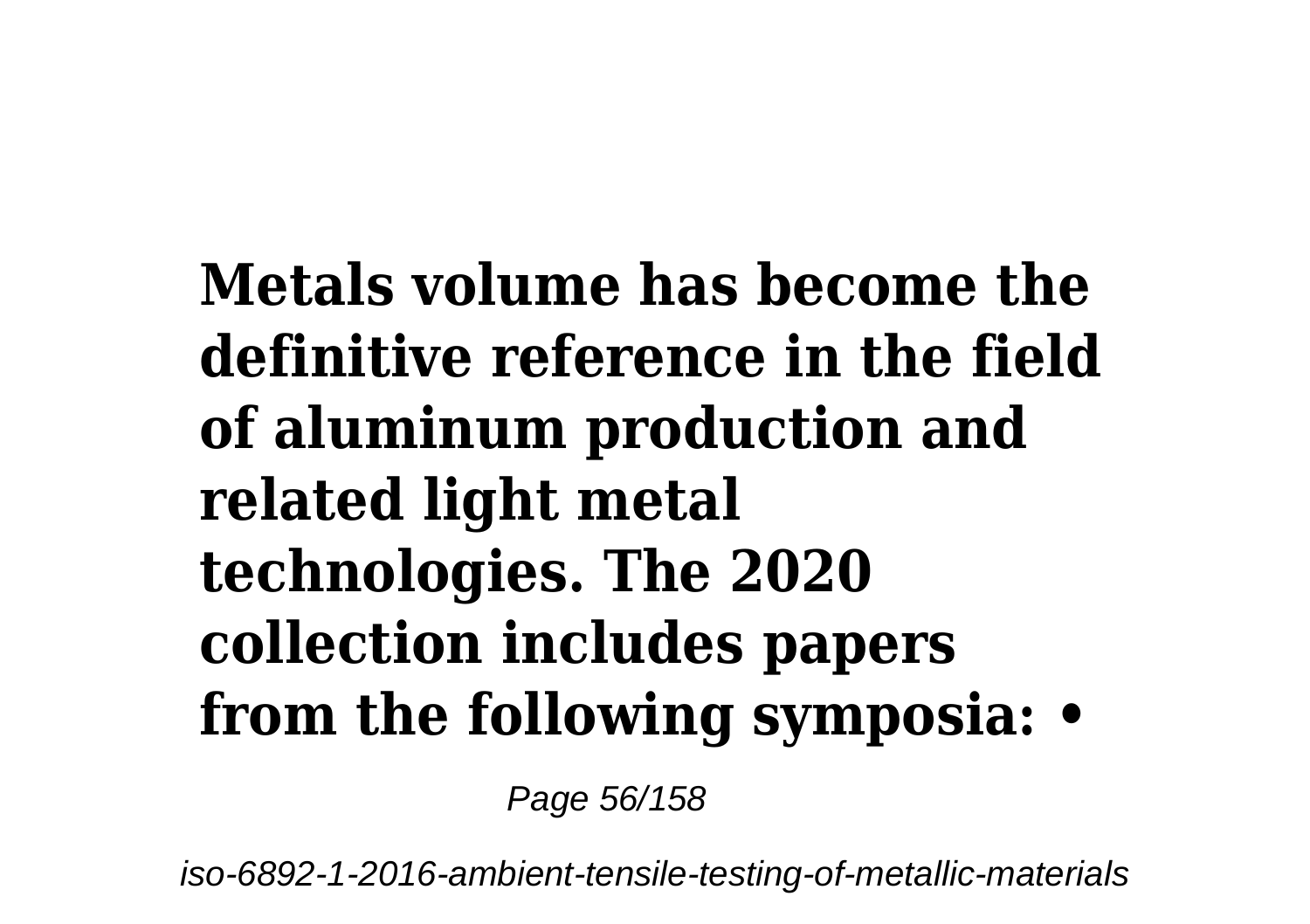**Alumina and Bauxite• Aluminum Alloys, Processing and Characterization• Aluminum Reduction Technology• Cast Shop Technology• Cast Shop Technology: Recycling and**

Page 57/158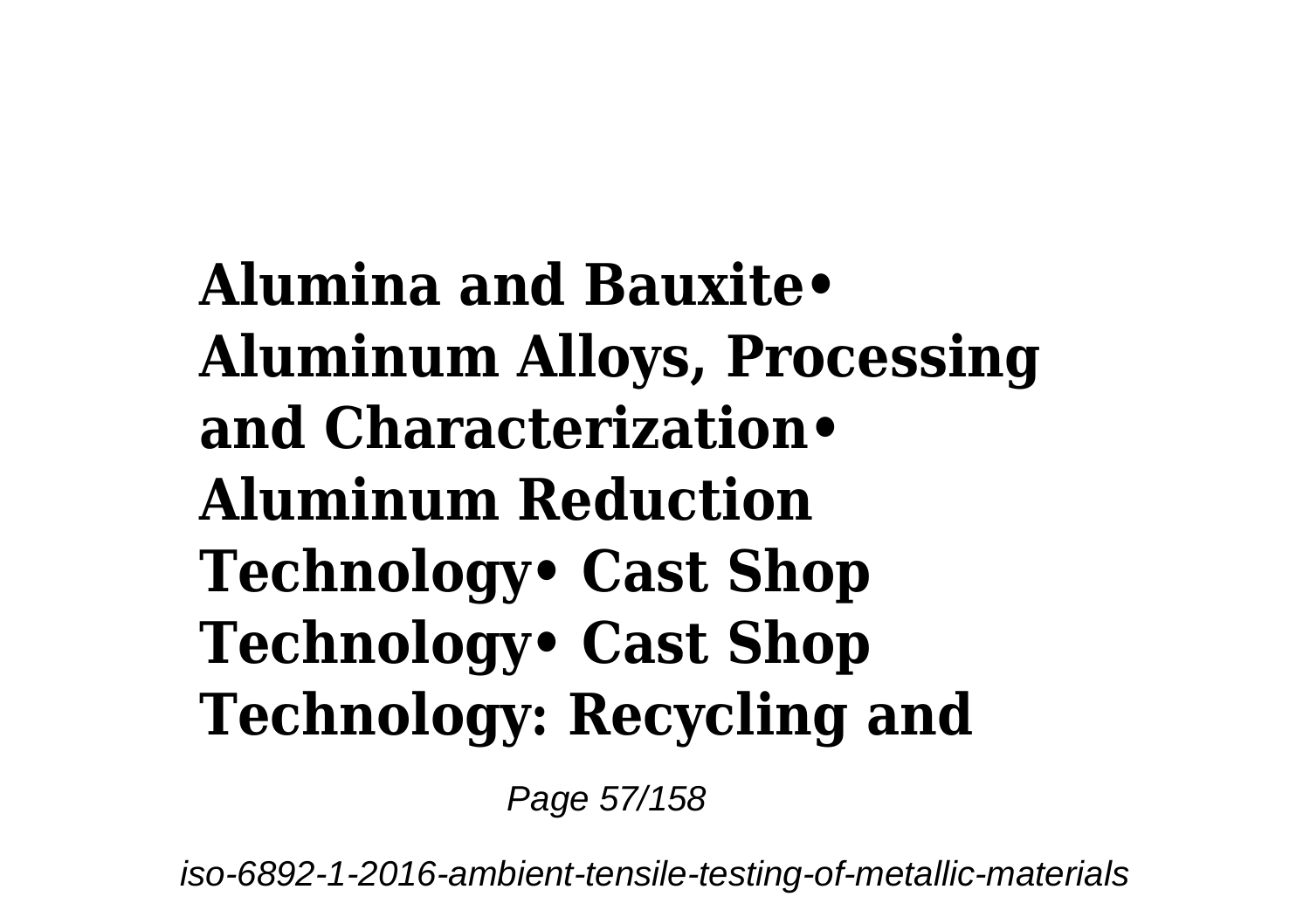**Sustainability Joint Session• Electrode Technology for Aluminum Production This Standard specifies the test methods for tensile, bend, reverse bend, torsion, wrapping, isothermal**

Page 58/158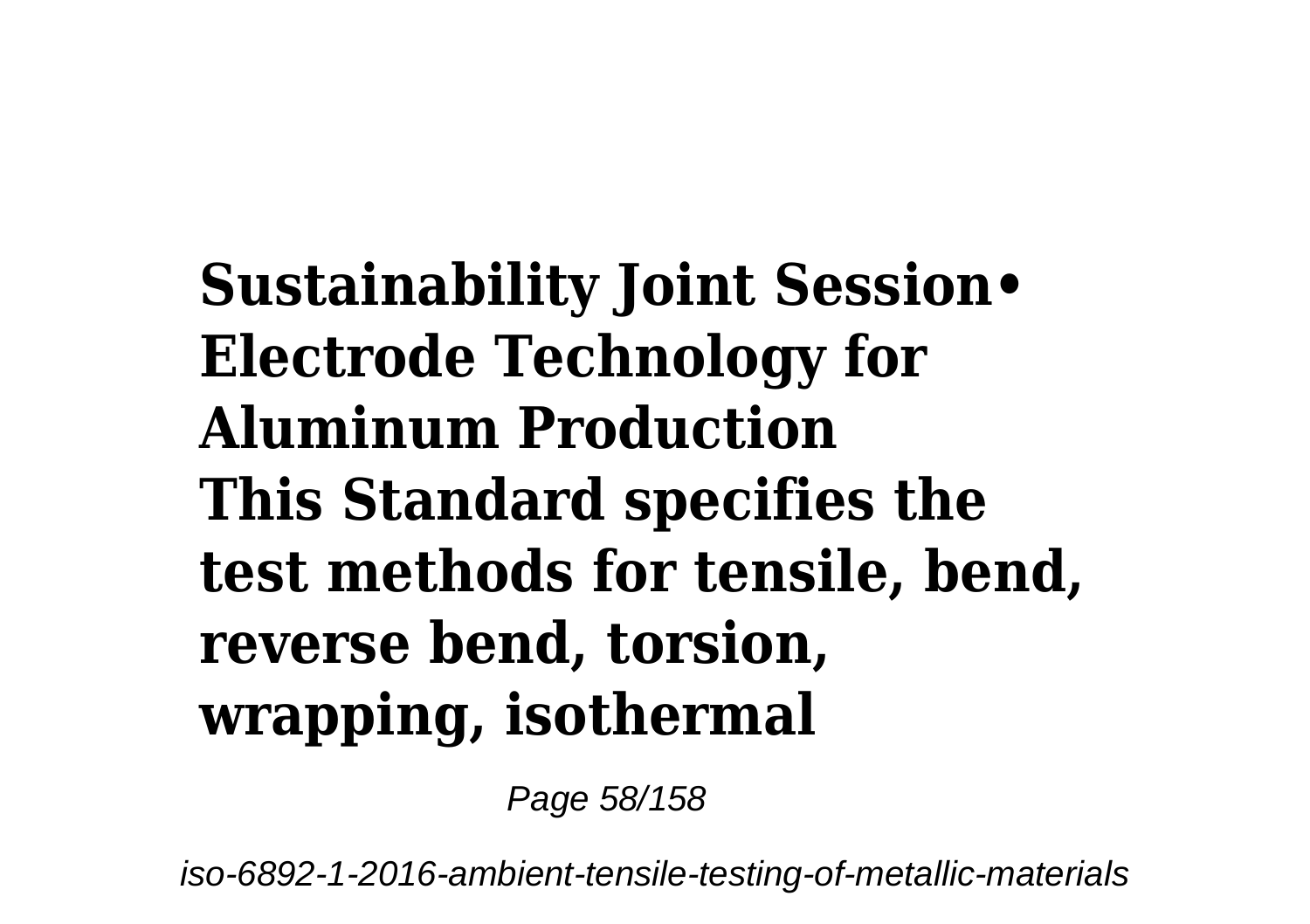**relaxation, fatigue, stress corrosion, deflected tensile, chemical analysis, measurement of the geometrical dimensions, and determination of the relative rib area of the steel for**

Page 59/158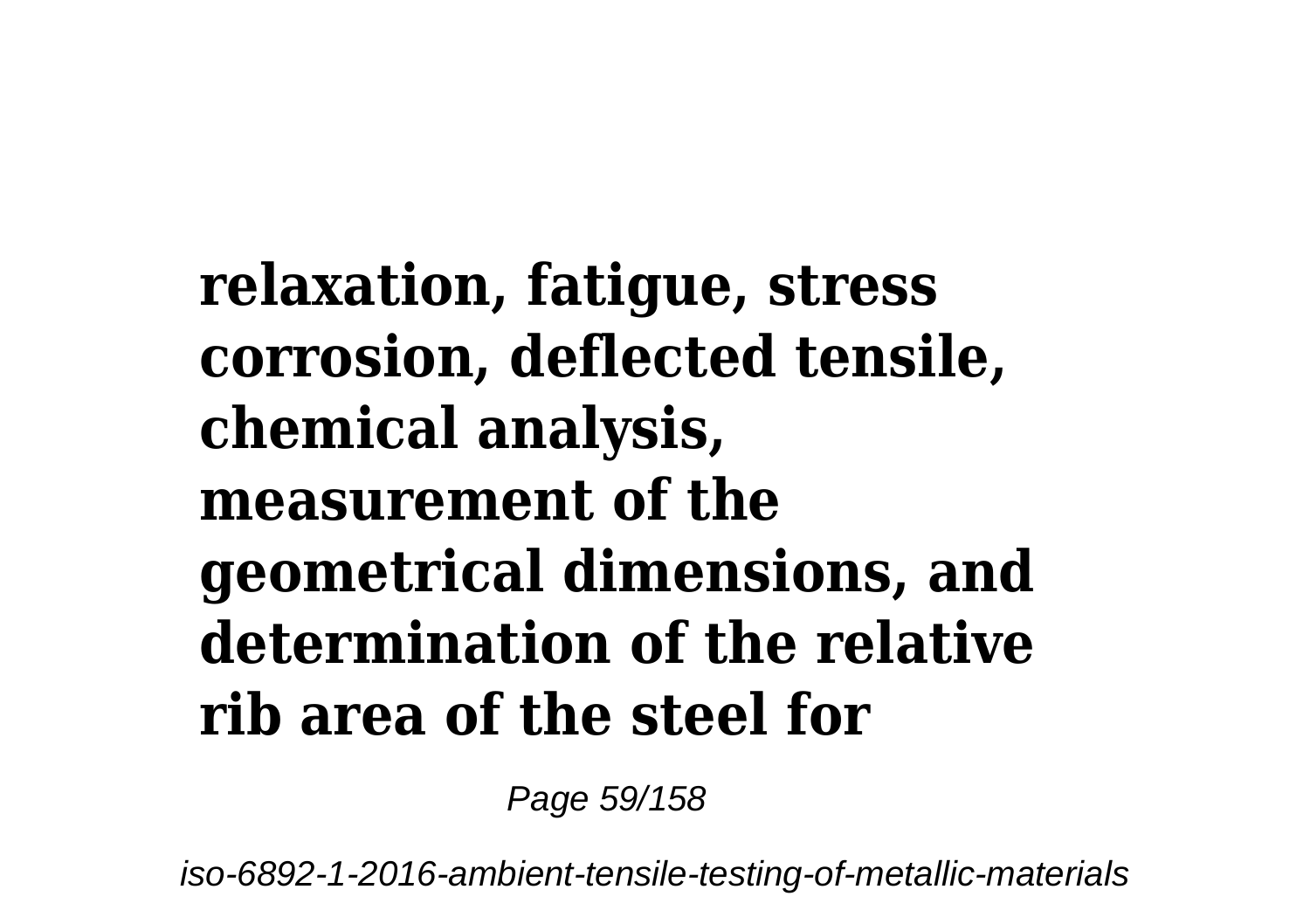## **prestressed concrete. GB/T 1222-2007: Translated English of Chinese Standard. (GBT 1222-2007, GB/T1222-2007, GBT1222-2007) GB/T 9711-2011: Translated**

Page 60/158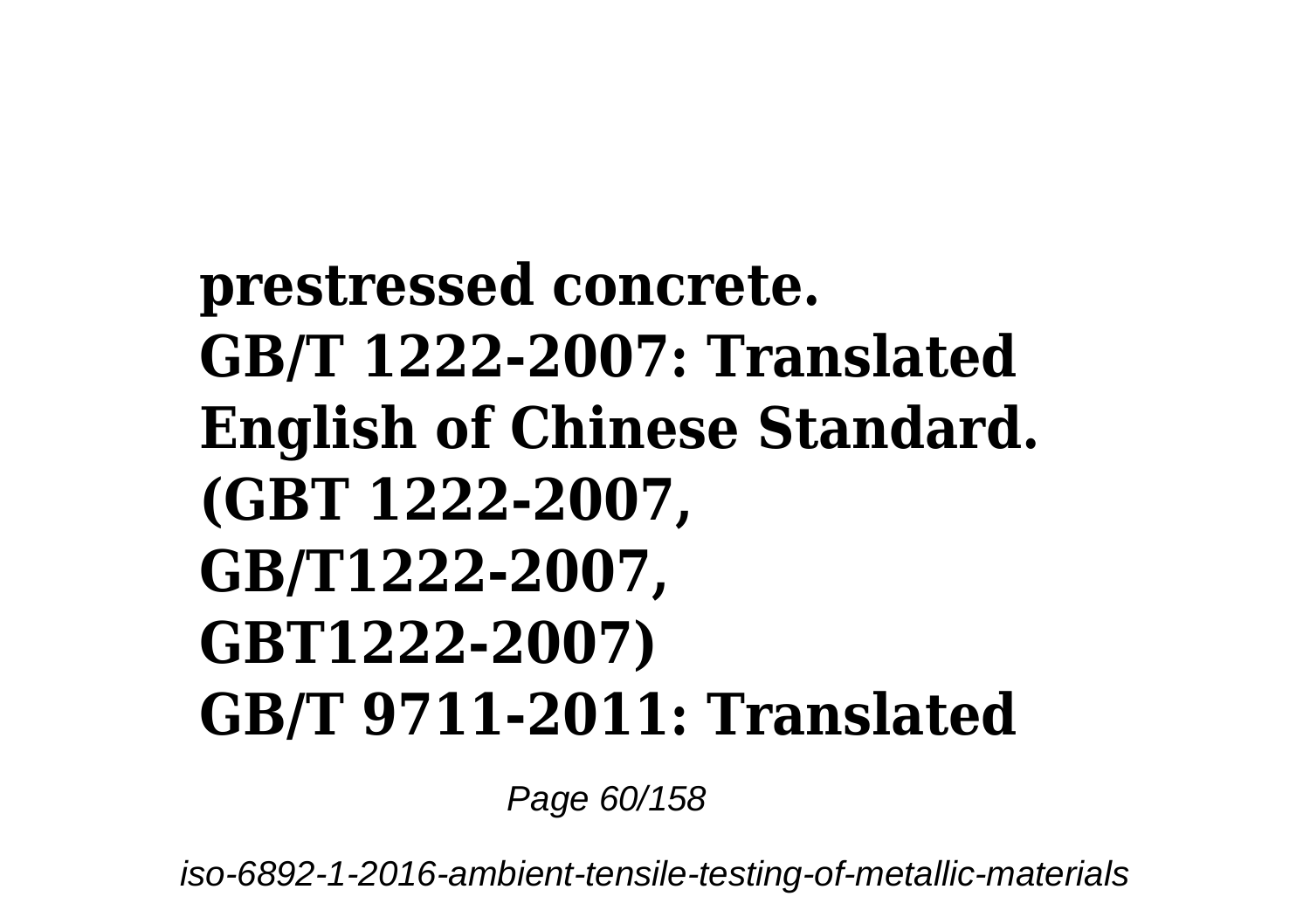## **English of Chinese Standard. (GBT 9711-2011, GB/T9711-2011, GBT9711-2011) Cold Finished Stainless Steel Bar [After payment, write to & get a FREE-of-charge,**

Page 61/158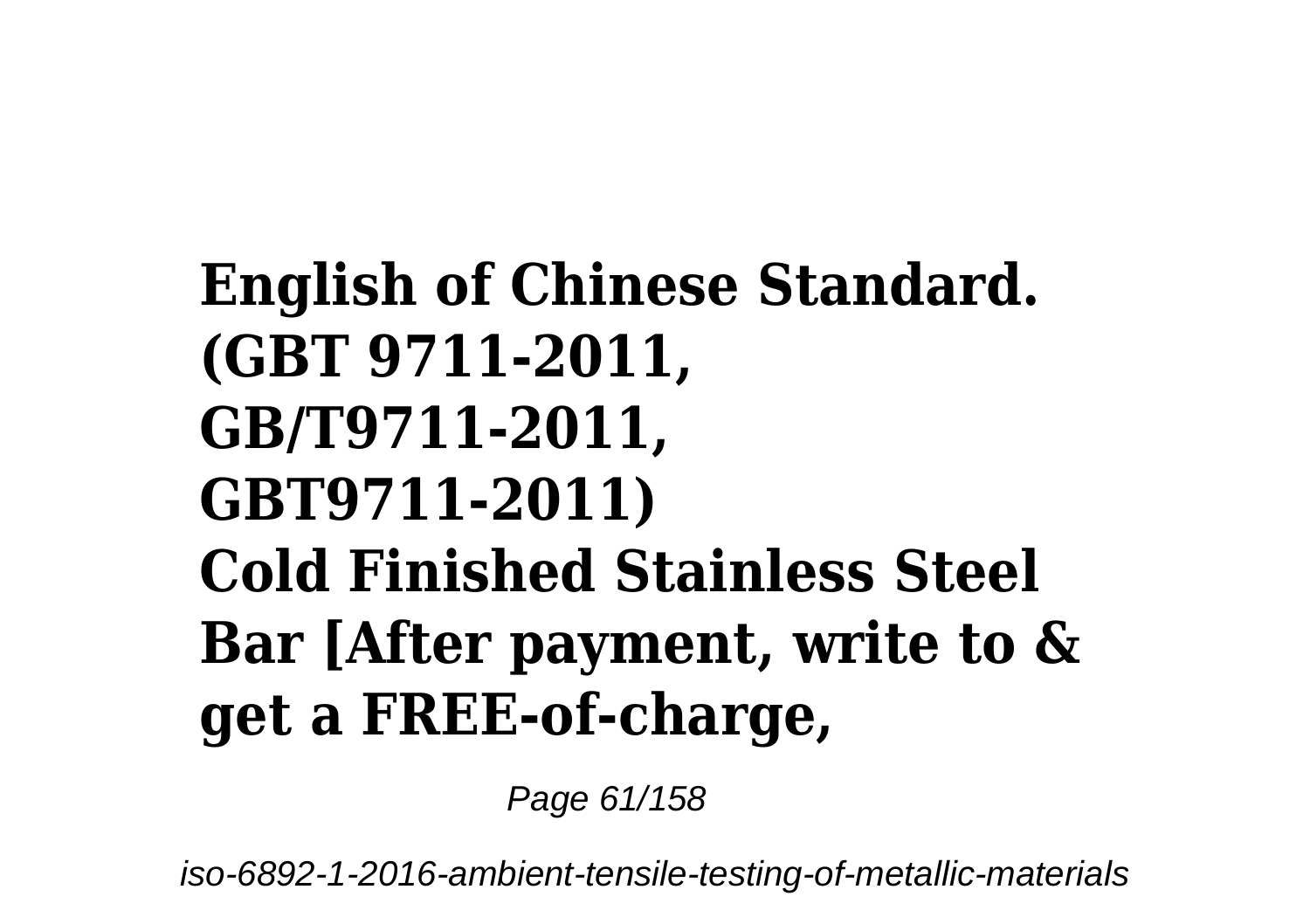## **unprotected true-PDF from: Sales@ChineseStandard.net] Encyclopedia of Aluminum and Its Alloys, Two-Volume Set (Print) BALLISTICS 2016 Tubular Structures XVI**

Page 62/158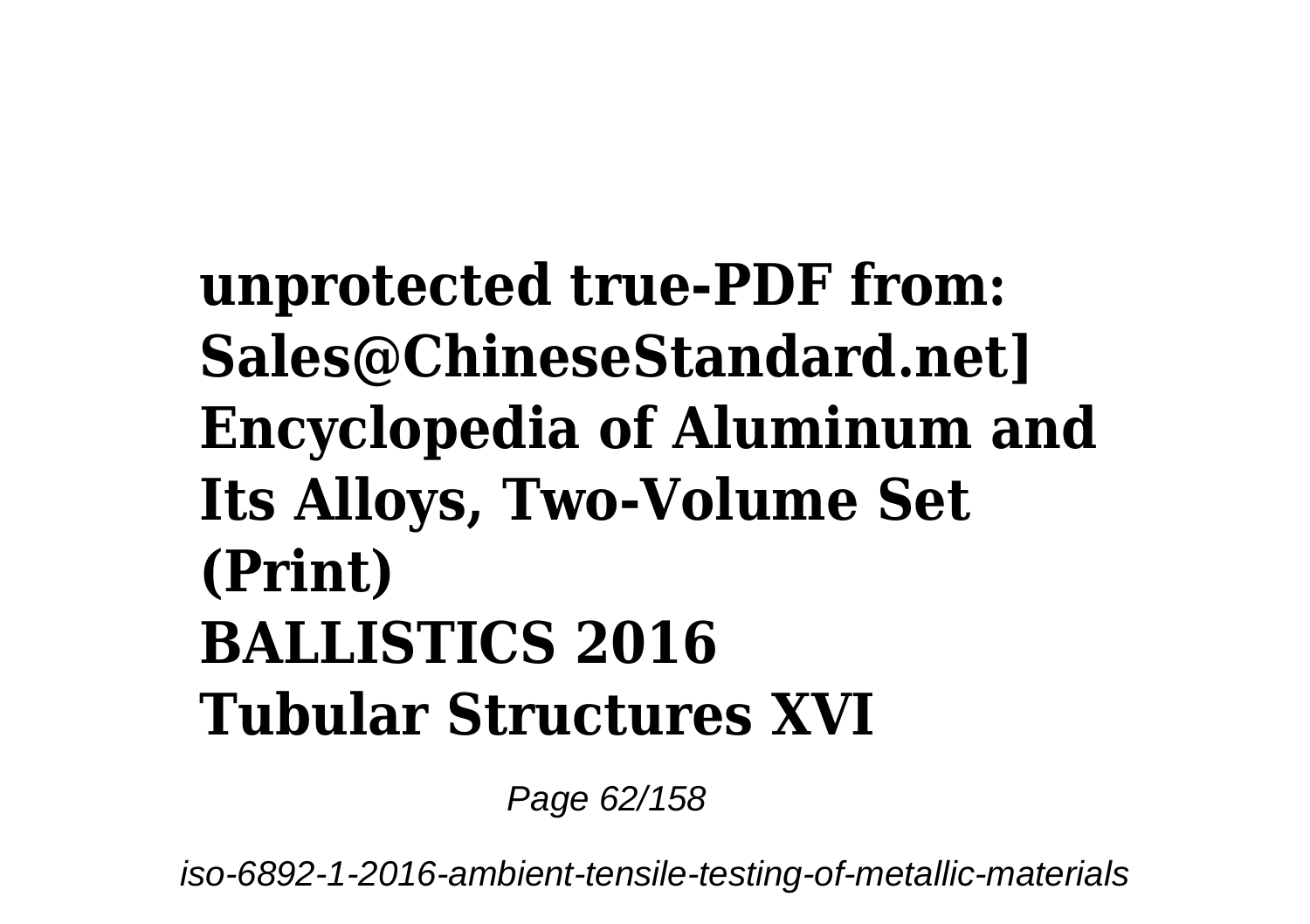## **From Materials Characterization to Structural Application**

[After payment, write to & get a FREE-of-charge, unprotected true-PDF from:

Sales@ChineseStandard.net]

Page 63/158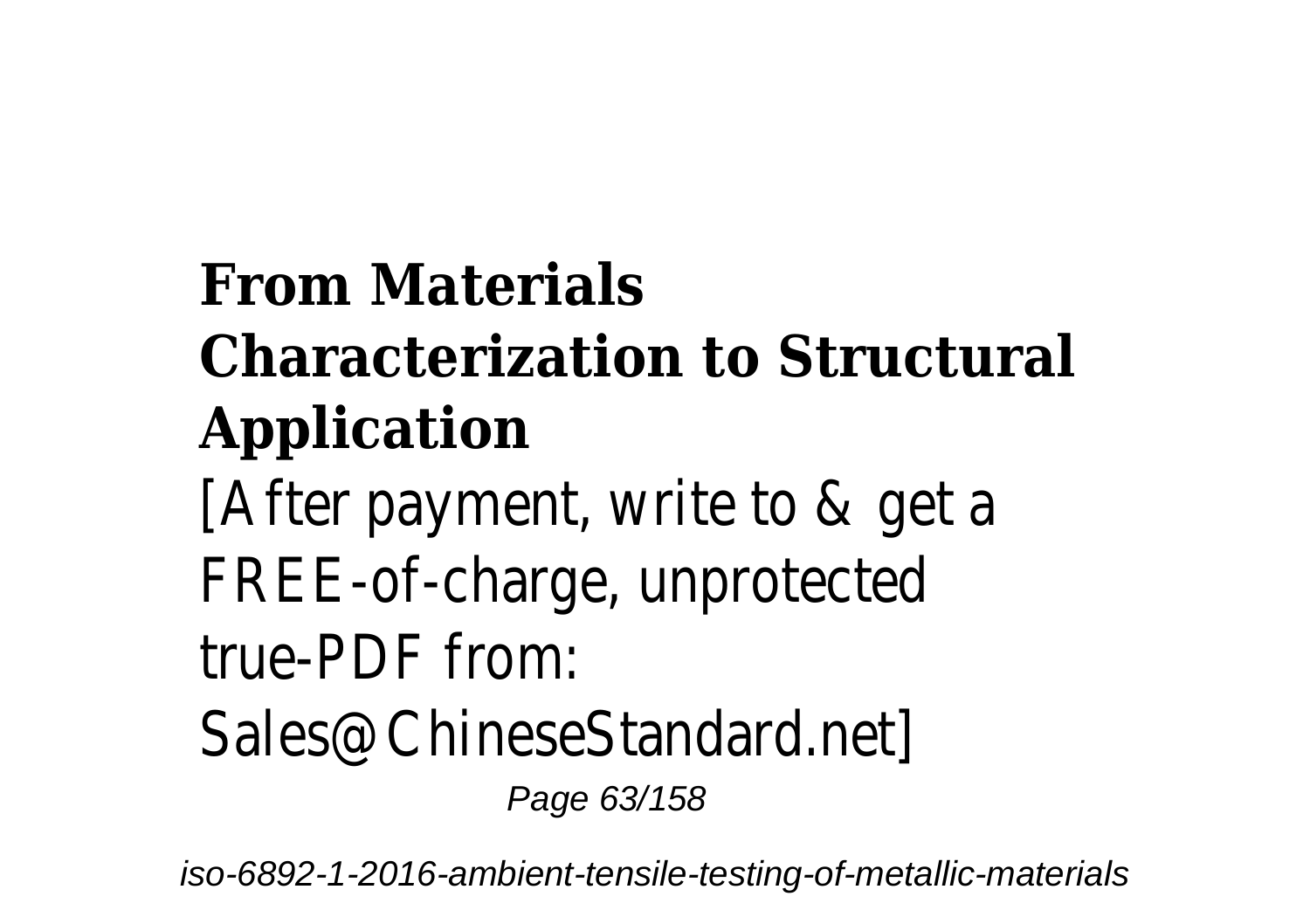This part of GB/T 228 specifies the principle, definition, symbols, explanation, test piece and dimensional measurement, testing equipment, testing requirements, performance Page 64/158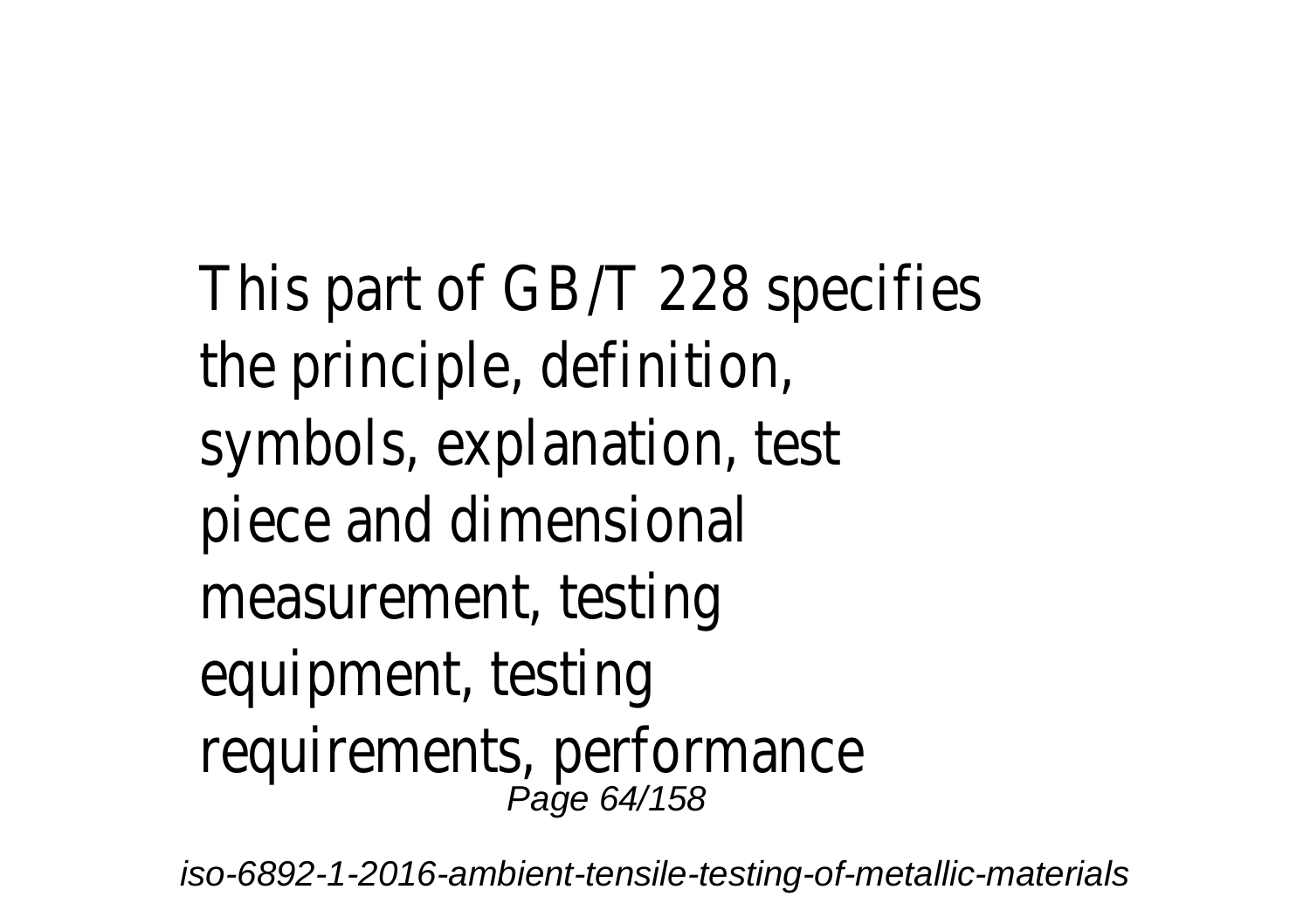determination, the numerical rounding of determination results and testing report of the method for tensile testing of metallic materials. This book holds the proceedings of the Conference Page 65/158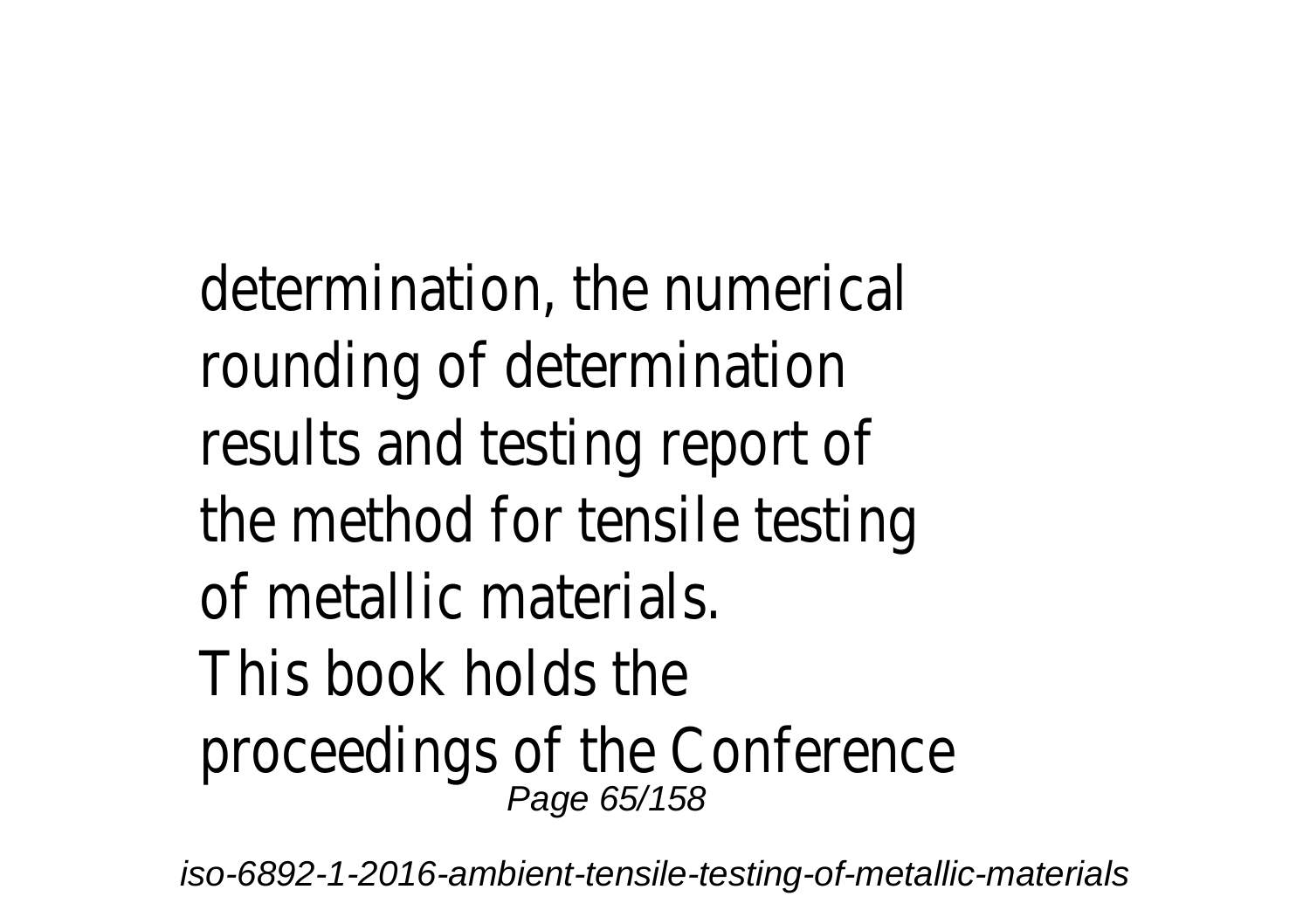on Applications of Structural Fire Engineering (ASFE 2017), held on September 7-8, 2017, in Manchester, UK. The ASFE'17 conference will be the next in a series (2009, 2011, 2013, 2015) of Page 66/158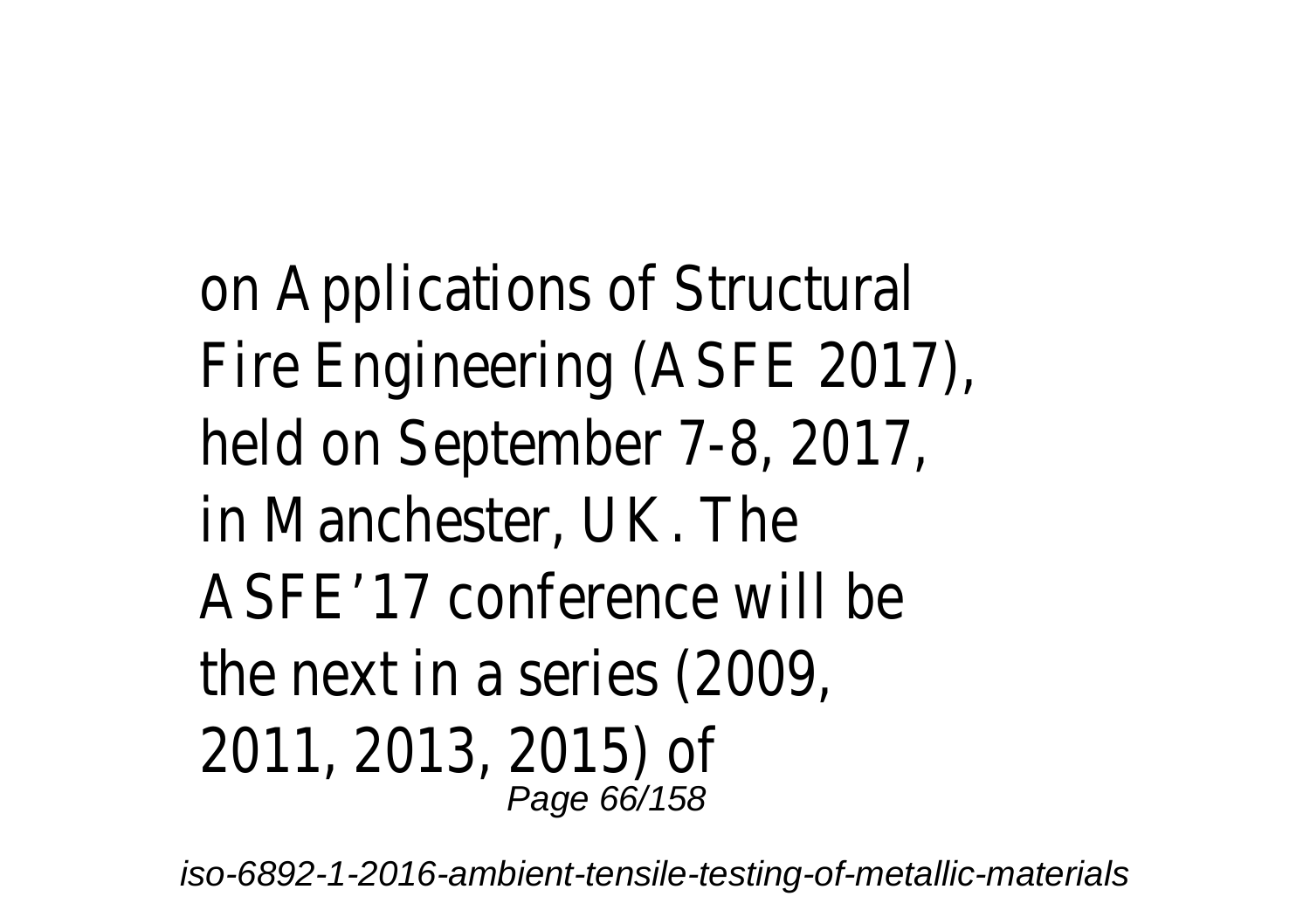successful conferences that aim to bring together experts and specialists in design against fire from all over the world to share ideas and to acquire knowledge in the field of structural fire engineering. Page 67/158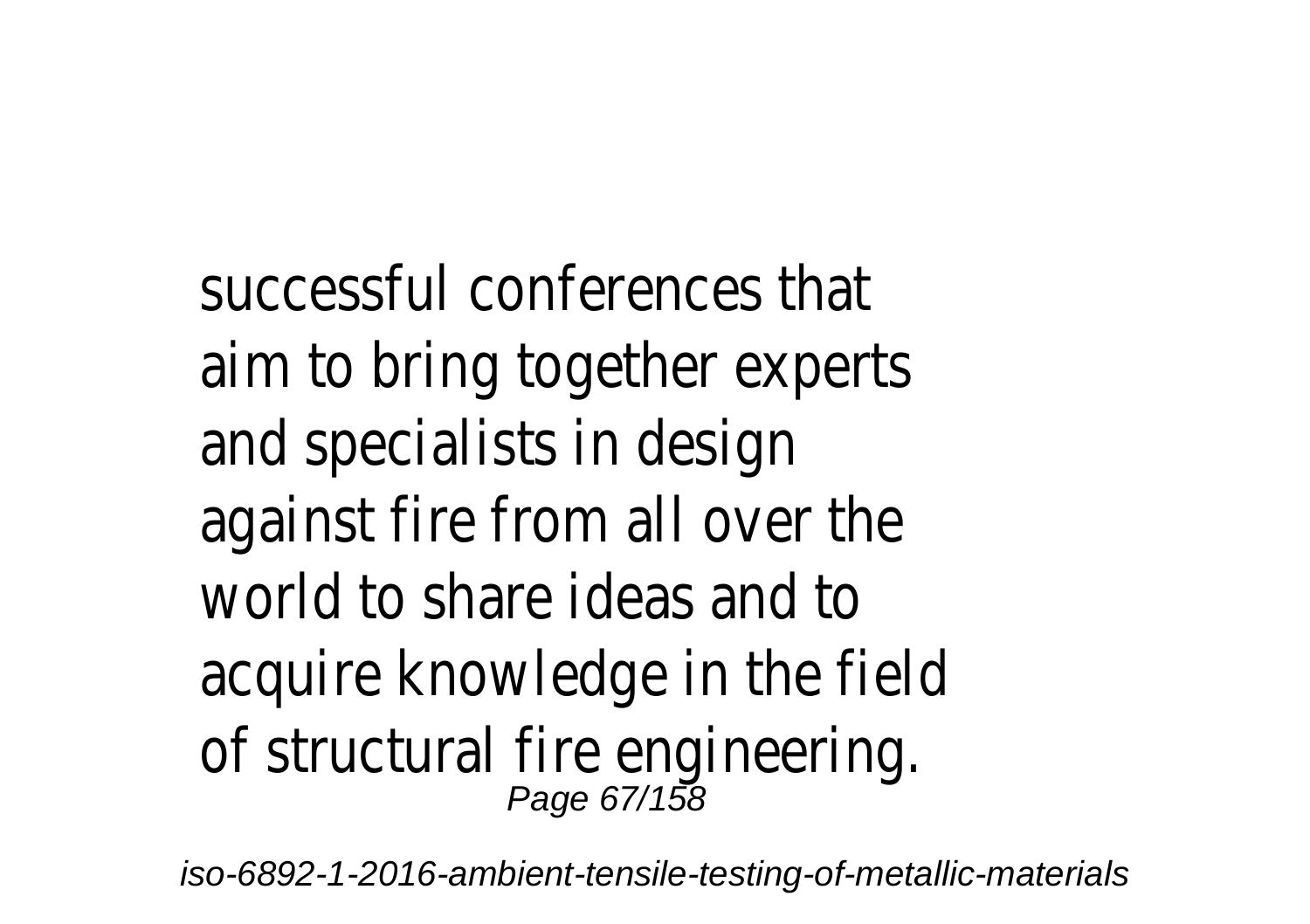Practice in structural engineering increasingly accepts the benefits of performancebased approaches to the design of structures for fire resistance. This conference will focus on Page 68/158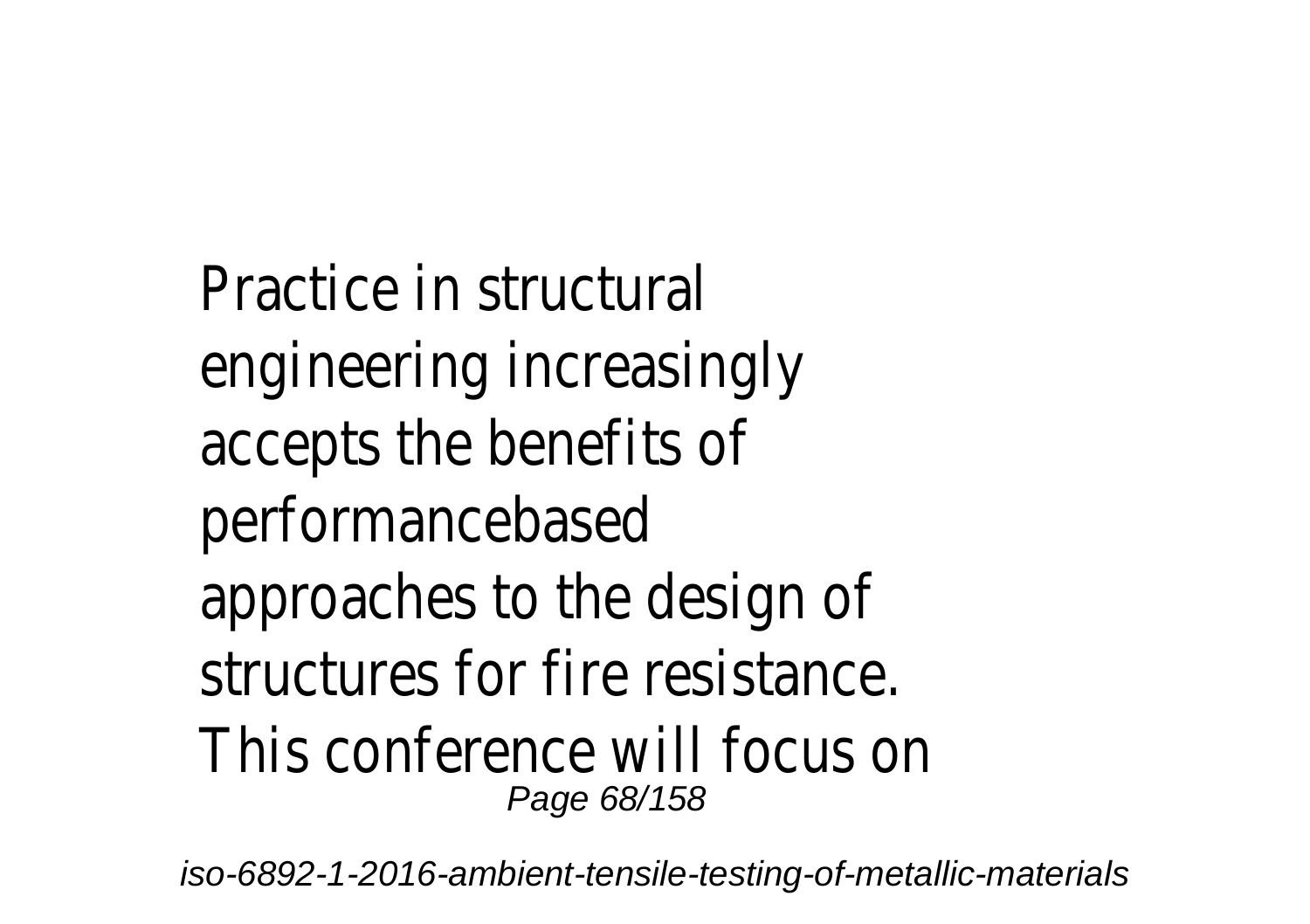the application of design methods, both manual and computational, for structures to resist fire. Particularly relevant themes will be fire modelling, simulation of the heat transfer between fire and Page 69/158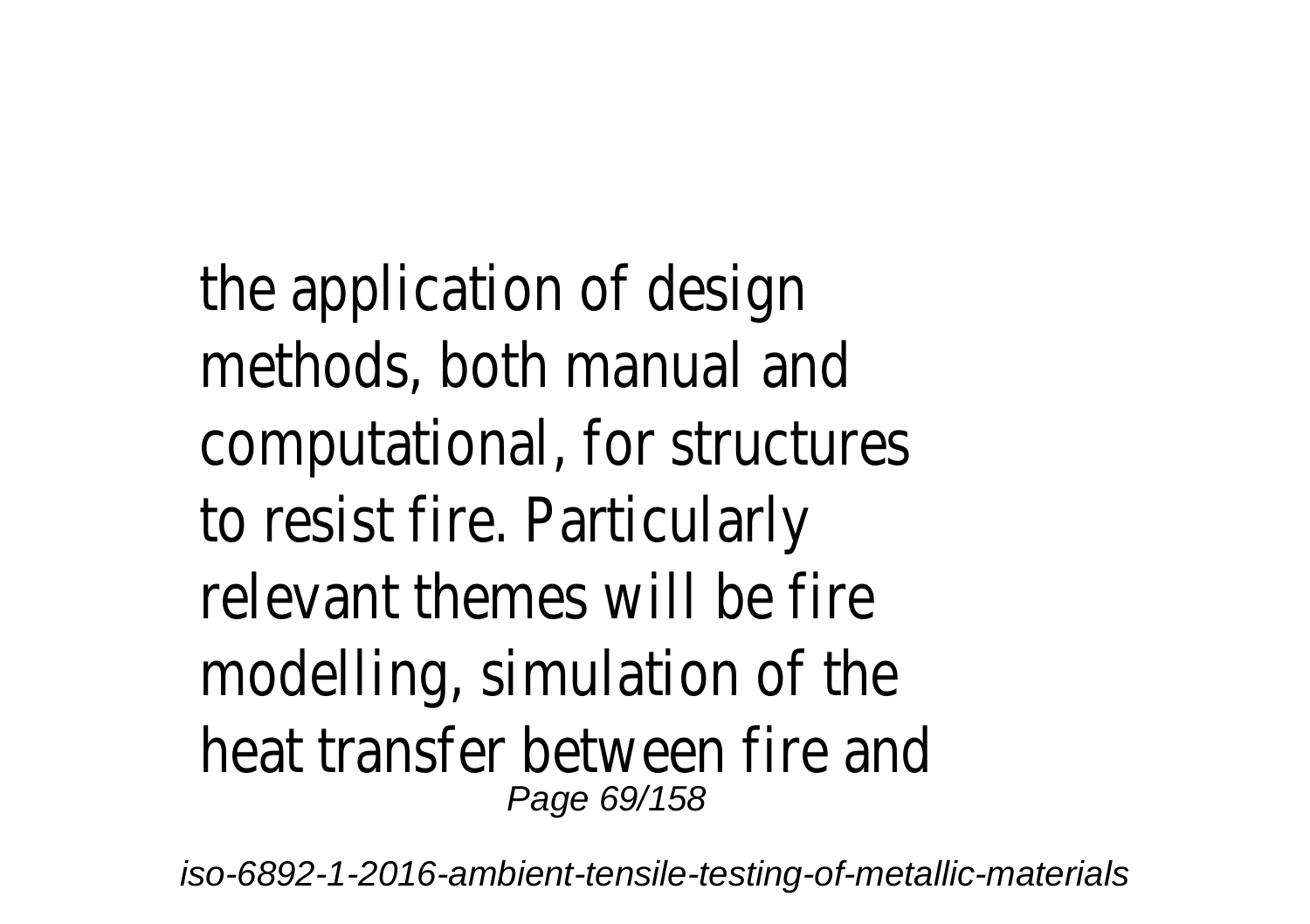structures, and modelling of structural behaviour at elevated temperatures using numerical methods or software implementations of design codes. This book is a printed edition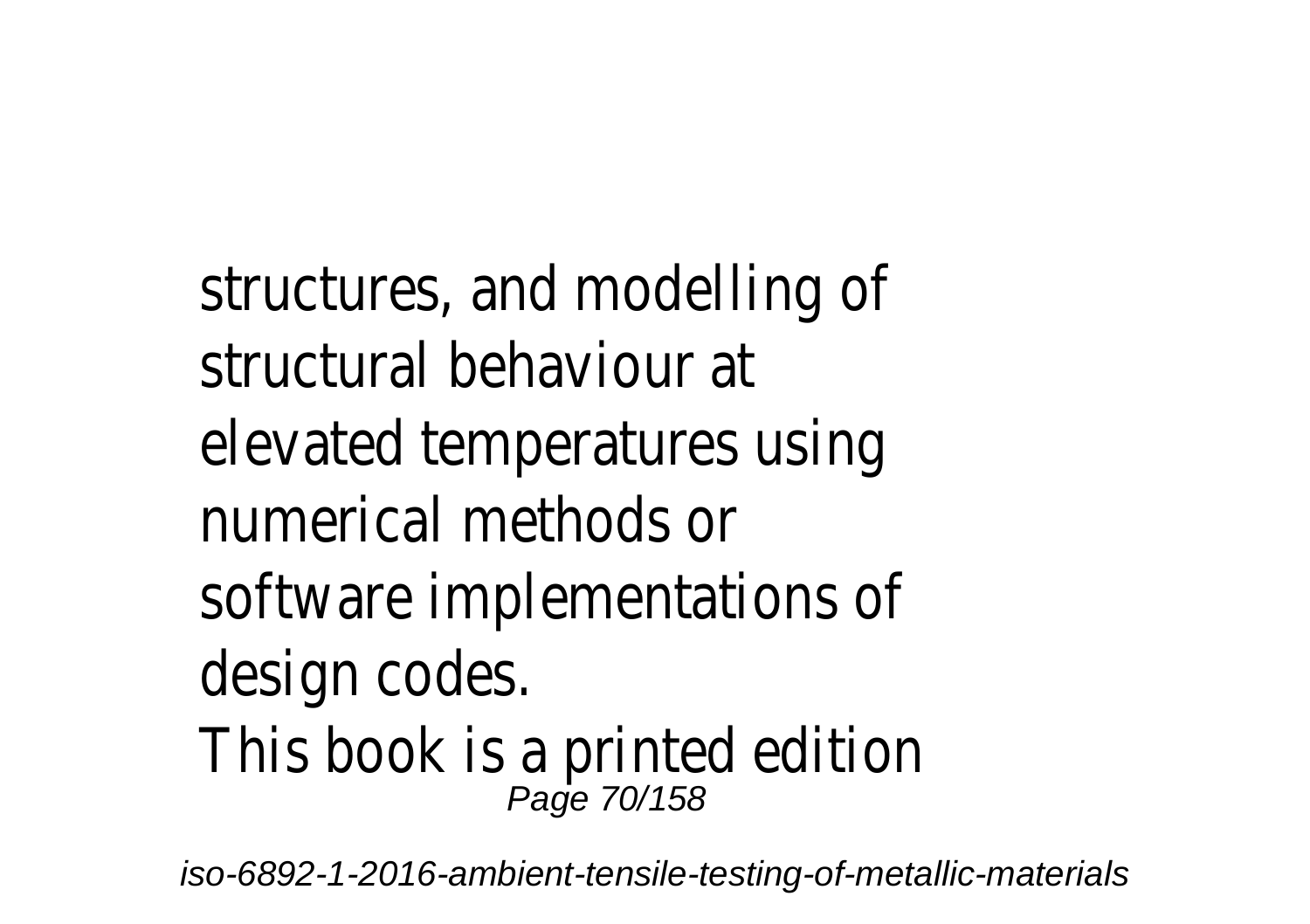of the Special Issue "Alloy Steels" that was published in Metals This volume contains the proceedings of the XIX International Colloquium on Mechanical Fatigue of Metals,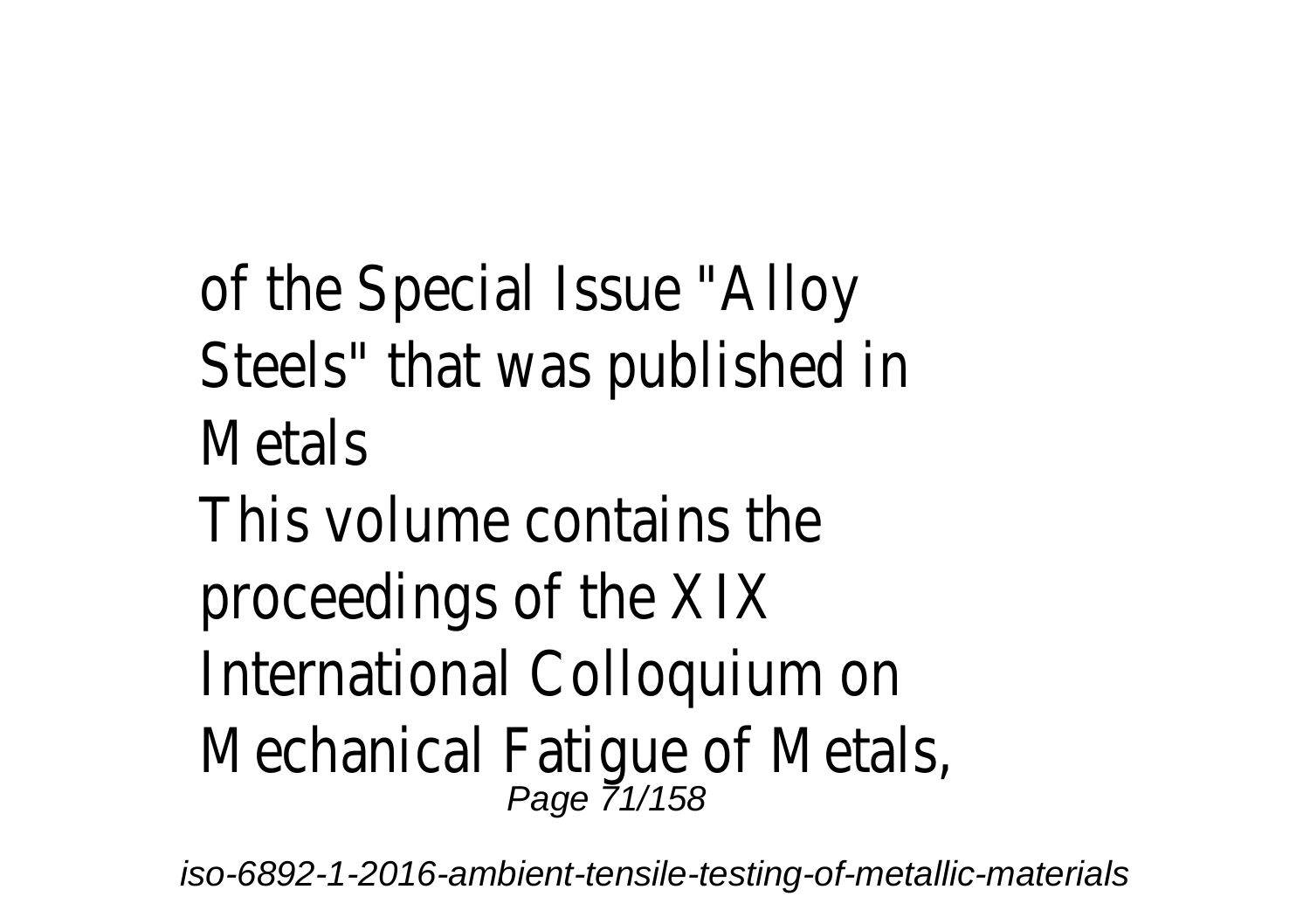held at the Faculty of Engineering of the University of Porto, Portugal, 5-7 September 2018. This International Colloquium facilitated and encouraged the exchange of knowledge and Page 72/158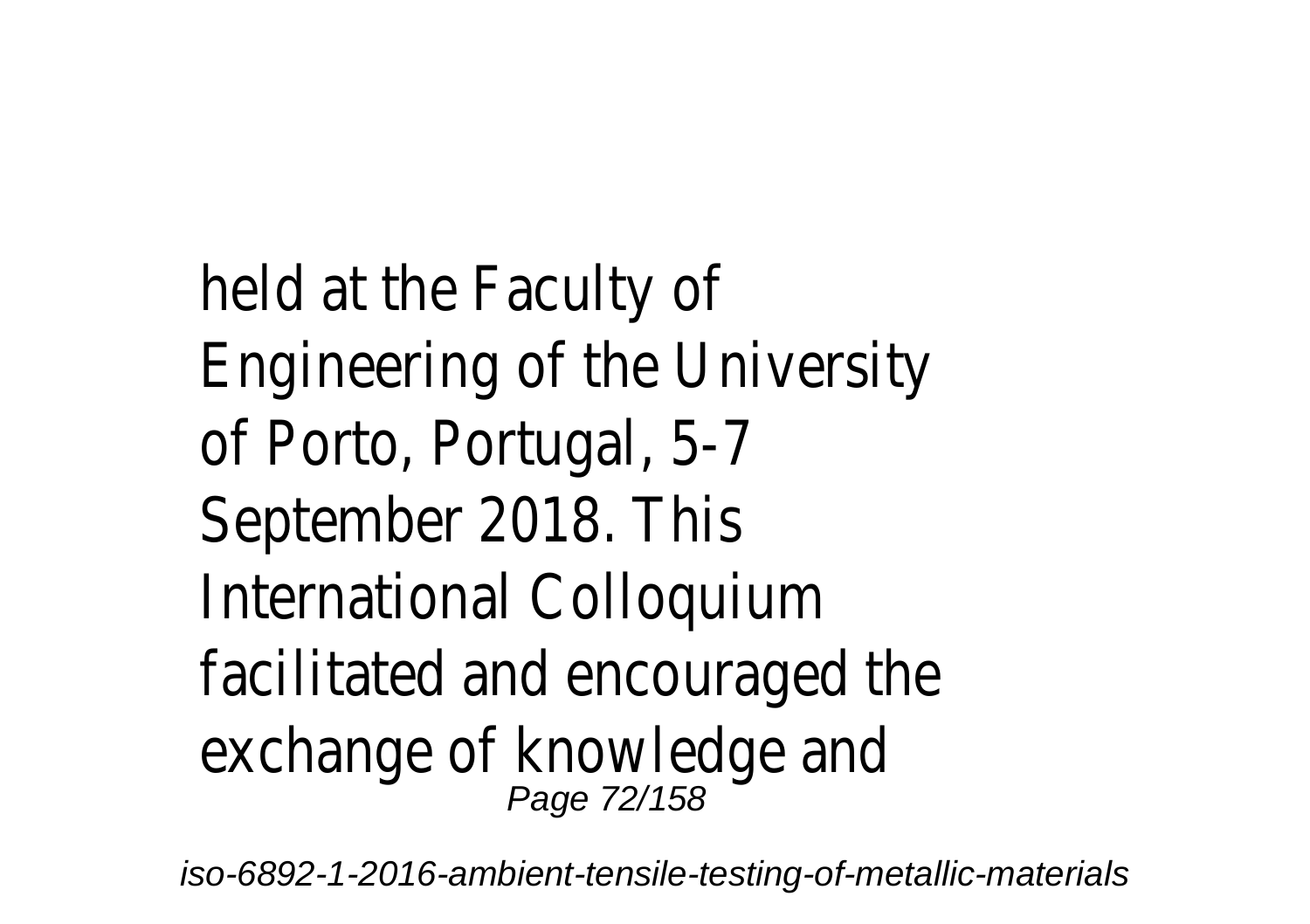experiences among the different communities involved in both basic and applied research in the field of the fatigue of metals, looking at the problem of fatigue exploring analytical and<br>
<sub>Page 73/158</sub>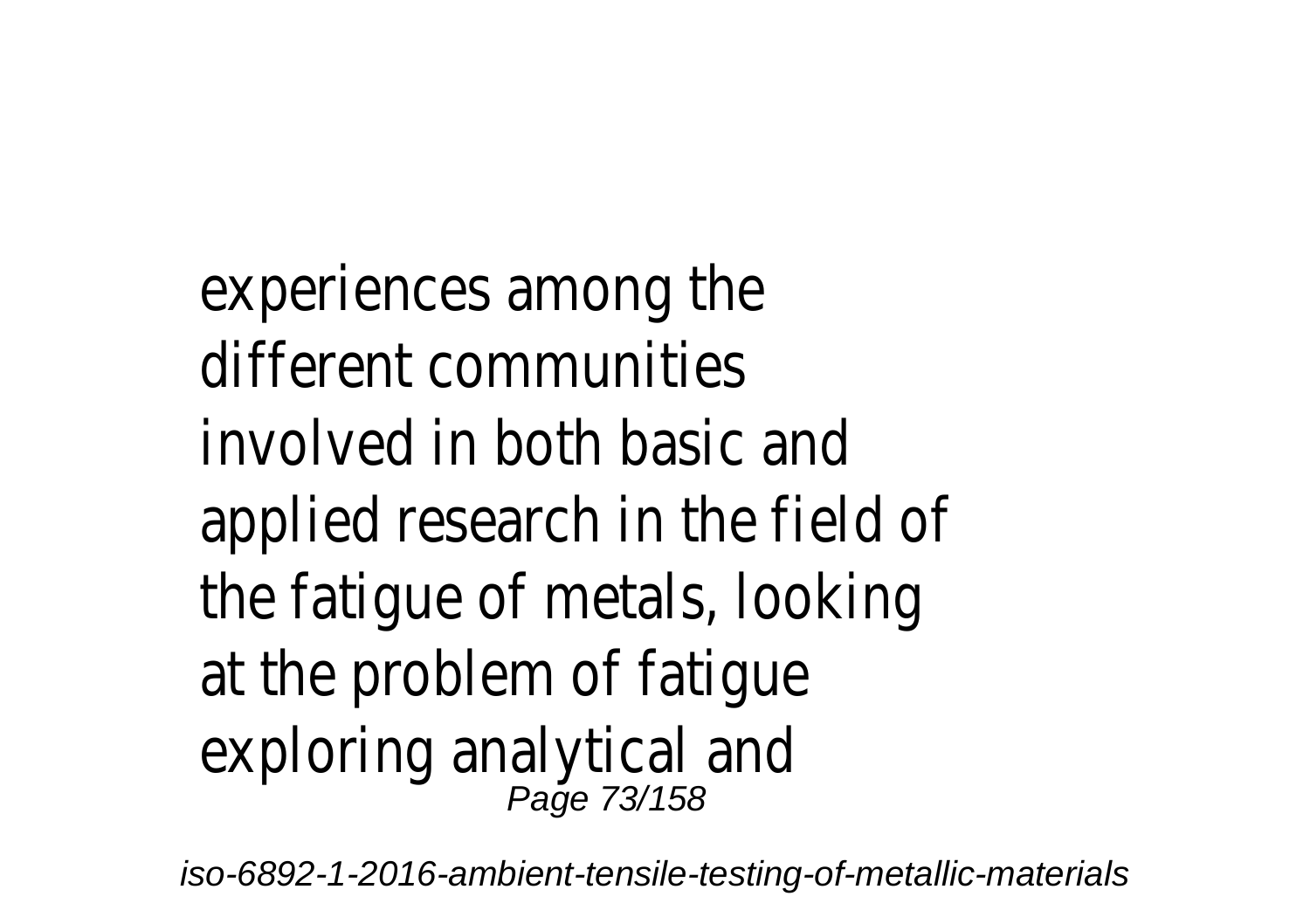numerical simulative approaches. Fatigue damage represents one of the most important types of damage to which structural materials are subjected in normal industrial services that can finally result Page 74/158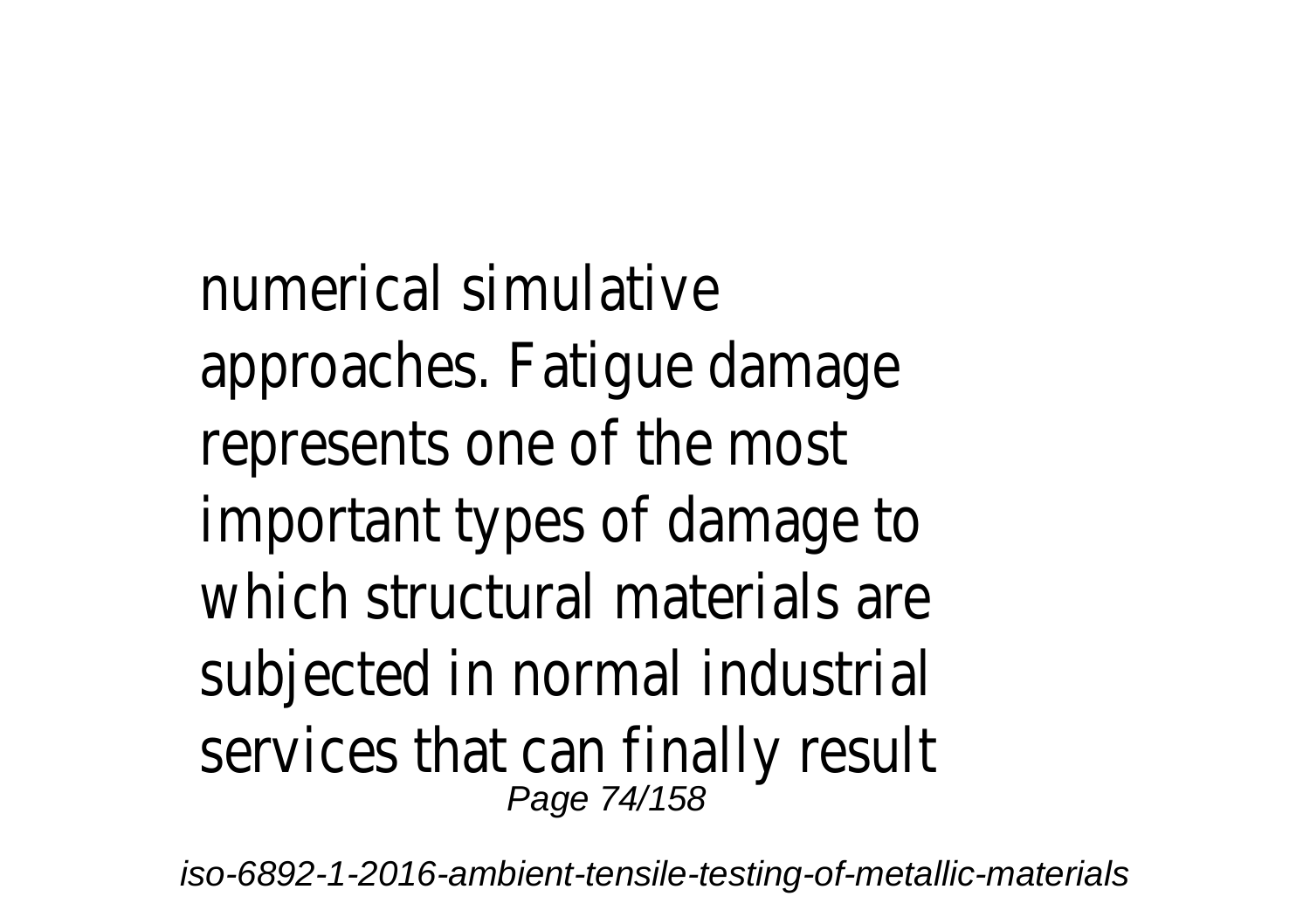in a sudden and unexpected abrupt fracture. Since metal alloys are still today the most used materials in designing the majority of components and structures able to carry the highest service loads, the Page 75/158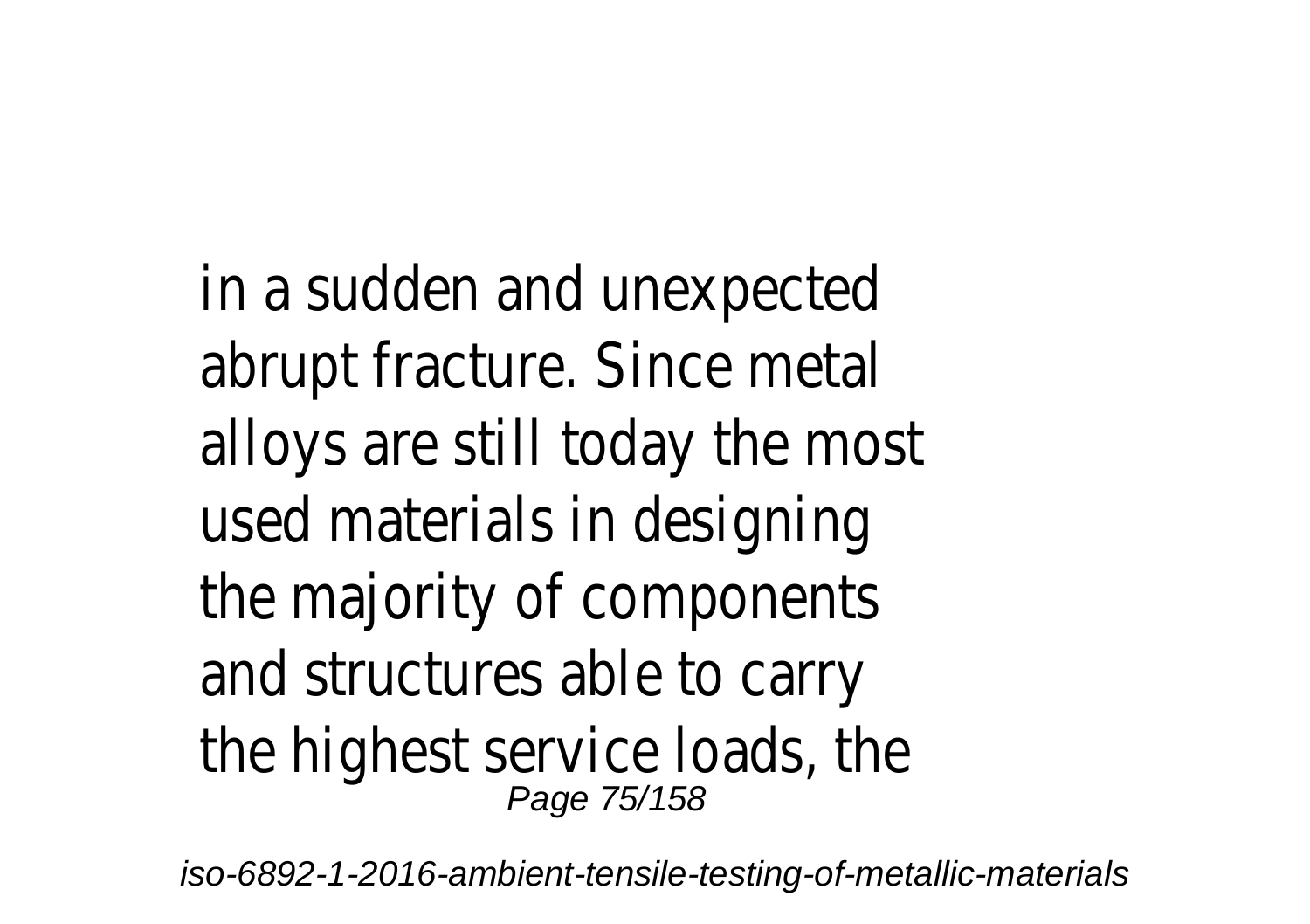study of the different aspects of metals fatigue attracts permanent attention of scientists, engineers and designers. Light Metals 2022 Das Rheologie Handbuch<br>
Page 76/158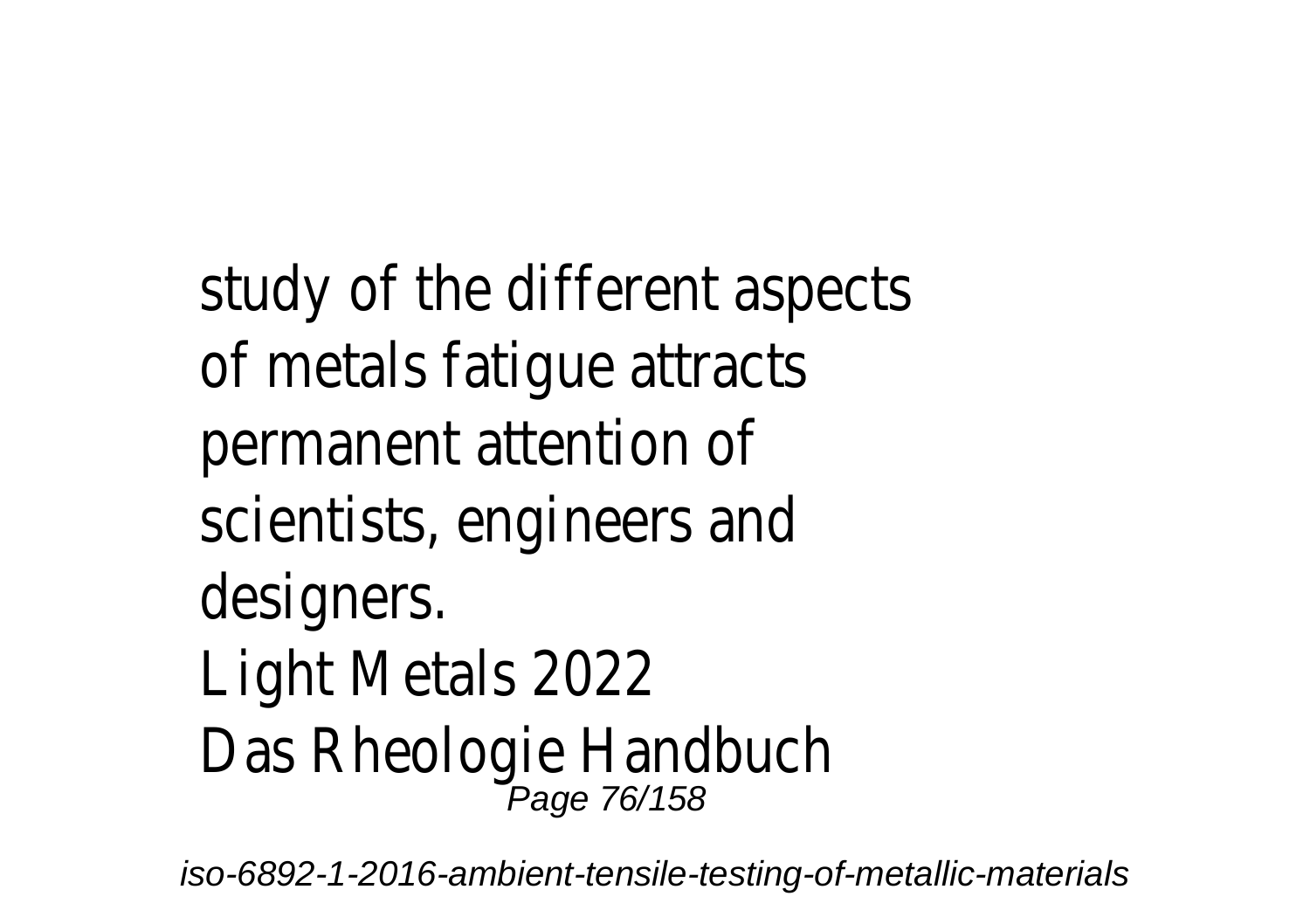Magnesium alloy castings for automobile wheels [After payment, write to & get a FREE-of-charge, unprotected true-PDF from: Sales@ChineseStandard.net] GB/T 706-2008: Translated Page 77/158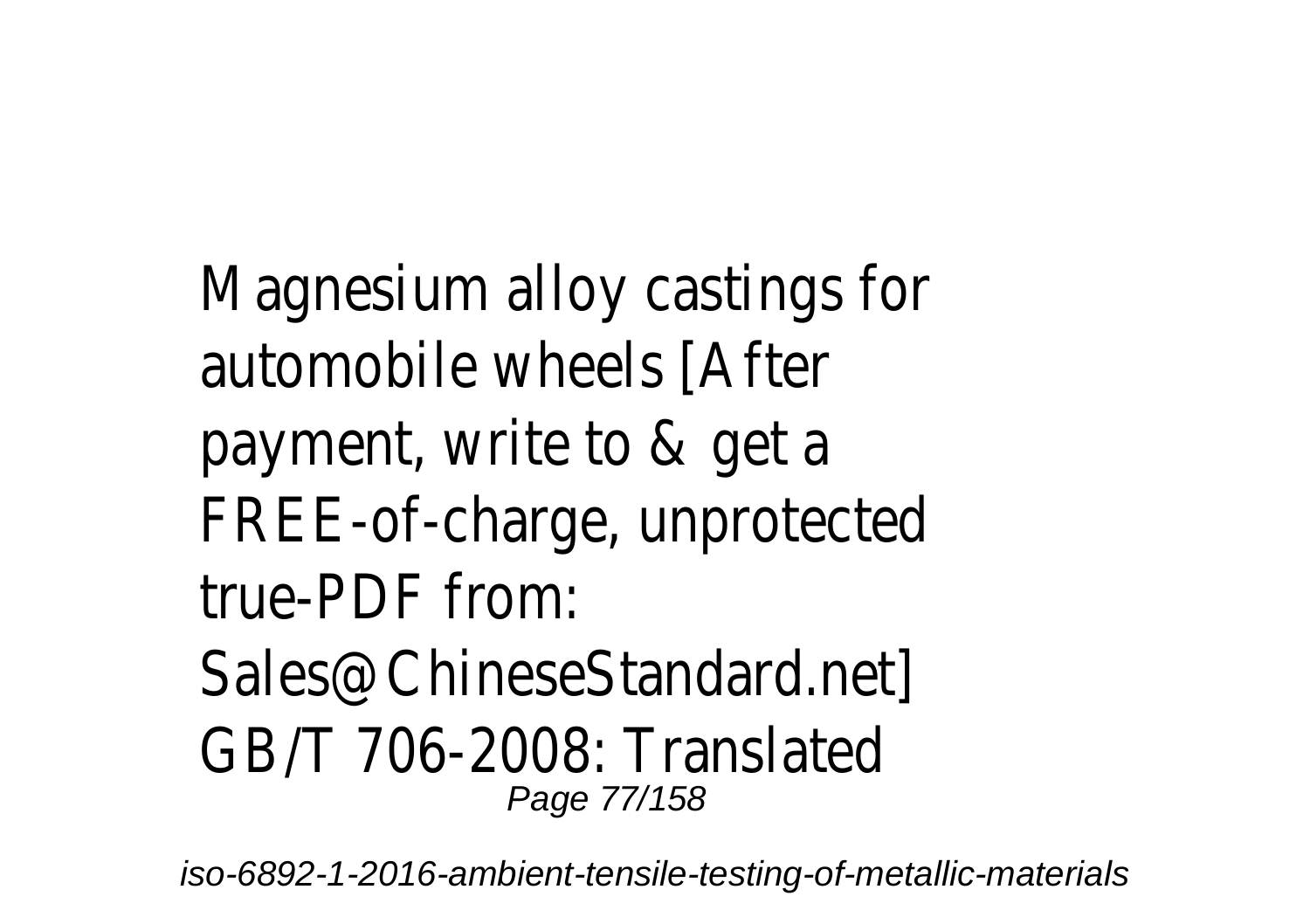English of Chinese Standard. (GBT 706-2008, GB/T706-2008, GBT706-2008) GB/T 17396-2009: Translated English of Chinese Standard. (GBT 17396-2009, GB/T17396-2009, Page 78/158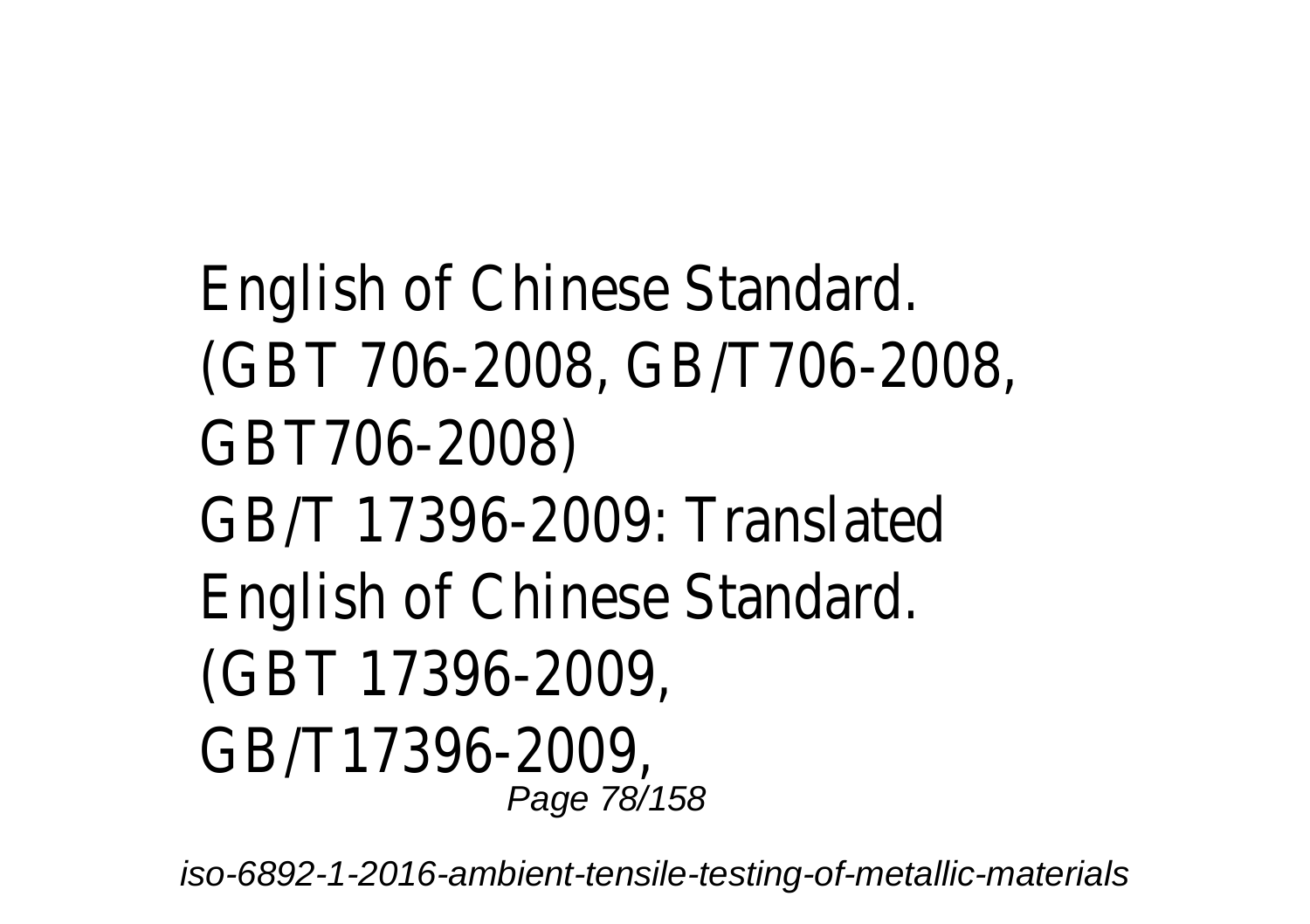GBT17396-2009) The Souls of Black Folk Applications of Fire Engineering **Um die Möglichkeiten der Rheologie in der industriellen Praxis**

Page 79/158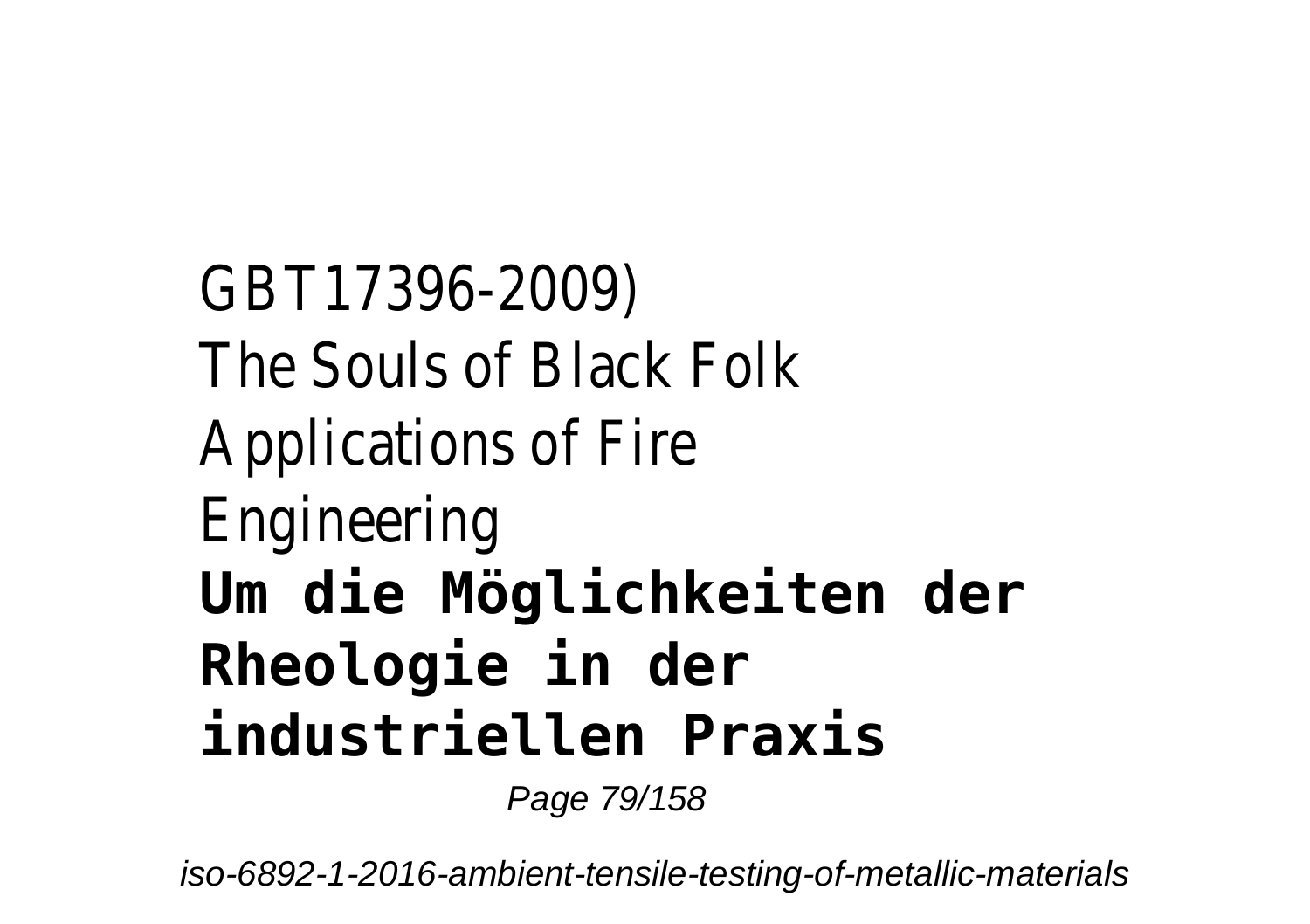**zielgerichtet einsetzen zu können, ist ein fundiertes theoretisches Grundwissen, aber auch ein praxisorientiertes Verständnis für Versuche zur**

Page 80/158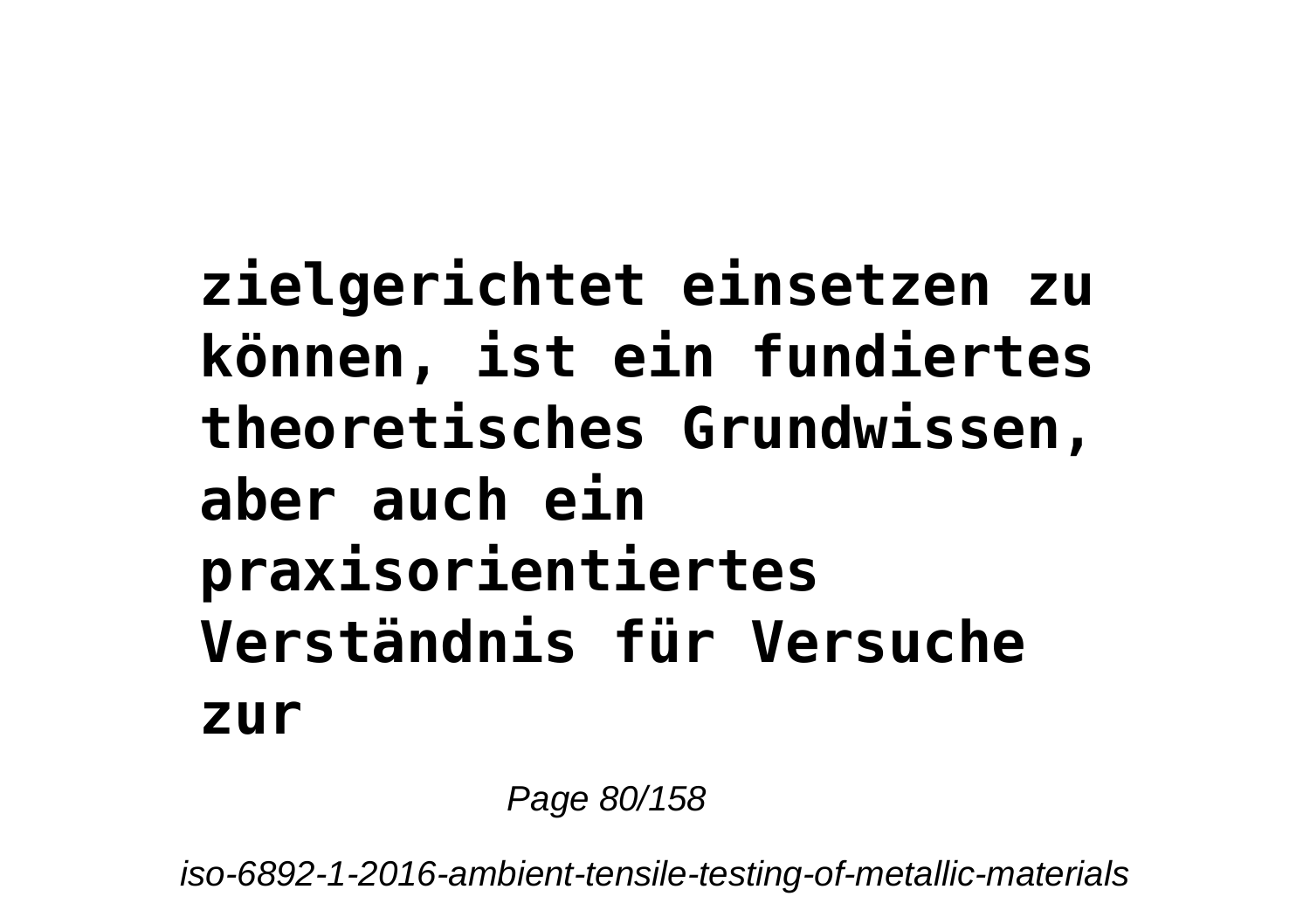**Materialcharakterisierung erforderlich. Genau dort setzt das Standardwerk von Thomas Mezger nun bereits in der fünften Auflage an: Die neue, überarbeitete Auflage wurde um**

Page 81/158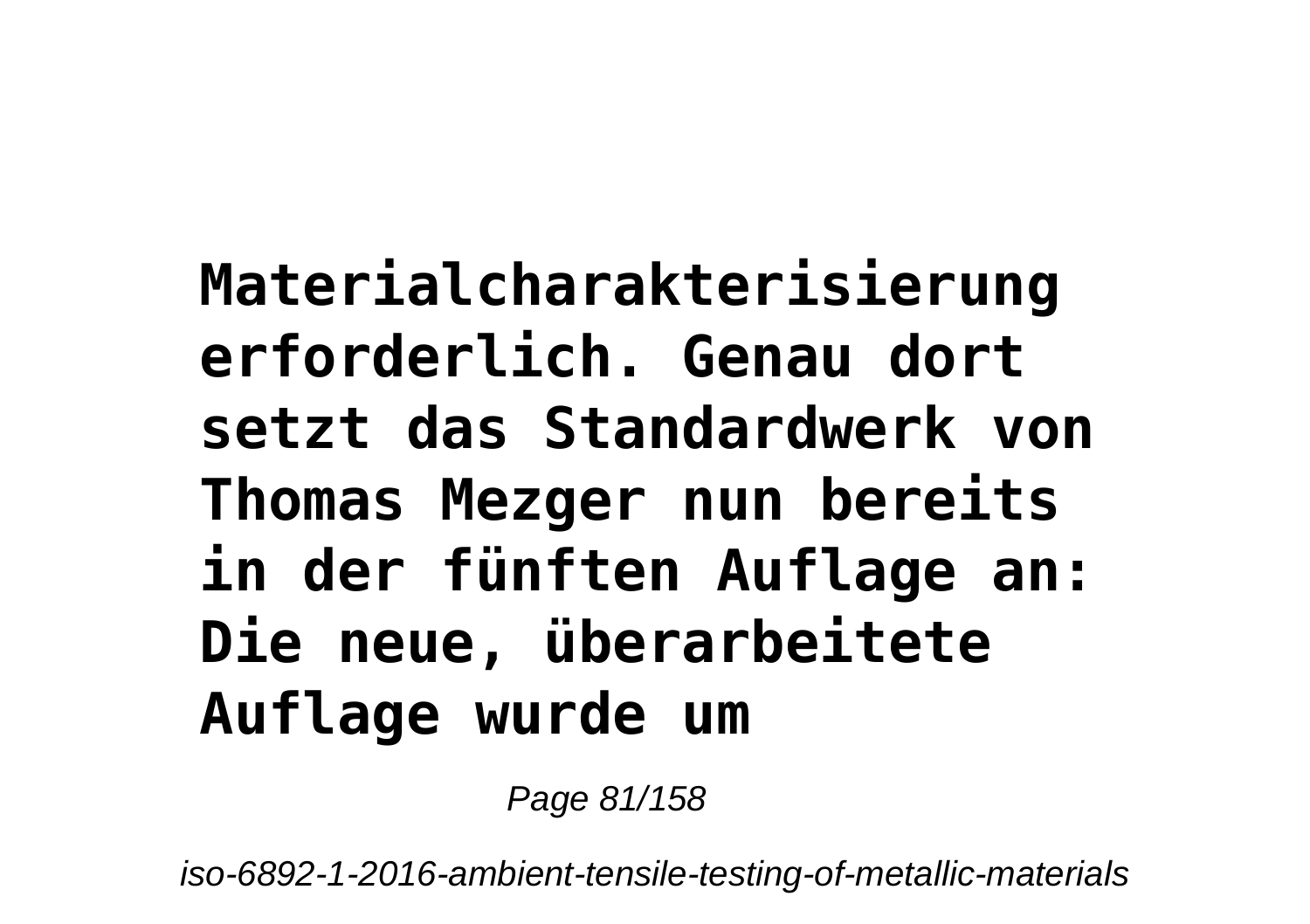# **zahlreiche Beispieleaus der Praxis ergänzt und bringt sowohl Anfängern als auch fortgeschrittenen Anwendern eine Vielzahl an praktischen Einsatzmöglichkeiten der**

Page 82/158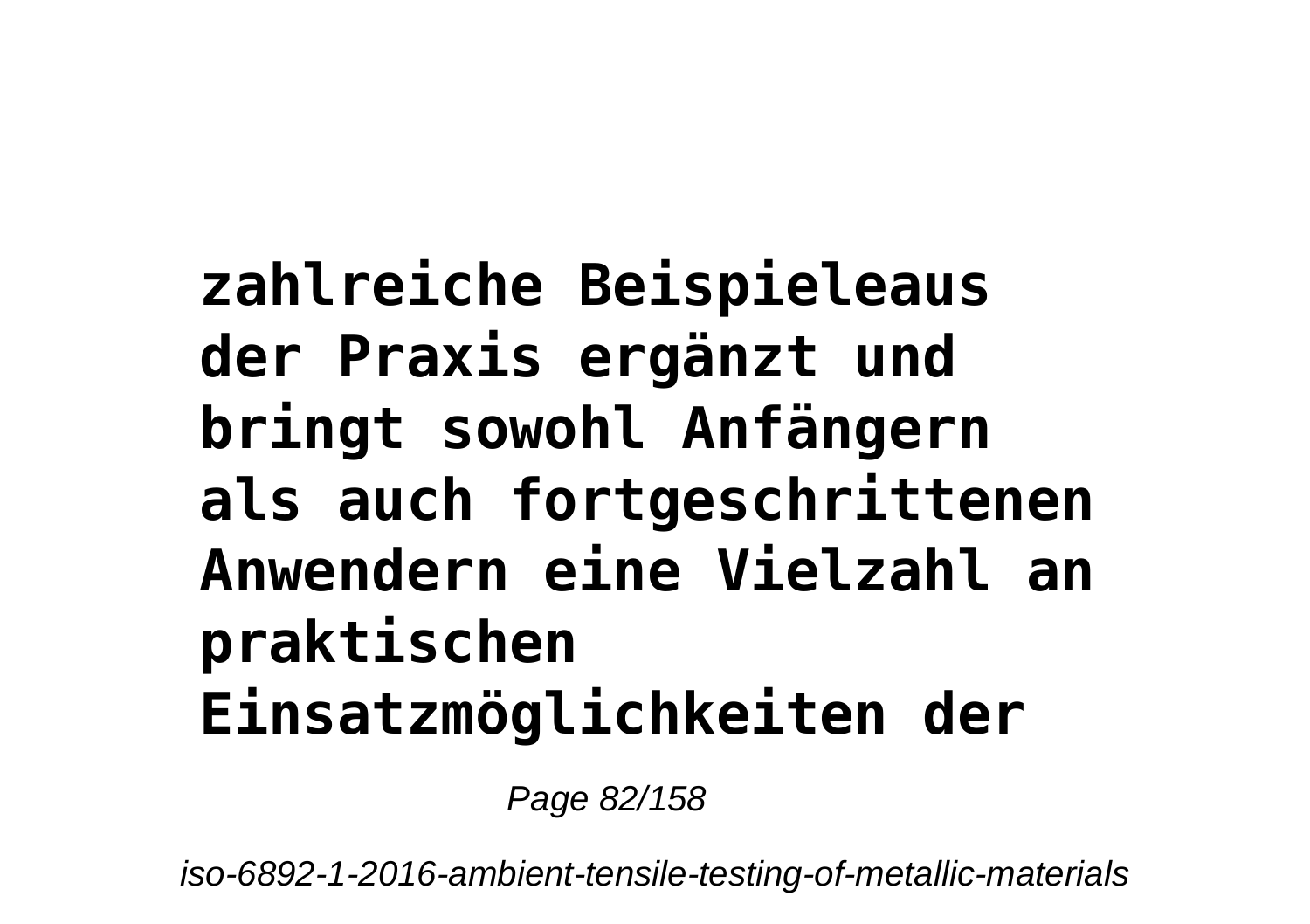# **Rheologie näher. Eine aktualisierte Übersicht relevanter Normen sowie ein neues Kapitel zur Pulver-Rheologie runden das verständliche Lehrbuch ab.**

Page 83/158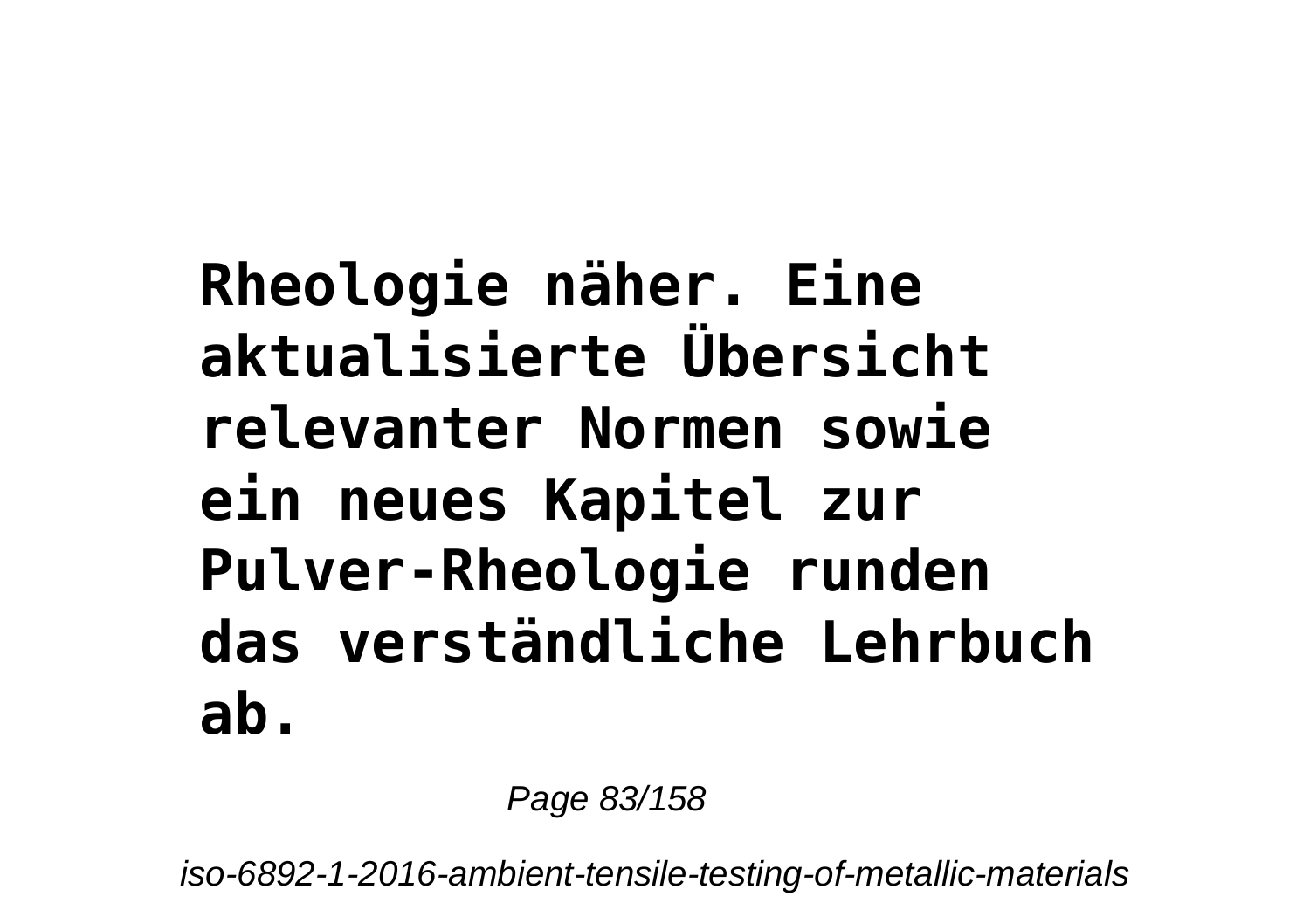**This part specifies terms, definitions, classification, designation, ordering content, dimension, shape, weight, allowable deviation, technical**

Page 84/158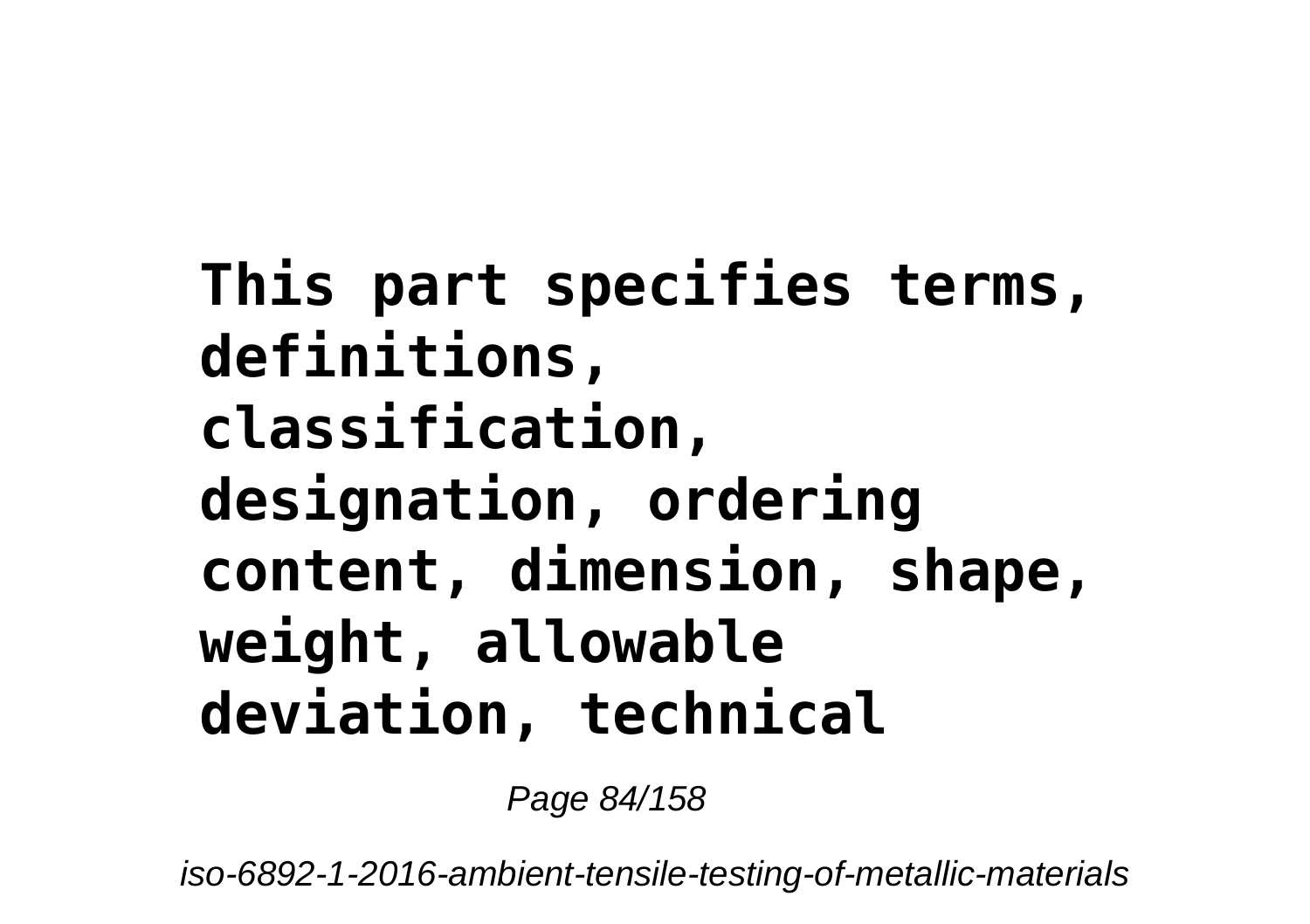# **requirements, test method, test rules, packing, marking and quality certificate of hot rolled plain bars for reinforcement steel concrete.**

Page 85/158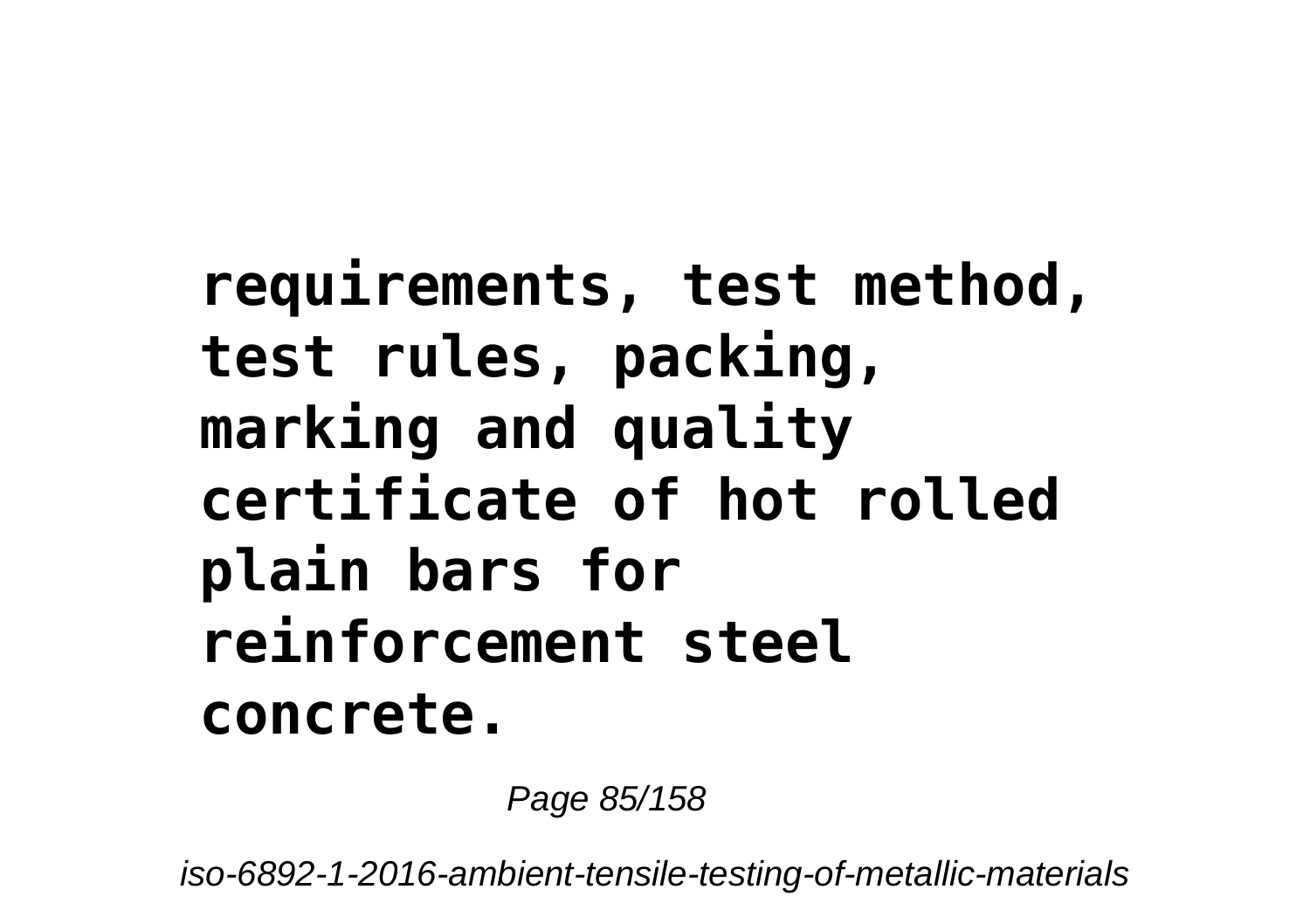# **This book gathers papers presented at the 36th conference and 30th Symposium of the International Committee on Aeronautical Fatigue and Structural integrity.**

Page 86/158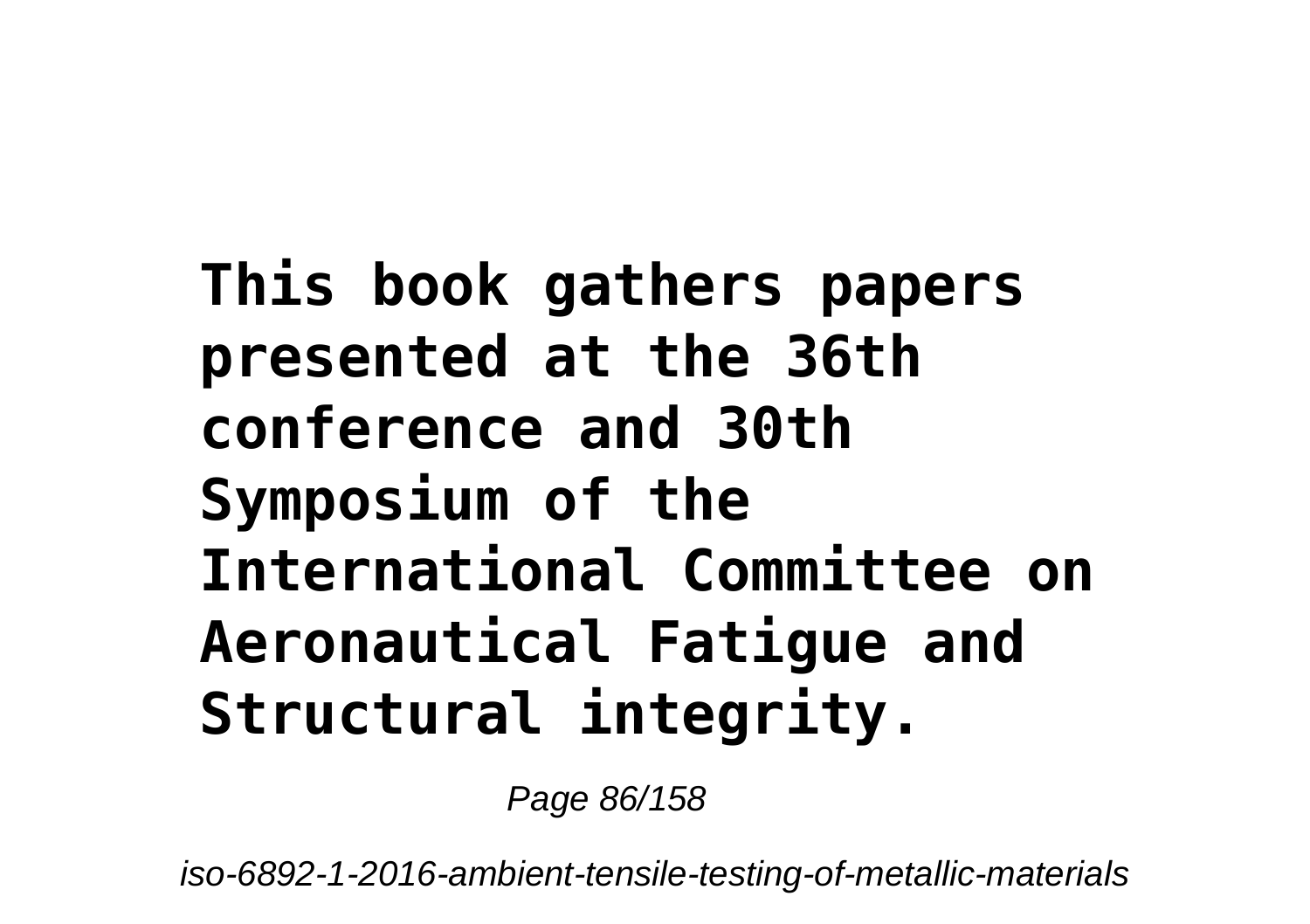# **Focusing on the main theme of "Structural Integrity in the Age of Additive Manufacturing", the chapters cover different aspects concerning research, developments and**

Page 87/158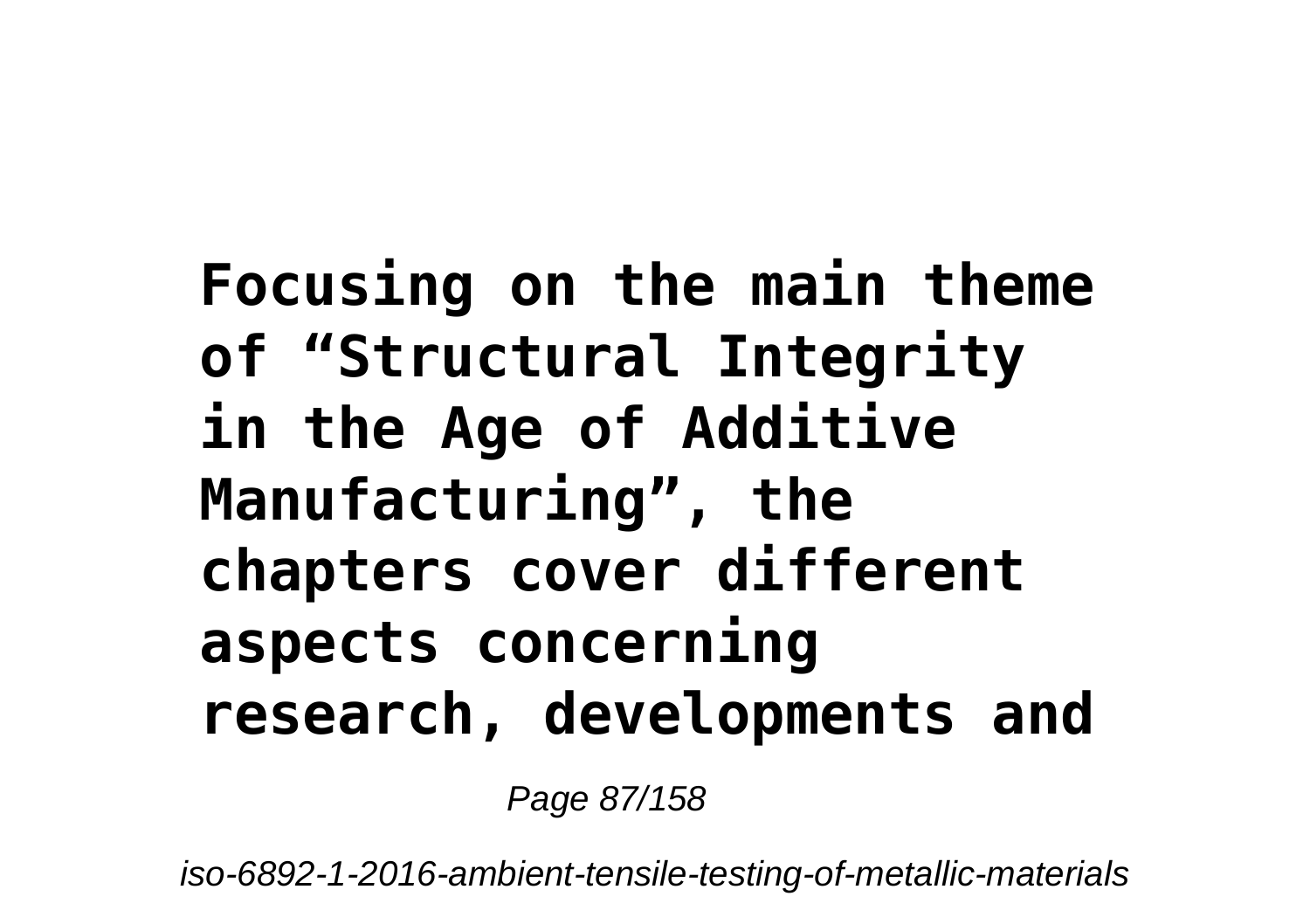# **challenges in this field, offering a timely reference guide to designers, regulators, manufacturer, and both researchers and professionals of the broad**

Page 88/158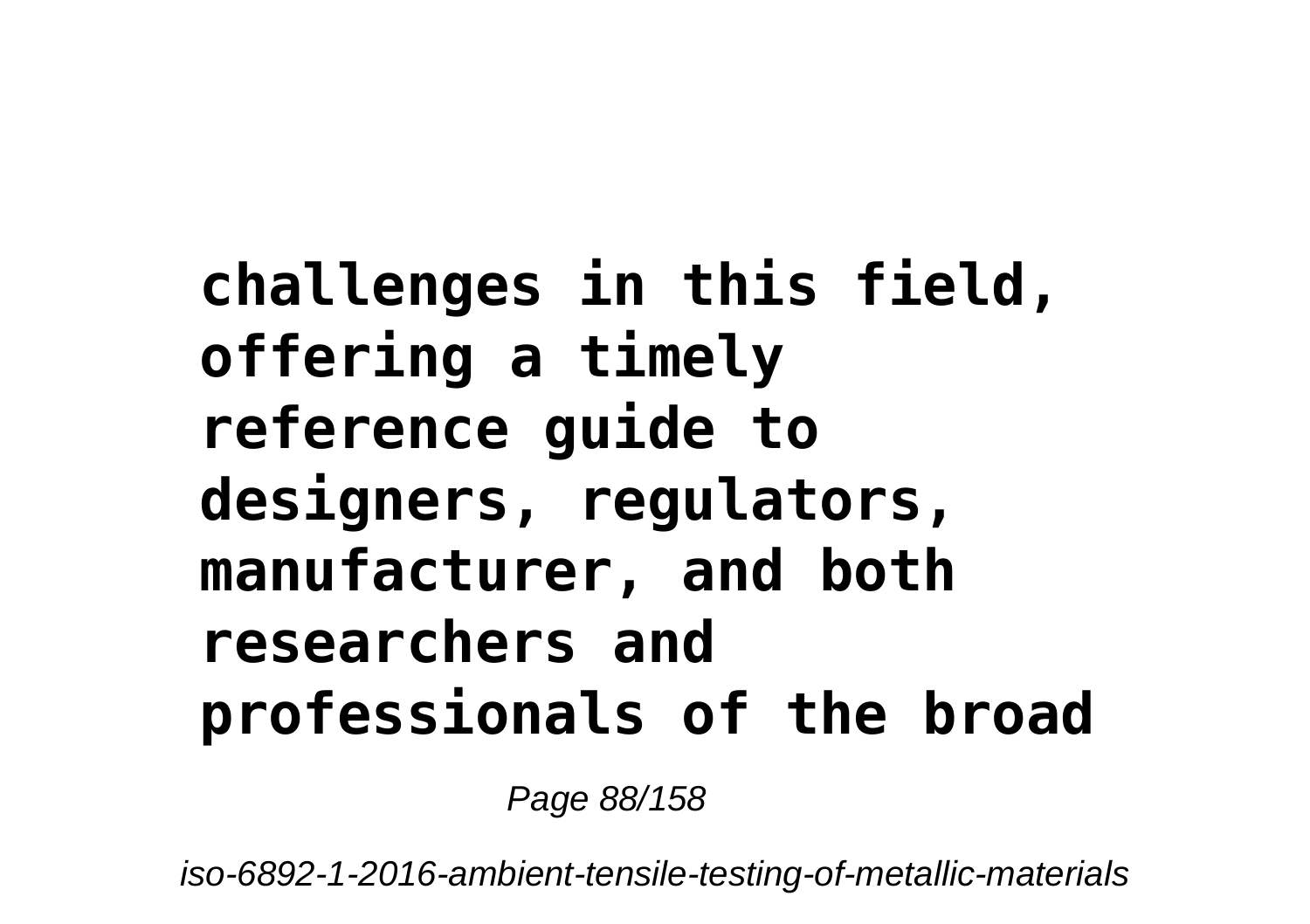# **aerospace community. This Standard specifies the dimensions, shape, weight, tolerances, technical requirements, requirements for testing methods, inspection rules,**

Page 89/158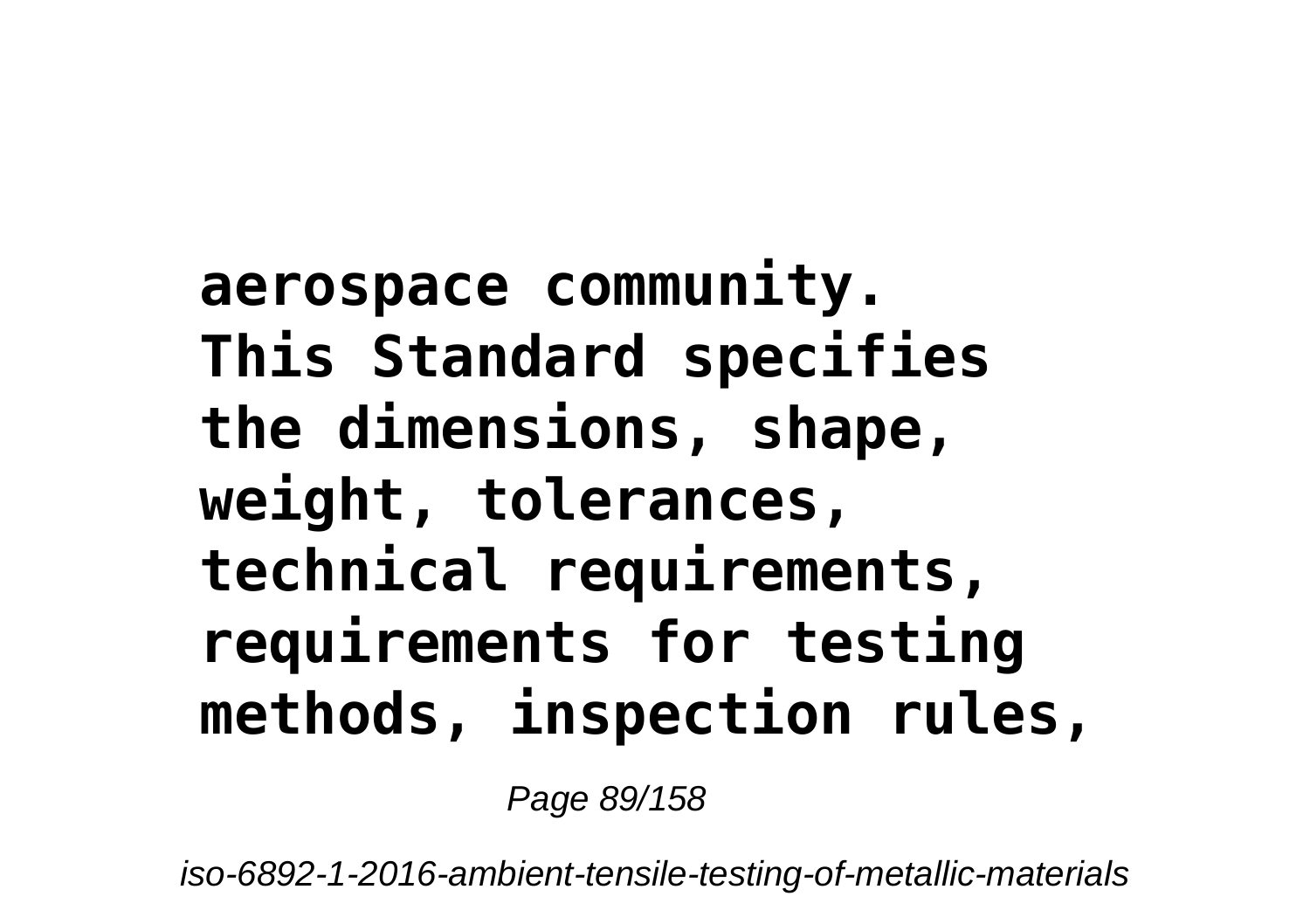# **packaging, marking and quality certificate for hot-rolled beam steel, hotrolled channel steel, hotrolled equal-leg angle steel, hot-rolled unequalleg angle steel and hot-**

Page 90/158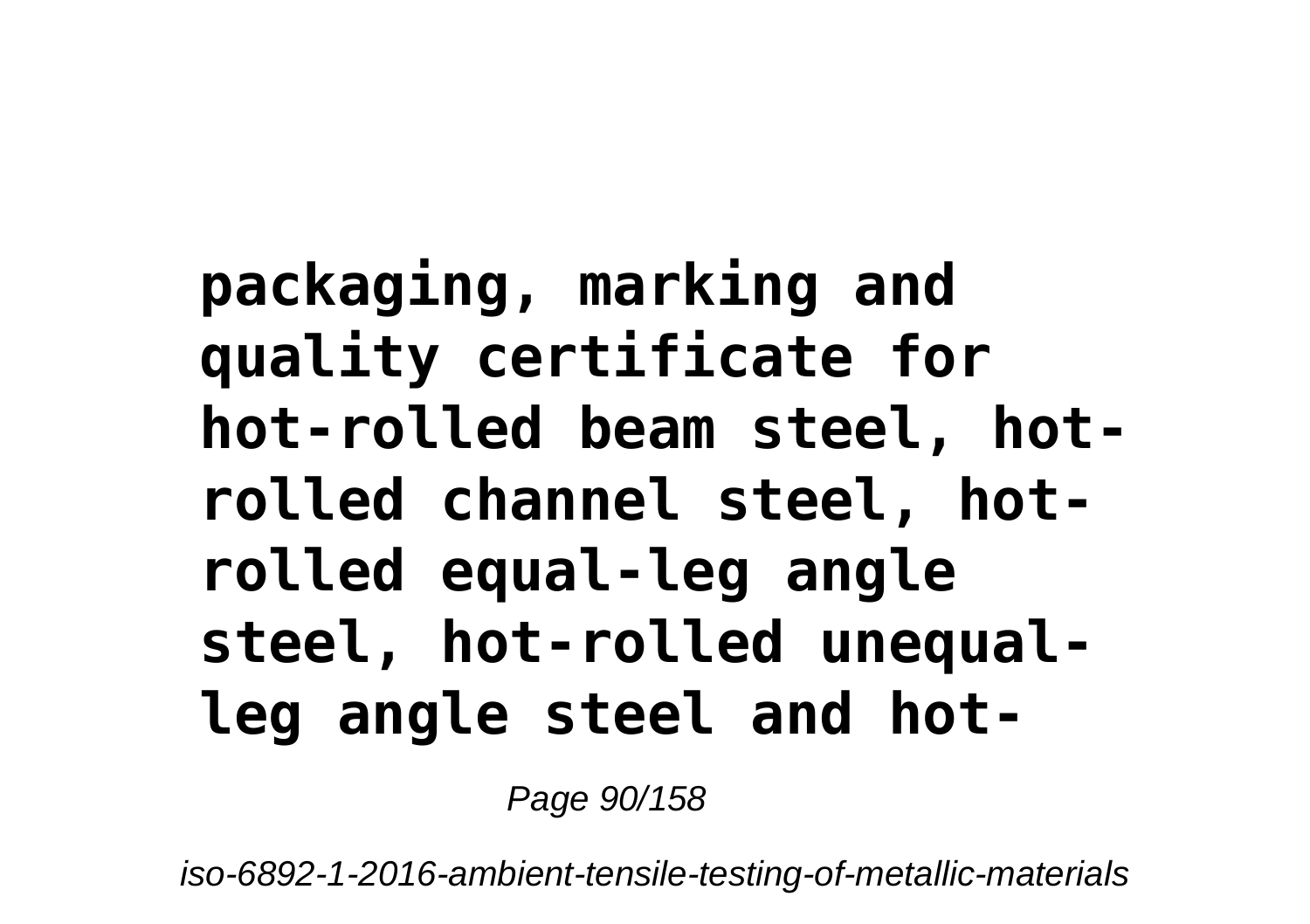**rolled L-sectional steel. Advanced Composites Proceedings of the 16th International Symposium for Tubular Structures (ISTS 2017, 4-6 December 2017, Melbourne,**

Page 91/158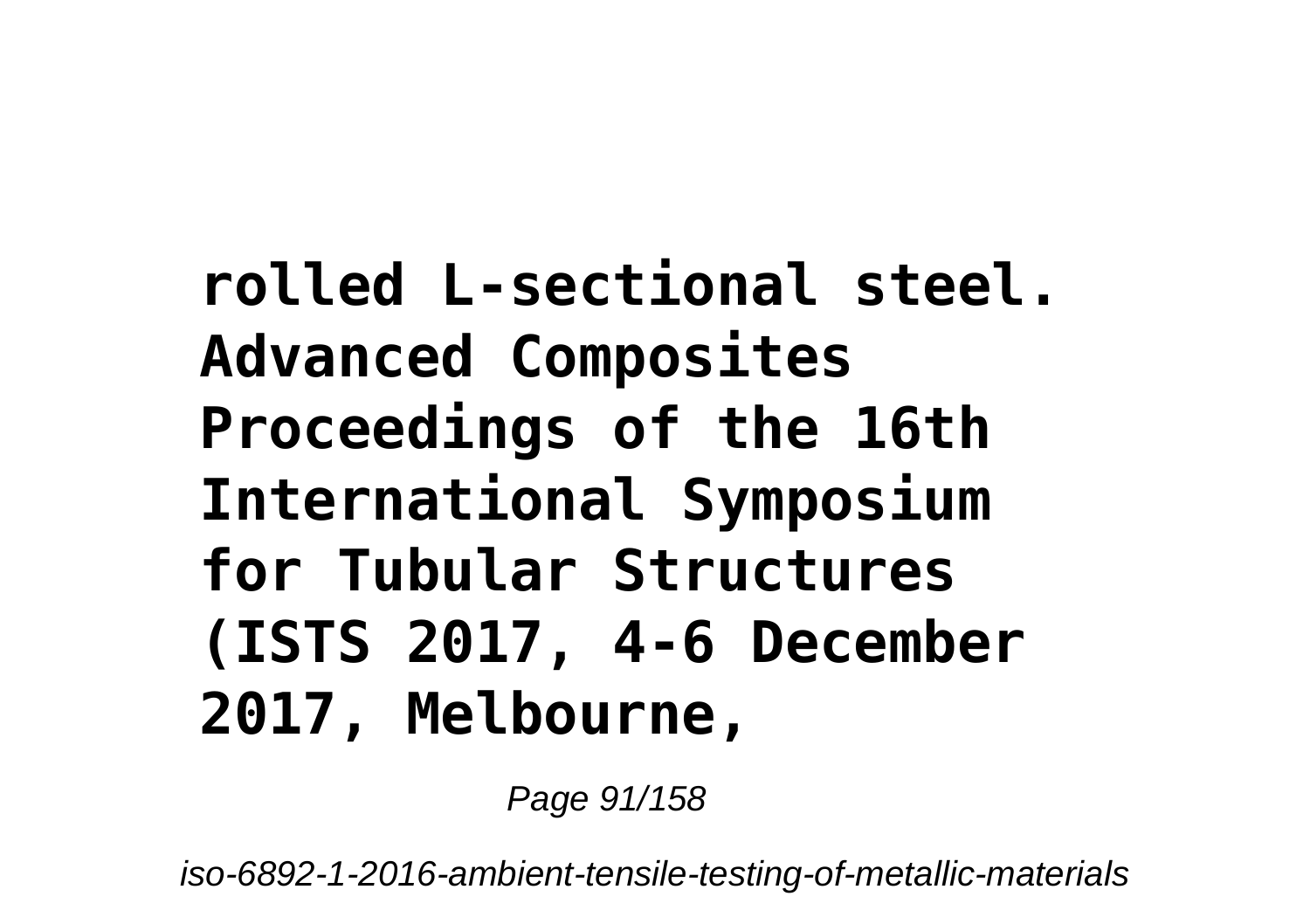# **Australia) Hot-rolled Seamless Steel Tubes for Hydraulic Pillar Service [After payment, write to & get a FREE-ofcharge, unprotected true-PDF from:**

Page 92/158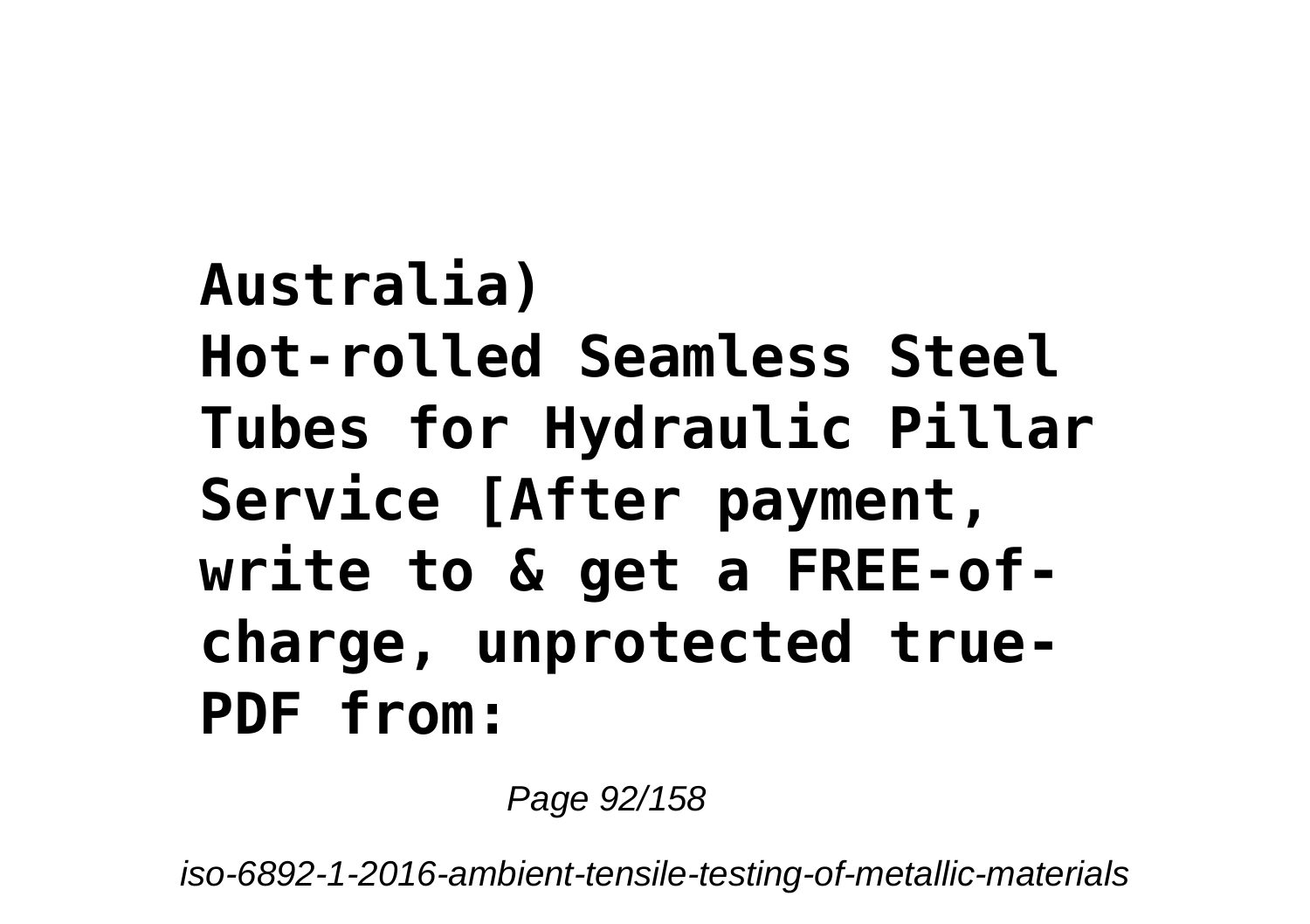## **Sales@ChineseStandard.net] Proceedings of the 13th World Conference on Titanium GB 17926-2009: Translated English of Chinese Standard. GB 17926-2009**

Page 93/158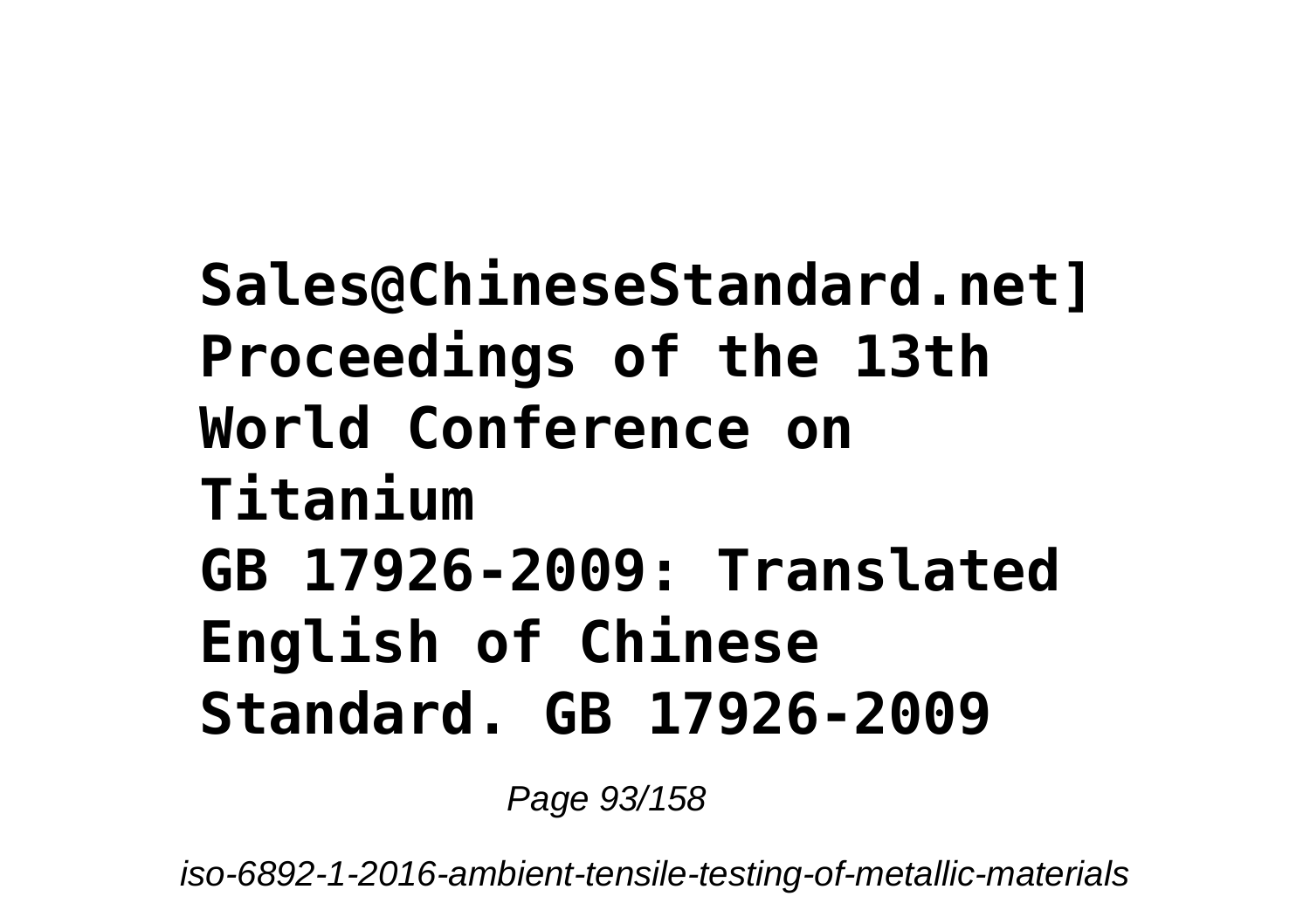# **Steel for the reinforcement of concrete - Part 1: Hot rolled plain bars [Tips: BUY here & GET online-reading at GOOGLE. Then, if you need unprotected-PDF for**

Page 94/158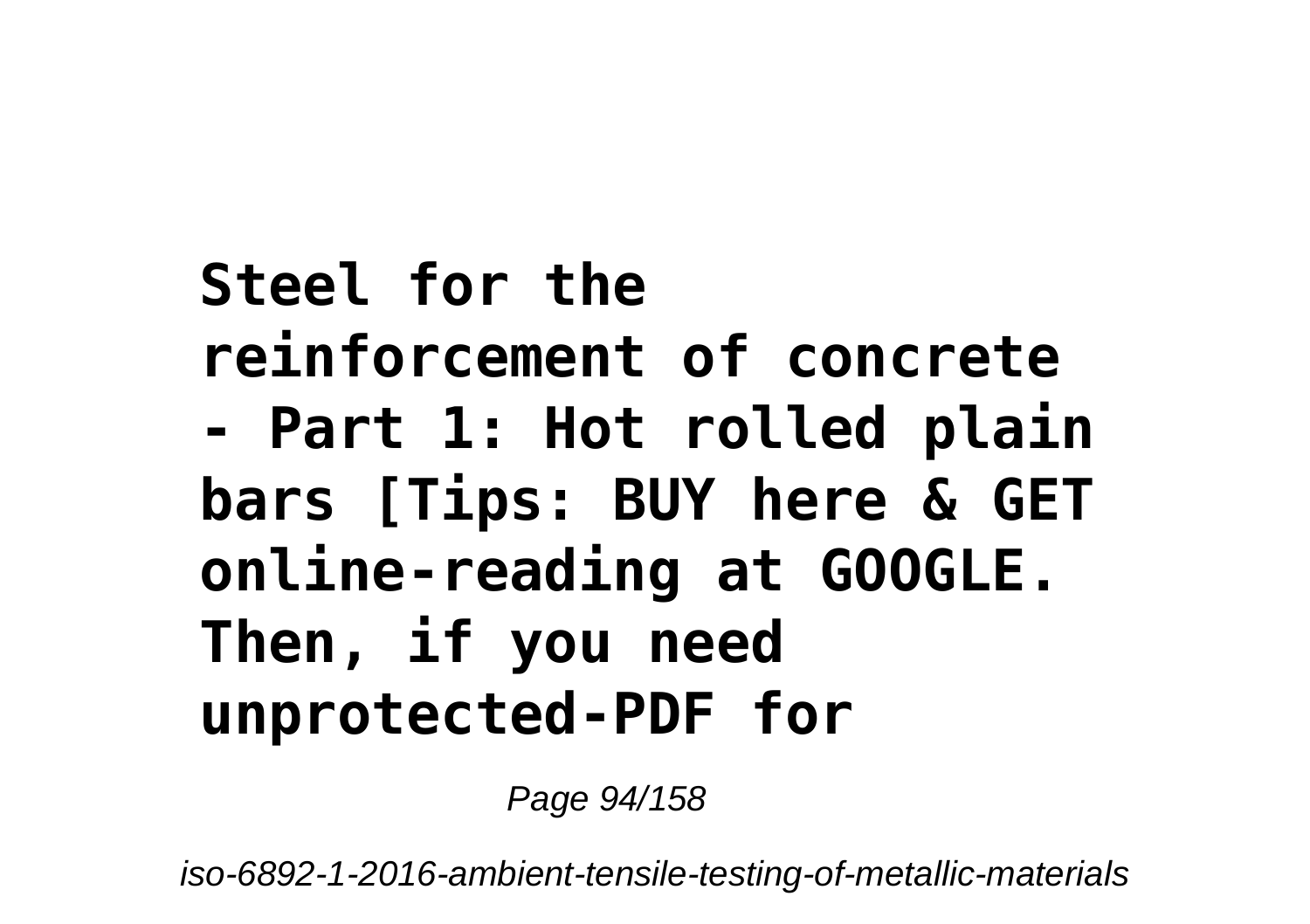# **offline-reading, WRITE to Wayne: Sales@ChineseStandard.net] GB/T 4226-2009: Translated English of Chinese Standard. (GBT 4226-2009, GB/T4226-2009,**

Page 95/158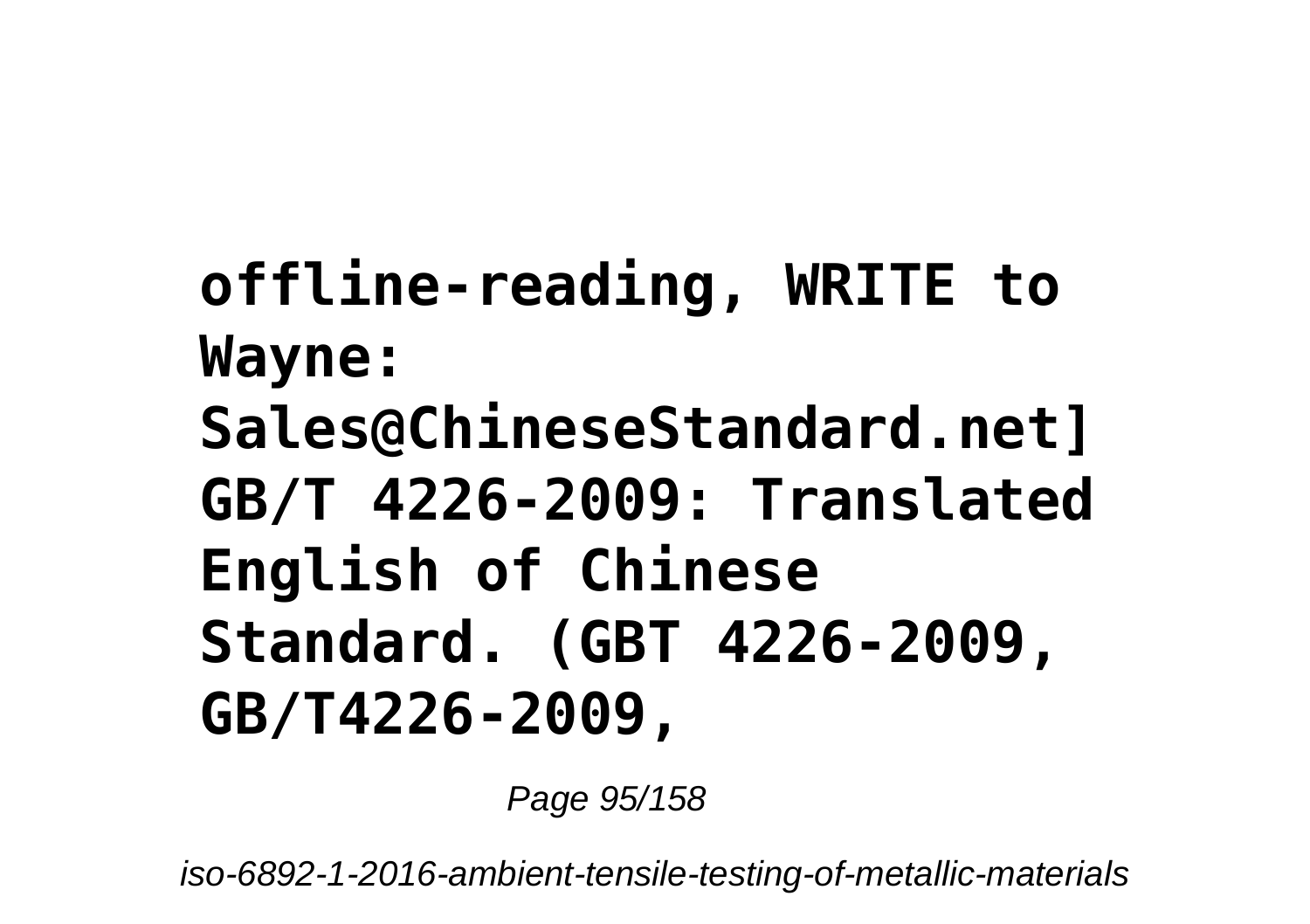**GBT4226-2009)** This book contains the Proceedings of the 13th World Conference on Titanium. [After payment, write to & get a FREE-of-charge, unprotected true-PDF from:

Page 96/158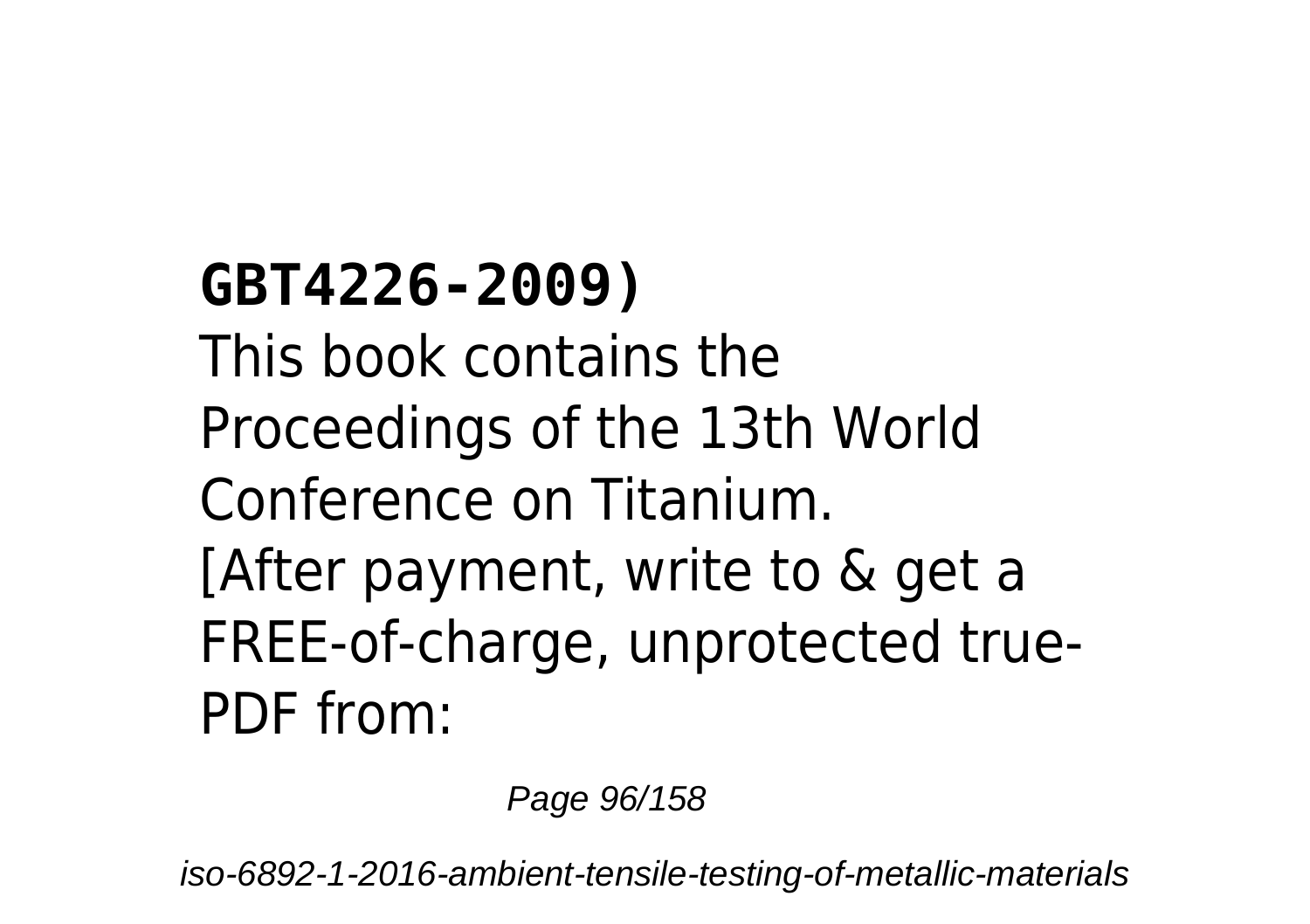Sales@ChineseStandard.net] This standard specifies the terms and definitions, technical requirements, test methods, inspection rules and marking, transport and storage, etc., for the magnesium alloy castings for

Page 97/158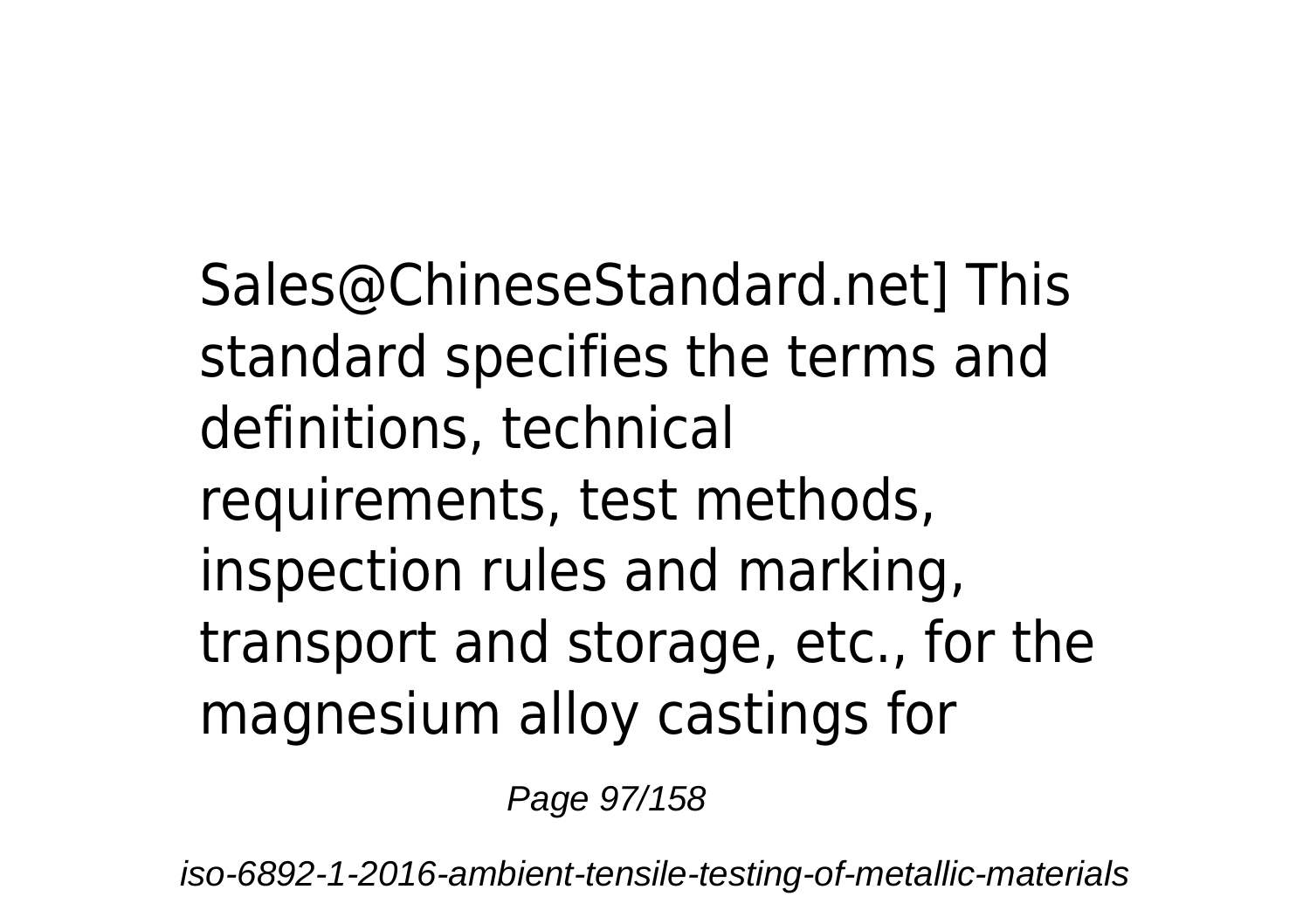automotive wheels.. Advances in Engineering Materials, Structures and Systems: Innovations, Mechanics and Applications comprises 411 papers that were presented at SEMC 2019, the Seventh International

Page 98/158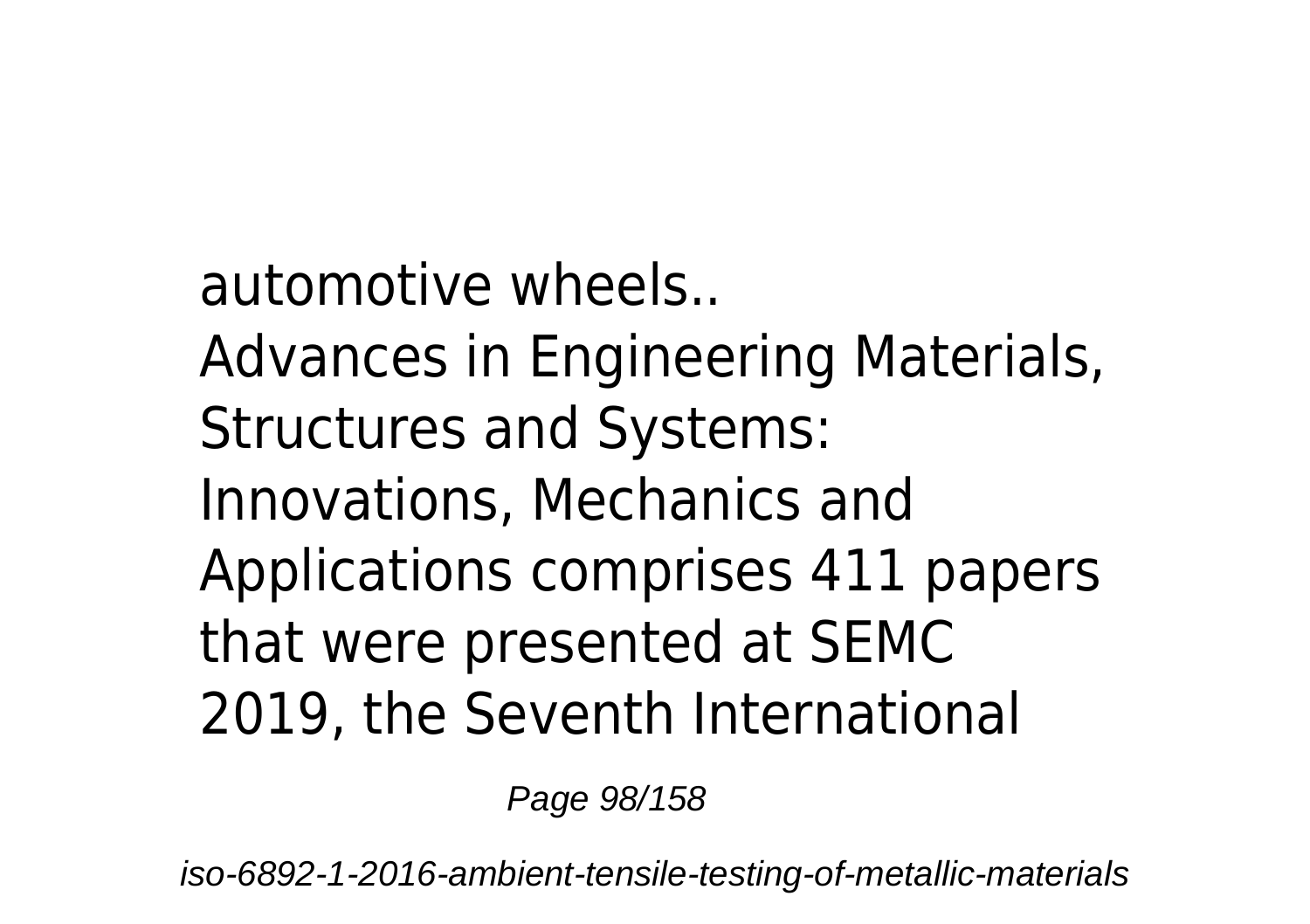Conference on Structural Engineering, Mechanics and Computation, held in Cape Town, South Africa, from 2 to 4 September 2019. The subject matter reflects the broad scope of SEMC conferences, and covers a

Page 99/158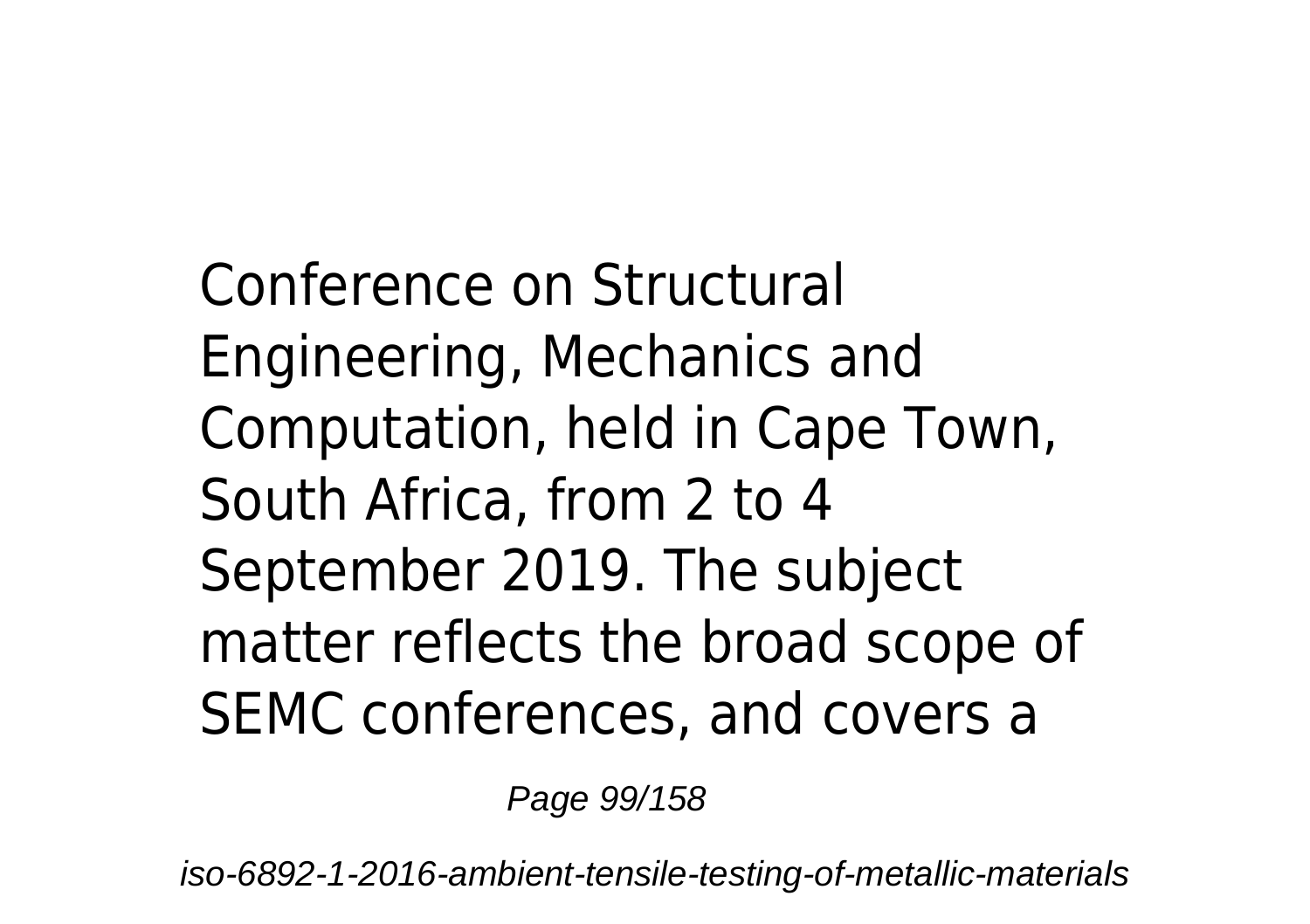wide variety of engineering materials (both traditional and innovative) and many types of structures. The many topics featured in these Proceedings can be classified into six broad categories that deal with: (i) the

Page 100/158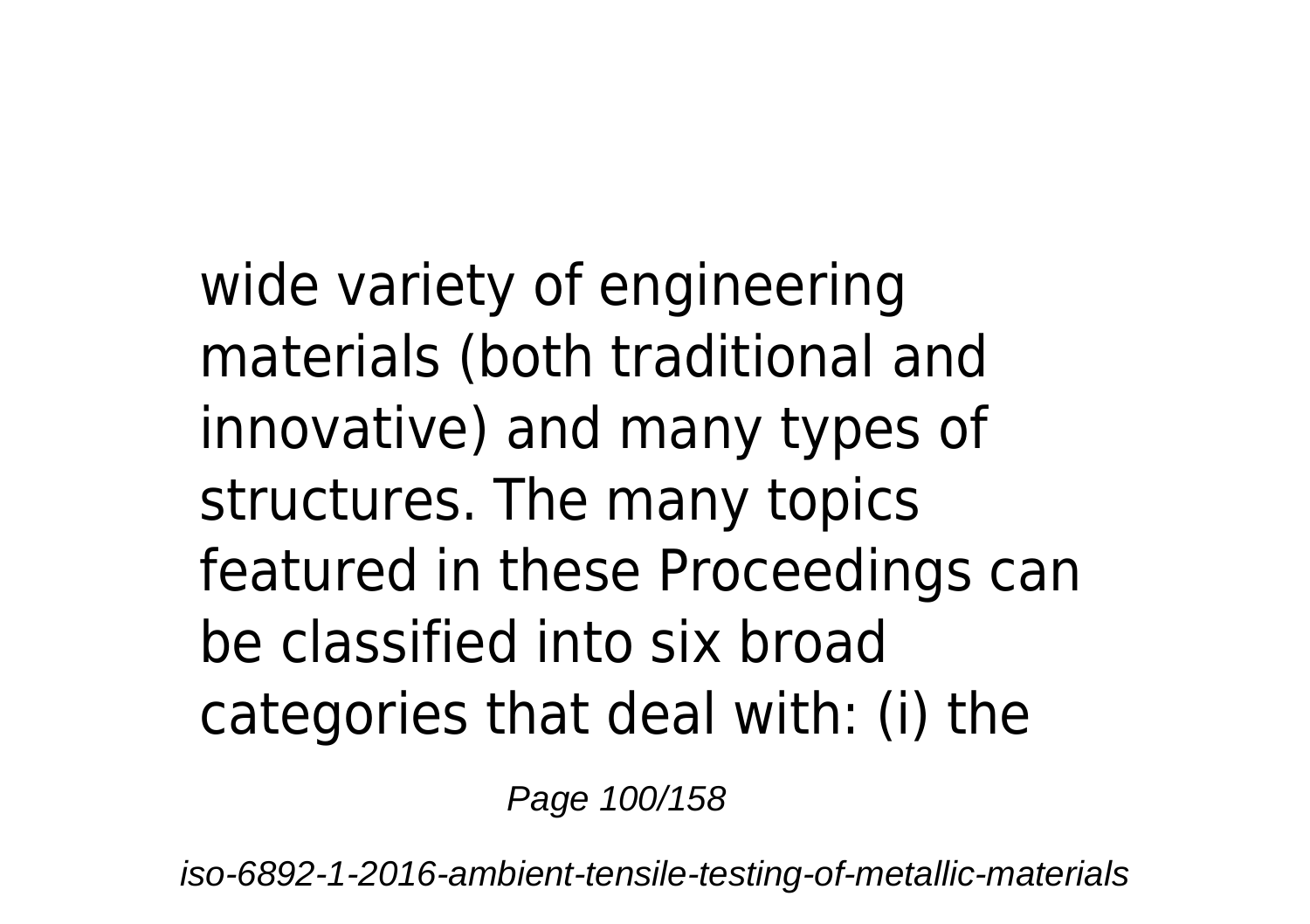mechanics of materials and fluids (elasticity, plasticity, flow through porous media, fluid dynamics, fracture, fatigue, damage, delamination, corrosion, bond, creep, shrinkage, etc); (ii) the mechanics of structures and

Page 101/158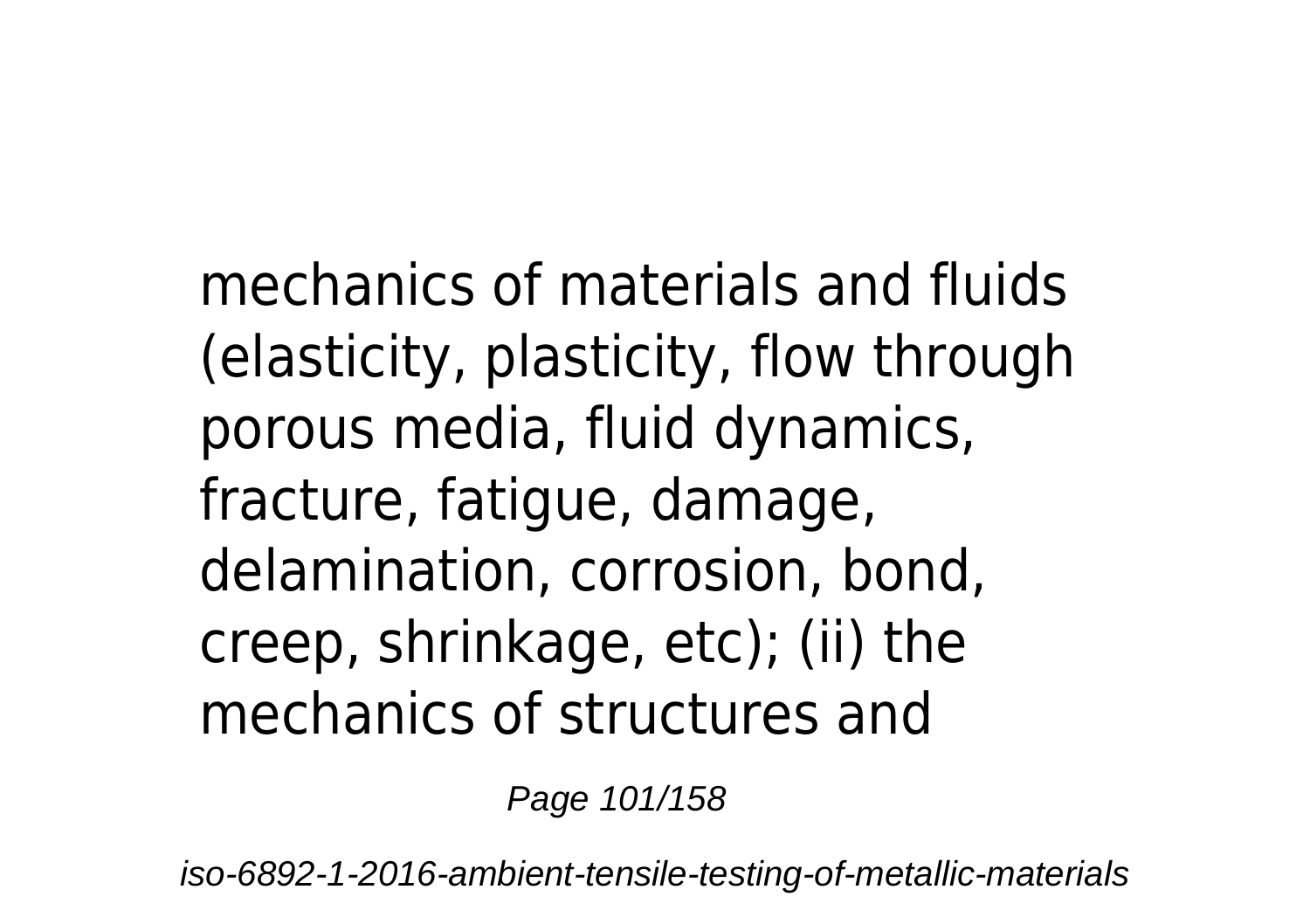systems (structural dynamics, vibration, seismic response, soilstructure interaction, fluidstructure interaction, response to blast and impact, response to fire, structural stability, buckling, collapse behaviour); (iii) the

Page 102/158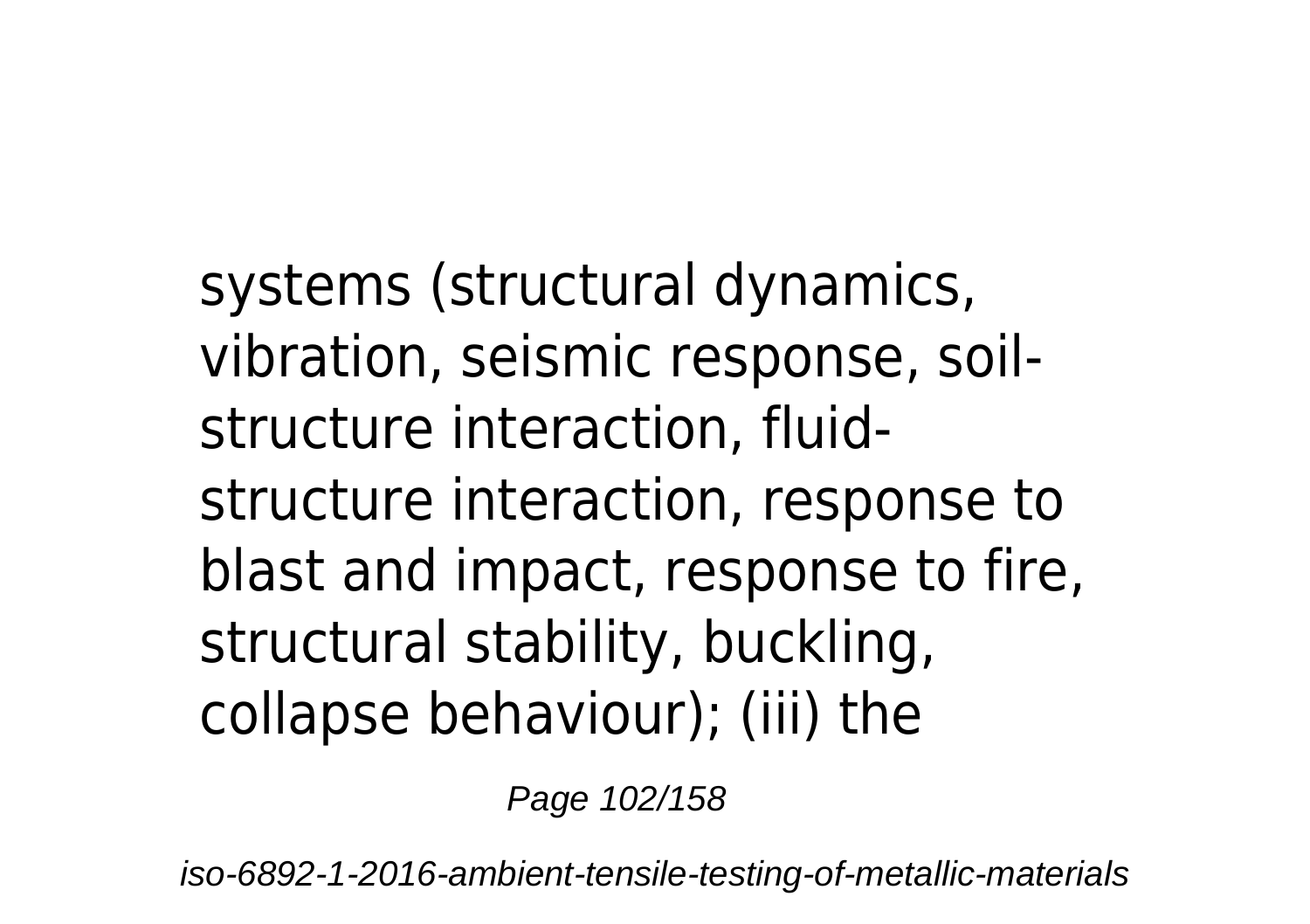numerical modelling and experimental testing of materials and structures (numerical methods, simulation techniques, multi-scale modelling, computational modelling, laboratory testing, field testing,

Page 103/158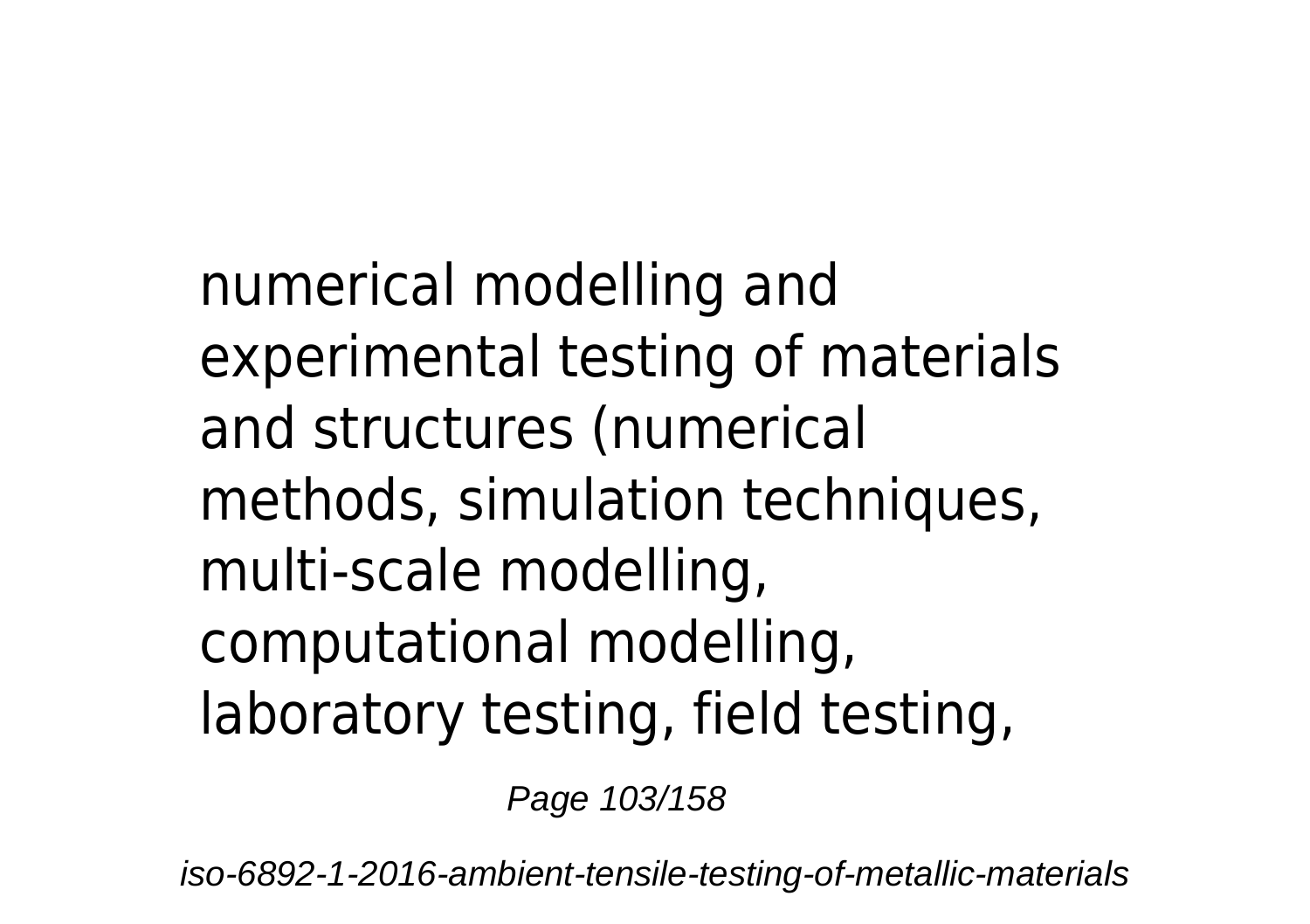experimental measurements); (iv) innovations and special structures (nanostructures, adaptive structures, smart structures, composite structures, bio-inspired structures, shell structures, membranes, space structures,

Page 104/158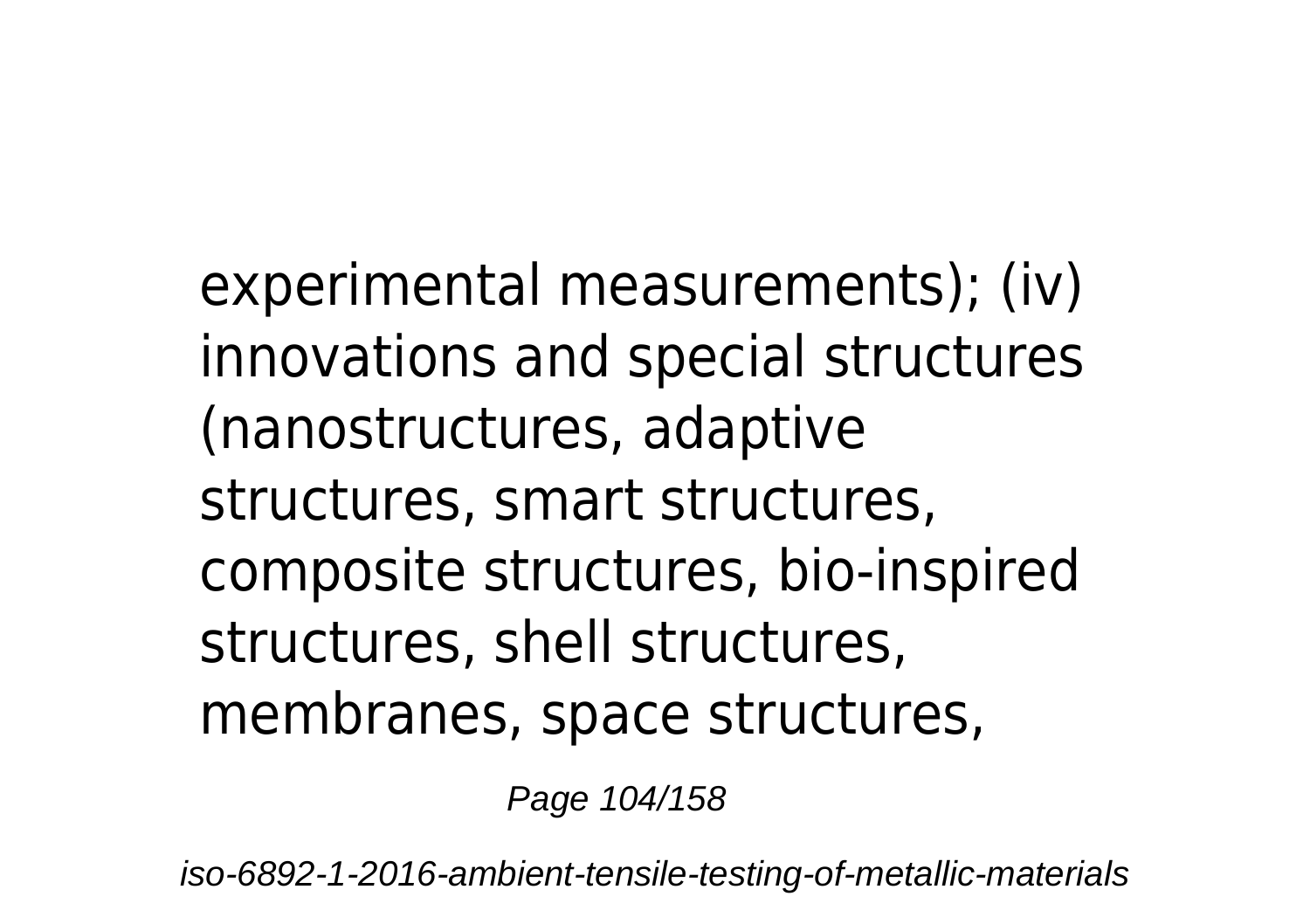lightweight structures, long-span structures, tall buildings, wind turbines, etc); (v) design in traditional engineering materials (steel, concrete, steel-concrete composite, aluminium, masonry, timber, glass); (vi) the process of

Page 105/158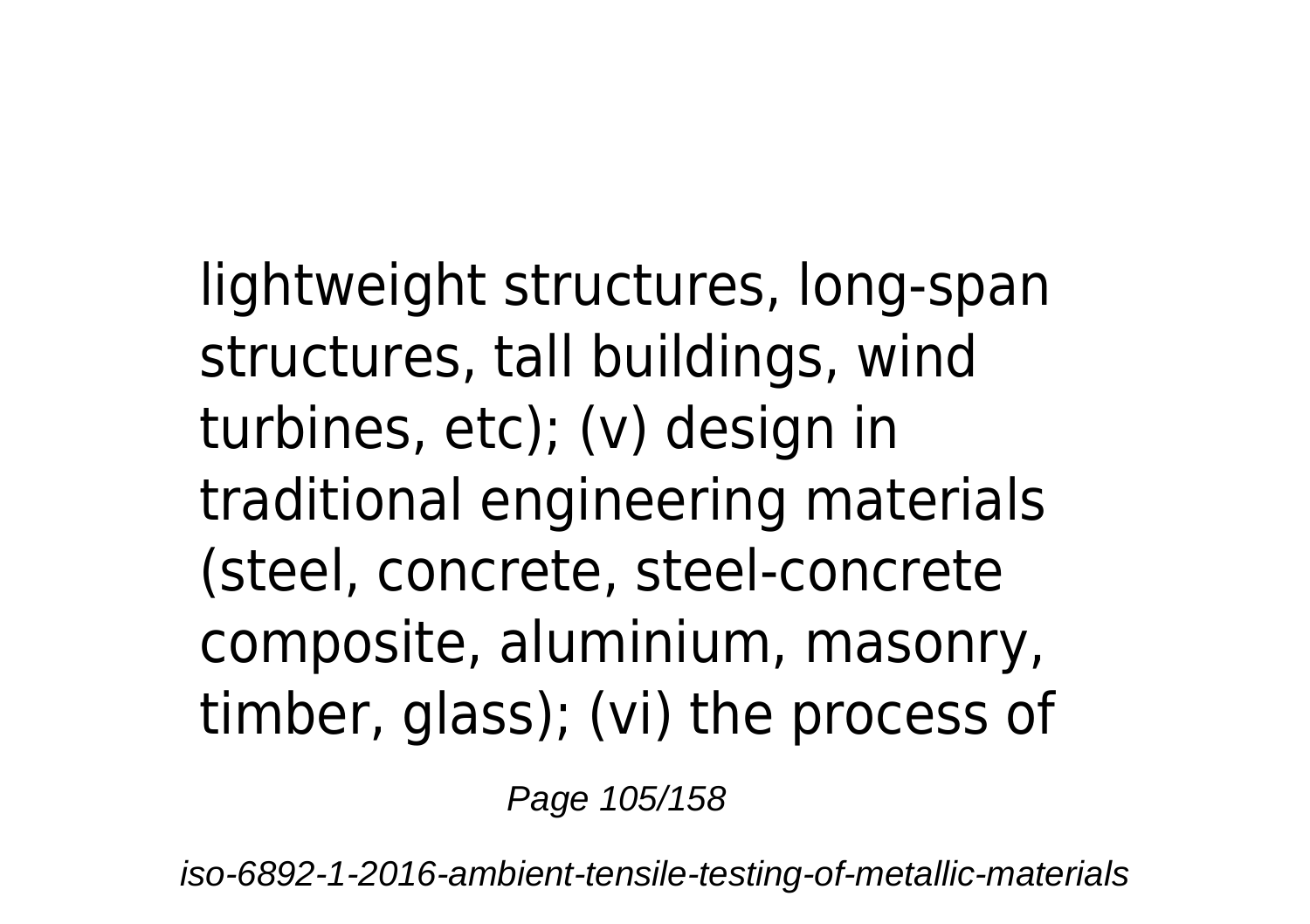structural engineering (conceptualisation, planning, analysis, design, optimization, construction, assembly, manufacture, testing, maintenance, monitoring, assessment, repair, strengthening,

Page 106/158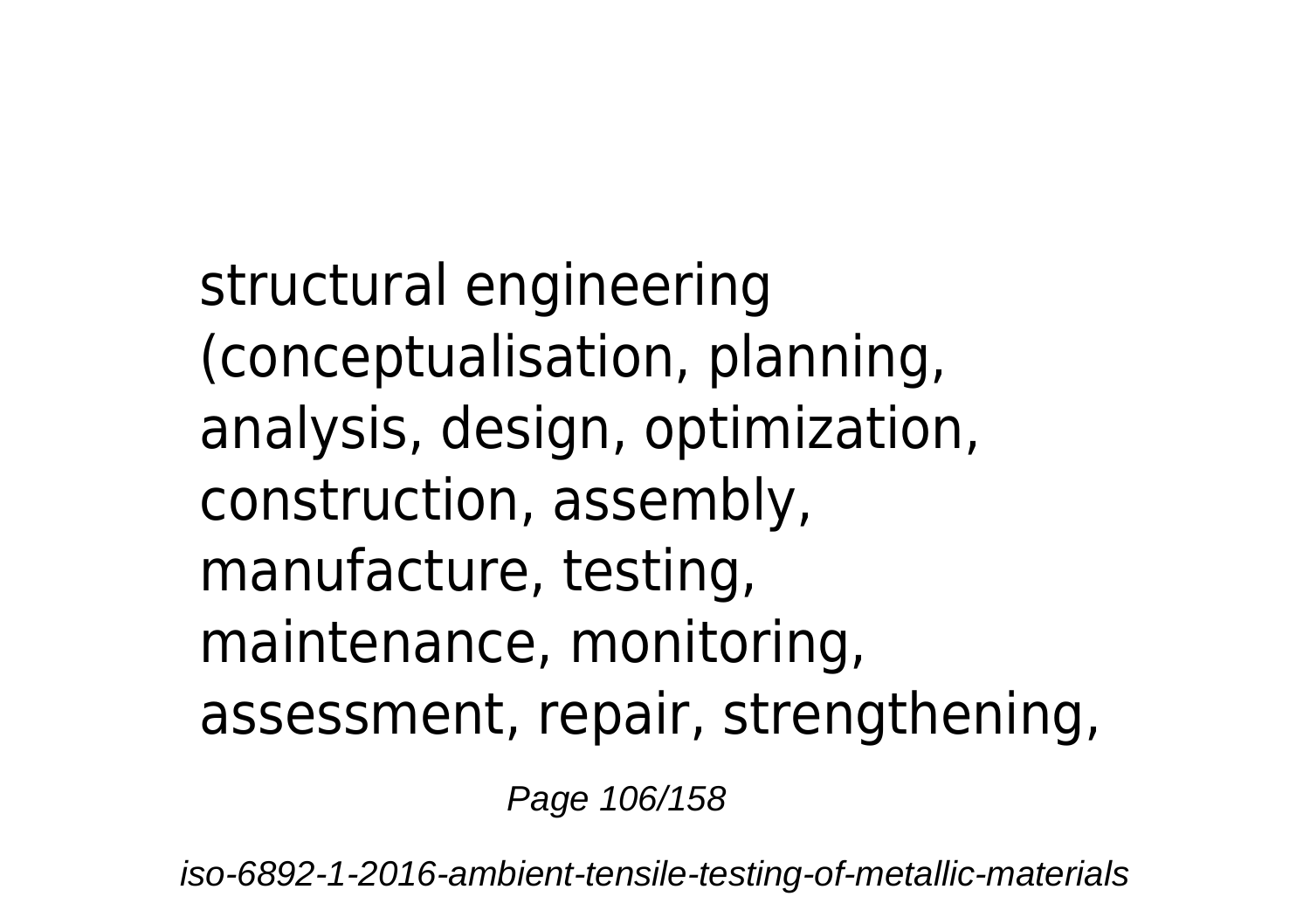retrofitting, decommissioning). The SEMC 2019 Proceedings will be of interest to civil, structural, mechanical, marine and aerospace engineers. Researchers, developers, practitioners and academics in these disciplines will

Page 107/158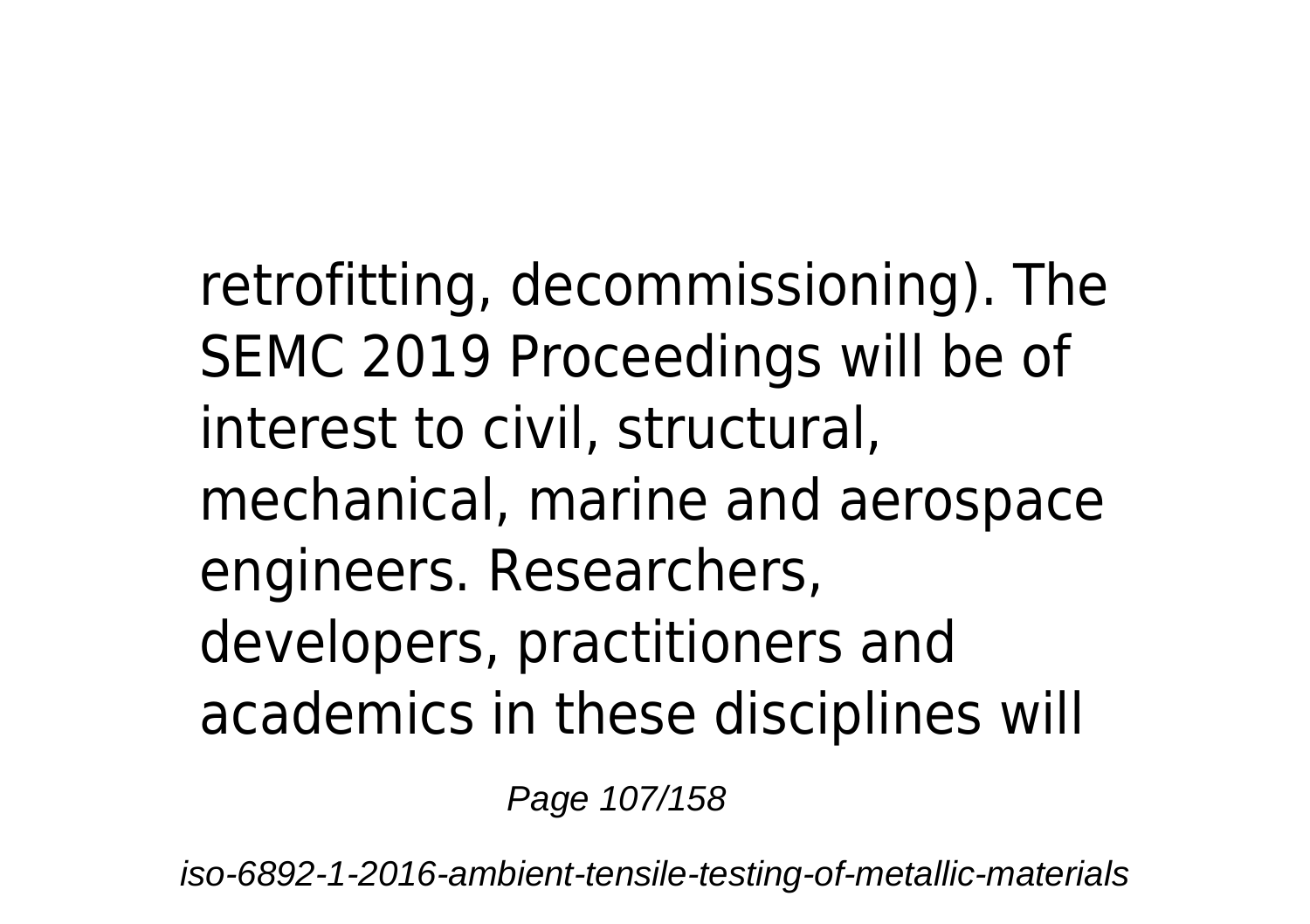find them useful. Two versions of the papers are available. Short versions, intended to be concise but self-contained summaries of the full papers, are in this printed book. The full versions of the papers are in the e-book.

Page 108/158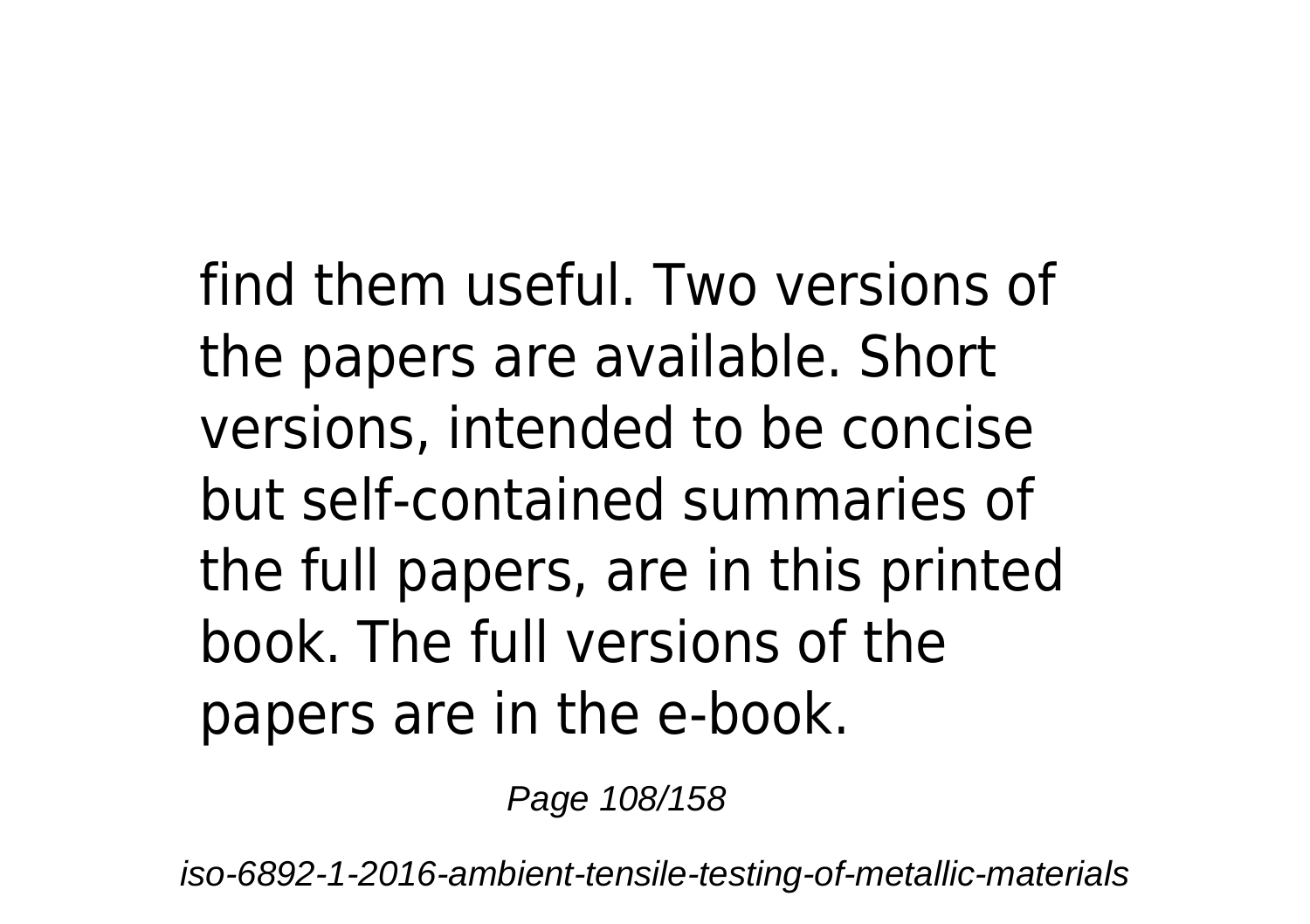This Standard specifies the order contents, dimension, shape, weight, allowable variation, technical requirements, test methods, test rules, packing, marking and quality certificate of hot-rolled, forged and cold drawn

Page 109/158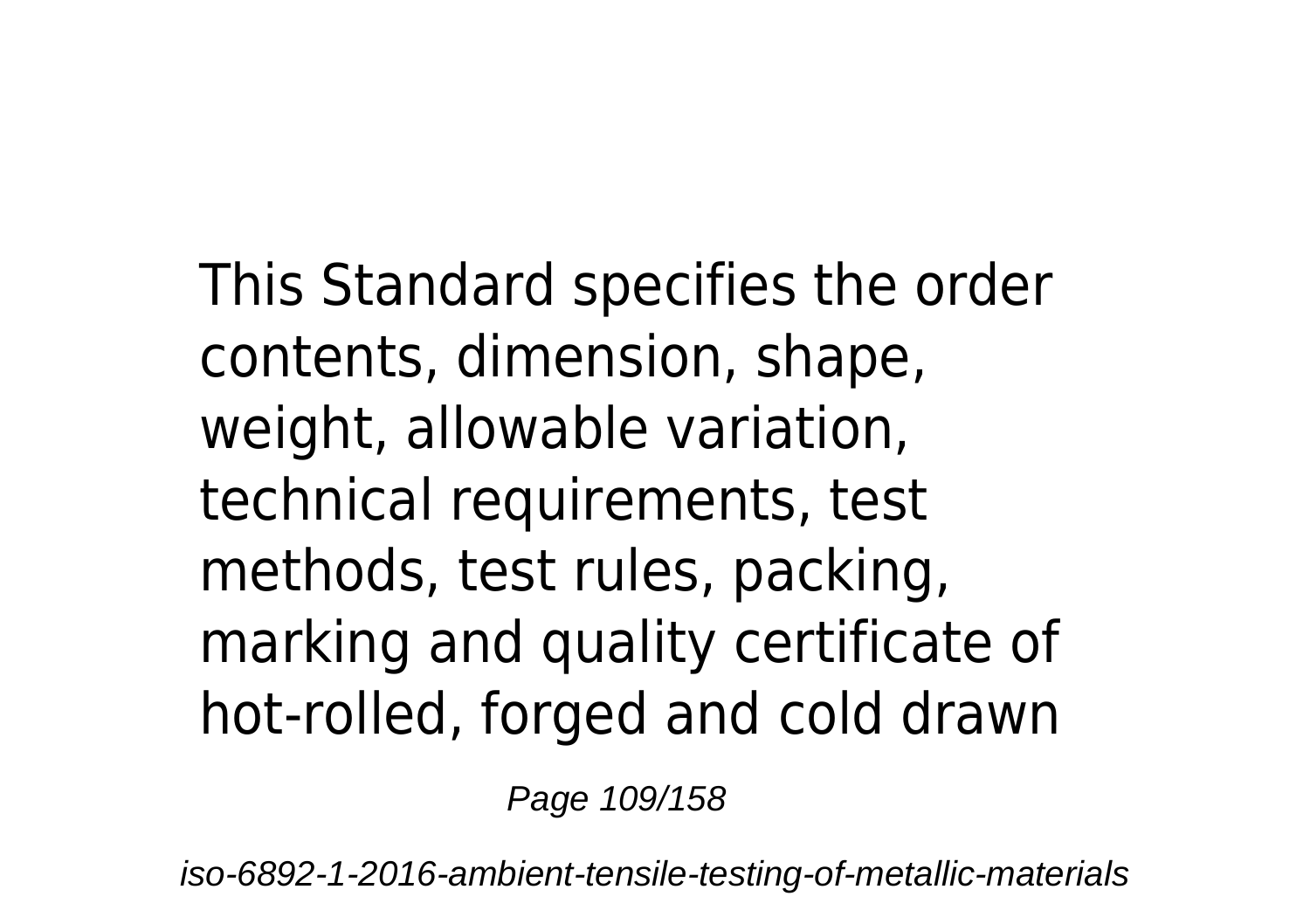spring steel. This Standard is applicable to the round spring steel with diameter no larger than 100mm, square steel with side length no larger than 100mm (hereinafter referred to as steel bar), flat spring steel with

Page 110/158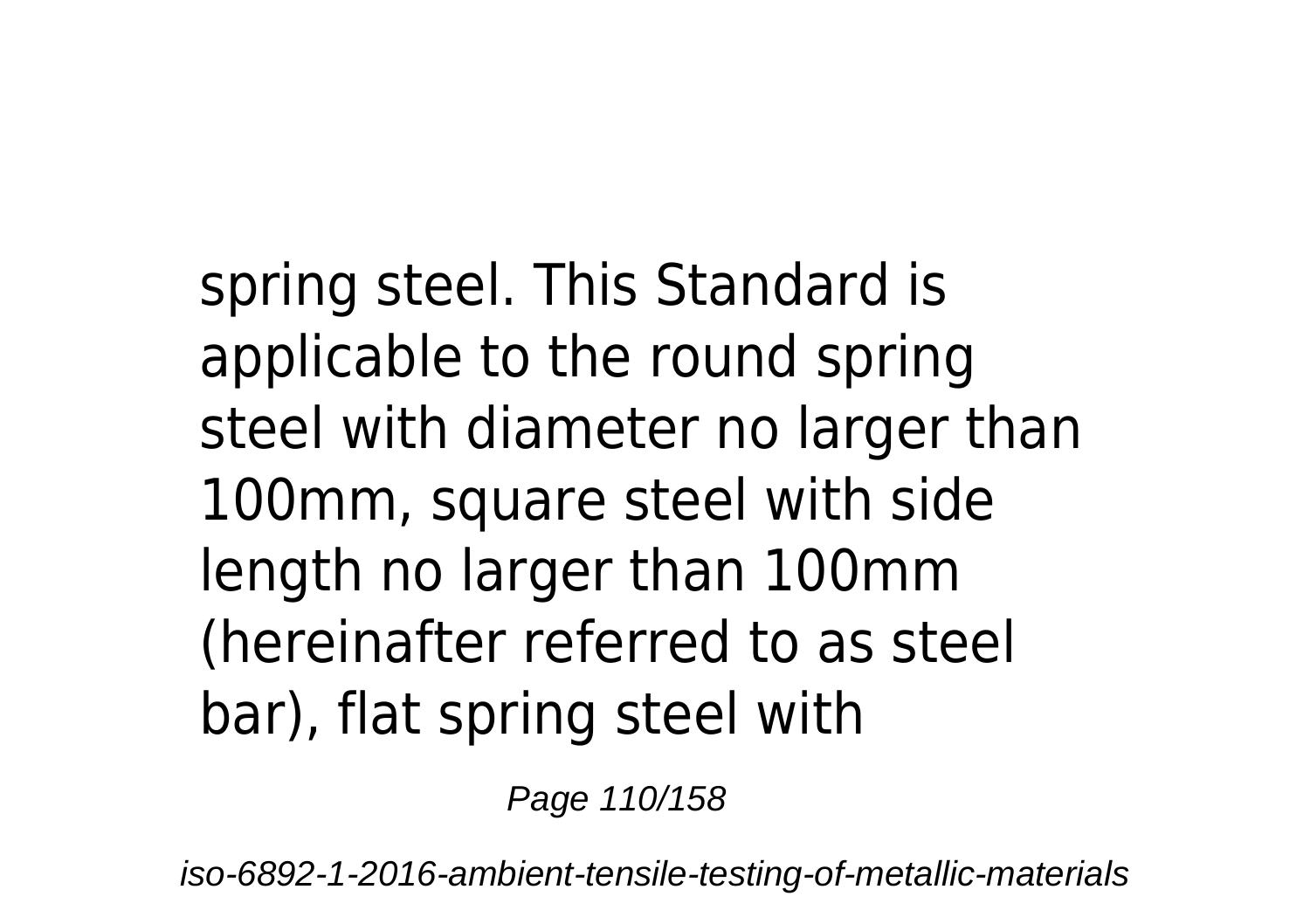thickness no larger than 40mm and spring steel wire rod with diameter no larger than 25mm [excluding the wire rod for oil hardening-tempering steel spring wire-rod (YB/T 5365)]. According to the consultation by the supplier

Page 111/158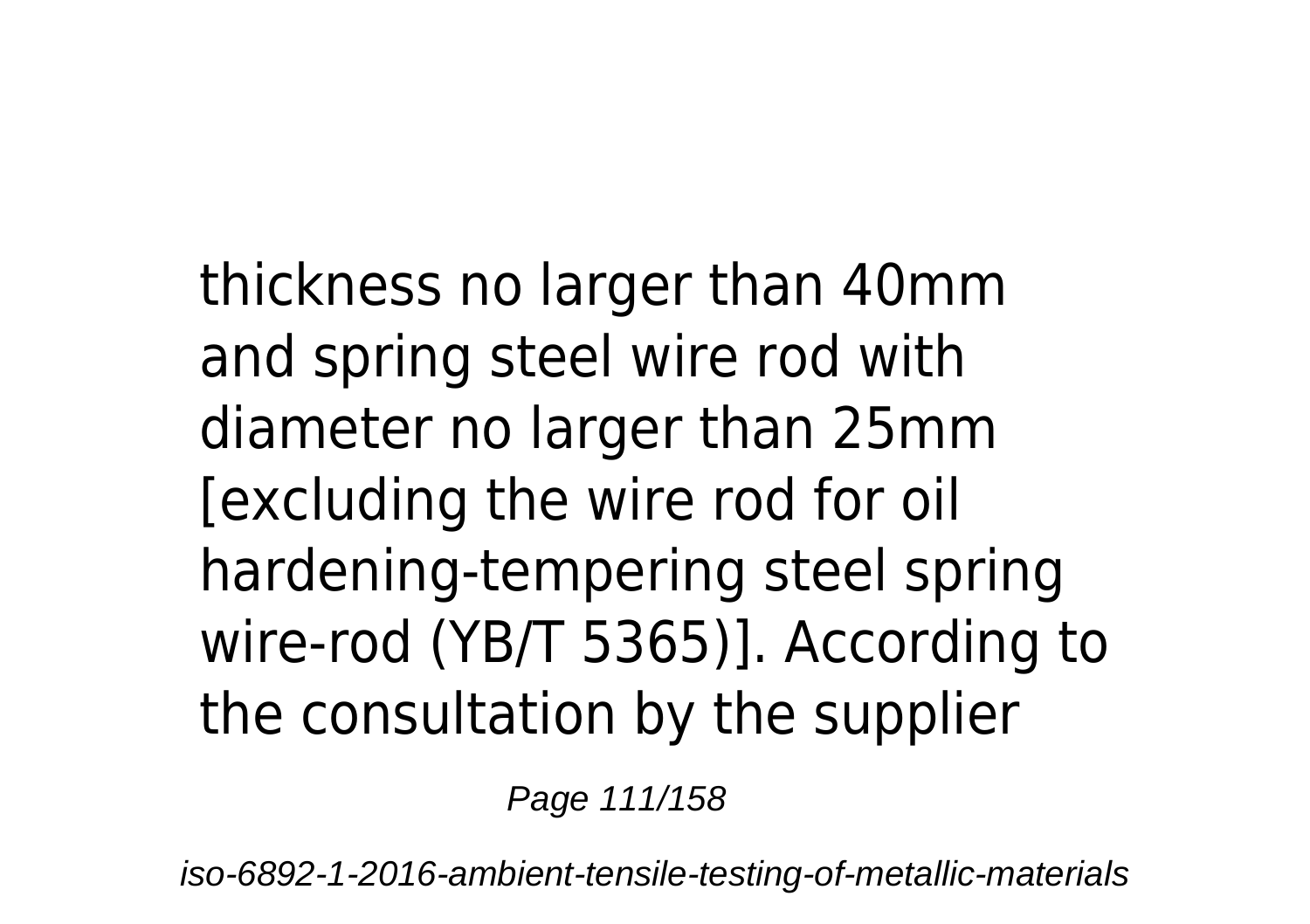and the purchaser, steel bar with diameter or side length greater than 100mm, flat steel with thickness 40mm and wire rod with diameter greater than 25mm can also be supplied. GB/T 20887.1-2007: Translated

Page 112/158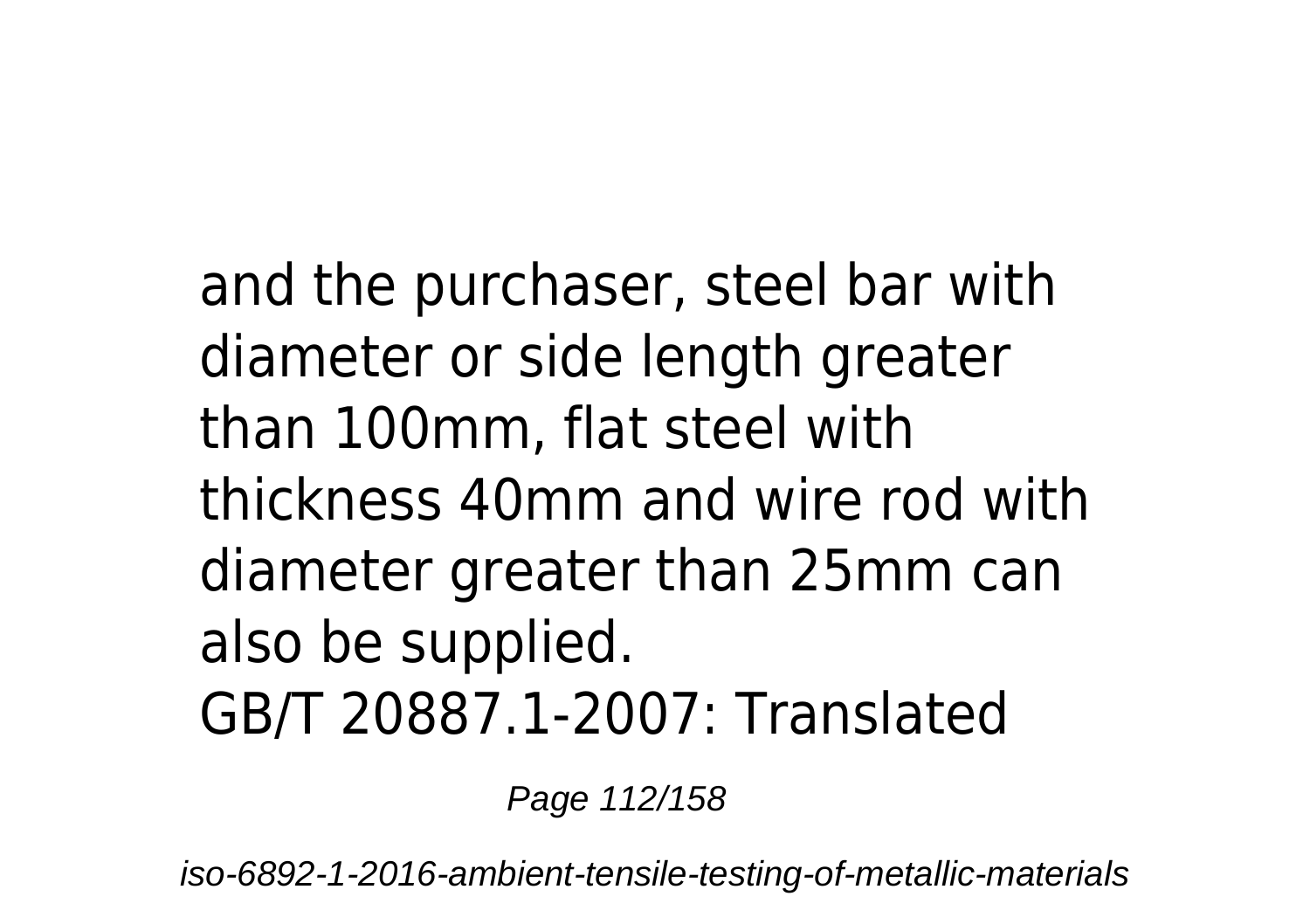English of Chinese Standard (GBT 20887.1-2007, GB/T20887.1-2007, GBT20887.1-2007) GB/T 6725-2008: Translated English of Chinese Standard. (GBT 6725-2008, GB/T6725-2008, GBT6725-2008)

Page 113/158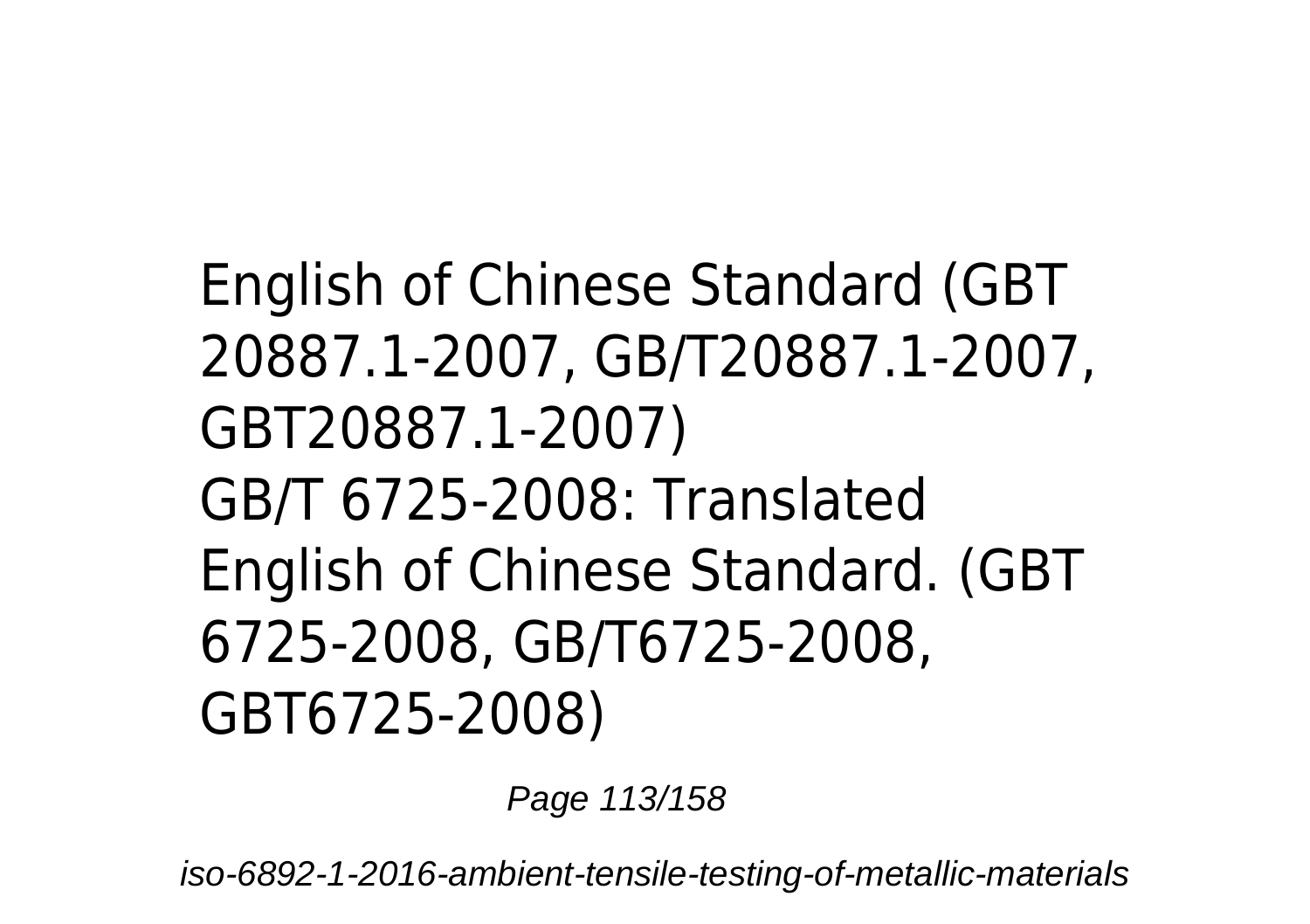Proceedings of the 7th International Conference on Structural Engineering, Mechanics and Computation (SEMC 2019), September 2-4, 2019, Cape Town, South Africa Magnesium Technology 2020

Page 114/158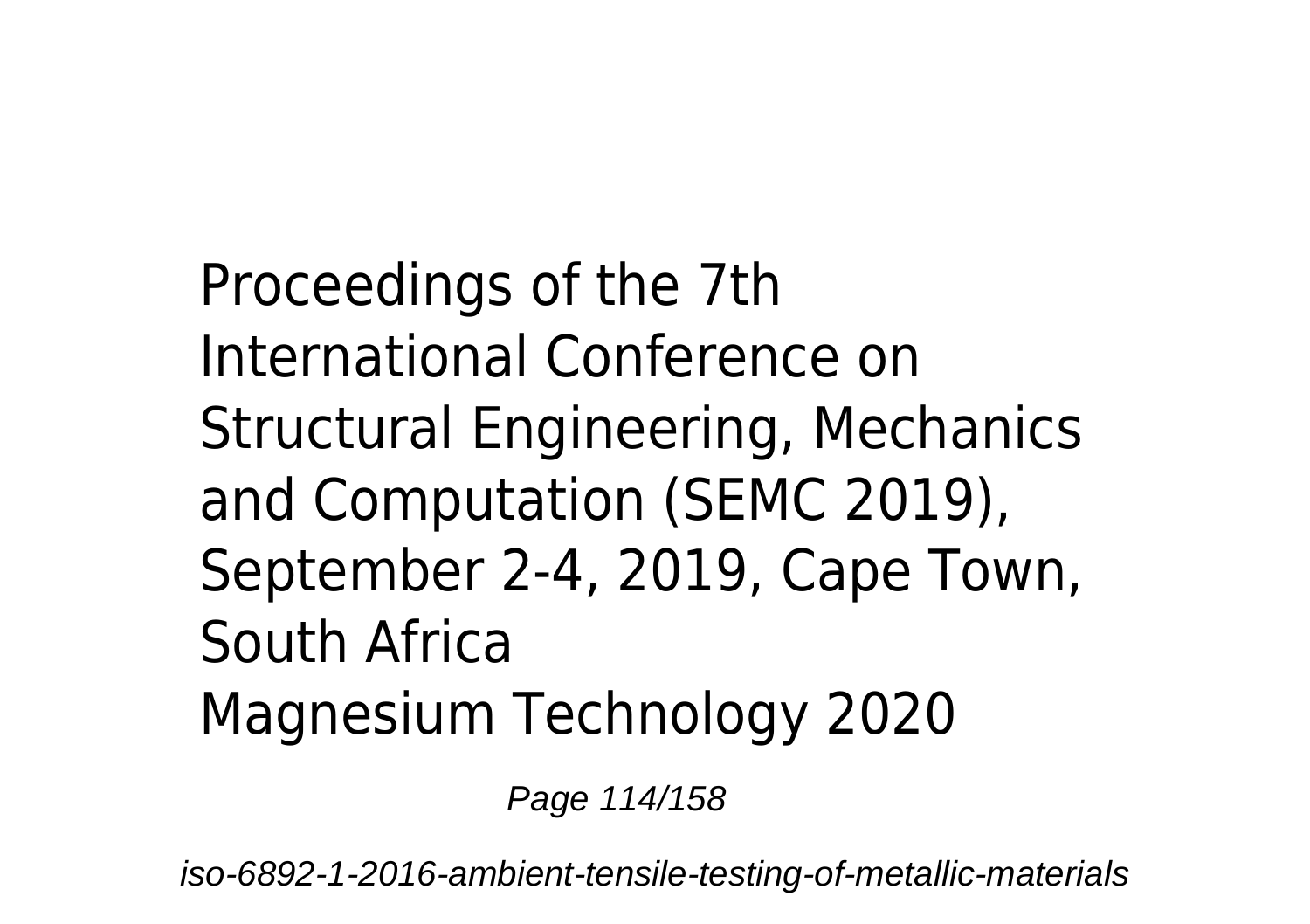Proceedings of the 16th International Brick and Block Masonry Conference, Padova, Italy, 26-30 June 2016 Cold forming steel sections [Tips: BUY here & GET online-reading at GOOGLE. Then, if you need

Page 115/158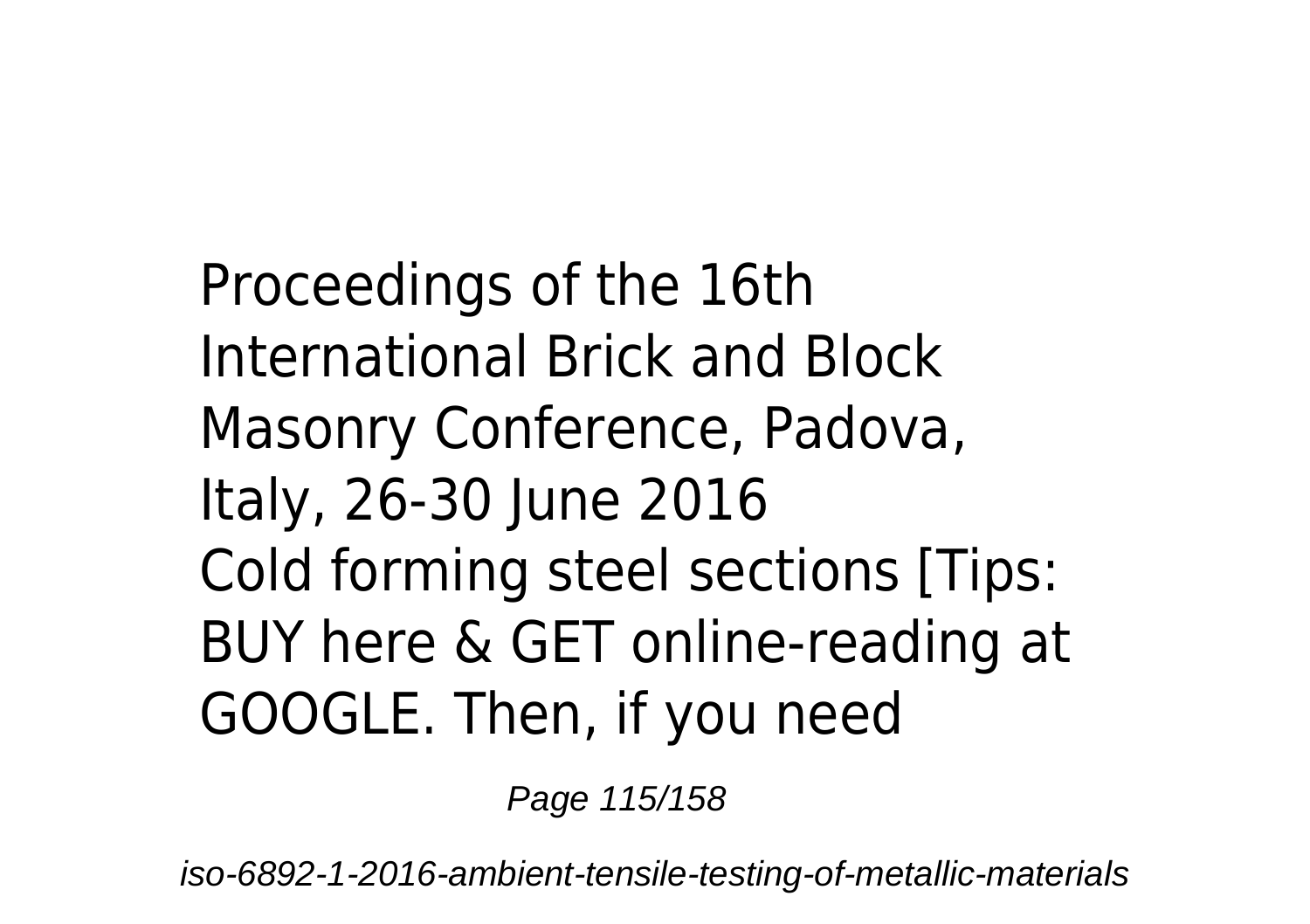unprotected-PDF for offlinereading, WRITE to Wayne: Sales@ChineseStandard.net] Stainless and Heat-Resisting Steel Forgings for Pressure Equipment [Tips: BUY here & GET onlinereading at GOOGLE. Then, if you

Page 116/158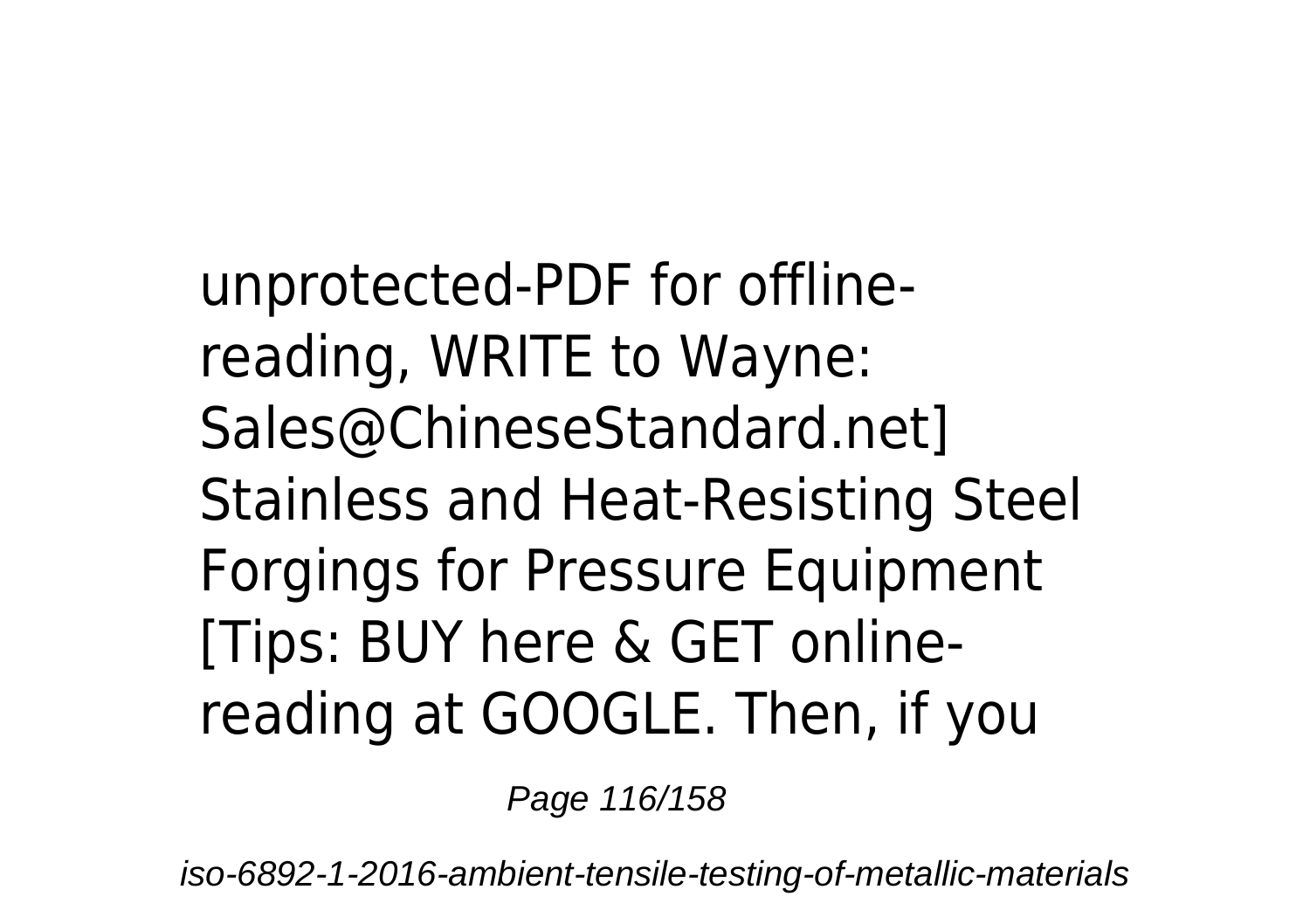need unprotected-PDF for offlinereading, WRITE to Wayne: Sales@ChineseStandard.net] This Standard specifies the technical requirements, test methods and inspection rules of stainless and heat-resisting steel Page 117/158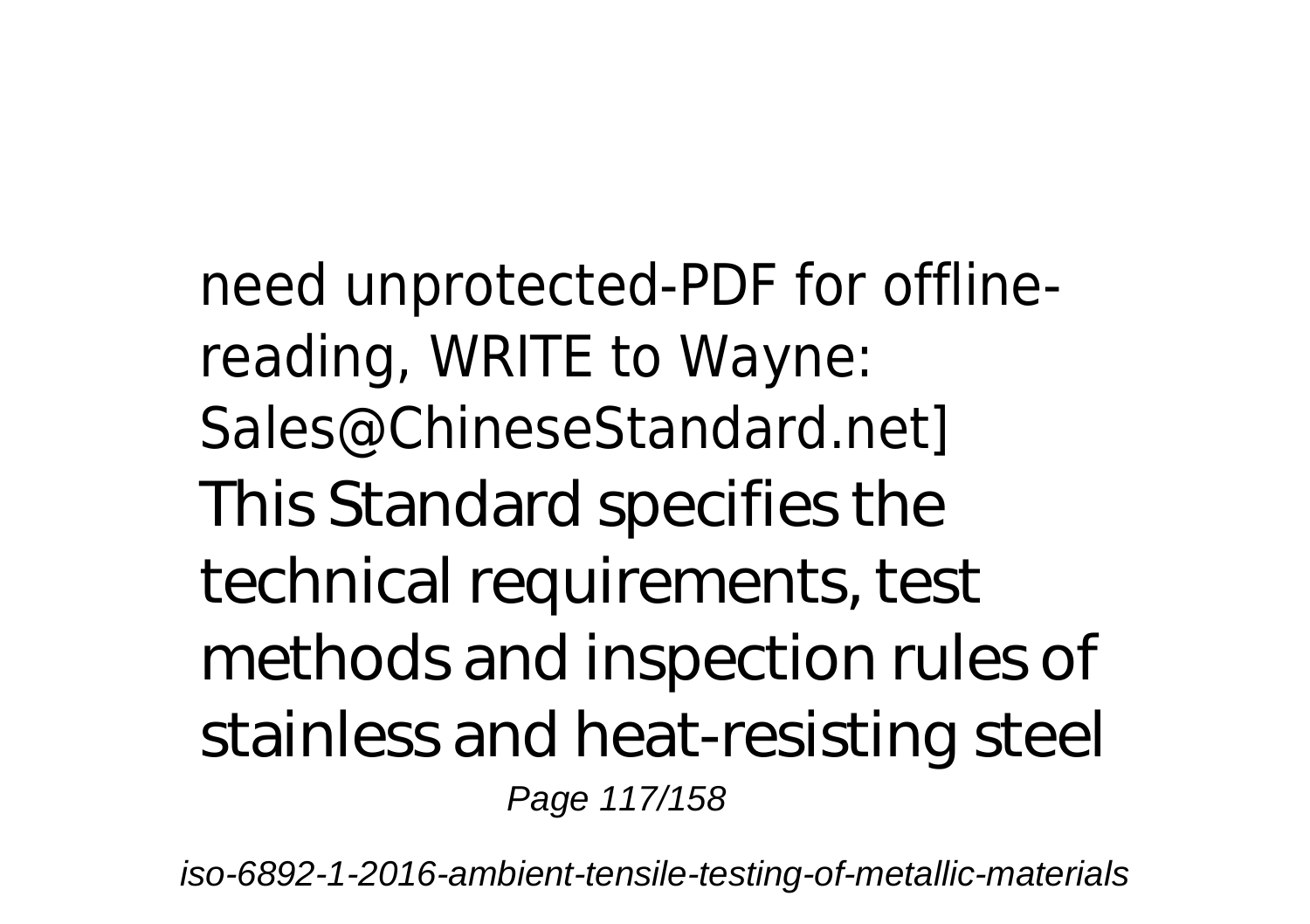forgings for the pressure equipment. Tubular Structures XVI contains the latest scientific and engineering developments in the field of tubular steel structures, as presented at the Page 118/158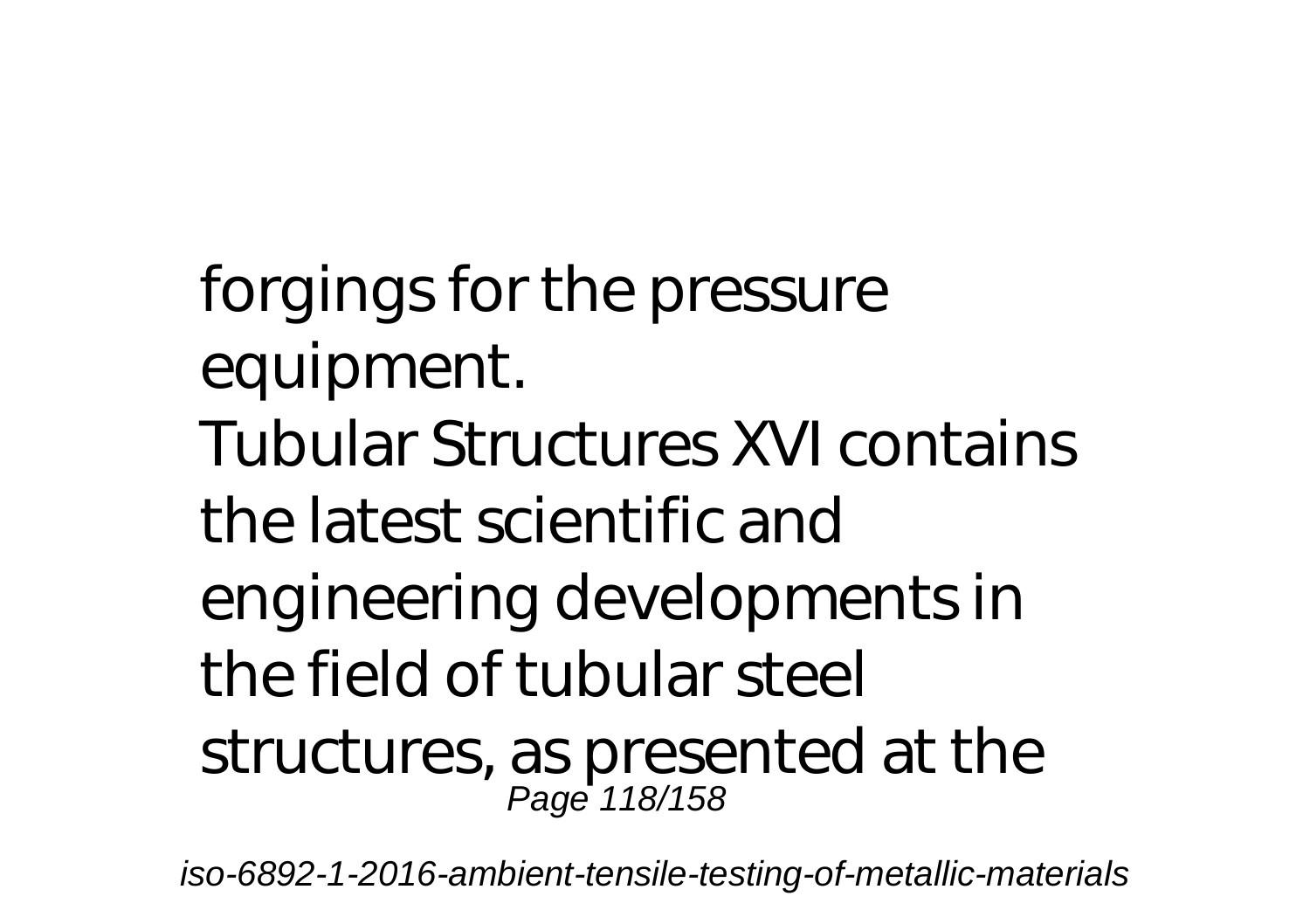16th International Symposium on Tubular Structures (ISTS16, Melbourne, Australia, 4-6 December 2017). The International Symposium on Tubular Structures (ISTS) has a long-standing reputation for Page 119/158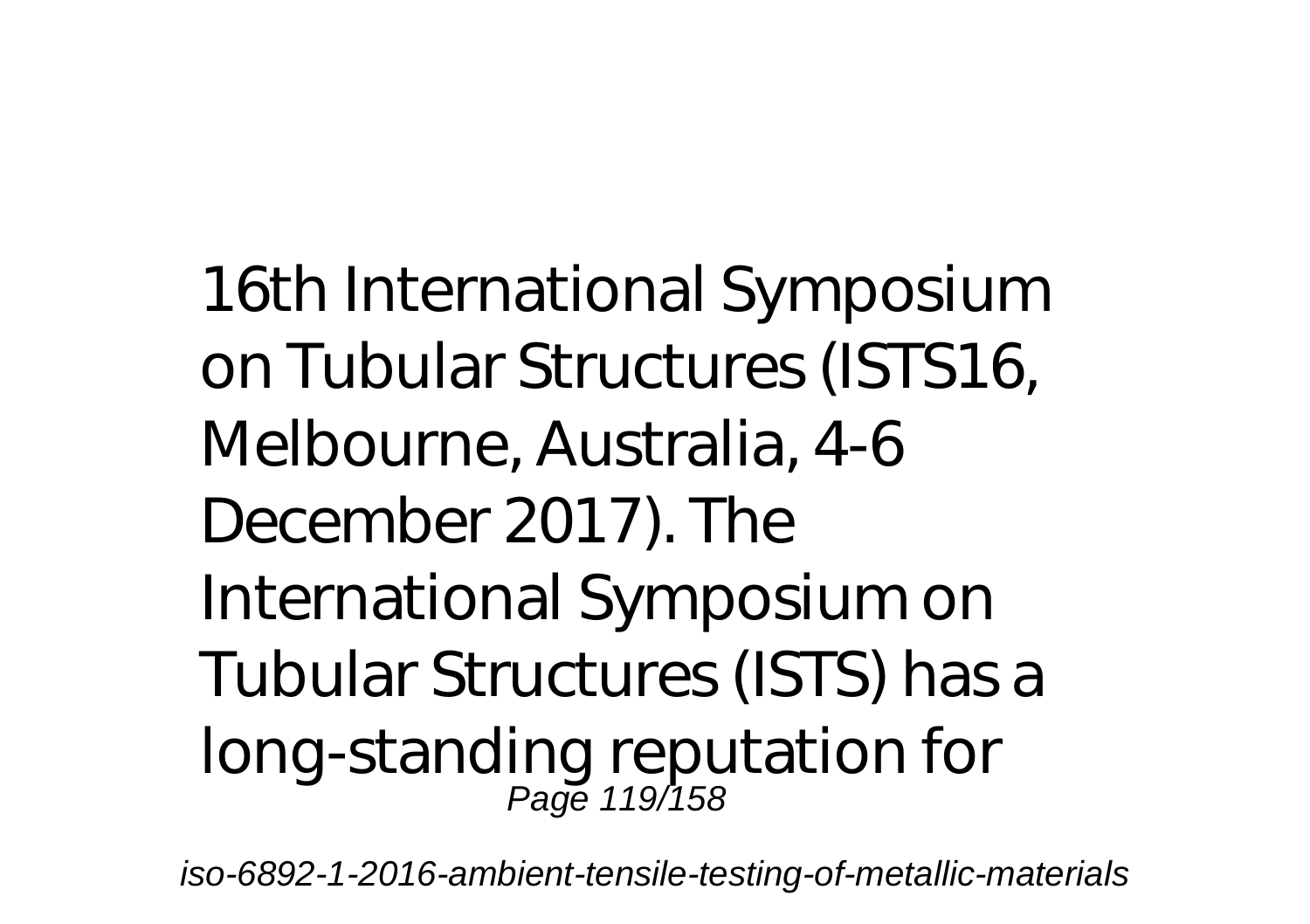being the principal showcase for manufactured tubing and the prime international forum for presentation and discussion of research, developments and applications in this field. Various key and emerging subjects in Page 120/158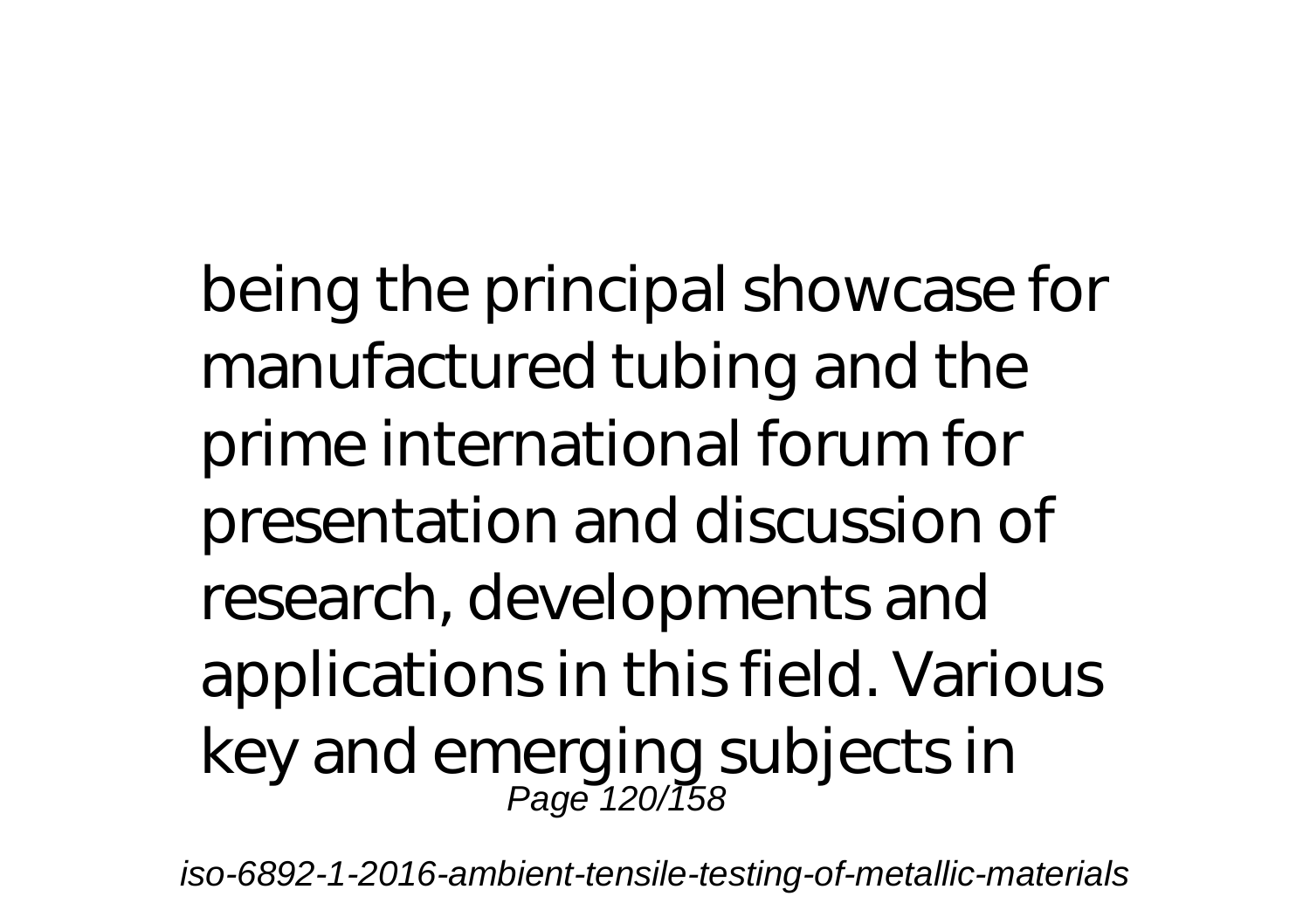the field of hollow structural sections are covered, such as: special applications and case studies, static and fatigue behaviour of connections/joints, concrete-filled and composite tubular members and offshore Page 121/158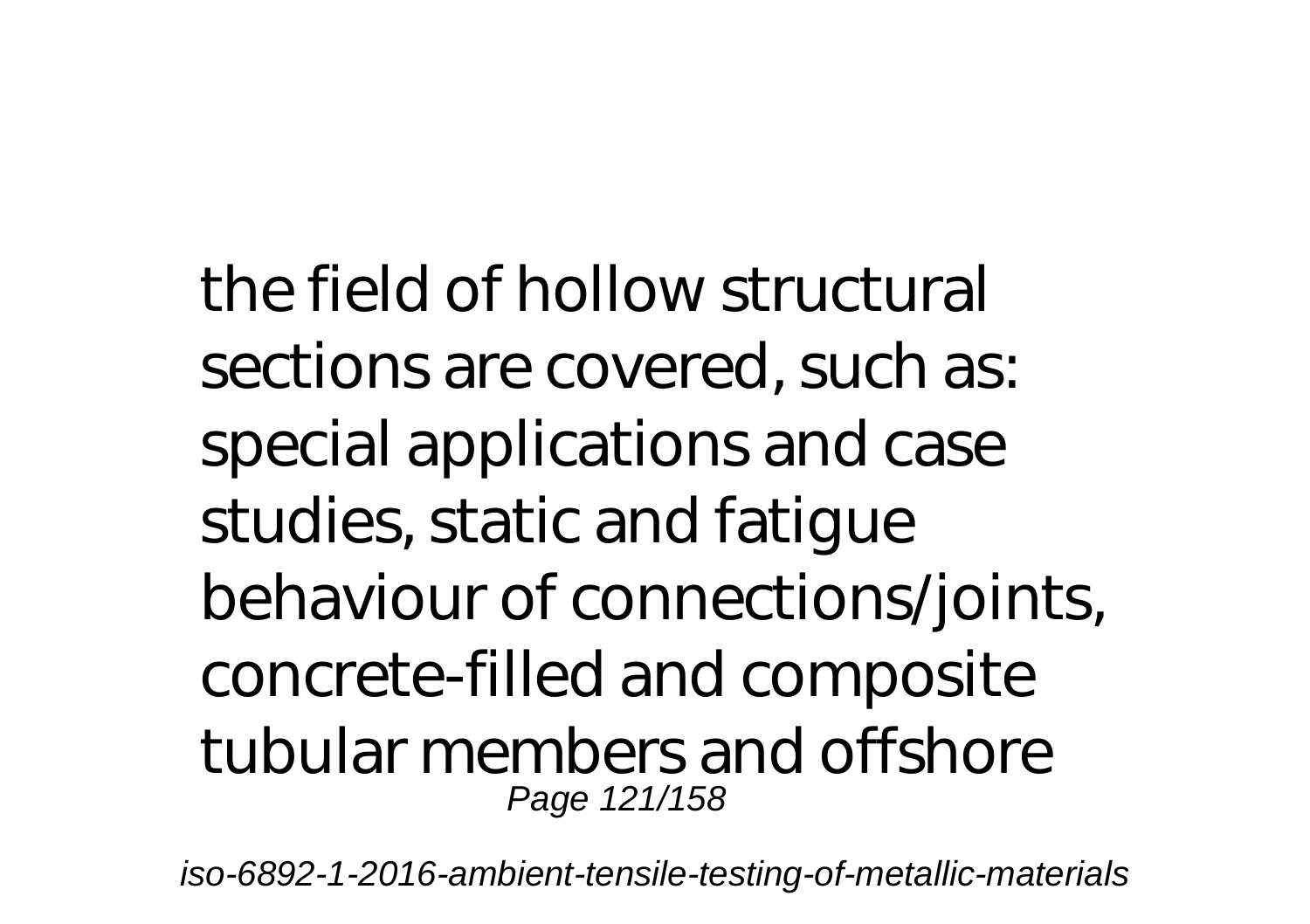structures, earthquake and dynamic resistance, specification and standard developments, material properties and section forming, stainless and high-strength steel structures, fire, impact and blast Page 122/158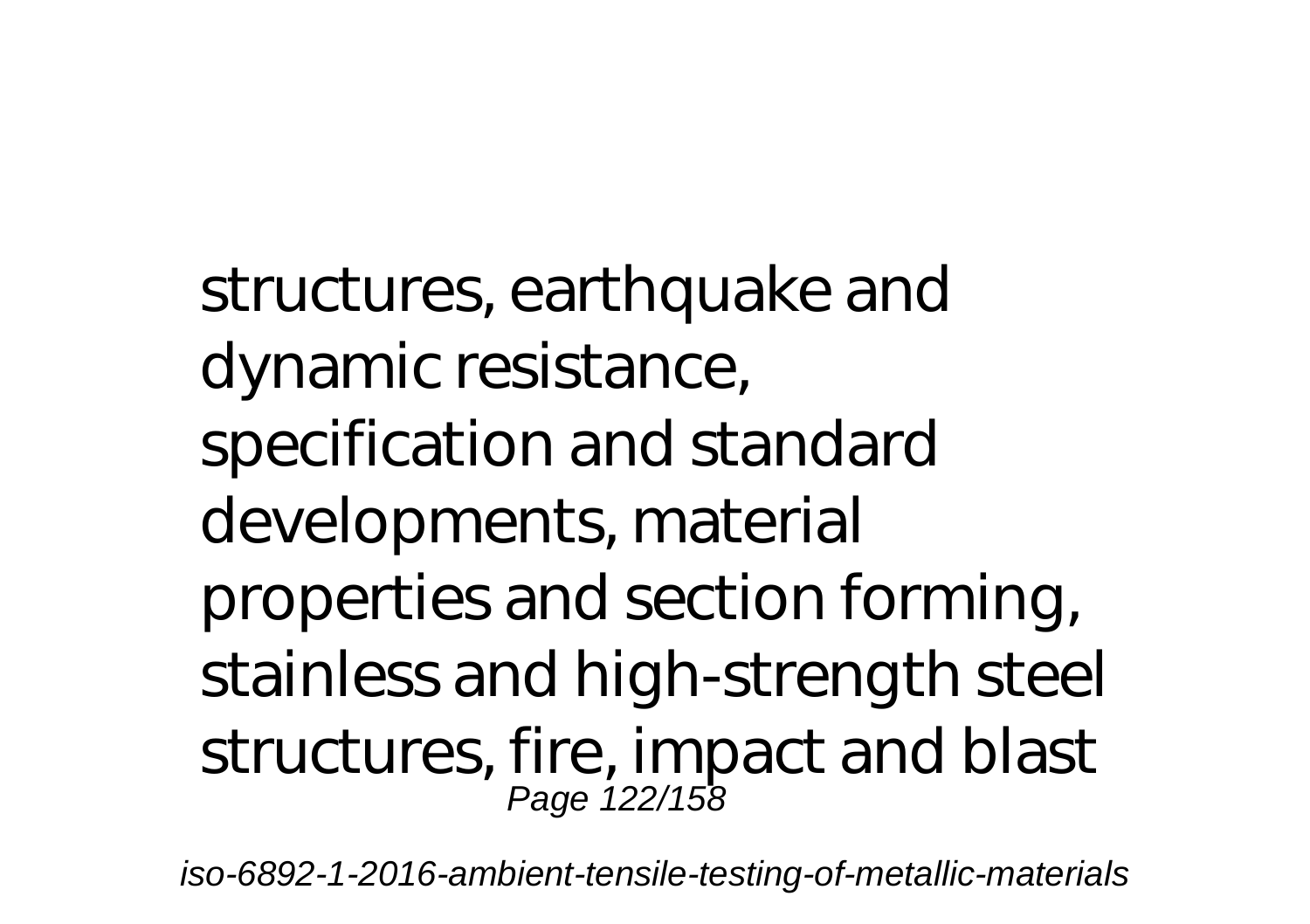response. Research and development issues presented in this topical book are applicable to buildings, bridges, offshore structures, cranes, trusses and towers. Tubular Structures XVI is thus a Page 123/158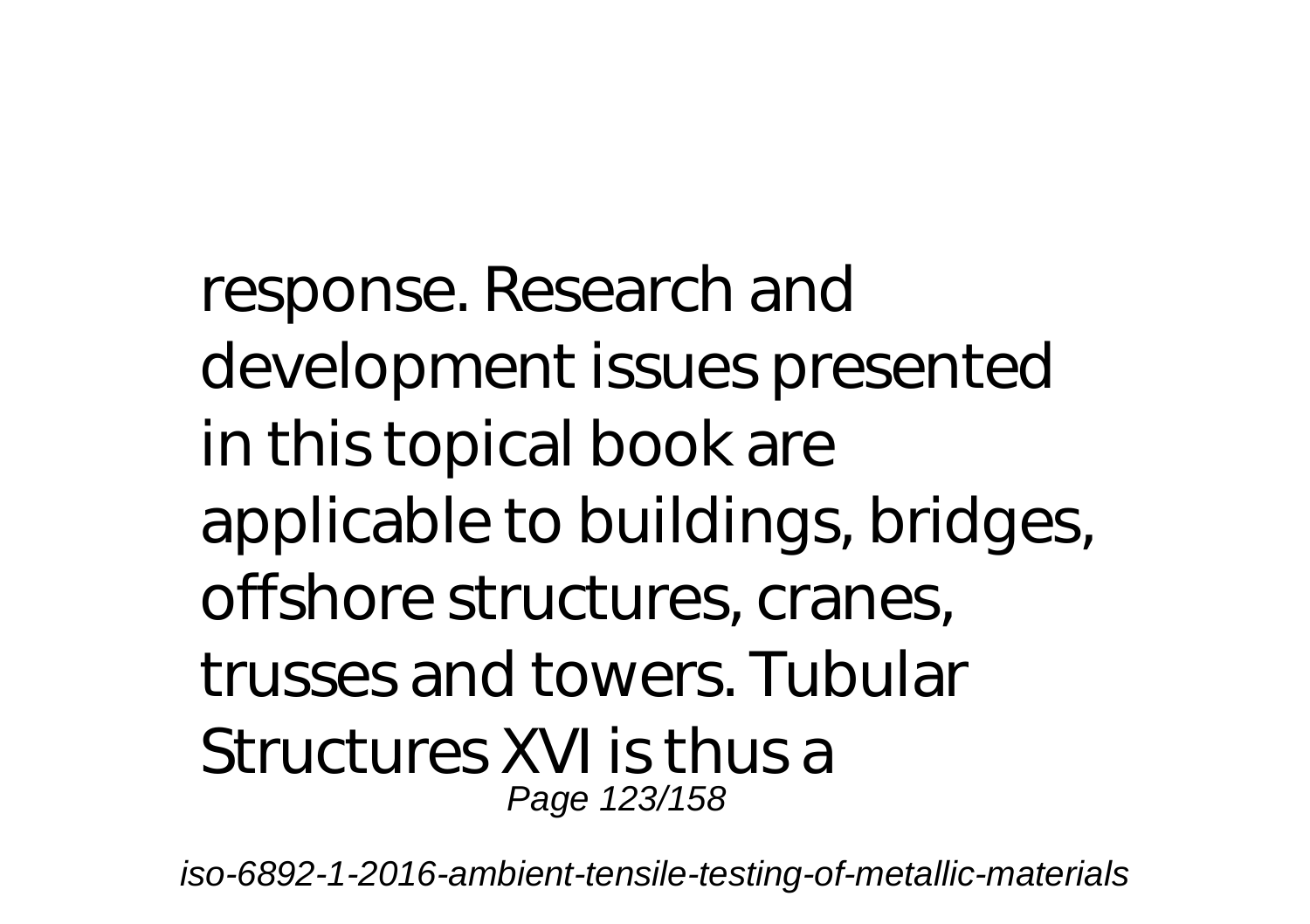pertinent reference source for architects, civil and mechanical engineers, designers, steel fabricators and contractors, manufacturers of hollow sections or related construction products, trade associations Page 124/158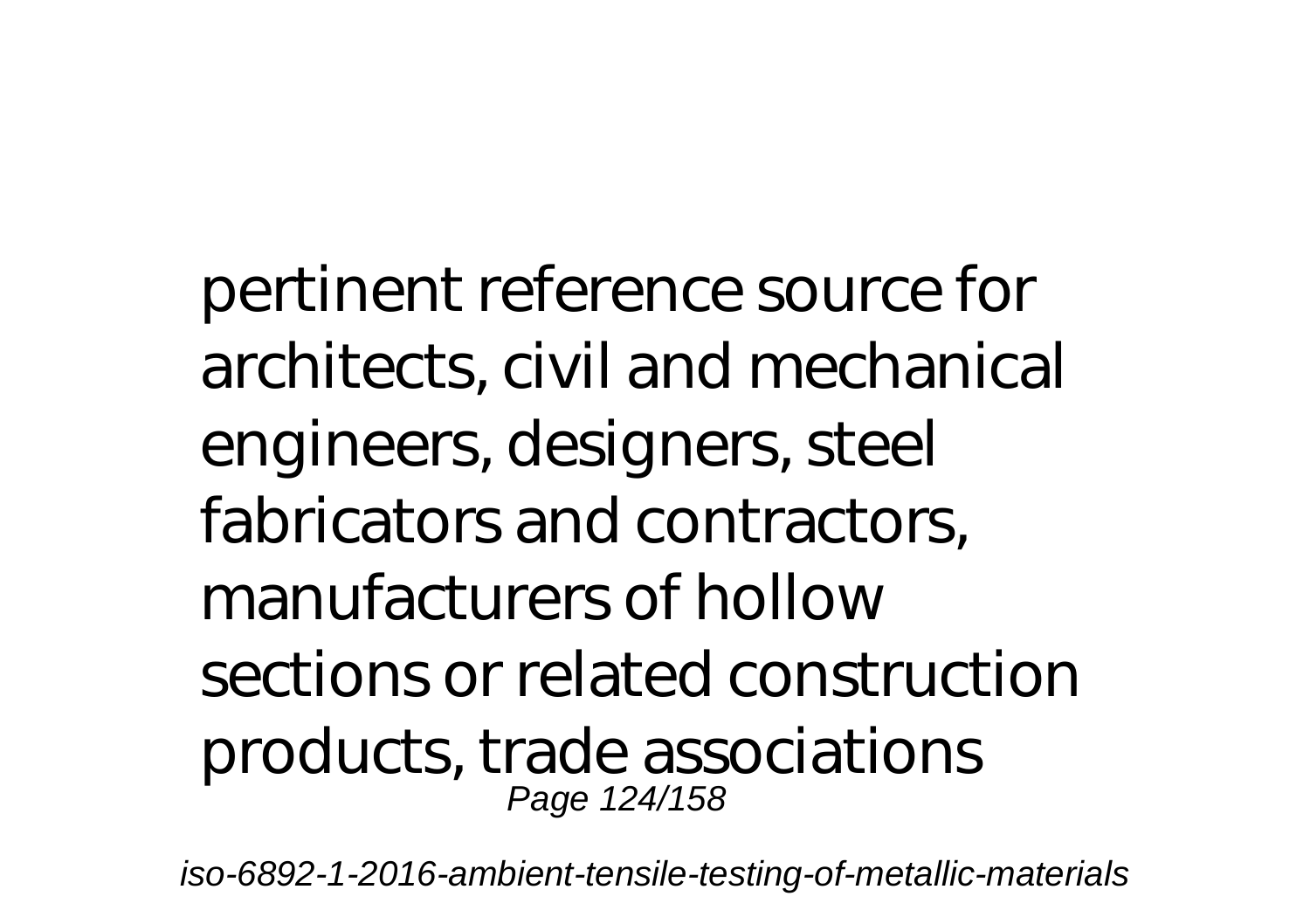involved with tubing, owners or developers of tubular structures, steel specification committees, academics and research students all around the world. This book is intended to help the reader understand impact Page 125/158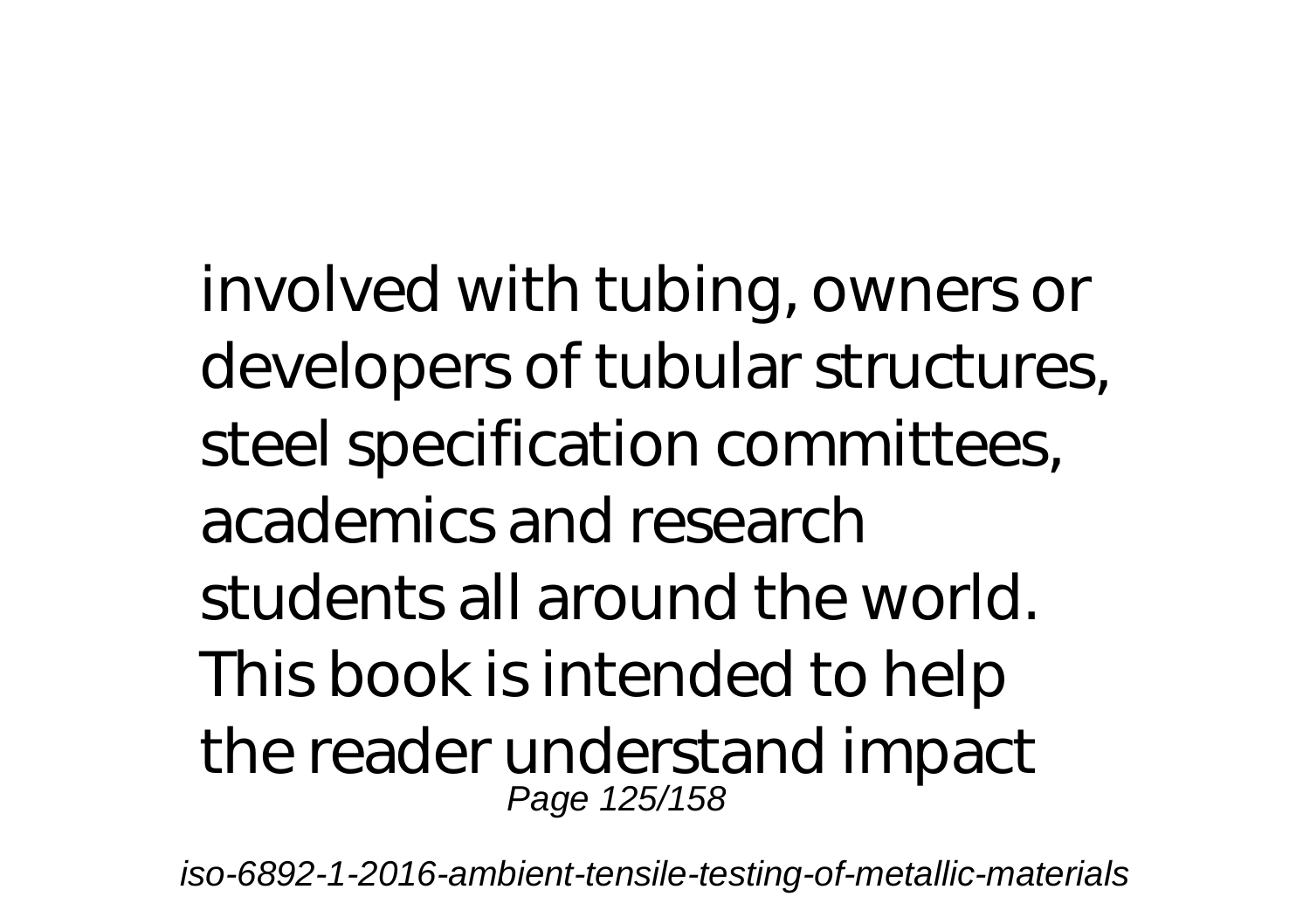phenomena as a focused application of diverse topics such as rigid body dynamics, structural dynamics, contact and continuum mechanics, shock and vibration, wave propagation and material Page 126/158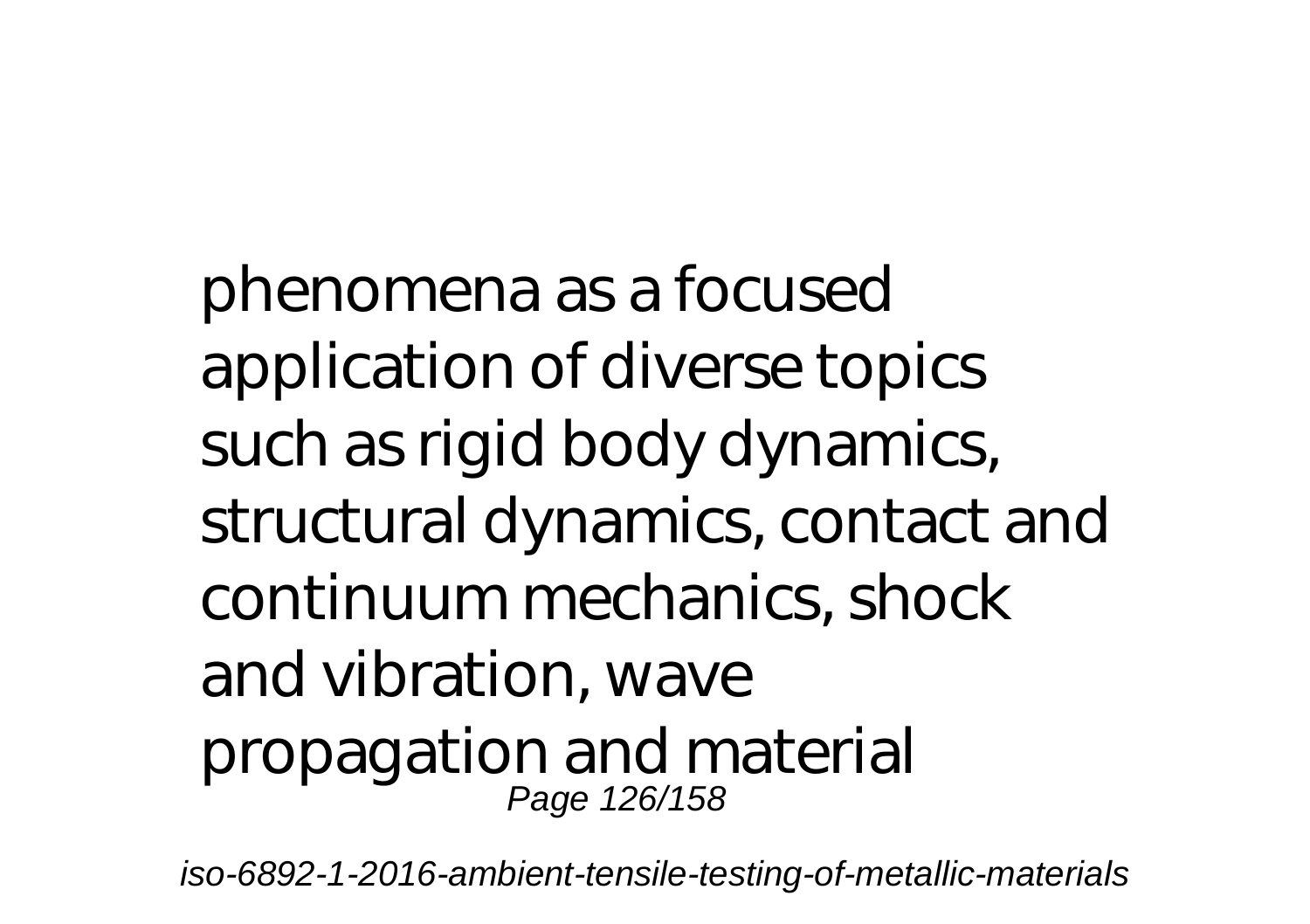modelling. It emphasizes the need for a proper assessment of sophisticated experimental/computational tools promoted widely in contemporary design. A unique feature of the book is its Page 127/158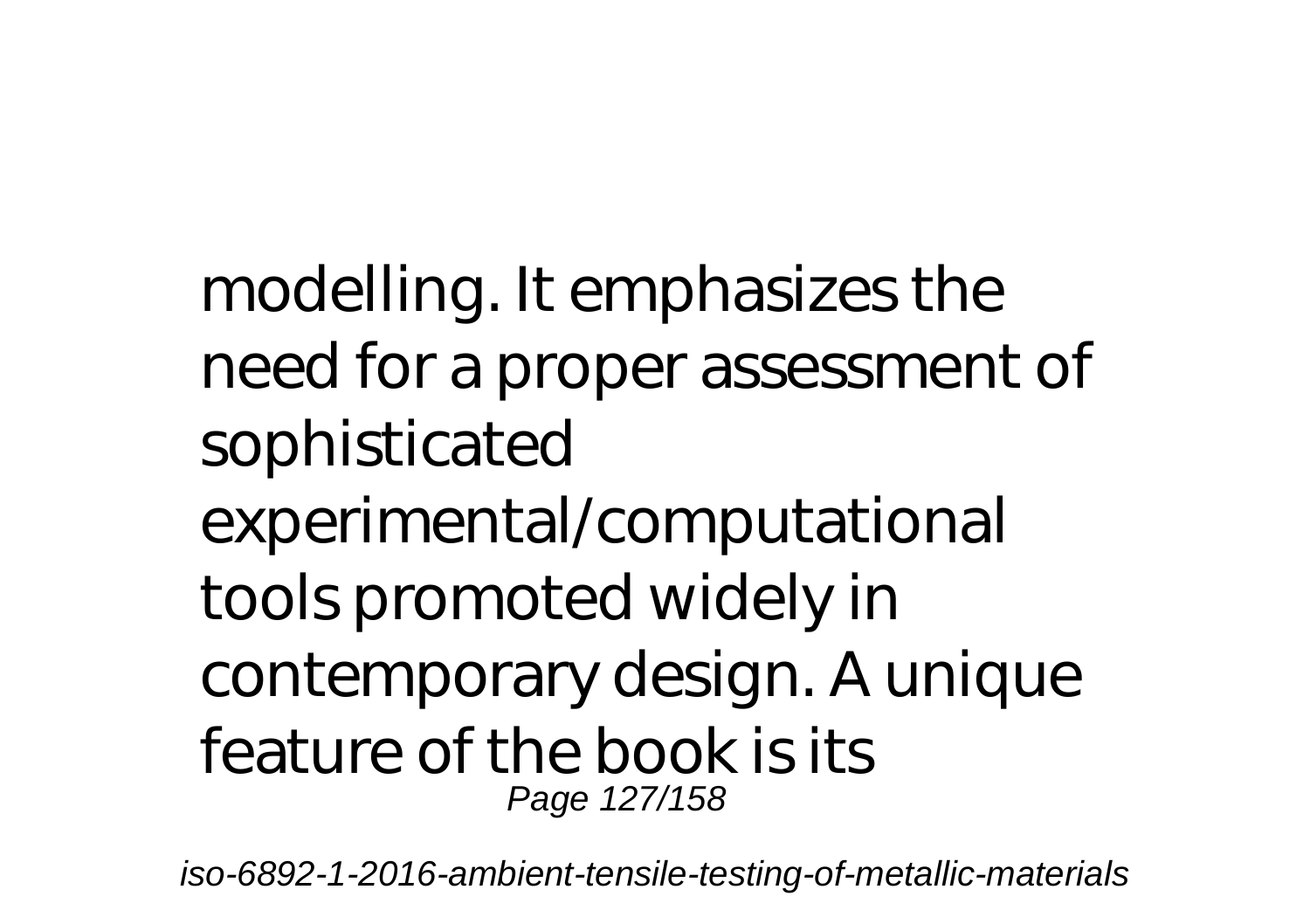presentation of several examples and exercises to aid further understanding of the physics and mathematics of impact process from first principles, in a way that is simple to follow. Page 128/158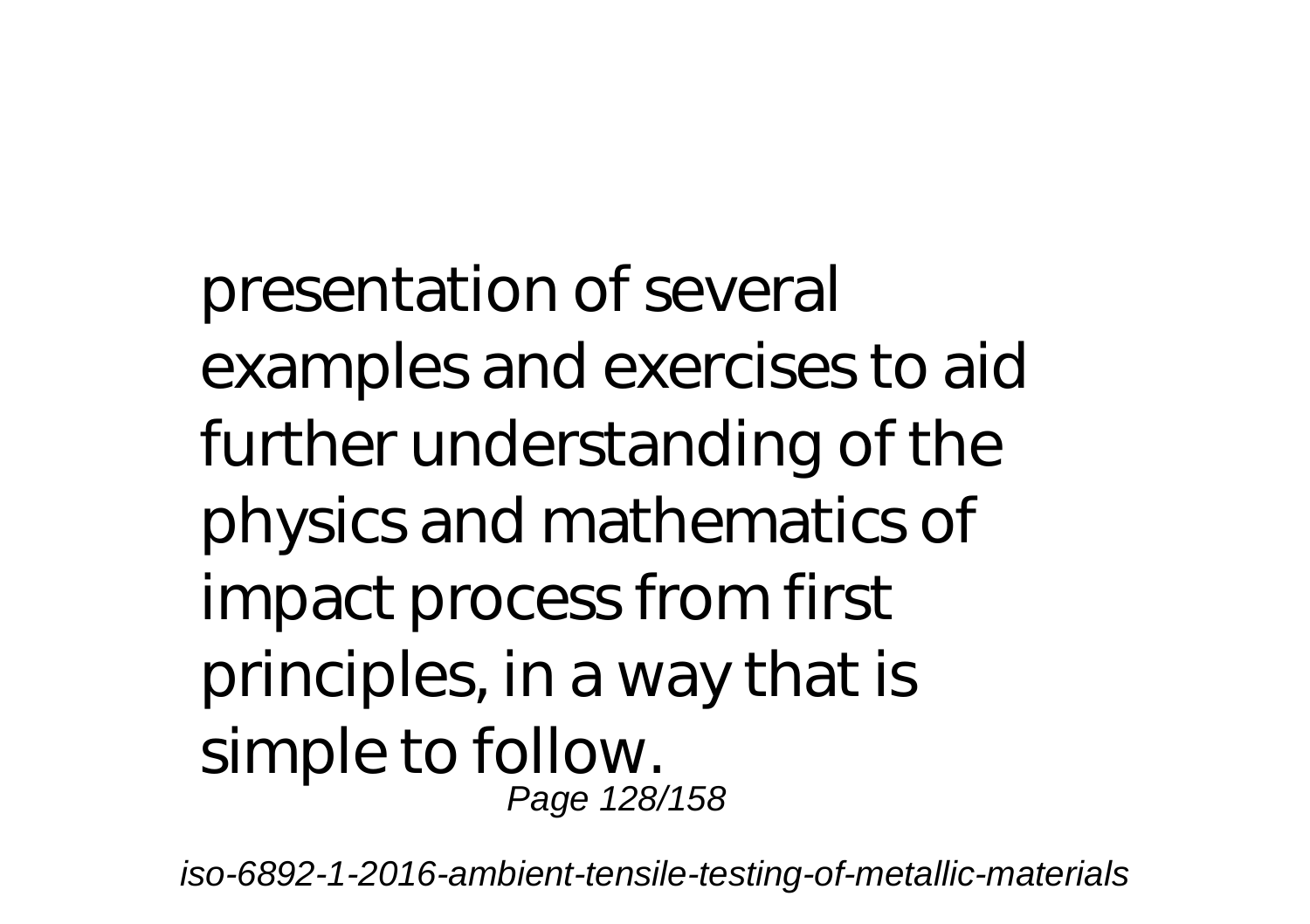This book presents articles from The 16th East Asian-Pacific Conference on Structural Engineering and Construction, 2019, held in Brisbane, Australia. It provides a forum for professional engineers, Page 129/158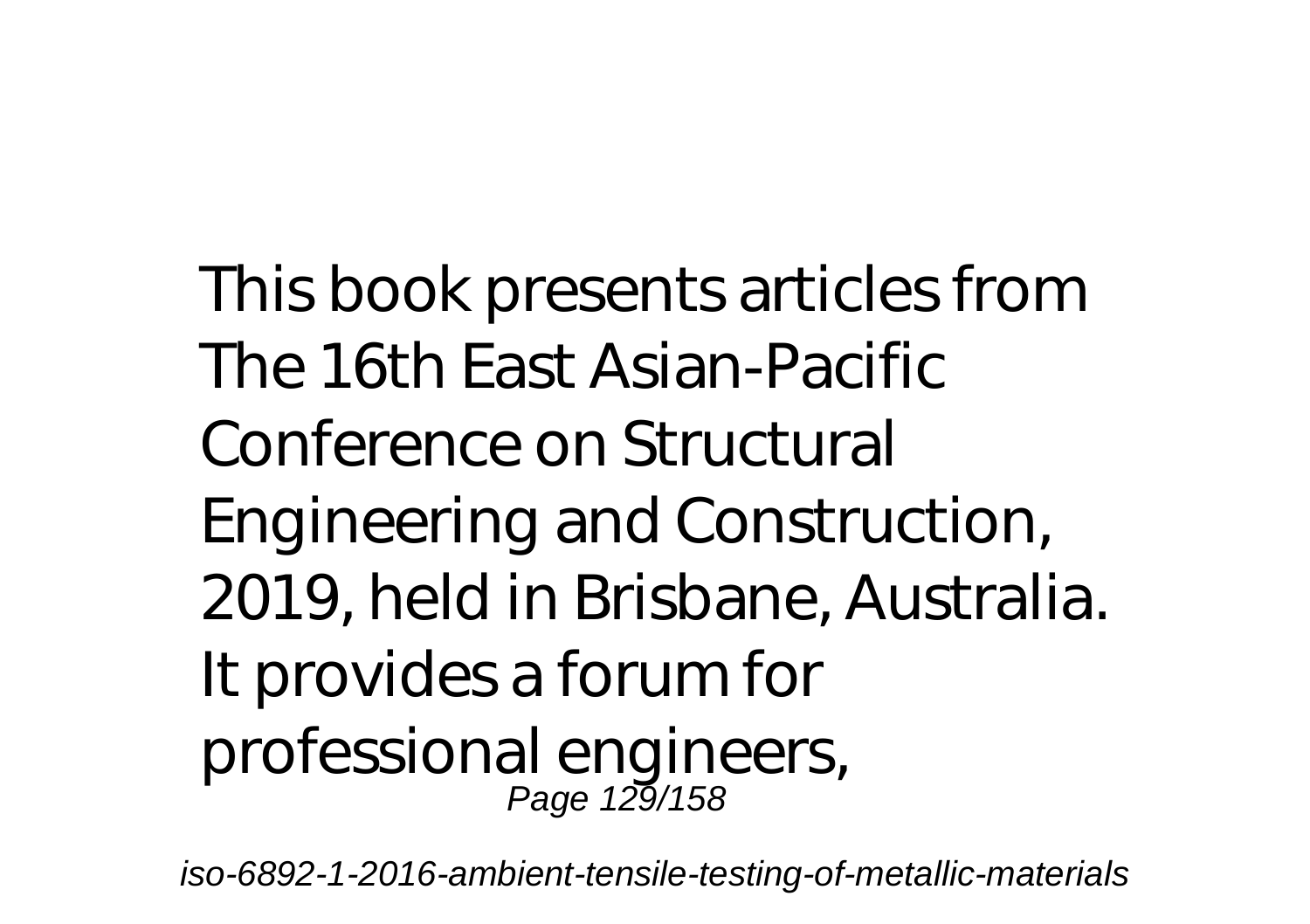academics, researchers and contractors to present recent research and developments in structural engineering and construction. Austenitic TRIP/TWIP Steels and Steel-Zirconia Composites Page 130/158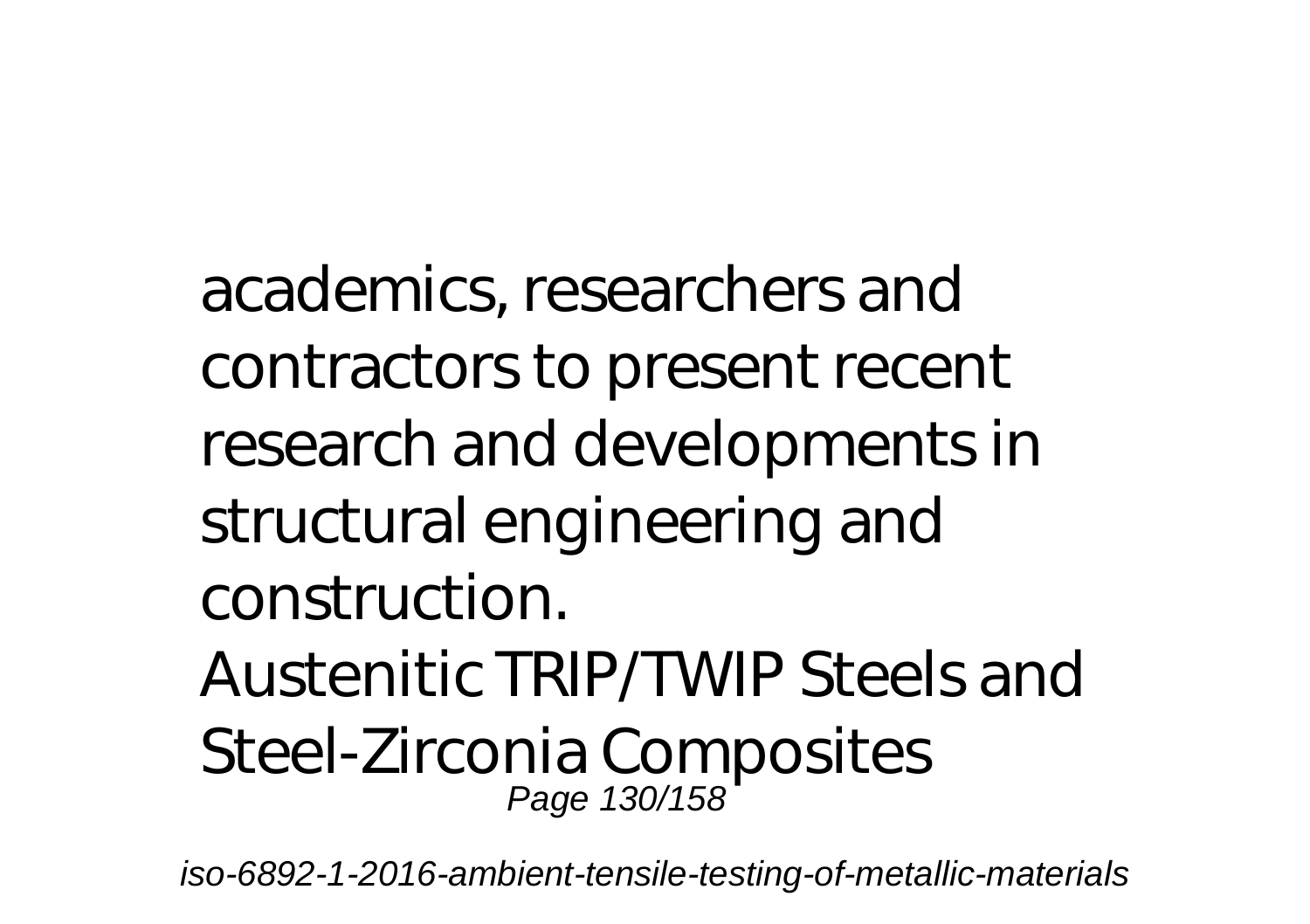Proceedings of The 16th East Asian-Pacific Conference on Structural Engineering and Construction, 2019 GB/T 24593-2009: Translated English of Chinese Standard. (GBT 24593-2009, Page 131/158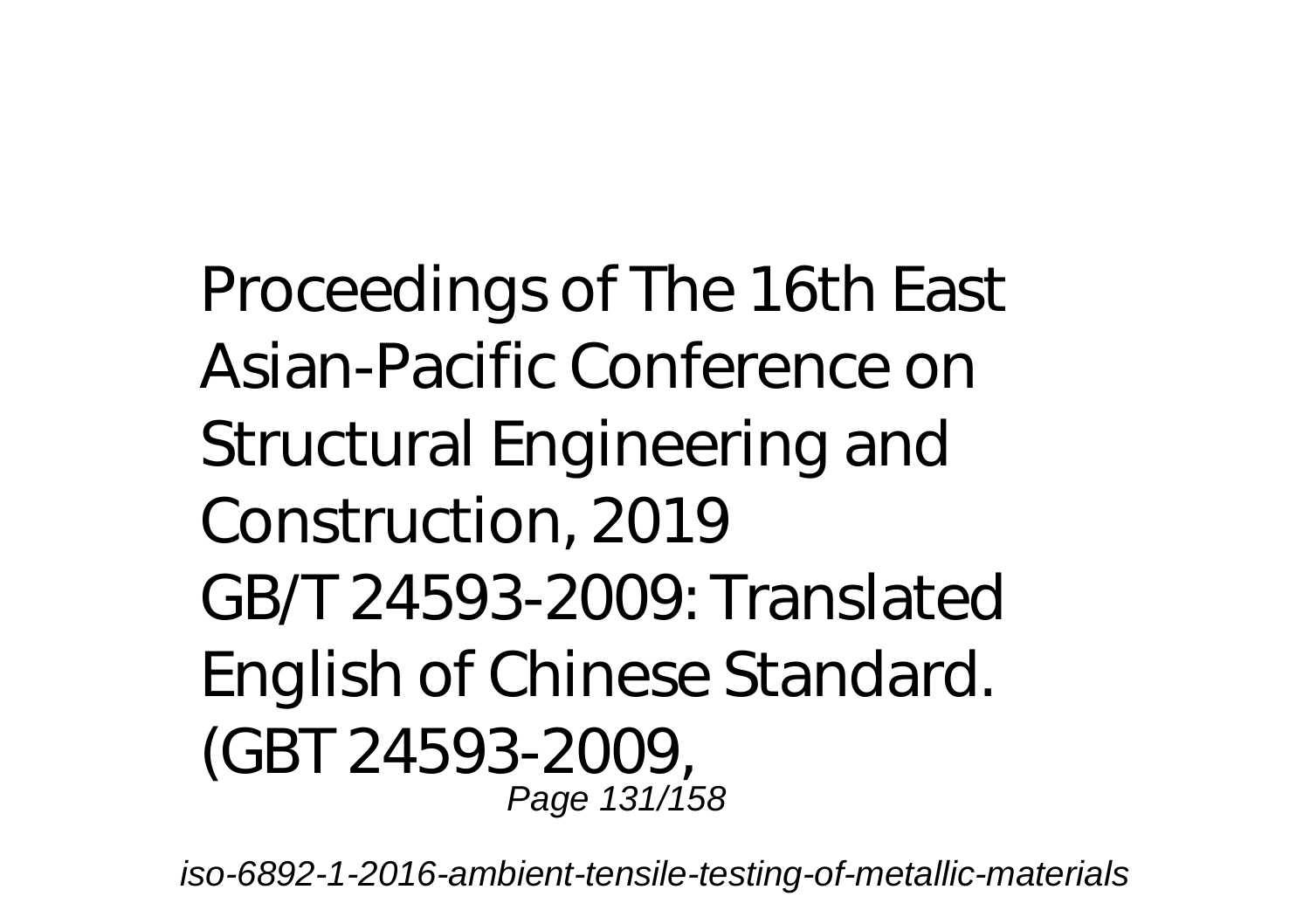GB/T24593-2009, GBT24593-2009) Carbon and carbon-manganese steel seamless steel tubes and pipes for ship [After payment, write to & get a FREE-of-charge, unprotected true-PDF from: Page 132/158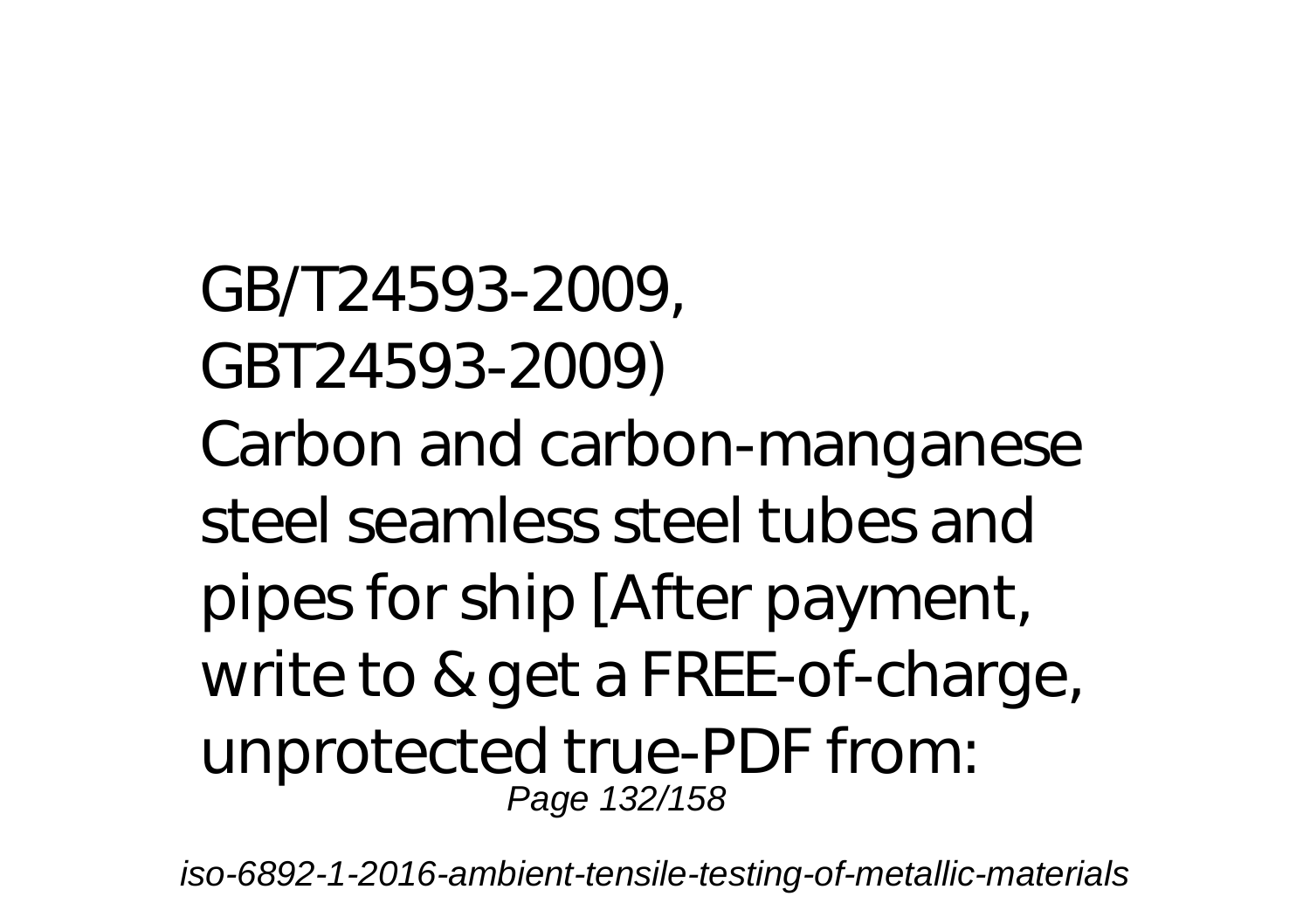Sales@ChineseStandard.net] Hot rolled section steel [Tips: BUY here & GET online-reading at GOOGLE. Then, if you need unprotected-PDF for offlinereading, WRITE to Wayne: Sales@ChineseStandard.net] Page 133/158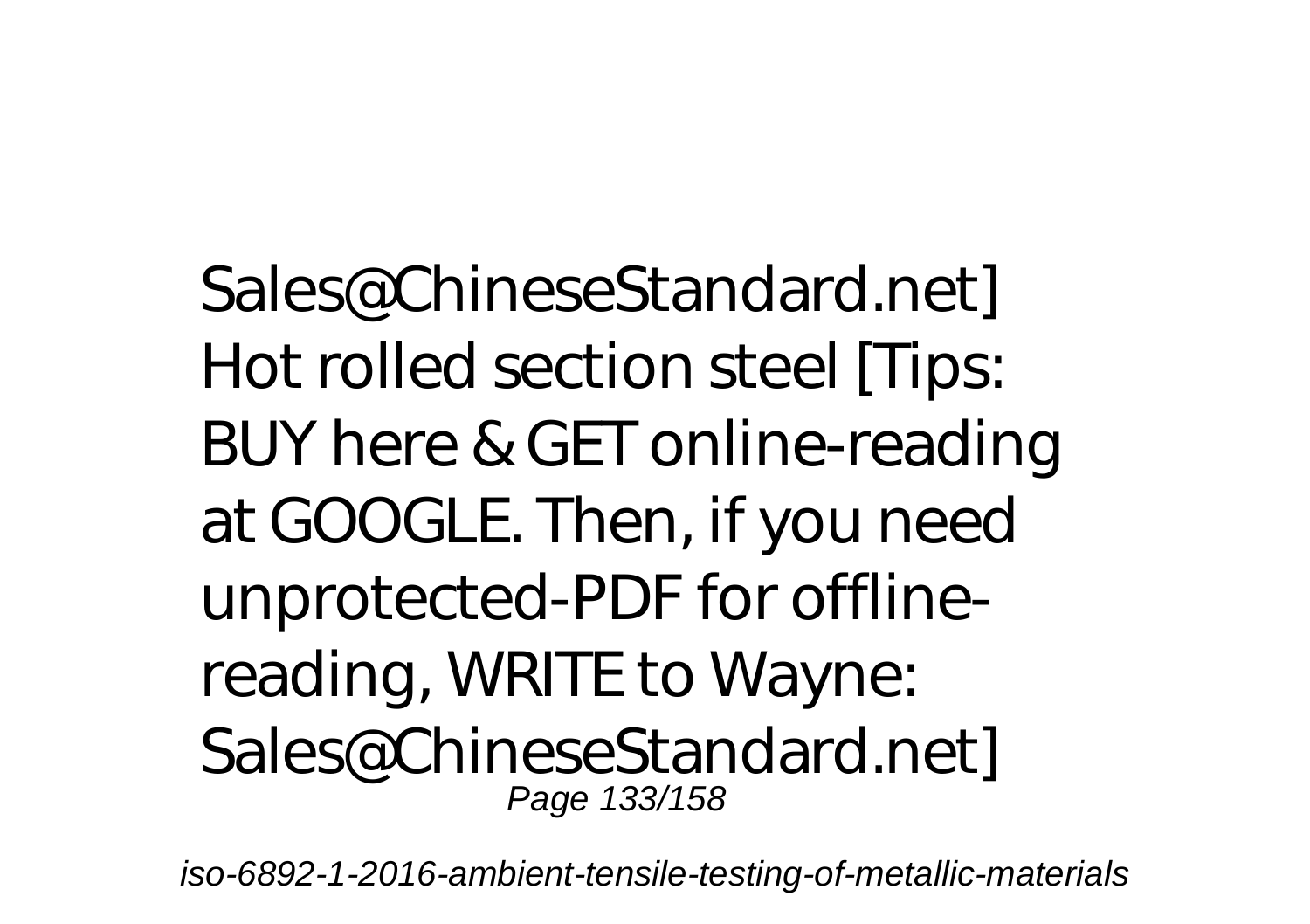Alloy Steels 29th International Symposium on Ballistics This Standard specifies the dimension, shape, weight and allowable deviations, technical requirements, test methods, Page 134/158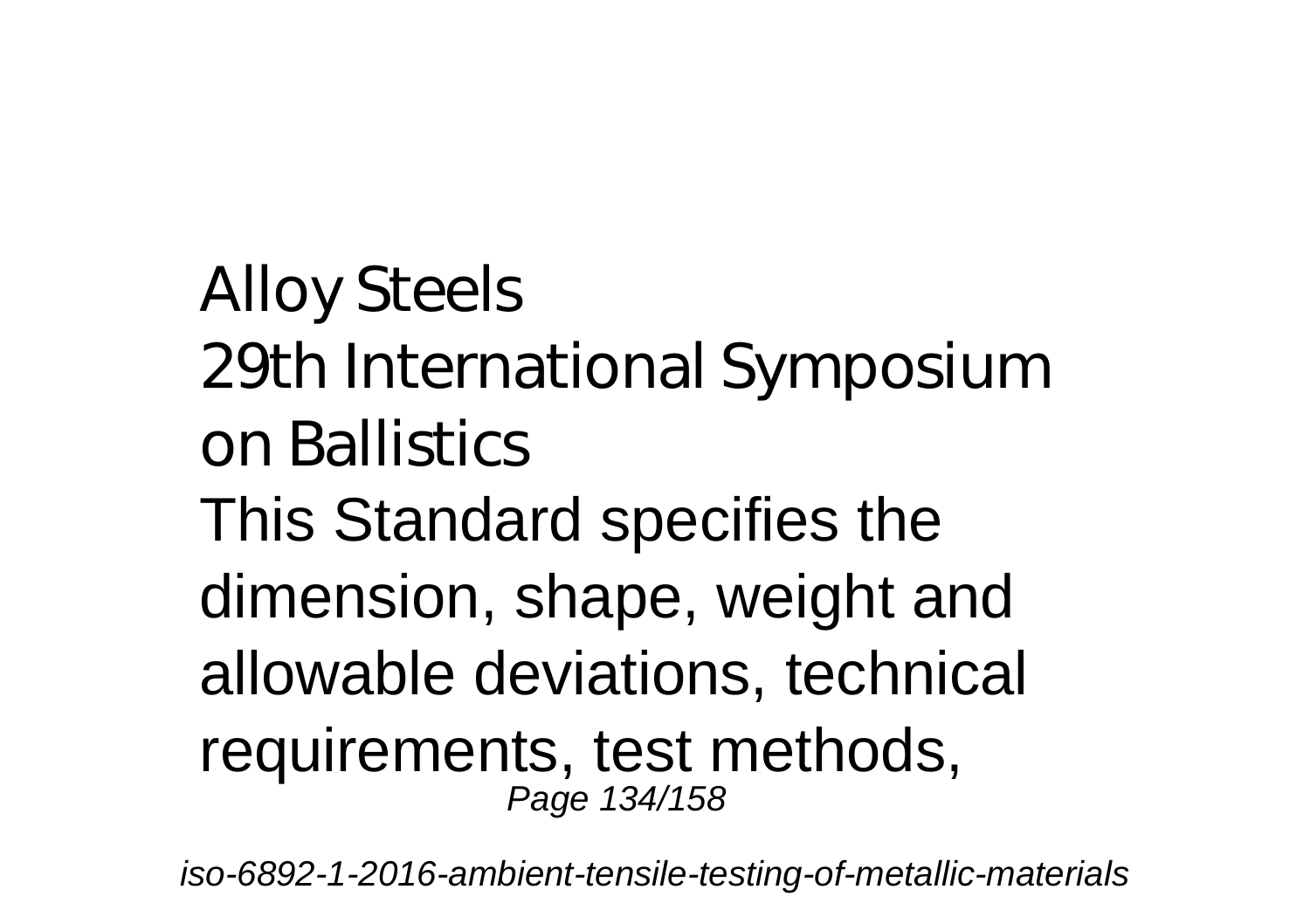inspection rules, packaging, marking and quality certificates of welded austenitic stainless steel tubes for boiler and heat exchanger.

The 17 peer-reviewed papers describe investigations where Page 135/158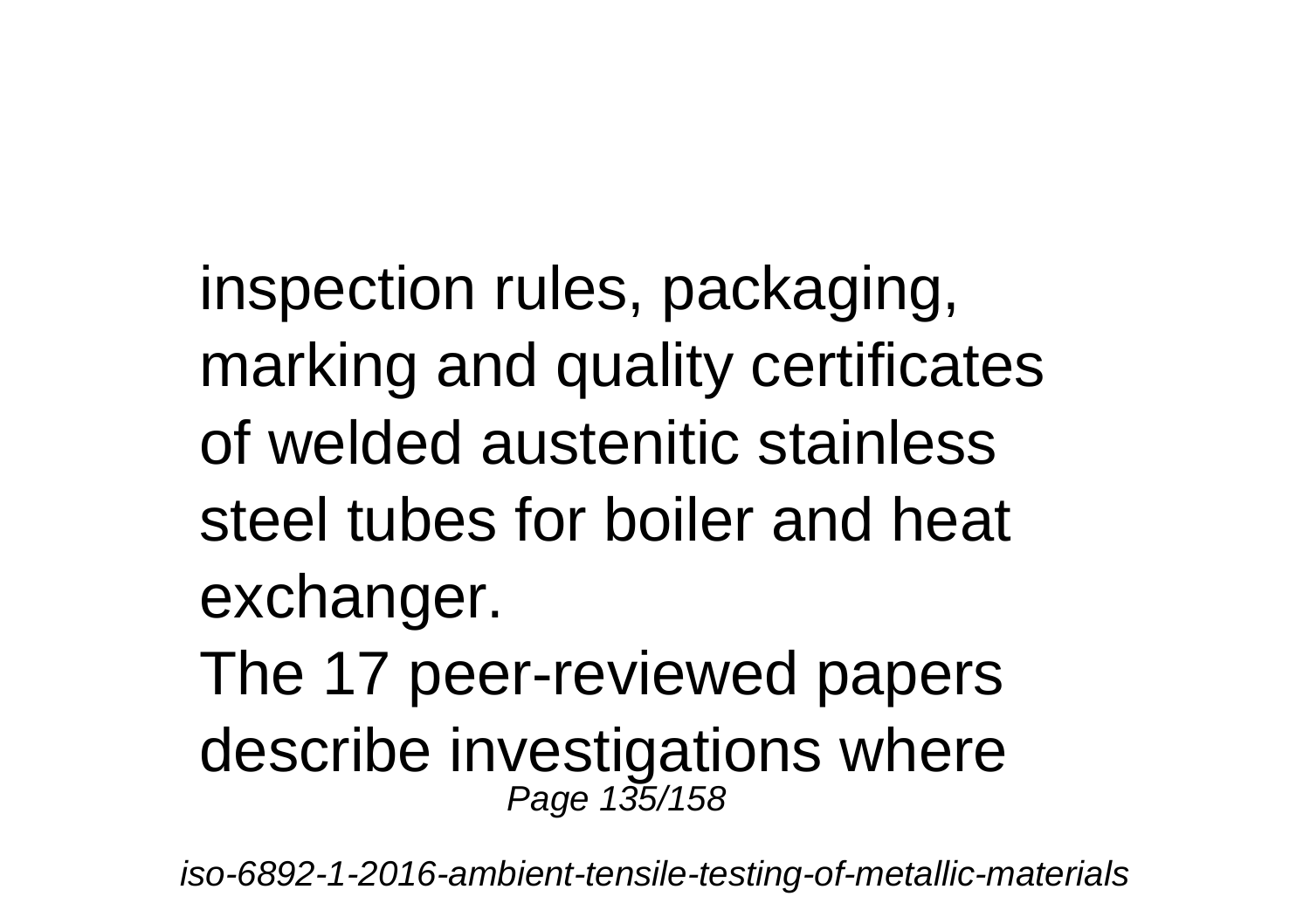the precision of test procedures were either examined (to study the precision) or enhanced (to increase the precision). Topics include hardness testing, fatigue and fracture testing, and specimen alignment and gripping Page 136/158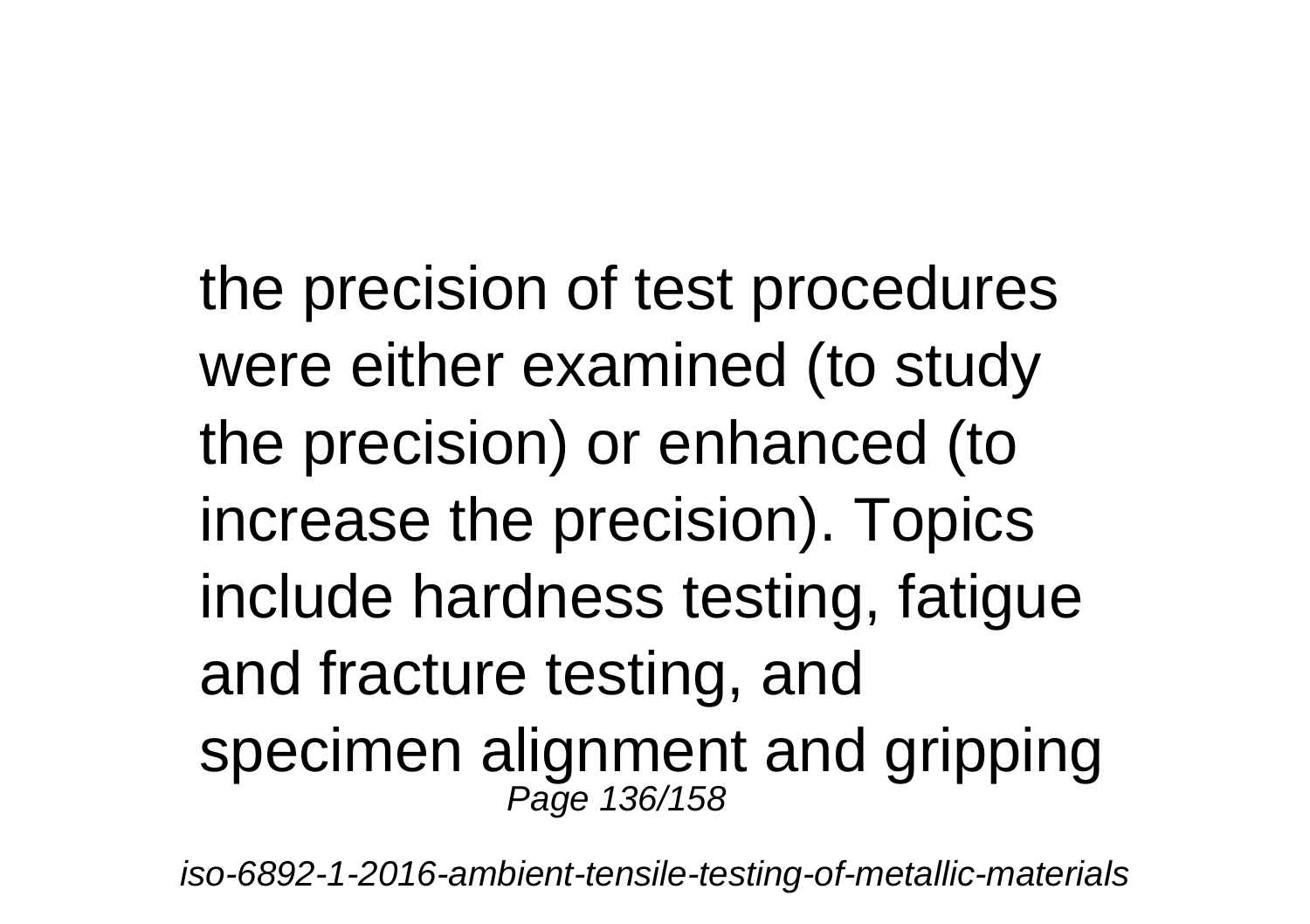problems. Annotation co Brick and Block Masonry - Trends, Innovations and Challenges contains the lectures and regular papers presented at the 16th International Brick and Block Masonry Conference Page 137/158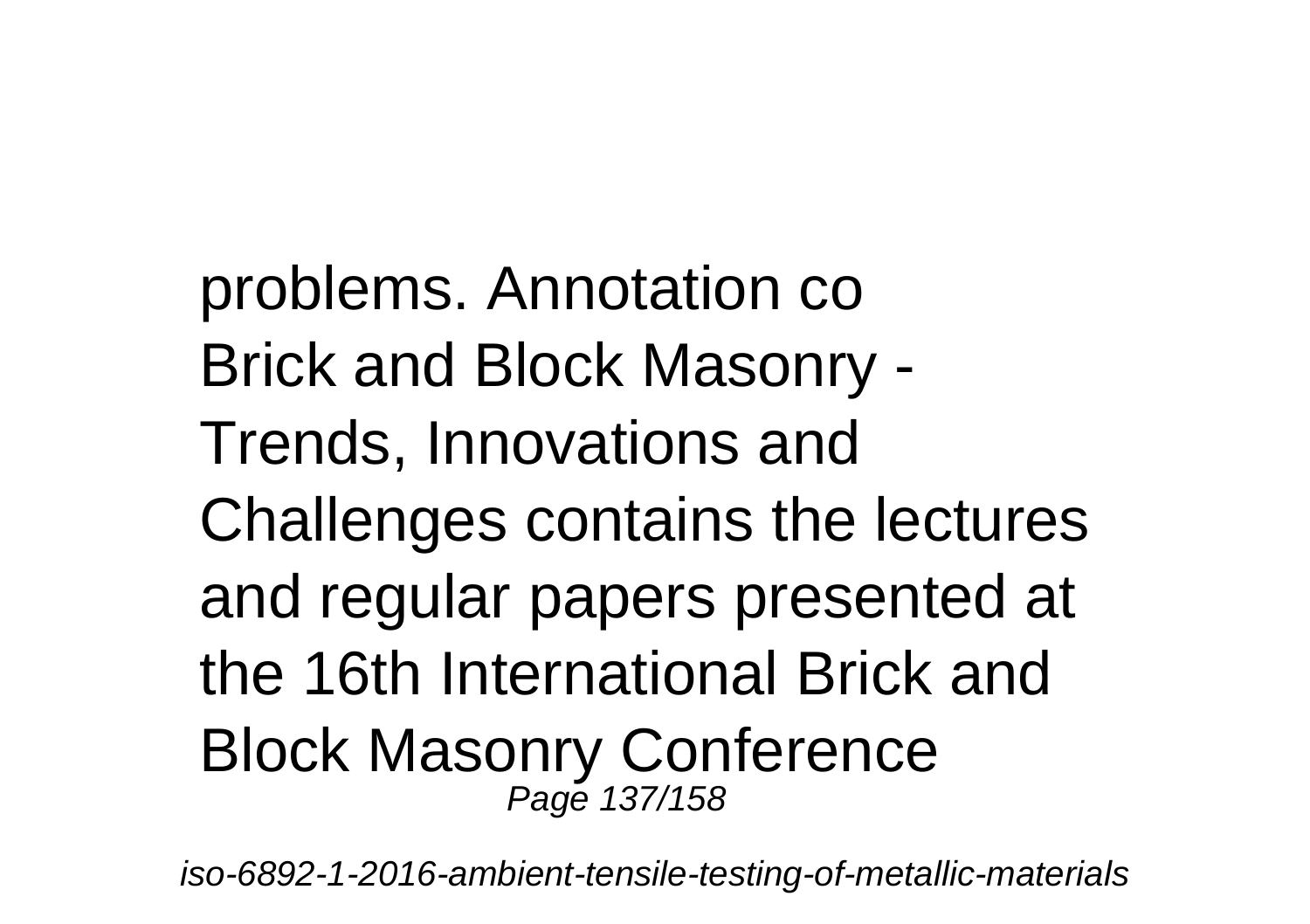(Padova, Italy, 26-30 June 2016). The contributions cover major topics: - Analysis of masonry structures - Bond of composites to masonry - Building physics and durability - Case studies - Codes and standards - Page 138/158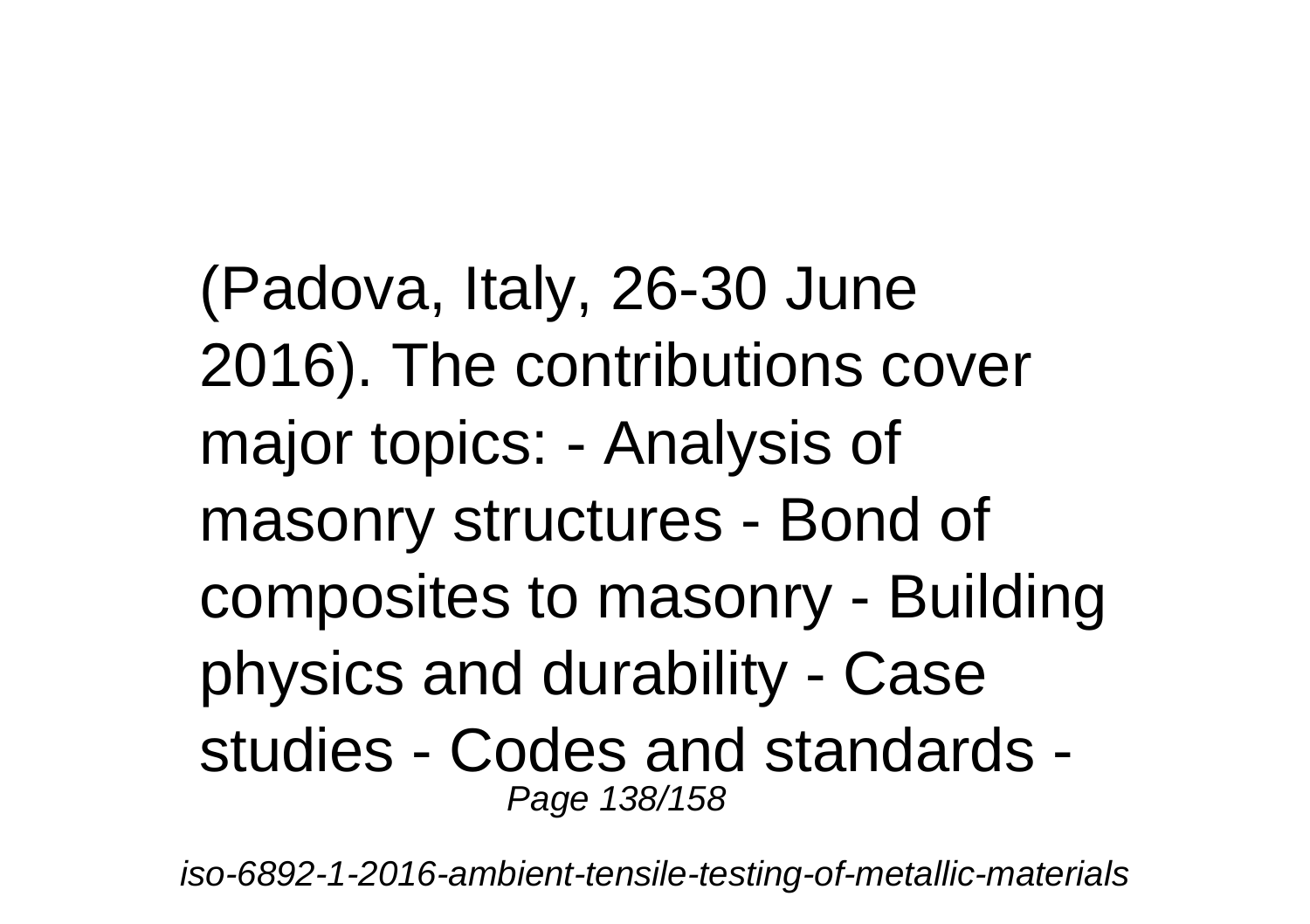Conservation of historic buildings - Earthen constructions - Ecomaterials and sustainability - Fire resistance, blasts, and impacts - Masonry bridges, arches and vaults - Masonry infill walls and RC frames - Masonry materials Page 139/158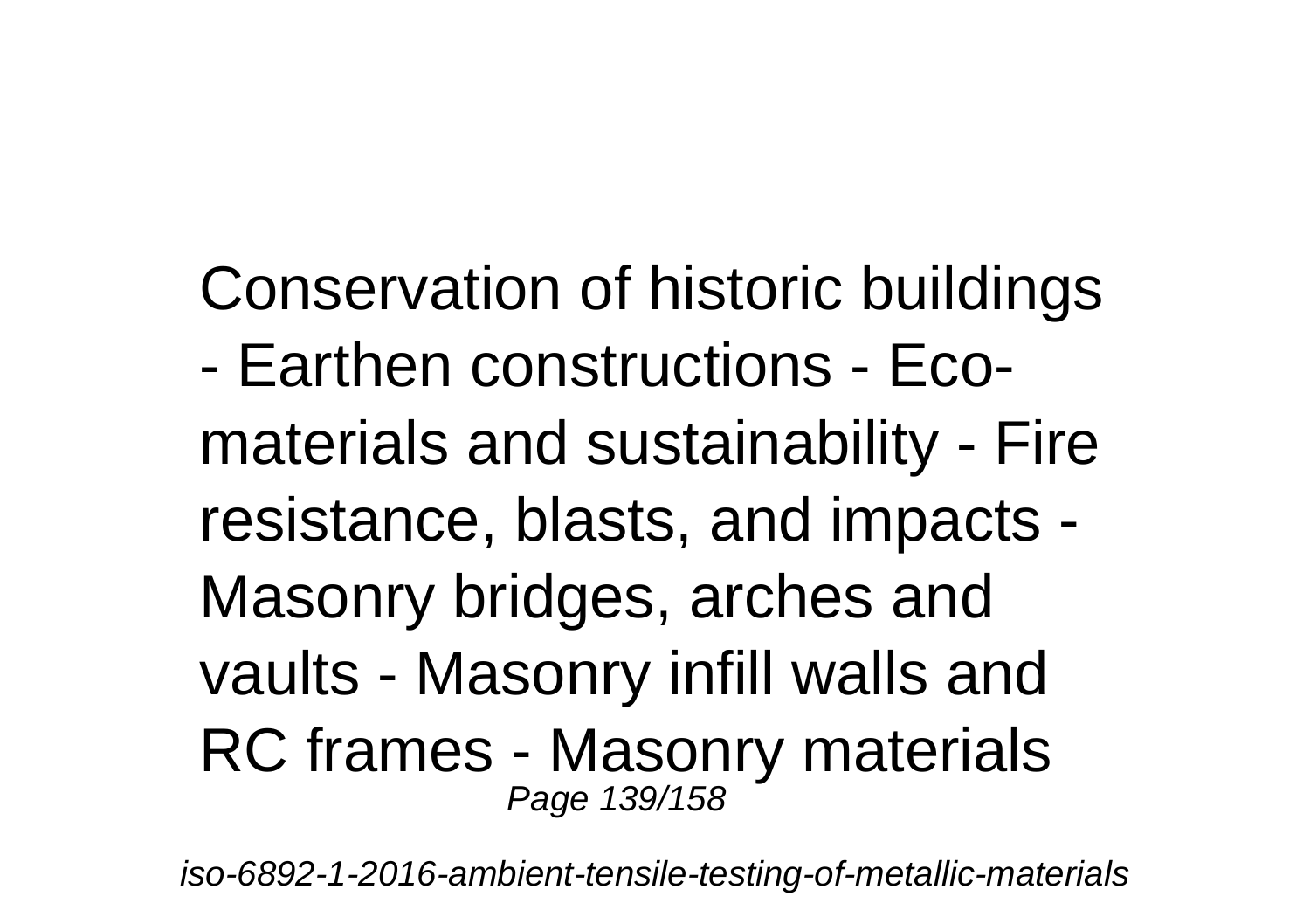and testing - Masonry repair and strengthening - New construction techniques and technologies - Reinforced and confined masonry - Seismic performance and vulnerability assessment In an ever-changing world, in which<br>Page 140/158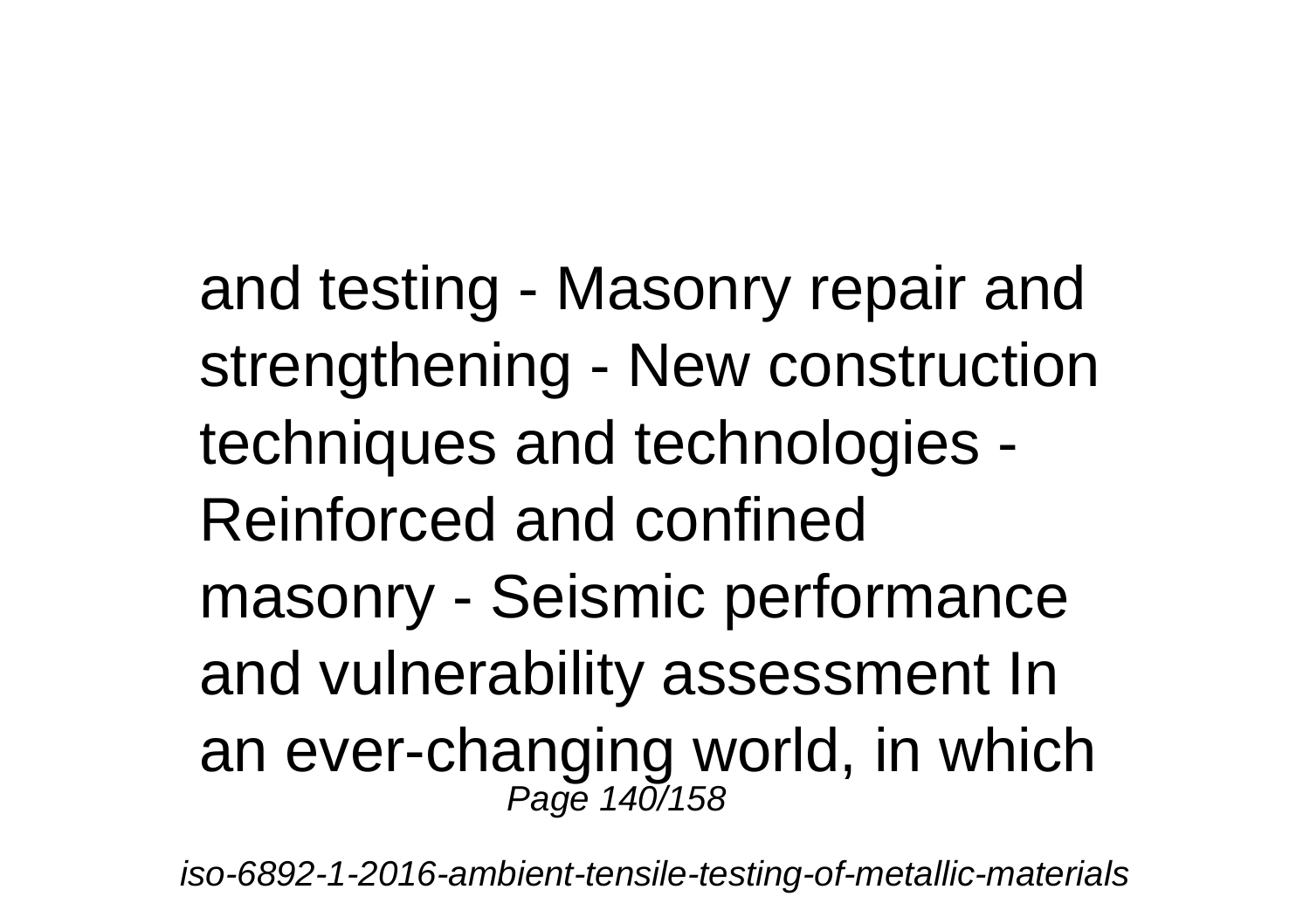innovations are rapidly implemented but soon surpassed, the challenge for masonry, the oldest and most traditional building material, is that it can address the increasingly pressing Page 141/158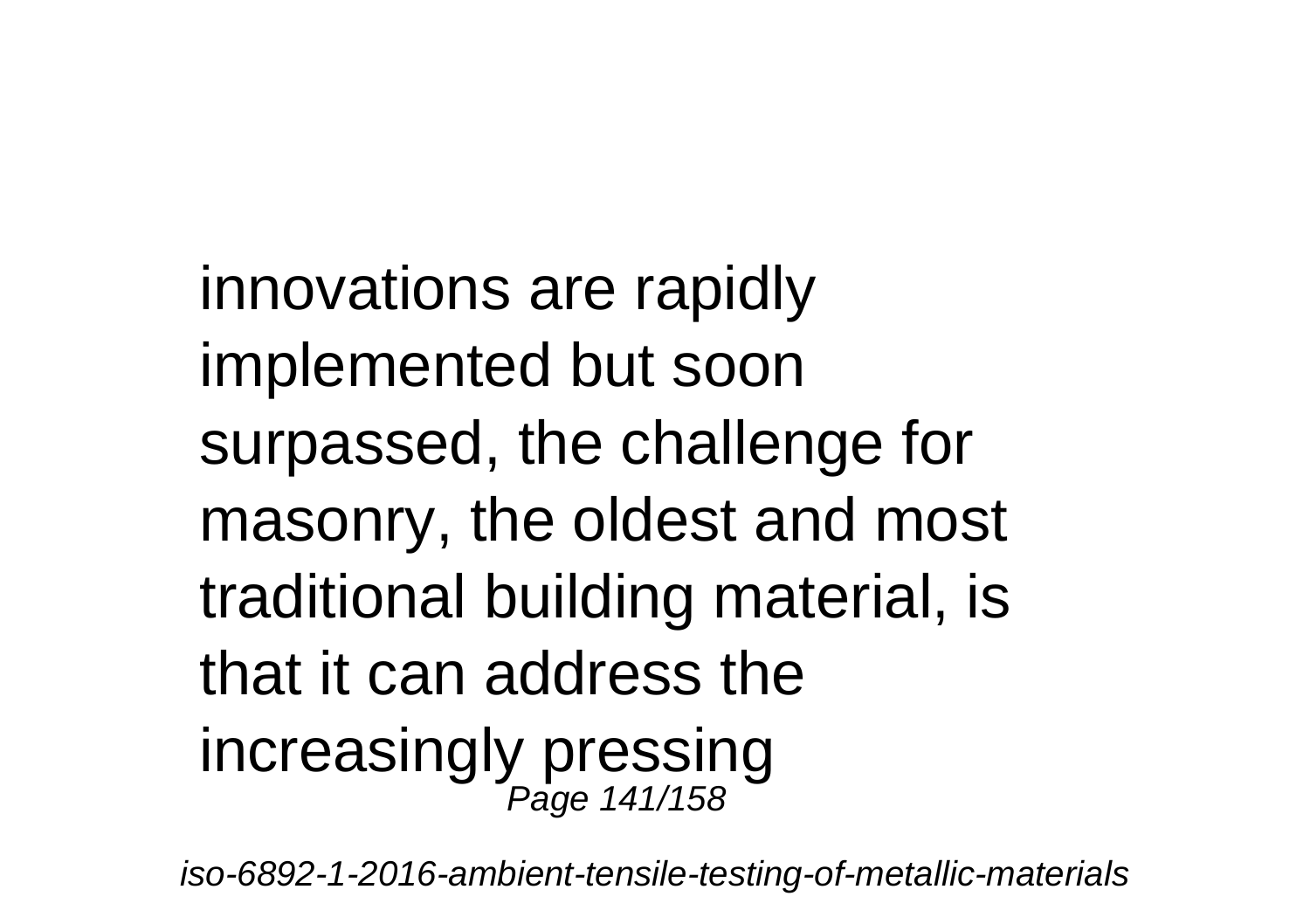requirements of quality of living, safety, and sustainability. This abstracts volume and full paper USB device, focusing on challenges, innovations, trends and ideas related to masonry, in both research and building Page 142/158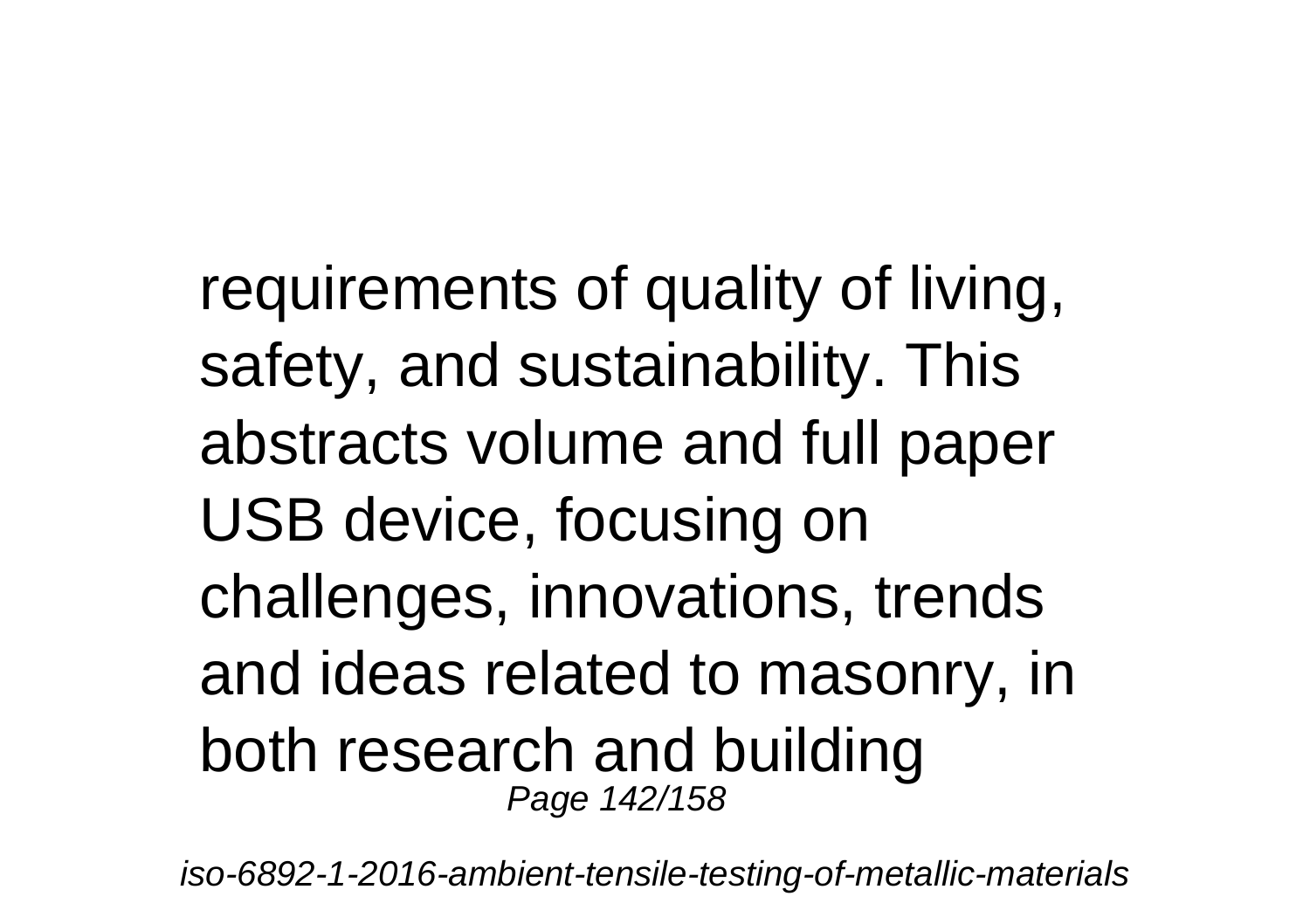practice, will proof to be a valuable source of information for researchers and practitioners, masonry industries and building management authorities, construction professionals and educators.

Page 143/158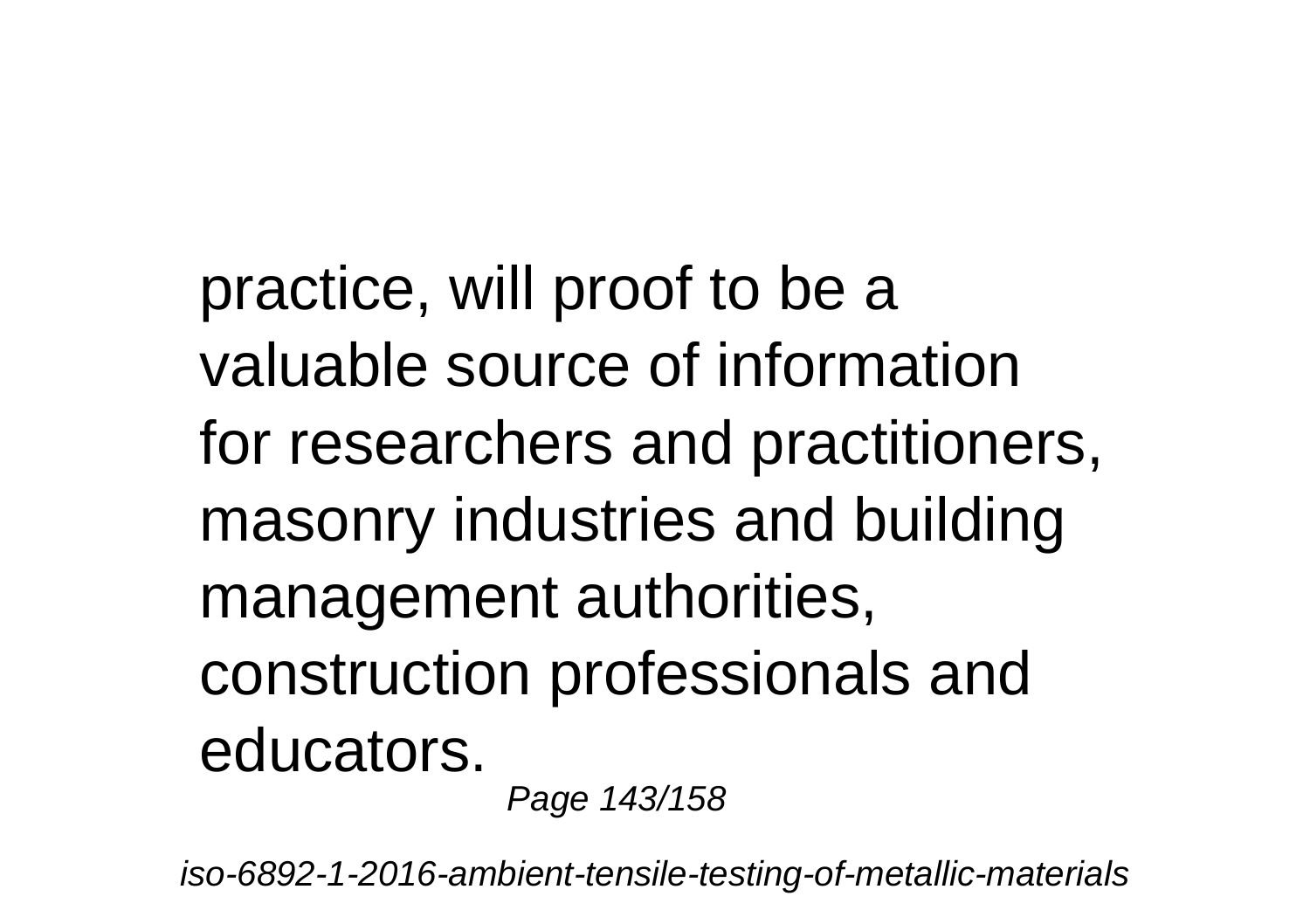W. F. B. Du Bois's seminal treatise on the African American experience The problem of the Twentieth Century is the problem of the color line. W. E. B. Du Bois was arguably the most progressive African American Page 144/158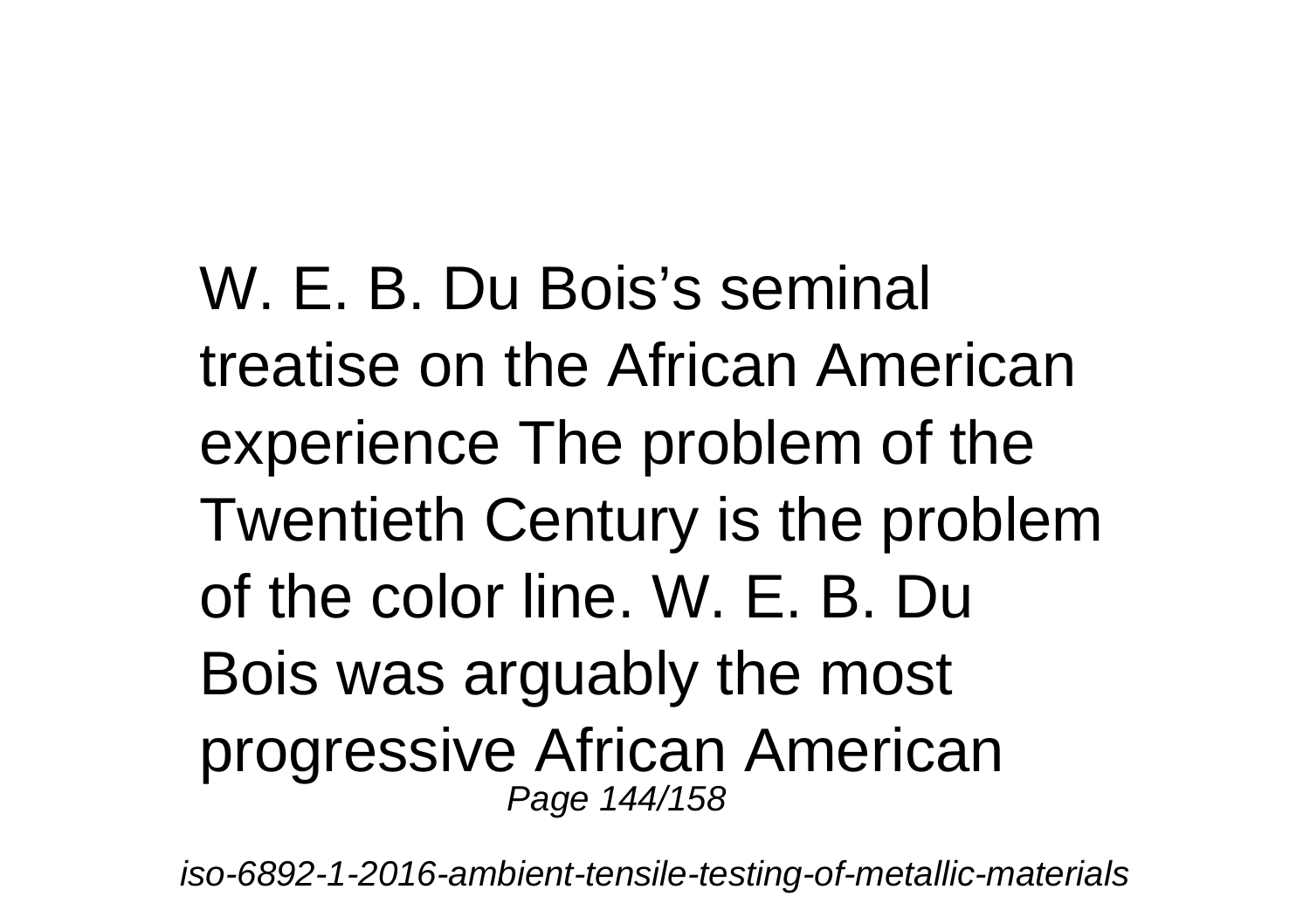leader of the early twentieth century, and this collection of essays is his masterpiece. An examination of the black experience in America following emancipation, and an introduction to the historic Page 145/158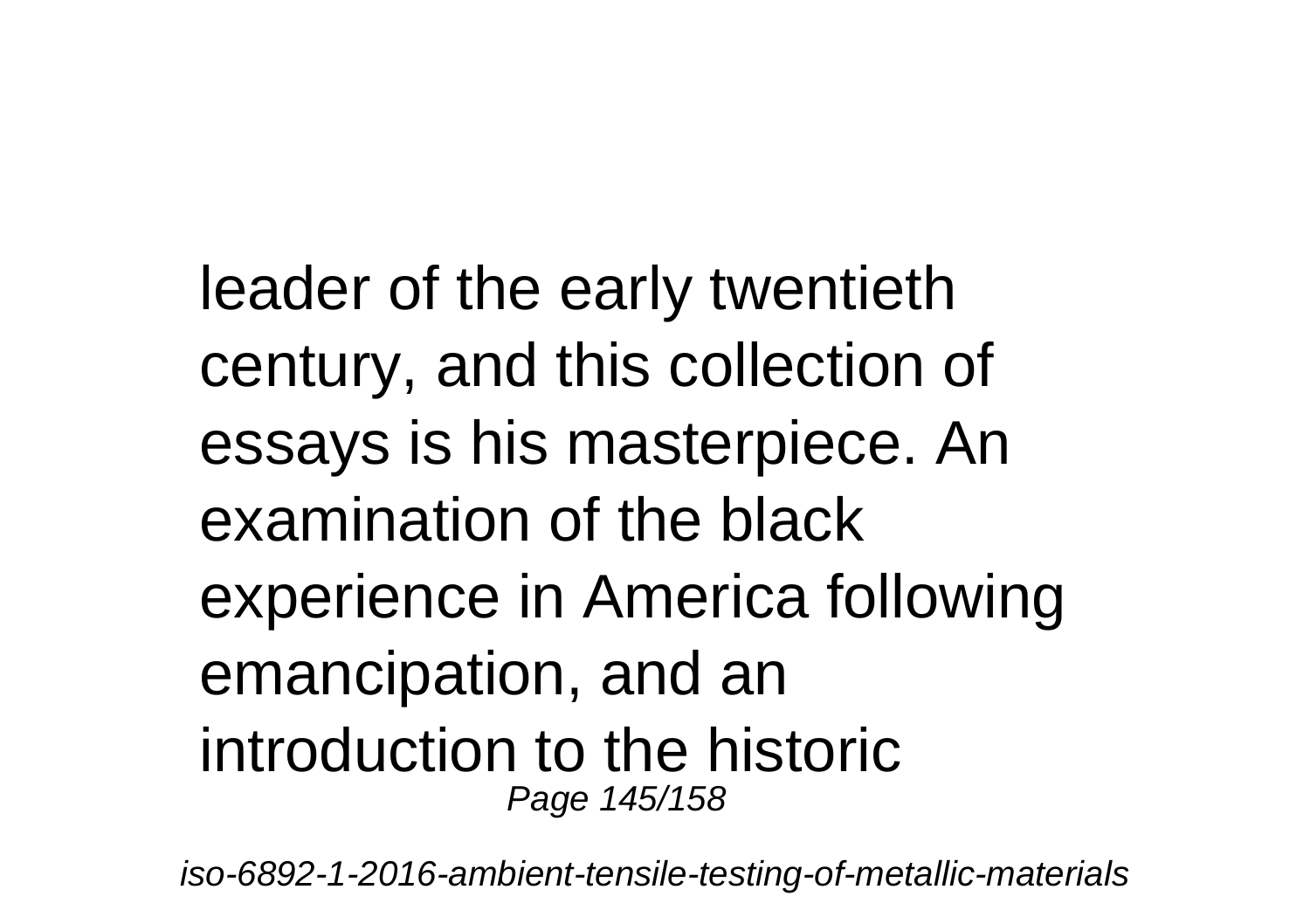concept of "doubleconsciousness" as it pertains to that experience, The Souls of Black Folk is an extraordinary literary achievement—a provocative, profound, and courageous clarion call. This Page 146/158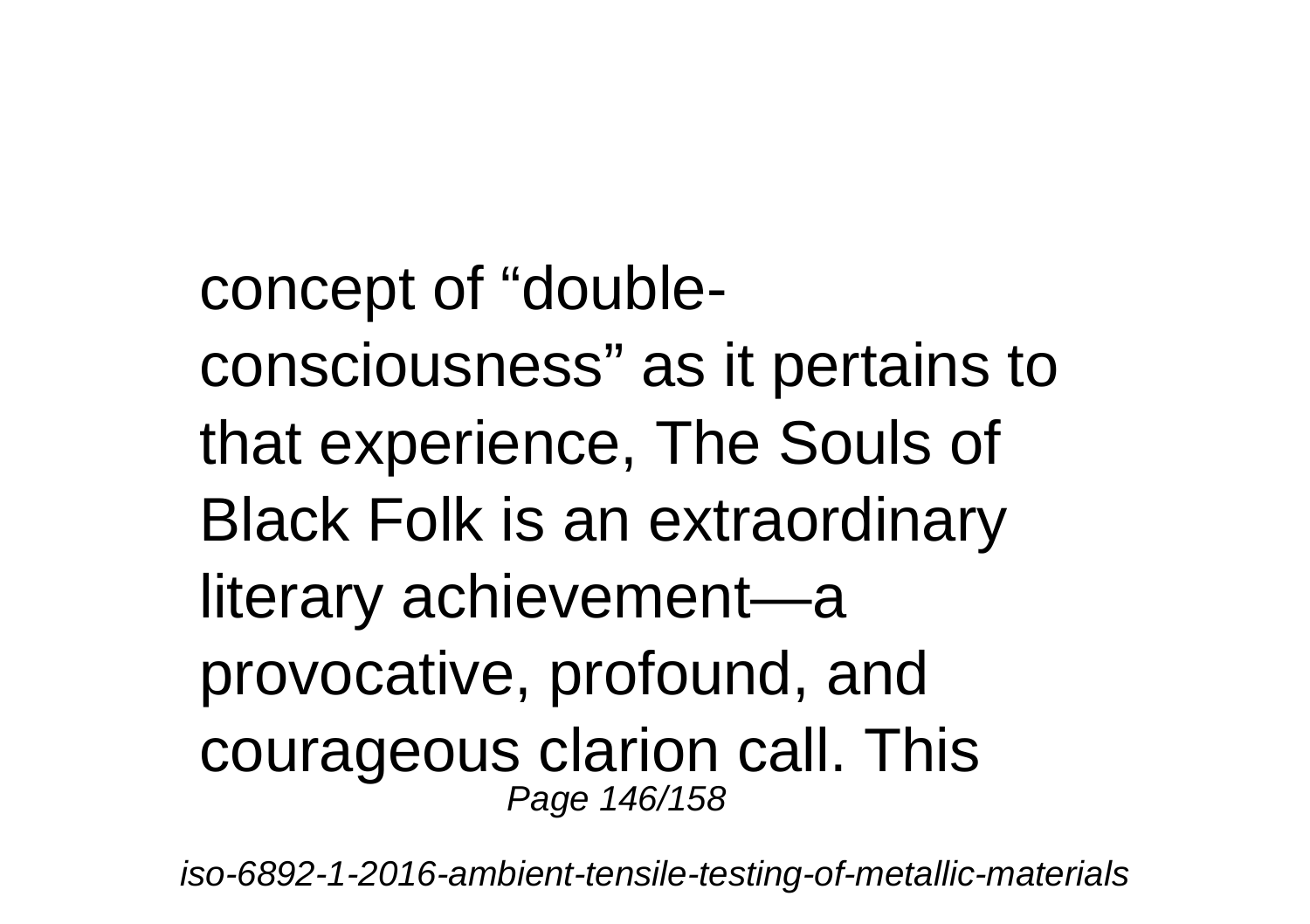ebook has been professionally proofread to ensure accuracy and readability on all devices. Mechanical Behavior of High-Strength Low-Alloy Steels Metallic Materials Proceedings of the International Page 147/158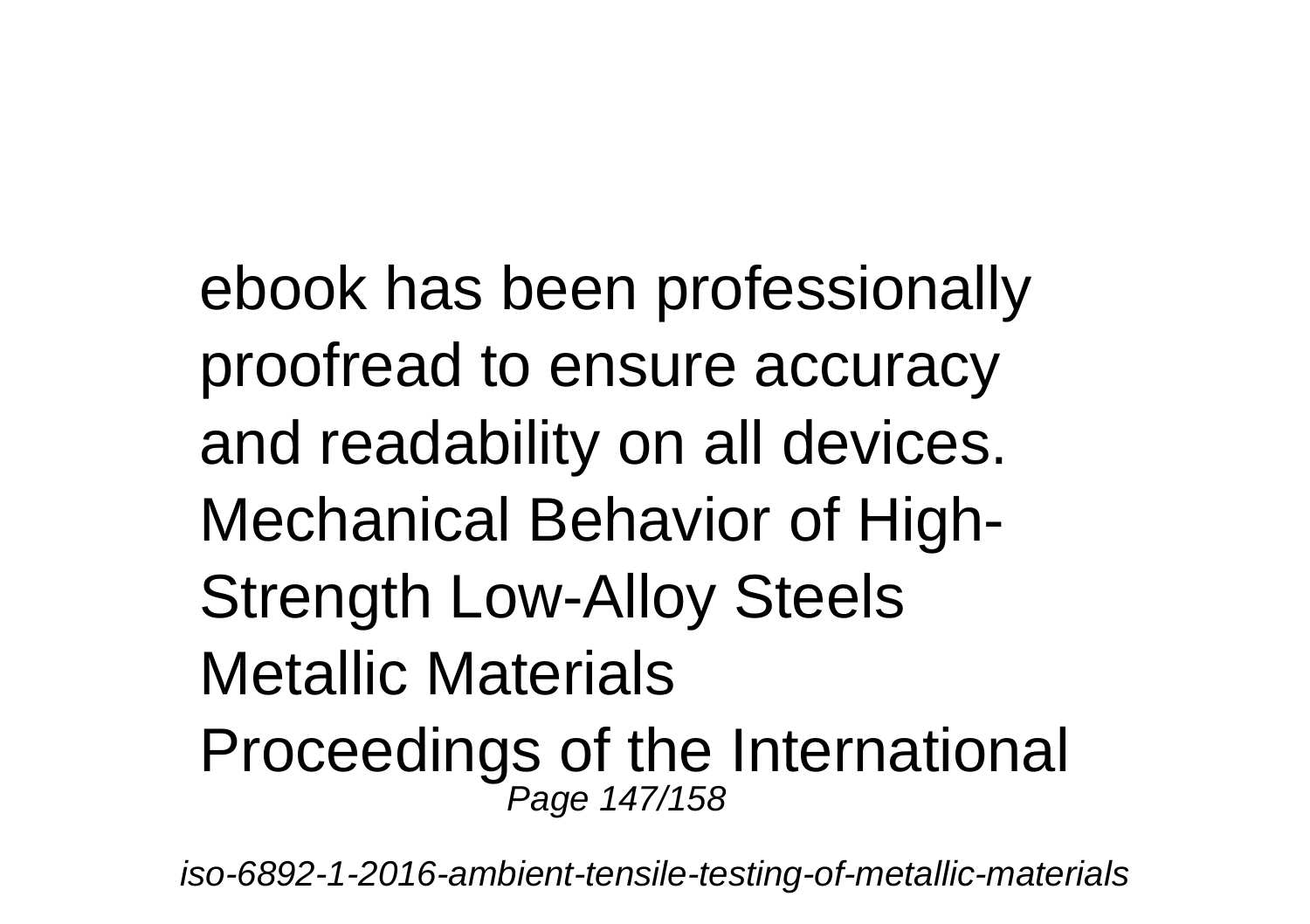Conference of Applications of Structural Fire Engineering (ASFE 2017), September 7-8, 2017, Manchester, United Kingdom Applied Impact Mechanics GB/T 5312-2009: Translated Page 148/158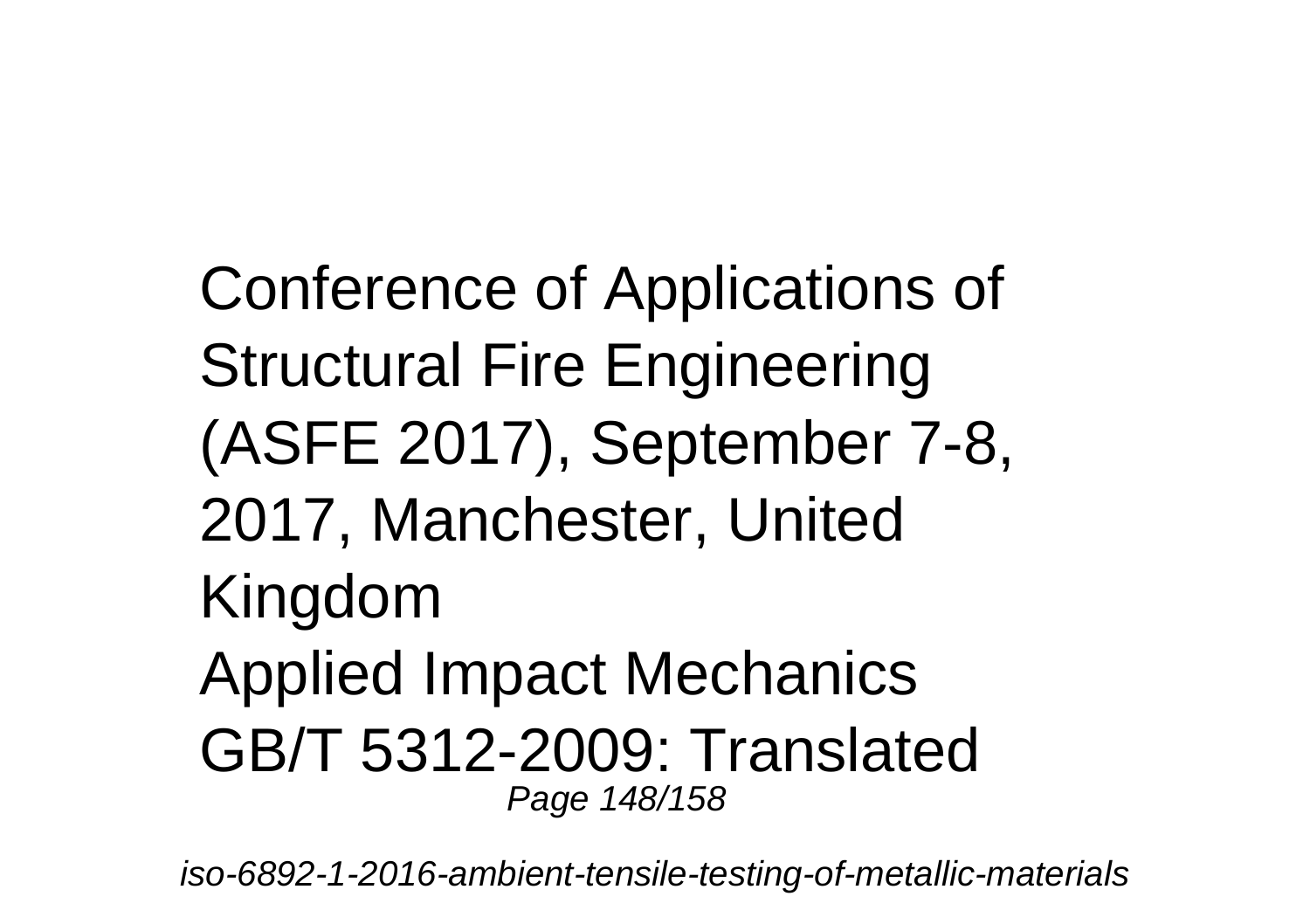English of Chinese Standard. (GBT 5312-2009, GB/T5312-2009, GBT5312-2009) Mechanical Fatigue of Metals Guide to ASTM Test Methods for the Analysis of Petroleum Page 149/158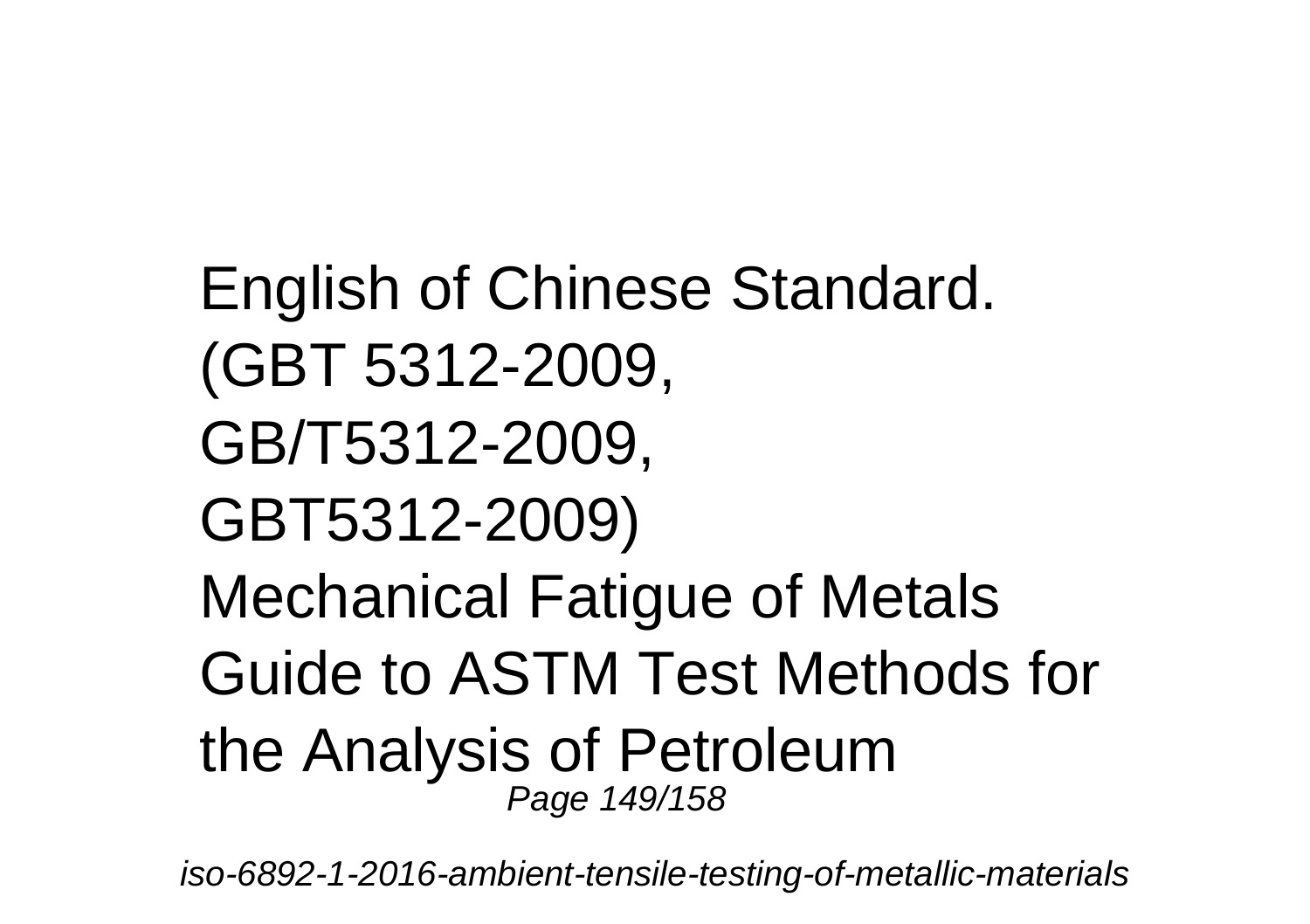Products and Lubricants *This Standard specifies cold forming steel sections in terms of order, classification and code, dimension, shape, weight and permissible deviation, technical requirements, test method,*

Page 150/158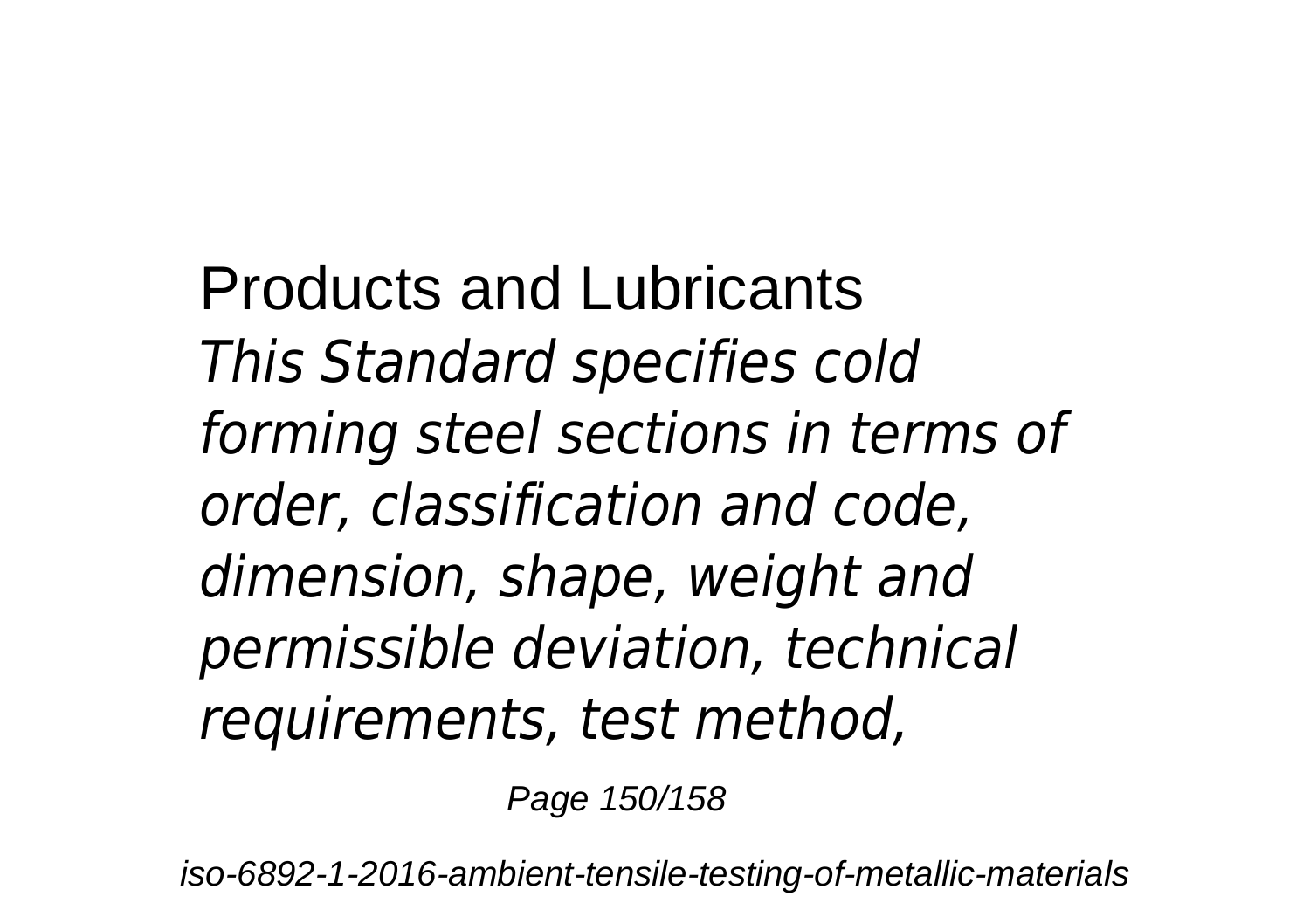*acceptance rules and packaging, marking and quality certificate. Discover a novel, self-contained approach to an important technical area, providing both theoretical background and practical details. Coverage*

Page 151/158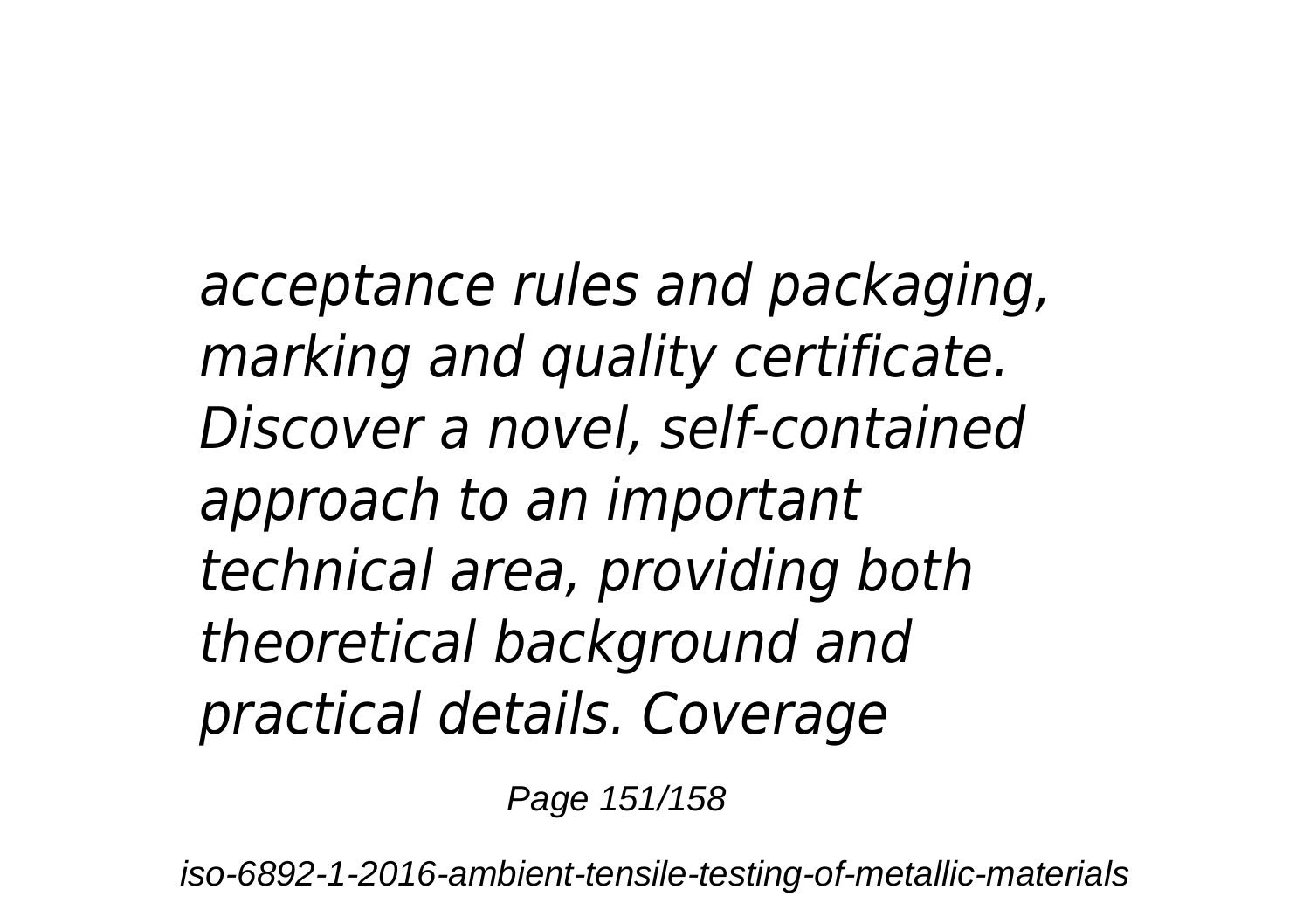*includes mechanics and physical metallurgy, as well as study of both established and novel procedures such as indentation plastometry. Numerical simulation (FEM modelling) is explored thoroughly, and issues of scale are*

Page 152/158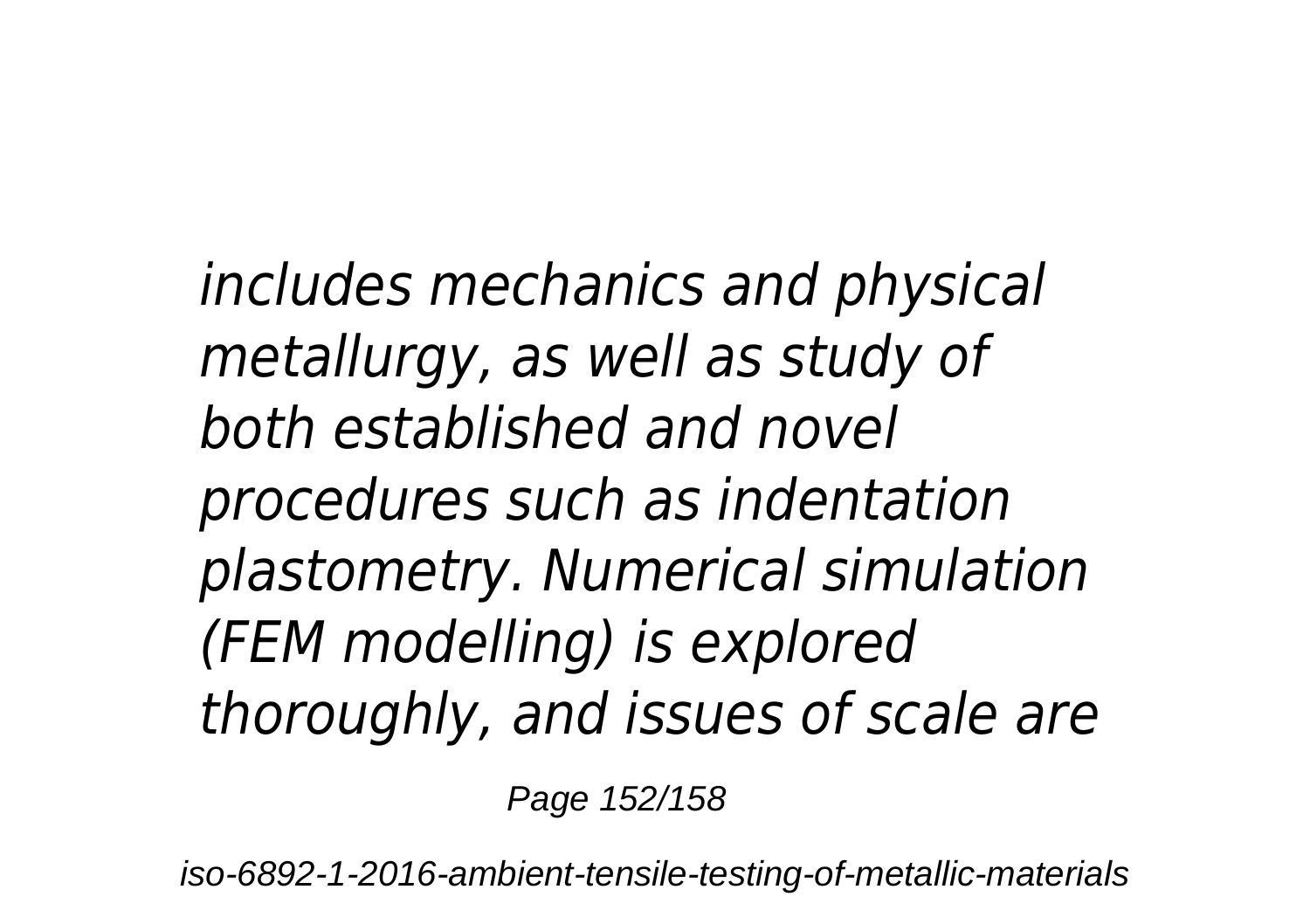*discussed in depth. Discusses procedures designed to explore plasticity under various conditions, and relates sample responses to deformation mechanisms, including microstructural effects. Features references throughout to*

Page 153/158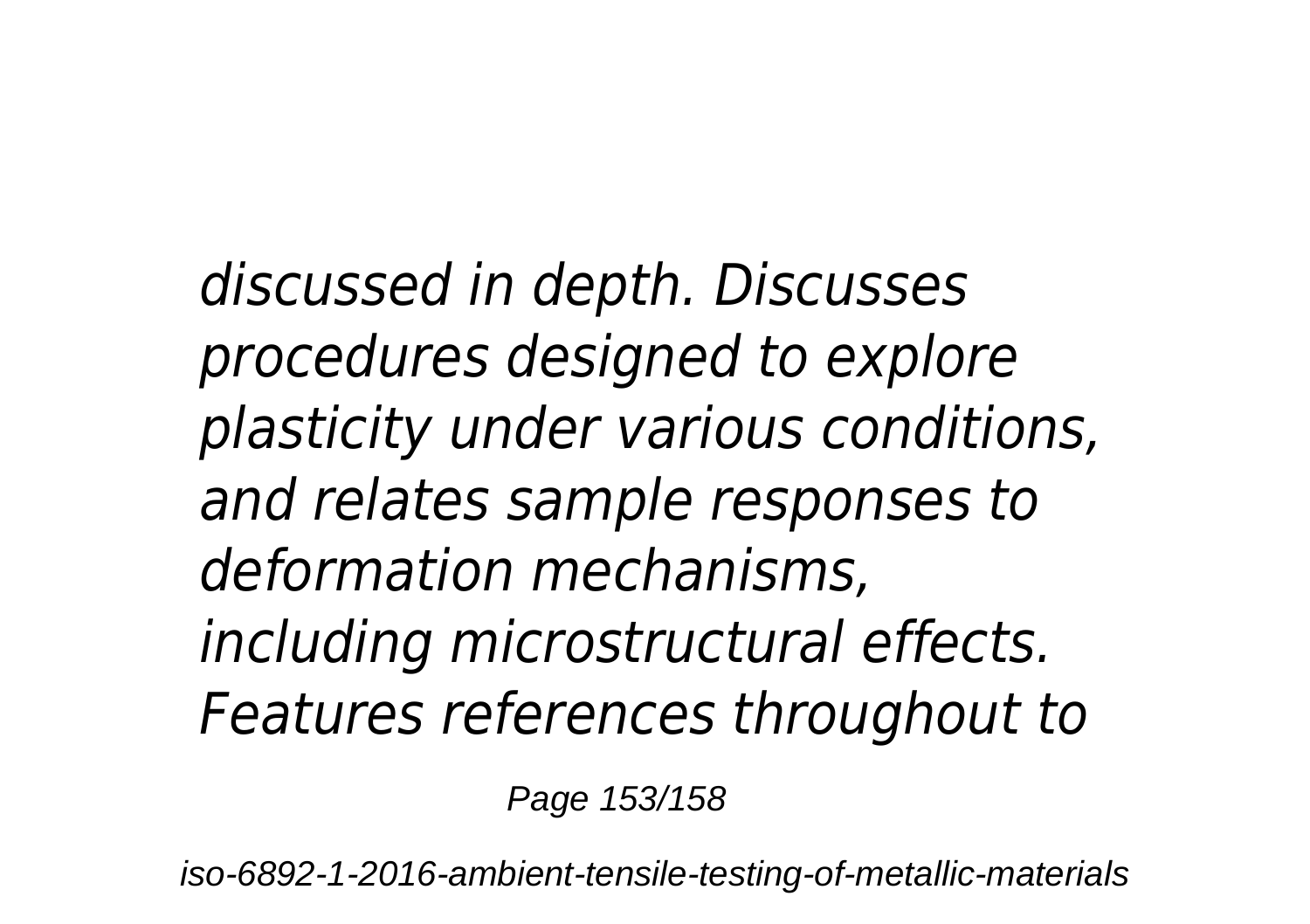*industrial processing and component usage conditions, to a wide range of metallic alloys, and to effects of residual stresses, anisotropy and inhomogeneity within samples. A perfect tool for materials scientists, engineers and*

Page 154/158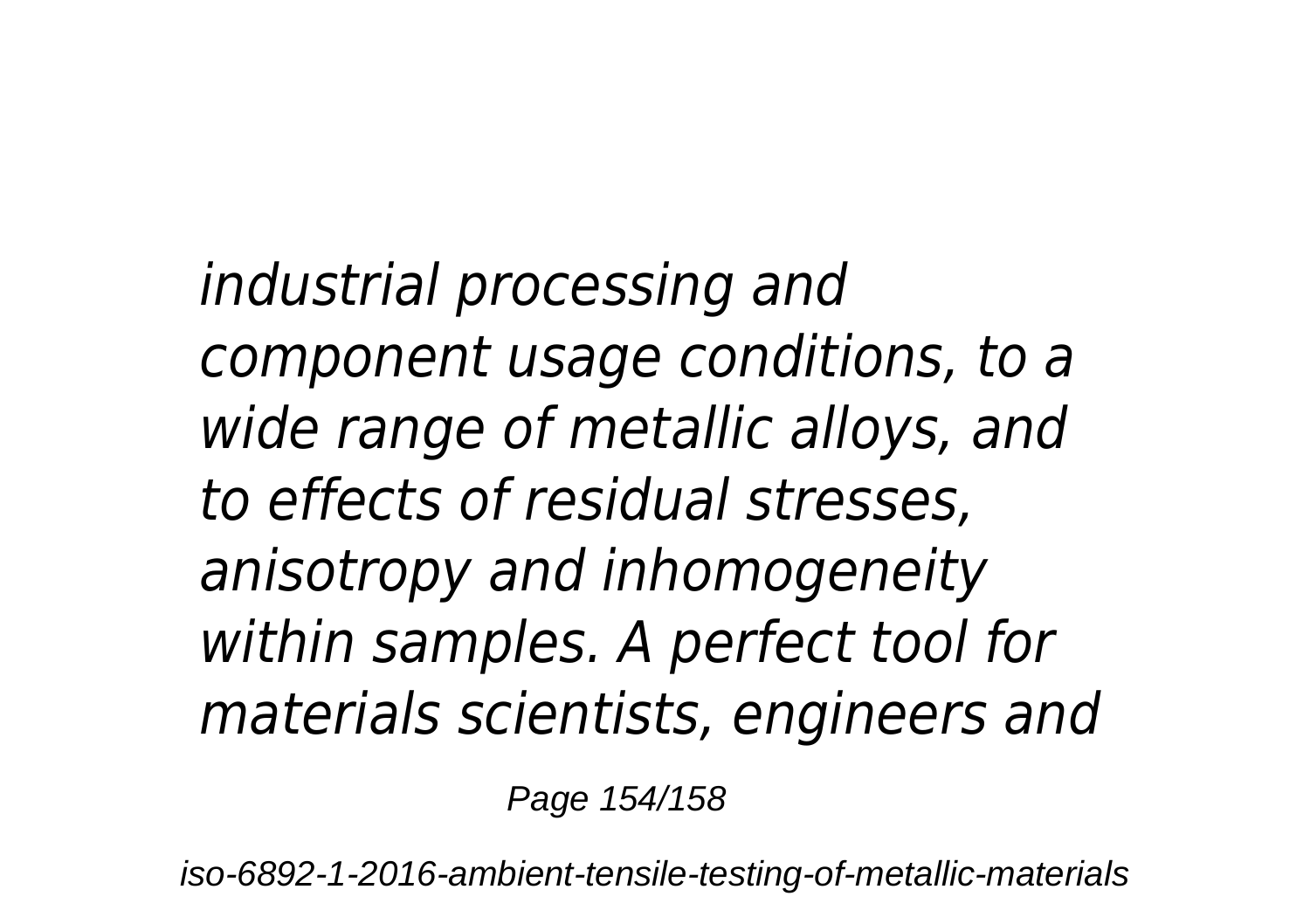*researchers involved in mechanical testing (of metals), and those involved in the development of novel materials and components. This Part specifies the classification and code, dimension,*

Page 155/158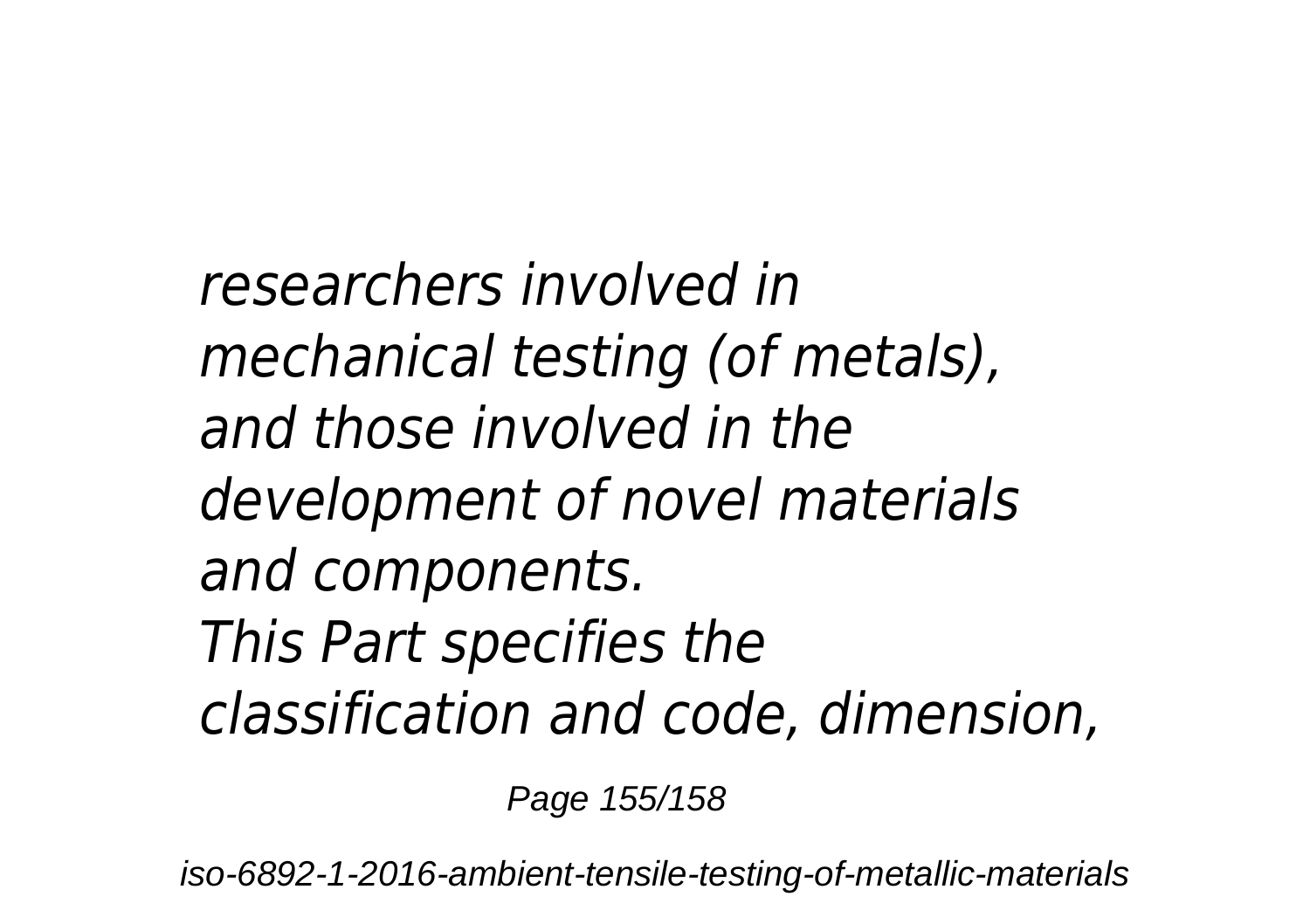*shape, weight, technical requirements, inspection and test, package, marking and quality certificate of continuously hot rolled high yield strength steel sheet and strip for cold forming. ICAF 2019 – Structural Integrity in*

Page 156/158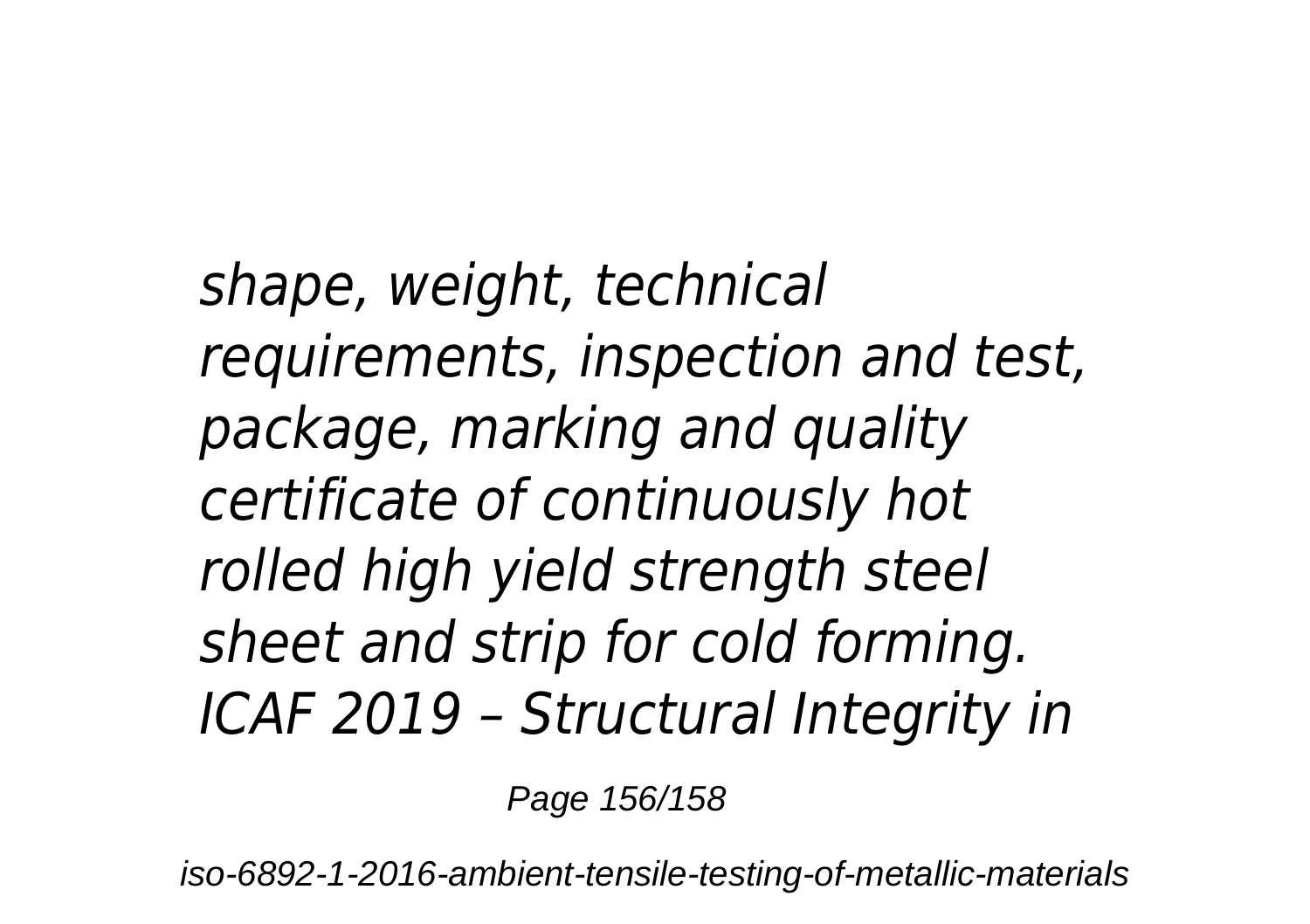*the Age of Additive Manufacturing GB 1499.1-2008: Translated English of Chinese Standard. GB1499.1-2008 Brick and Block Masonry GB/T 26649-2011: Translated English of Chinese Standard. (GBT*

Page 157/158